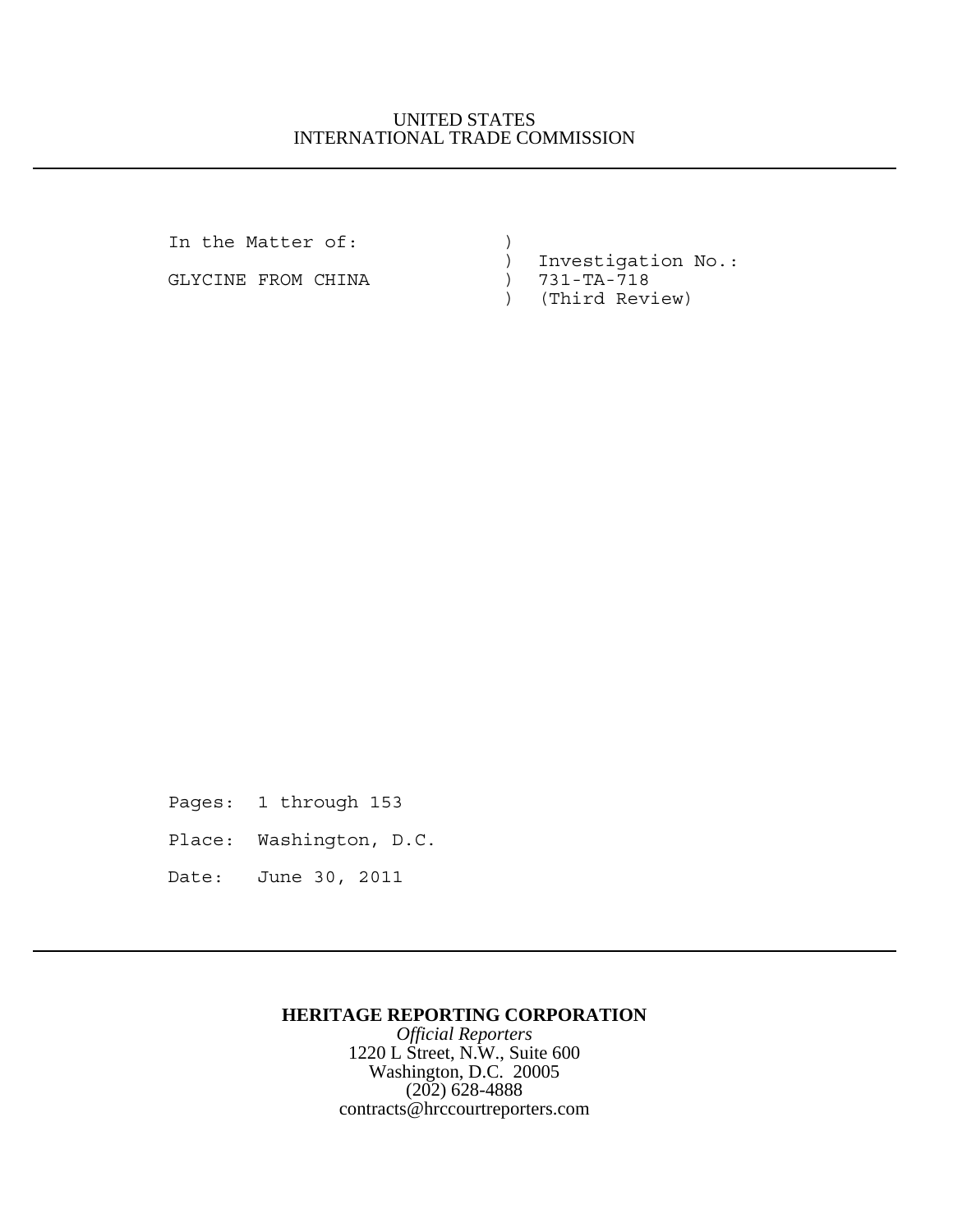#### THE UNITED STATES INTERNATIONAL TRADE COMMISSION

In the Matter of: GLYCINE FROM CHINA (31-TA-718)

 ) Investigation No.: ) (Third Review)

Thursday, June 30, 2011

Room 101 International Trade Commission Building 500 E Street, S.W. Washington, D.C.

The hearing commenced, pursuant to notice, at 9:30 a.m., before the Commissioners of the United States International Trade Commission, the Honorable Deanna Tanner Okun, Chairman, presiding.

APPEARANCES:

On behalf of the International Trade Commission:

Commissioners:

VICE CHAIRMAN IRVING A. WILLIAMSON COMMISSIONER CHARLOTTE R. LANE COMMISSIONER DANIEL R. PEARSON COMMISSIONER SHARA L. ARANOFF COMMISSIONER DEAN A. PINKERT

Staff:

BILL BISHOP, HEARINGS AND MEETING COORDINATOR SHARON BELLAMY, HEARINGS AND MEETINGS ASSISTANT STEFANIA POZZI PORTER, INVESTIGATOR PHILIP STONE, INTERNATIONAL TRADE ANALYST AIMEE LARSEN, ECONOMIST CHARLES YOST, ACCOUNTANT/AUDITOR CHARLES ST. CHARLES, ATTORNEY JAMES McCLURE, SUPERVISORY INVESTIGATOR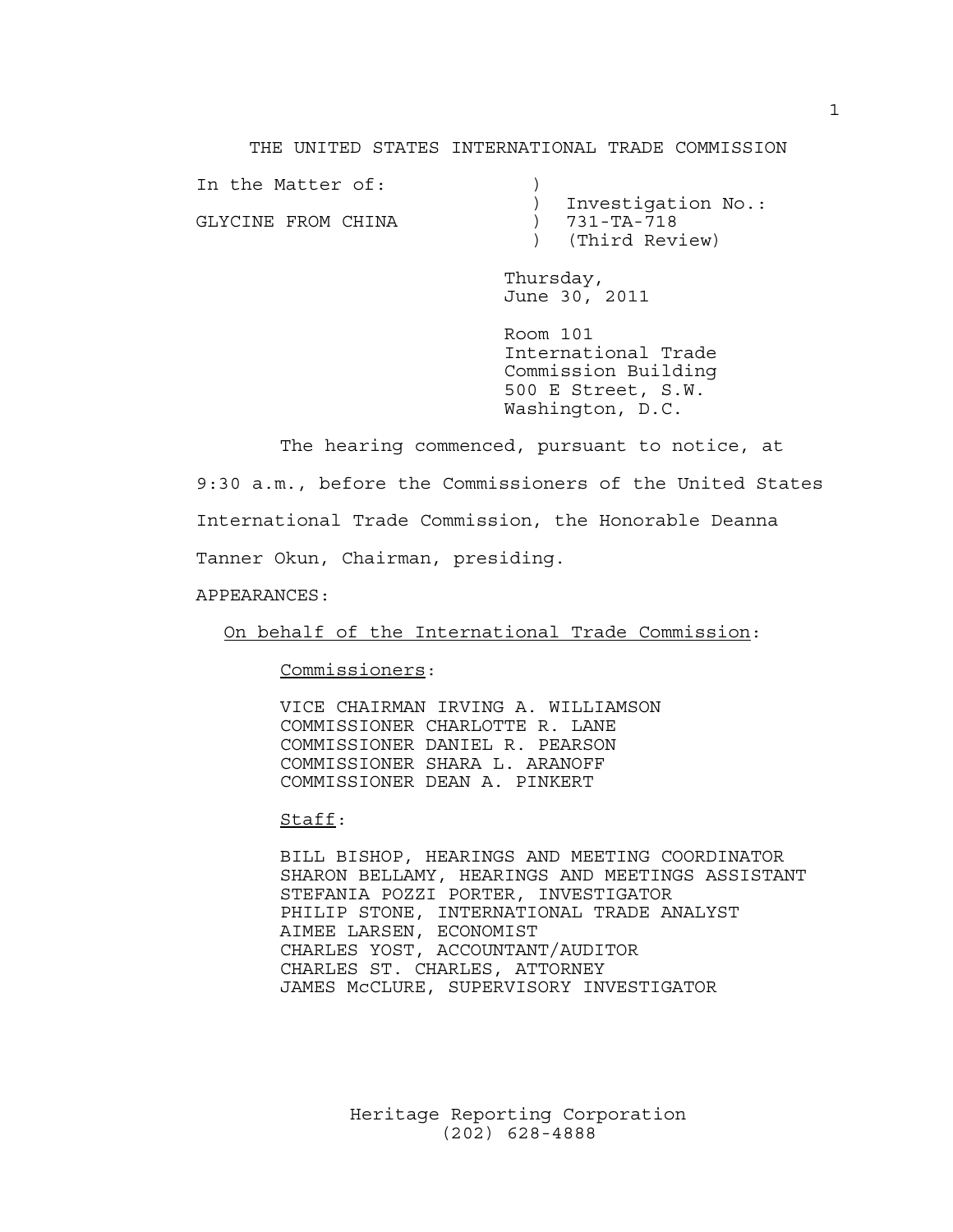APPEARANCES: (Continued)

In Support of Continuation of Antidumping Order:

On Behalf of GEO Specialty Chemicals, Inc.; Chattem Chemicals, Inc. known collectively as the Glycine Producers of the United States ("GPOTUS")

WILLIAM P. ECKMAN, Executive Vice President and Chief Financial Officer, GEO Specialty Chemicals, Inc.

JAMES H. KEDROWSKI, Executive Vice President, Chattem Chemicals, Inc.

WILLIAM F. MAHONEY III, Marketing Manager, GEO Specialty Chemicals, Inc.

KENNETH R. BUTTON, Senior Vice President, Economic Consulting Services, LLC

JAMES P. DOUGAN, Senior Economist, Economist Consulting Services, LLC

WILLIAM L. MATTHEWS, Senior Manager, International Trade, Thompson Hine, LLP

DAVID M. SCHWARTZ, Esquire DAVID S. CHRISTY, JR., Esquire Thompson Hine LLP Washington, D.C.

Public Witness:

On Behalf of Summit Research Labs, Inc:

LINDA KOZAK, Director of Administration, Summit Research

DANIEL L. PORTER, Esquire MATTHEW P. McCULLOUGH, Esquire ROSS BIDLINGMAIER, Esquire Winston & Strawn LLP Washington, D.C.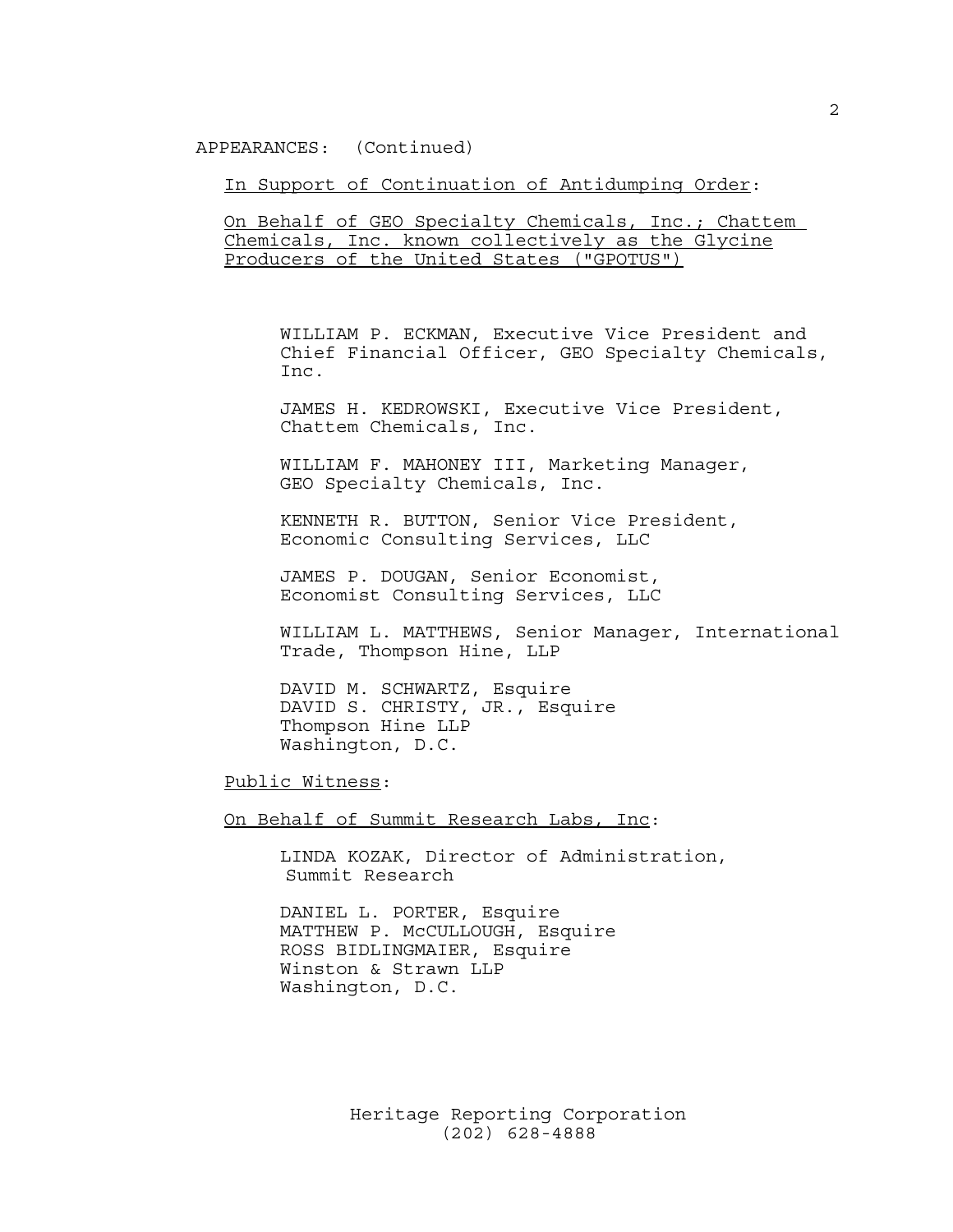# I N D E X

## PAGE

| OPENING STATEMENT OF DAVID S. CHRISTY, JR., ESQUIRE<br>THOMPSON HINE LLP, WASHINGTON, D.C.                                | 5   |
|---------------------------------------------------------------------------------------------------------------------------|-----|
| TESTIMONY OF WILLIAM P. ECKMAN, EXECUTIVE VICE<br>PRESIDENT AND CHIEF FINANCIAL OFFICER, GEO<br>SPECIALTY CHEMICALS, INC. | 8   |
| JAMES H. KEDROWSKI, EXECUTIVE VICE PRESIDENT,<br>CHATTEM CHEMICALS, INC.                                                  | 11  |
| TESTIMONY OF WILLIAM F. MAHONEY III, MARKETING<br>MANAGER, GEO SPECIALTY CHEMICALS, INC.                                  | 15  |
| TESTIMONY OF KENNETH R. BUTTON, SENIOR VICE<br>PRESIDENT, ECONOMIC CONSULTING SERVICES, LLC                               | 20  |
| OPENING STATEMENT OF DAVID M. SCHWARTZ, ESQUIRE<br>THOMPSON HINE LLP, WASHINGTON, D.C.                                    | 33  |
| TESTMONY OF JAMES P. DOUGAN, SENIOR ECONOMIST,<br>ECONOMIST CONSULTING SERVICES, LLC                                      | 56  |
| TESTIMONY OF LINDA KOZAK, DIRECTOR OF<br>ADMINISTRATION, SUMMIT RESEARCH                                                  | 99  |
| OPENING STATEMENT OF DANIEL L. PORTER, ESQUIRE<br>WINSTON & STRAWN LLP, WASHINGTON, D.C.                                  | 113 |
| CLOSING STATEMENT OF OF DAVID S. CHRISTY, JR.,<br>ESQUIRE, THOMPSON HINE LLP, WASHINGTON, D.C.                            | 146 |
| CLOSING STATEMENT OF WILLIAM F. MAHONEY III,<br>MARKETING MANAGER, GEO SPECIALTY CHEMICALS, INC.                          | 146 |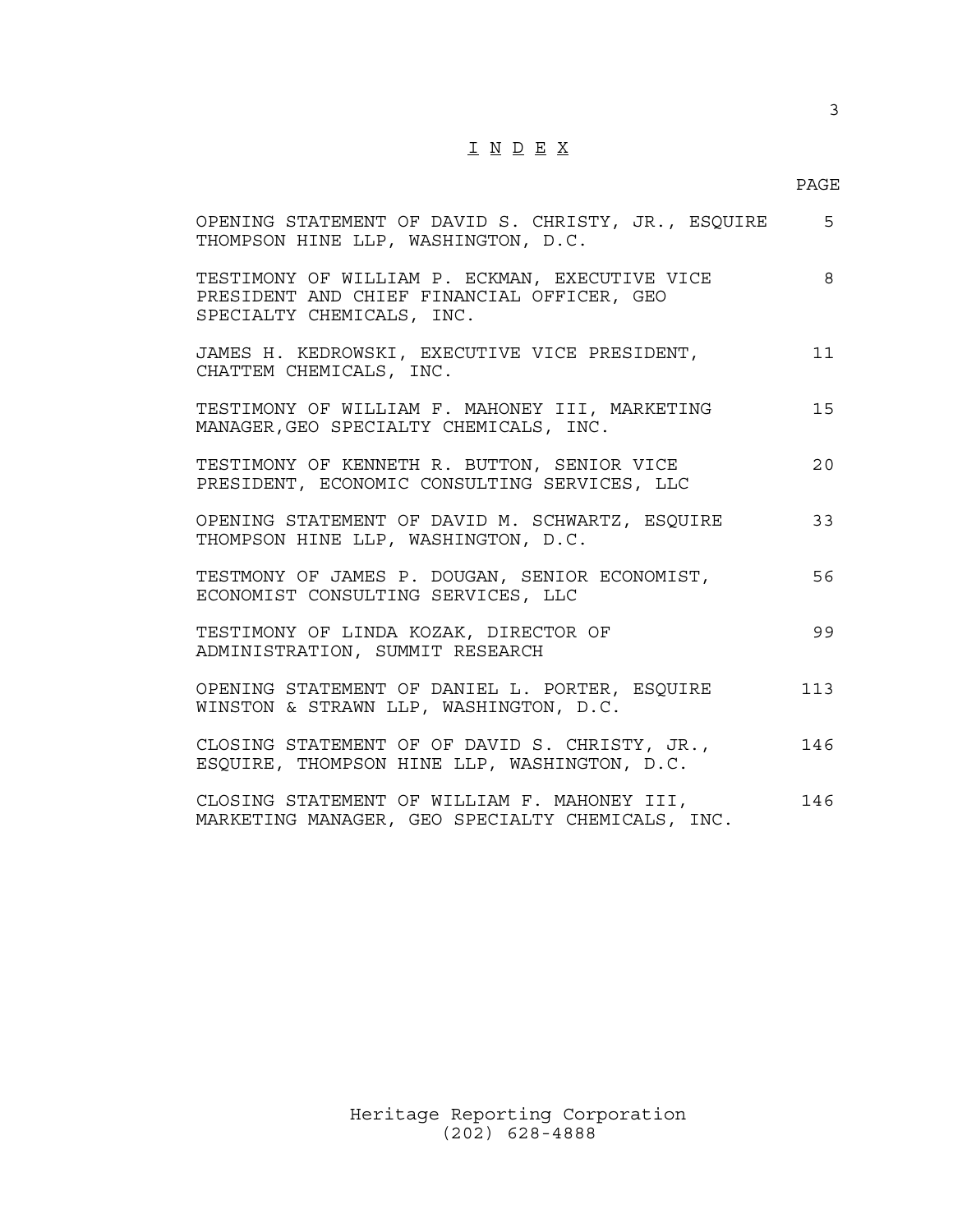| 1  | $\underline{P} \underline{R} \underline{O} \underline{C} \underline{E} \underline{E} \underline{D} \underline{I} \underline{N} \underline{G} \underline{S}$ |
|----|-------------------------------------------------------------------------------------------------------------------------------------------------------------|
| 2  | (9:30 a.m.)                                                                                                                                                 |
| 3  | CHAIRMAN OKUN: Good morning. On behalf of                                                                                                                   |
| 4  | the U.S. International Trade Commission, I welcome you                                                                                                      |
| 5  | to this hearing on Investigation No. 731-TA-718 (Third                                                                                                      |
| 6  | Review) involving Glycine from China.                                                                                                                       |
| 7  | The purpose of this five-year review                                                                                                                        |
| 8  | investigation is to determine whether revocation of                                                                                                         |
| 9  | the anti-dumping duty order covering glycine from                                                                                                           |
| 10 | China would be likely to lead to continuation or                                                                                                            |
| 11 | recurrence of material injury to an industry in the                                                                                                         |
| 12 | United States within a reasonably foreseeable time.                                                                                                         |
| 13 | Schedule setting forth the presentation of                                                                                                                  |
| 14 | this hearing, notice of investigation, and transcript                                                                                                       |
| 15 | order forms are available at the public distribution                                                                                                        |
| 16 | table. All prepared testimony should be given to the                                                                                                        |
| 17 | Secretary. Please do not place testimony directly on                                                                                                        |
| 18 | the public distribution table.                                                                                                                              |
| 19 | All witnesses must be sworn in by the                                                                                                                       |
| 20 | Secretary before presenting testimony. I understand                                                                                                         |
| 21 | the parties are aware of the time allocations, and any                                                                                                      |
| 22 | questions regarding time allocation should be directed                                                                                                      |
| 23 | to the Secretary.                                                                                                                                           |
| 24 | Speakers are reminded not to refer in their                                                                                                                 |
| 25 | remarks or answers to questions to business-                                                                                                                |
|    |                                                                                                                                                             |

Heritage Reporting Corporation (202) 628-4888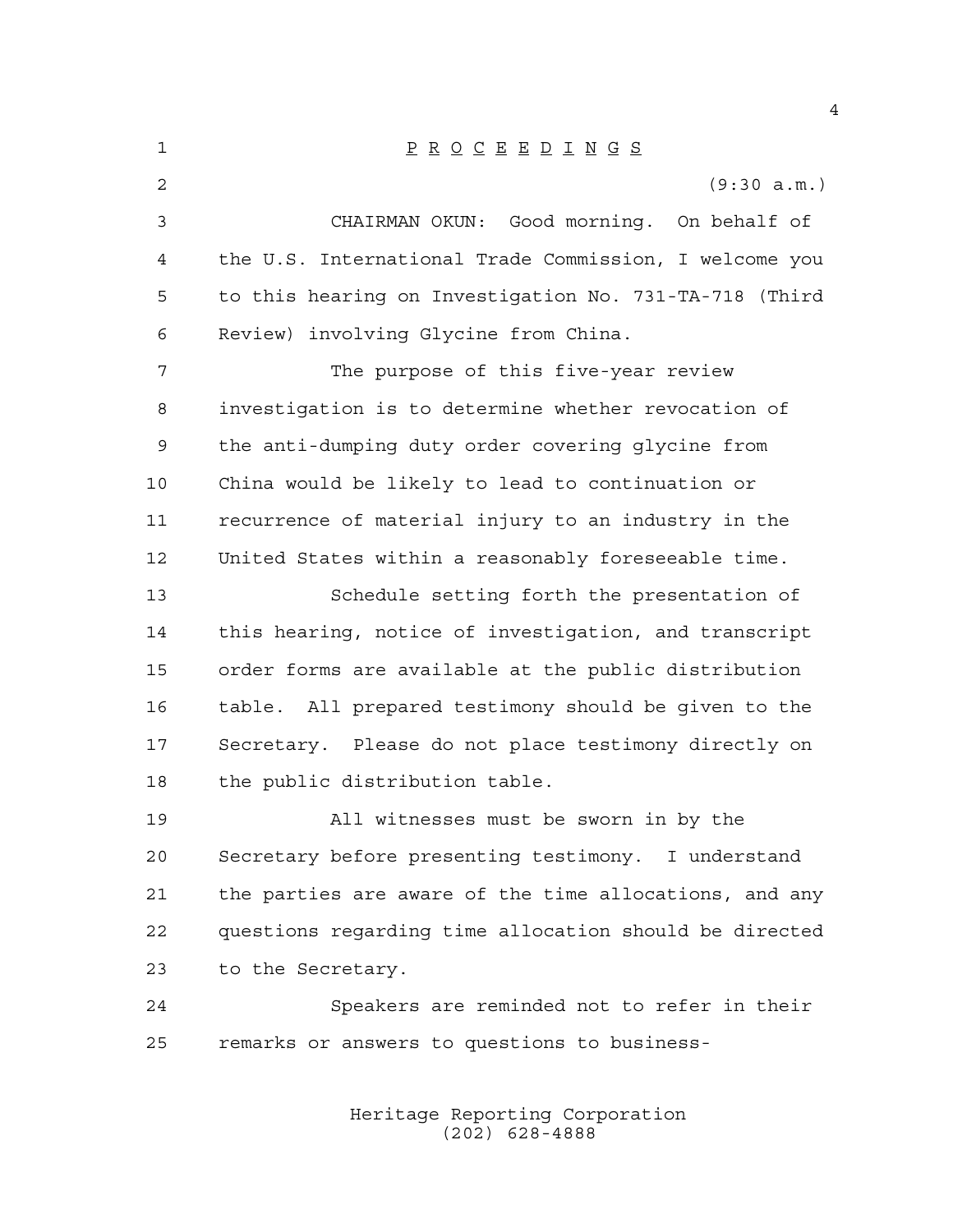proprietary information.

 Please speak clearly into the microphones, and state your name for the record, for the benefit of our court reporter. If you will be submitting documents that contain information you wish classified as business confidential, your request should comply with Commission Rule 201.6. Mr. Secretary, are there any preliminary matters? 11 THE SECRETARY: No, Madame Chairman. CHAIRMAN OKUN: Very well. Let us begin with opening remarks. THE SECRETARY: Opening remarks of those in support of continuation of the order will be by David S. Christy, Jr., Thompson Hine. MR. CHRISTY: Good morning, Madame Chairman and Commissioners. I am David Christy of Thompson Hine. I'm appearing today on behalf of GEO Specialty Chemicals and Chattem Chemicals, with my colleagues, David Schwartz, Bill Matthews, David Townsend, all of Thompson Hine. I know that you would rather hear from the industry than from the lawyers, so I'll keep my remarks short.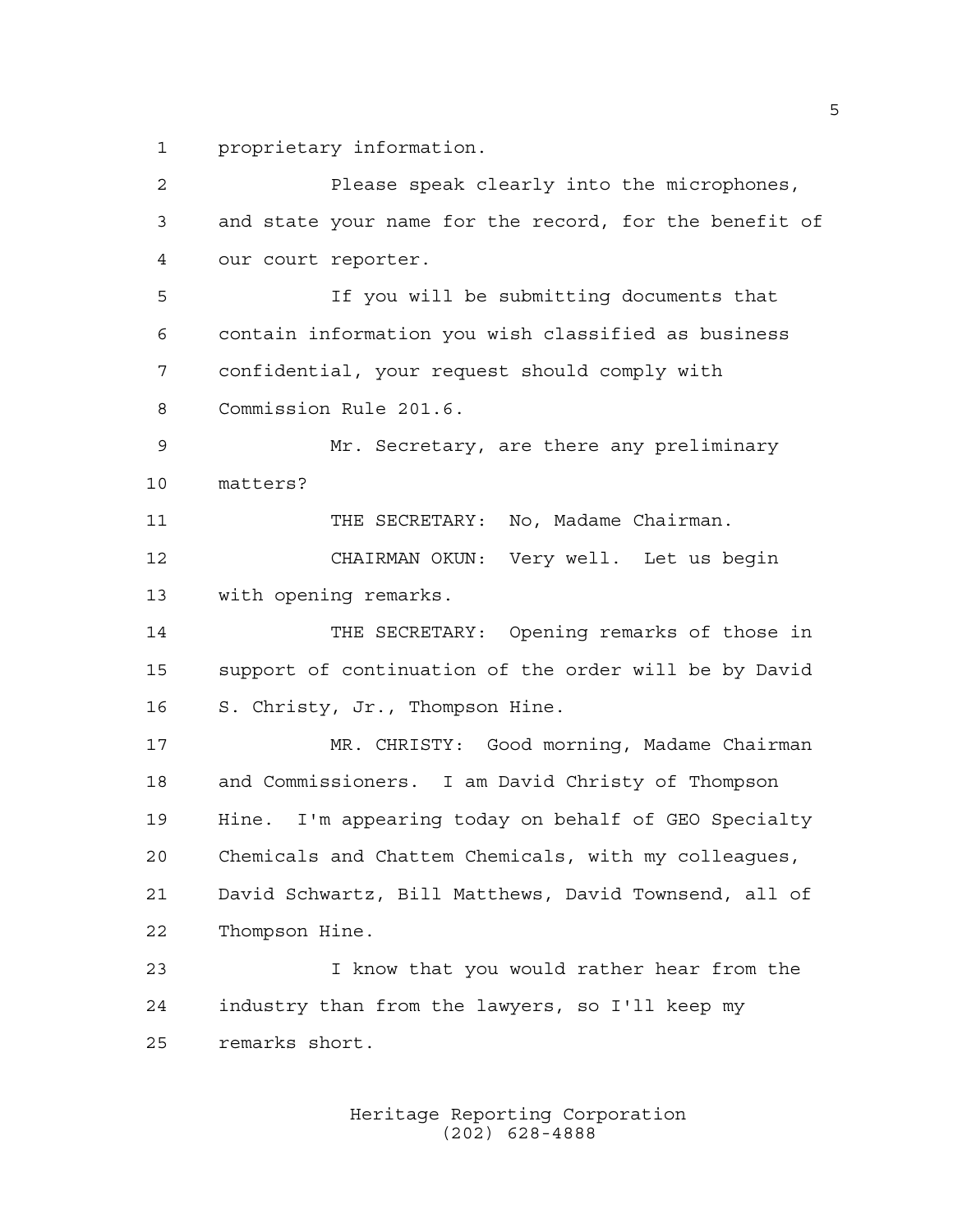CHAIRMAN OKUN: And if you could just bring your mic a little closer, so we can hear you better.

 MR. CHRISTY: Okay. The domestic industry asks today that the Commission vote to continue the order. We will show that the order has benefitted the U.S. industry, and provides discipline in the market that is critical if the industry is to survive. That the data collected by the Commission staff strongly support continuing the order. And that maintaining the order will not hurt U.S. purchasers, and will, in fact, help them, both by preserving the domestic industry as an important source of supply, and permitting the industry to follow through with plans to increase its capacity.

15 A few preliminary points on which my colleagues will expand. First, we do not seek to insulate the domestic market from competition, but only to ensure that the competition is fair, and not injurious. We understand that the domestic industry cannot supply all domestic demand. Non-subject imports and imports of Chinese glycine, subject to the discipline of the order, play a necessary role in the domestic market.

 Second. A vote to continue the order will not bar imported glycine, even Chinese glycine, from

> Heritage Reporting Corporation (202) 628-4888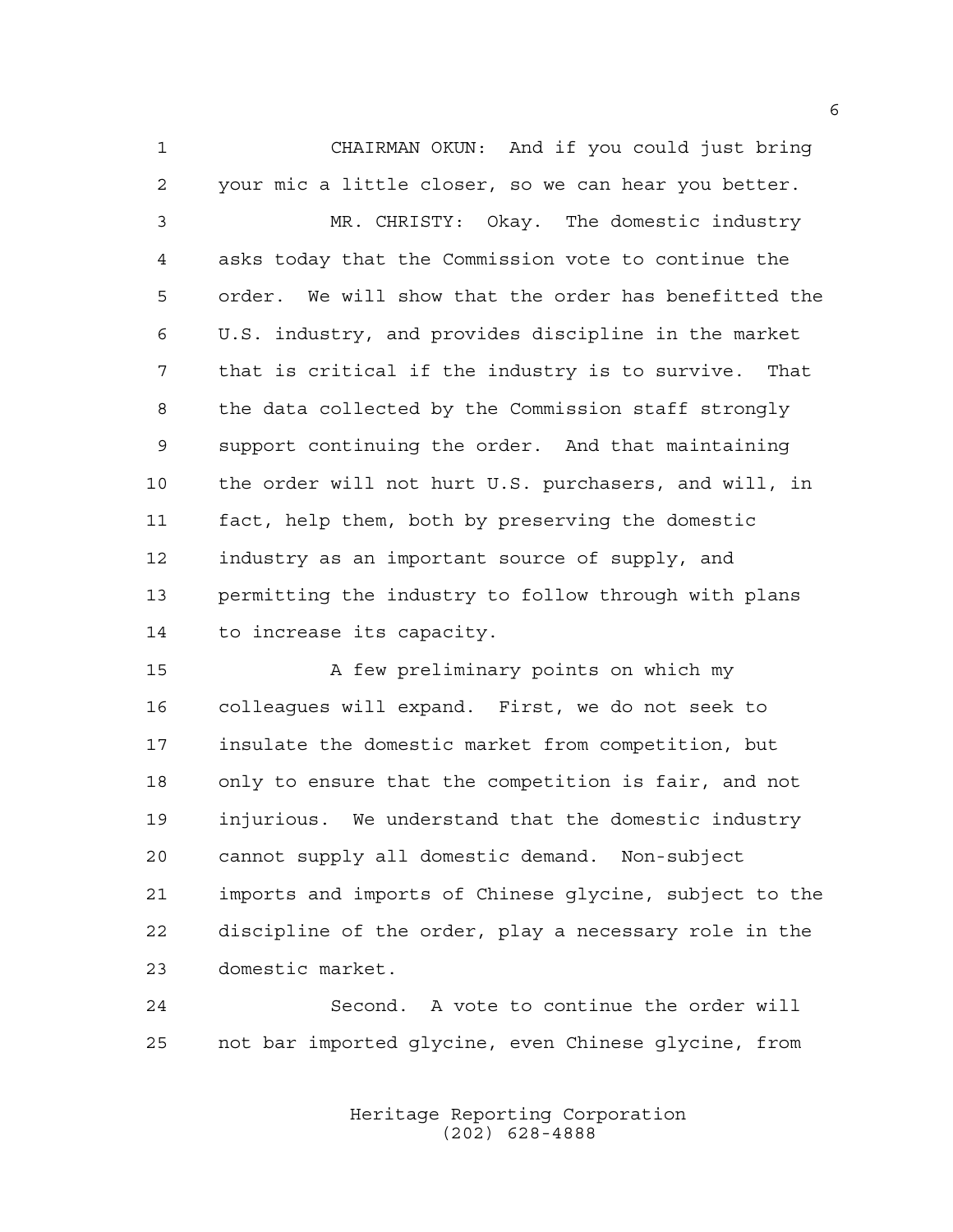the U.S. market. The order applies only to imports of Chinese glycine, which means that non-subject imports produced in Japan, Korea, and India will continue. Also, even with the order in place, subject imports from China have a significant presence in the domestic market.

 Third. The data strongly suggest that the vast majority of the glycine imported from India is actually trans-shipped Chinese glycine. This has two negative effects on domestic producers.

 One. It forces them to police the order. They use various legal channels, circumvention inquiries, and the like to do so. This is expensive, time-consuming, and it diverts resources from their primary jobs of manufacturing glycine and servicing customers.

 Two. By supplying a circumvention channel 18 for unfairly low-priced Chinese glycine, trans- shipments through India suppress and depress domestic prices. Although the domestic producers benefit from the order, the trans-shipments preclude the domestic industry from enjoying the full discipline the order otherwise would provide.

 Also, the trans-shipments tend to push legitimate non-subject imports out of the U.S. market.

> Heritage Reporting Corporation (202) 628-4888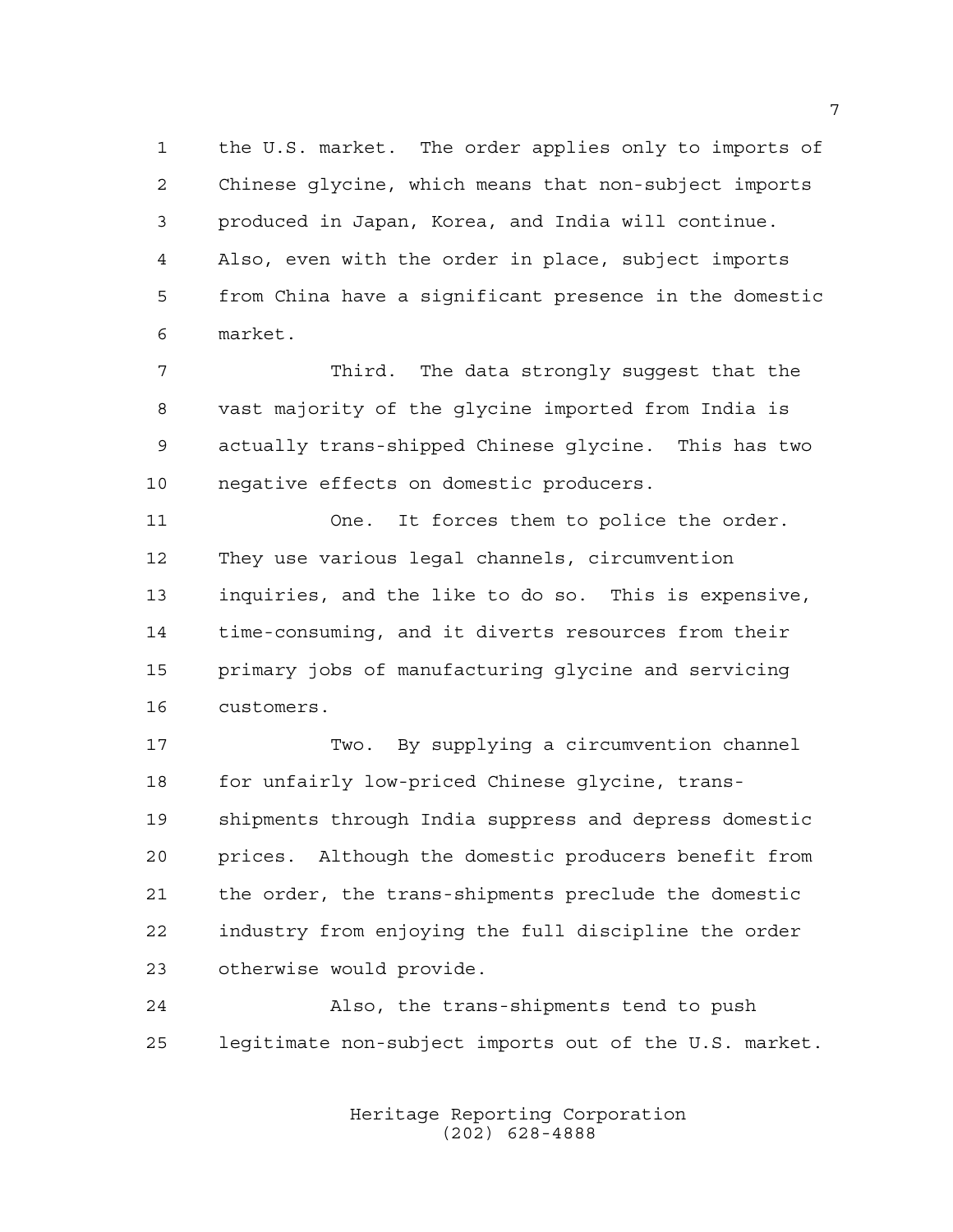Finally, the domestic producers, GEO and Chattem, have devoted significant resources to strengthening production capabilities and customer service on a variety of fronts. And we'll go into detail on these issues. The salutary effects of these efforts is borne out by the purchasing patterns of significant U.S. purchasers. Mr. Eckman of GEO will speak next, followed by Mr. Kedrowski and Chattem, Mr. Mahoney of GEO, Dr. Button and ECS, and then finally, David Schwartz of Thompson Hine. Thank you very much. CHAIRMAN OKUN: Thank you. Now we'll proceed with the panel's presentation. THE SECRETARY: Madame Chairman, those in support of continuation of the anti-dumping duty order have been seated. All witnesses have been sworn. CHAIRMAN OKUN: Please proceed. MR. ECKMAN: Good morning. I am Bill Eckman, Executive Vice President and Chief Financial Officer of GEO Specialty Chemicals, the largest glycine producer in the United States. I am here to tell you that if the order is revoked, the domestic industry will not survive the flood of cheap Chinese glycine that will occur within a very short period.

> Heritage Reporting Corporation (202) 628-4888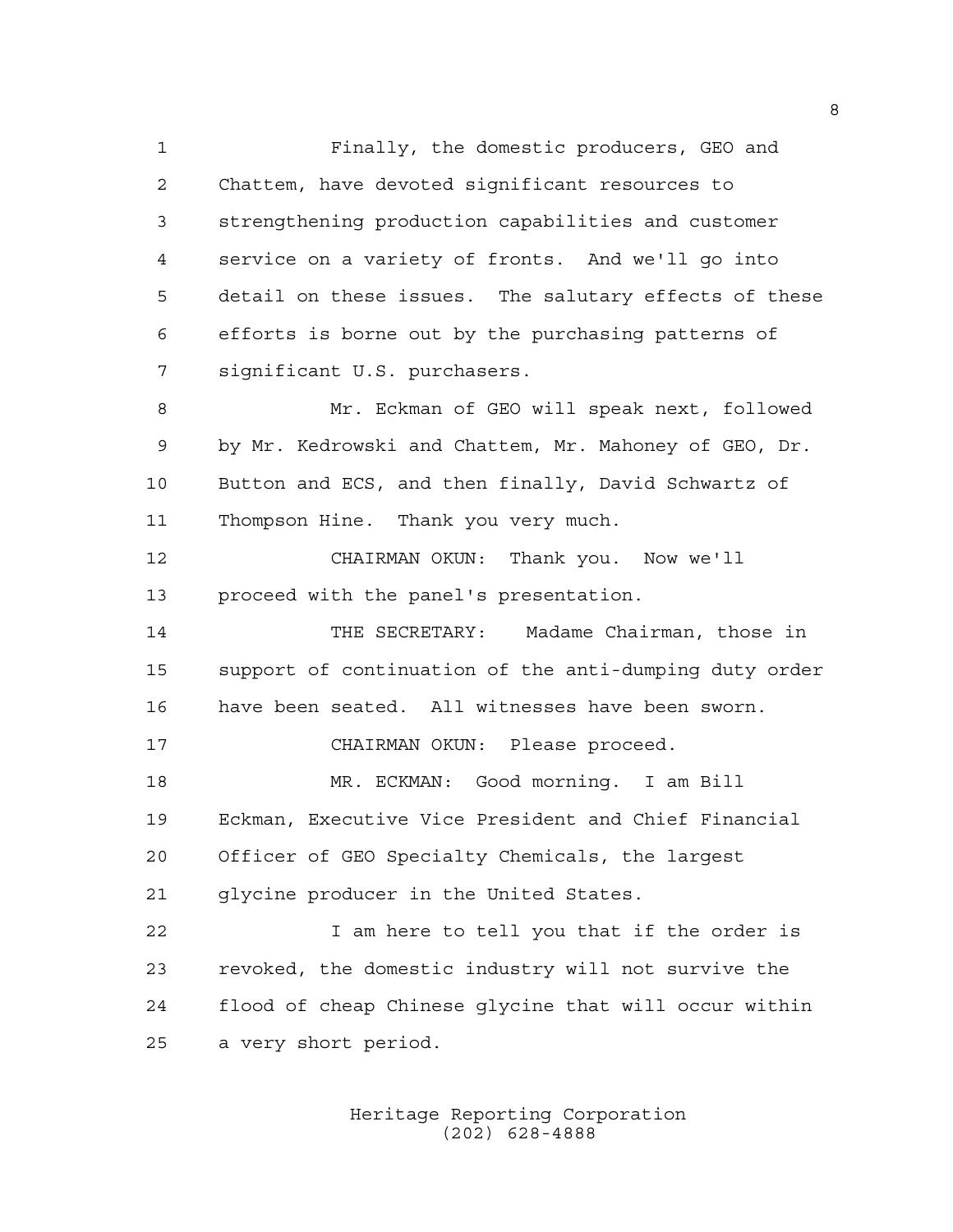GEO purchased DOW's Deer Park facility in November 2005, the month following the conclusion of the last sunset review of this order. Since then GEO has devoted significant resources to make the domestic glycine industry viable and vibrant again, but we still require the discipline of the order to continue the industry's recovery and growth.

 When we purchased the Deer Park facility, the domestic glycine industry faced significant market challenges. First, glycine imports were surging from China and India. We have since learned that the imports from India were primarily Chinese trans- shipments, which Jim Kedrowski of Chattem will discuss. And second, prices were so low that neither producer could recover its production costs.

 So we began taking steps to strengthen our business. Many of these measures have intensified in the period since GEO last appeared before the Commission in November 2007. Specifically, GEO has invested significantly in the glycine unit to improve production efficiencies; implemented new procedures to assure first-rate customer service, to guarantee all needs are met in a timely and responsive manner, as my colleague Bill Mahoney will discuss; and established a plan under which we will significantly increase our

> Heritage Reporting Corporation (202) 628-4888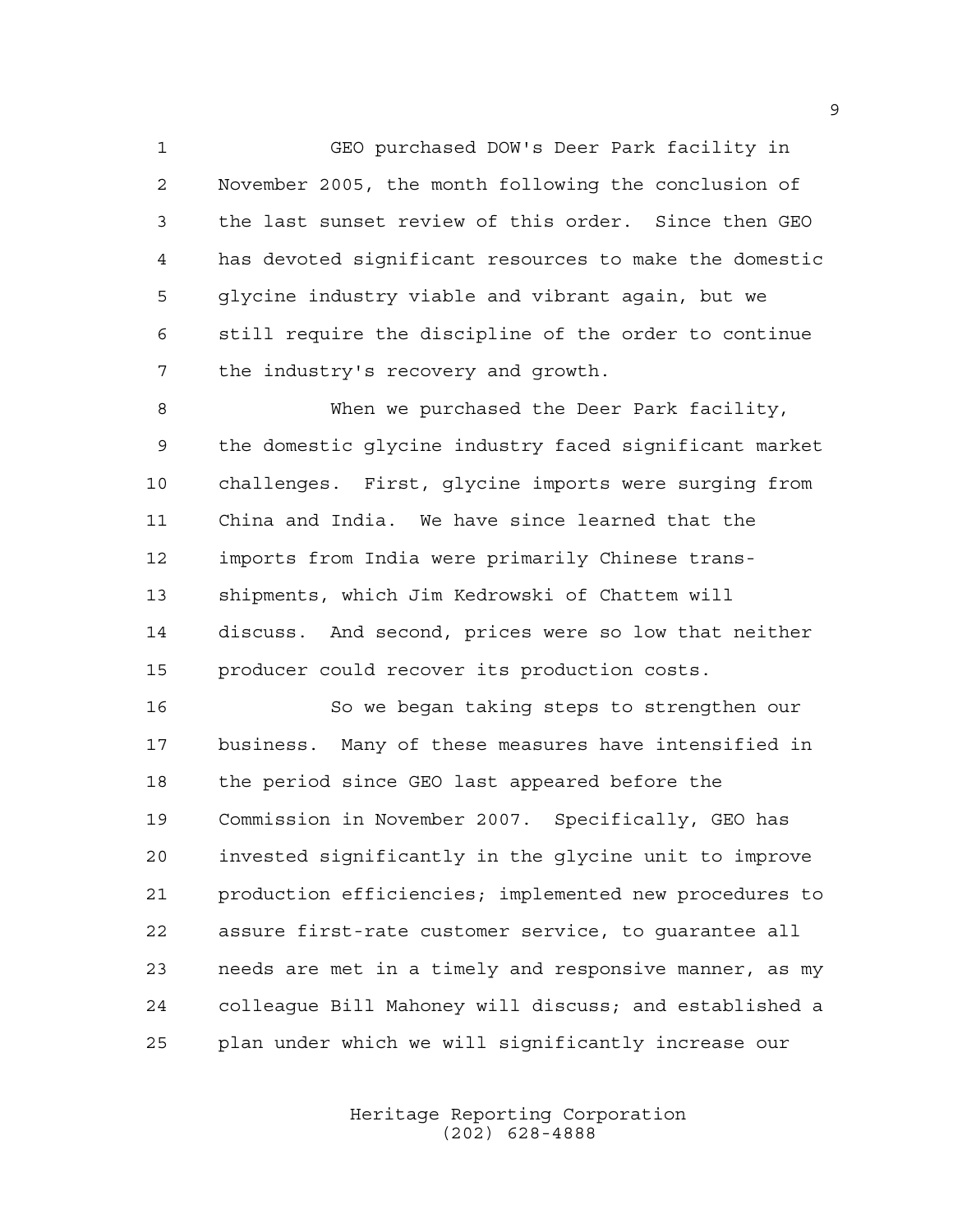production capacity, if the order remains in place. We continue to face a challenge from imports. In response, we have taken measures to protect the integrity of the anti-dumping order through actions at Commerce, Customs, and the Commission, to assure that only fairly traded and non- circumventing imports participate in the U.S. market. The data before the Commission provide substantial support for these actions, and for our request that the order be continued. They show that the Chinese glycine industry has enormous capacity and output, yet very low capacity utilization. The Chinese producers have already taken over other markets worldwide, and are poised to take over the U.S. market if the order is revoked. What happened to the sole producer in Europe, Tercinderlo, scares us, and has discouraged us

glycine business.

 If the order is continued, we have a strong reason to invest and continue to compete. If the order is revoked, we will be swamped by Chinese glycine, and GEO's glycine business will cease to exist within a very short time.

To close, look around this room. The

from investing more than we already have in our

Heritage Reporting Corporation (202) 628-4888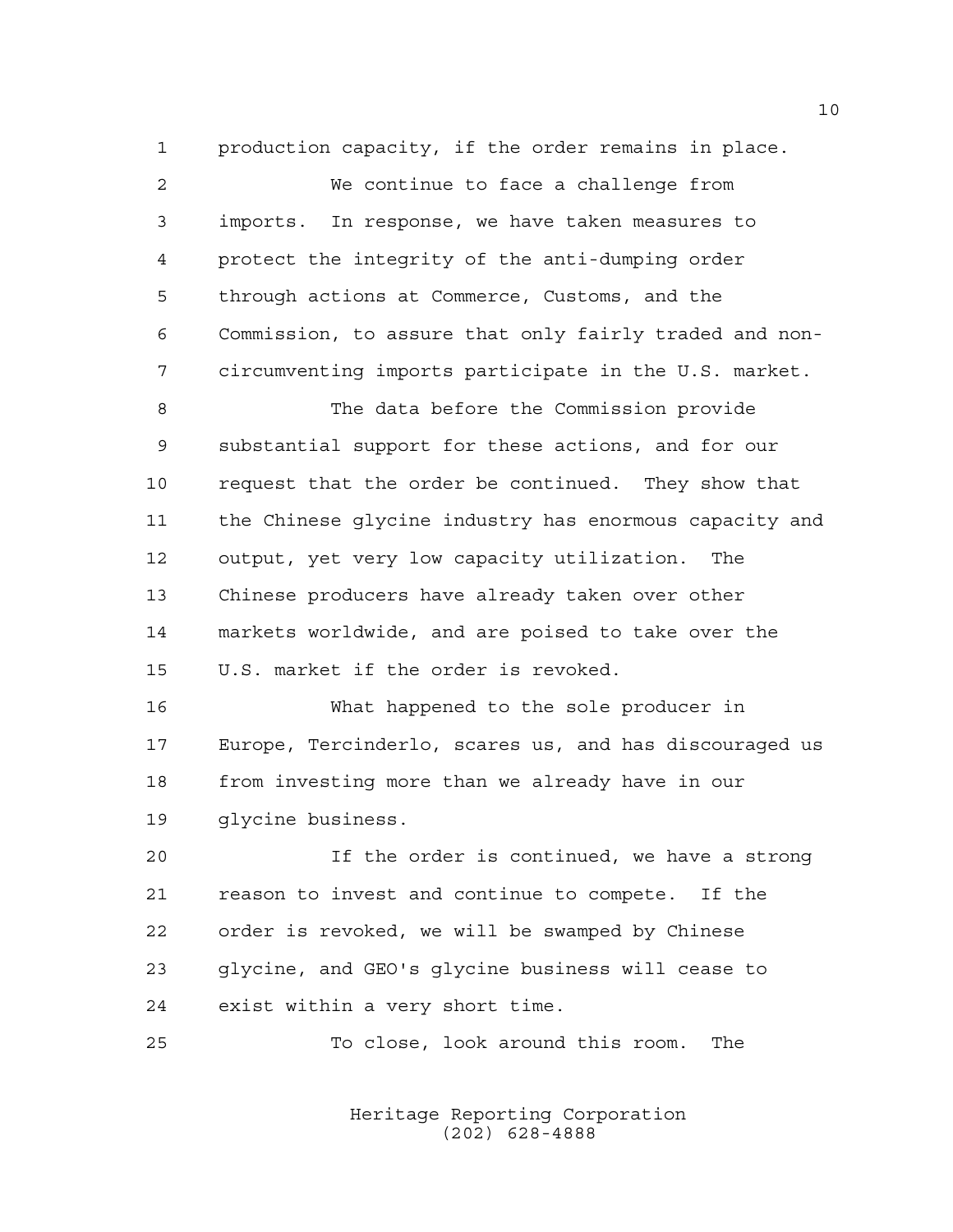domestic industry is here pleading for its survival. Imports will continue to participate in the U.S. market with or without the order. We need the discipline of the order to allow us to compete with fairly traded and non-circumventing Chinese glycine. Please continue the order.

 MR. KEDROWSKI: Good morning. I am Jim Kedrowski, Executive Vice President of Chattem Chemicals.

 Since I joined Chattem Chemicals in 1997, I have been involved in all facets of glycine production and sales. I am here today to ask the Commission to continue the order.

 It has been critical to the survival and recovery of our domestic industry. The order allows us to compete with fairly traded and non-circumventing Chinese glycine.

 But we have been confronted during the last five years with a Chinese industry that more than tripled its production capacity, has had extremely low capacity utilization rates, even though its production has more than doubled, and has sold glycine at prices below the domestic industry's cost of production.

 As Bill Eckman explained, the U.S. glycine market is so competitive that we are constantly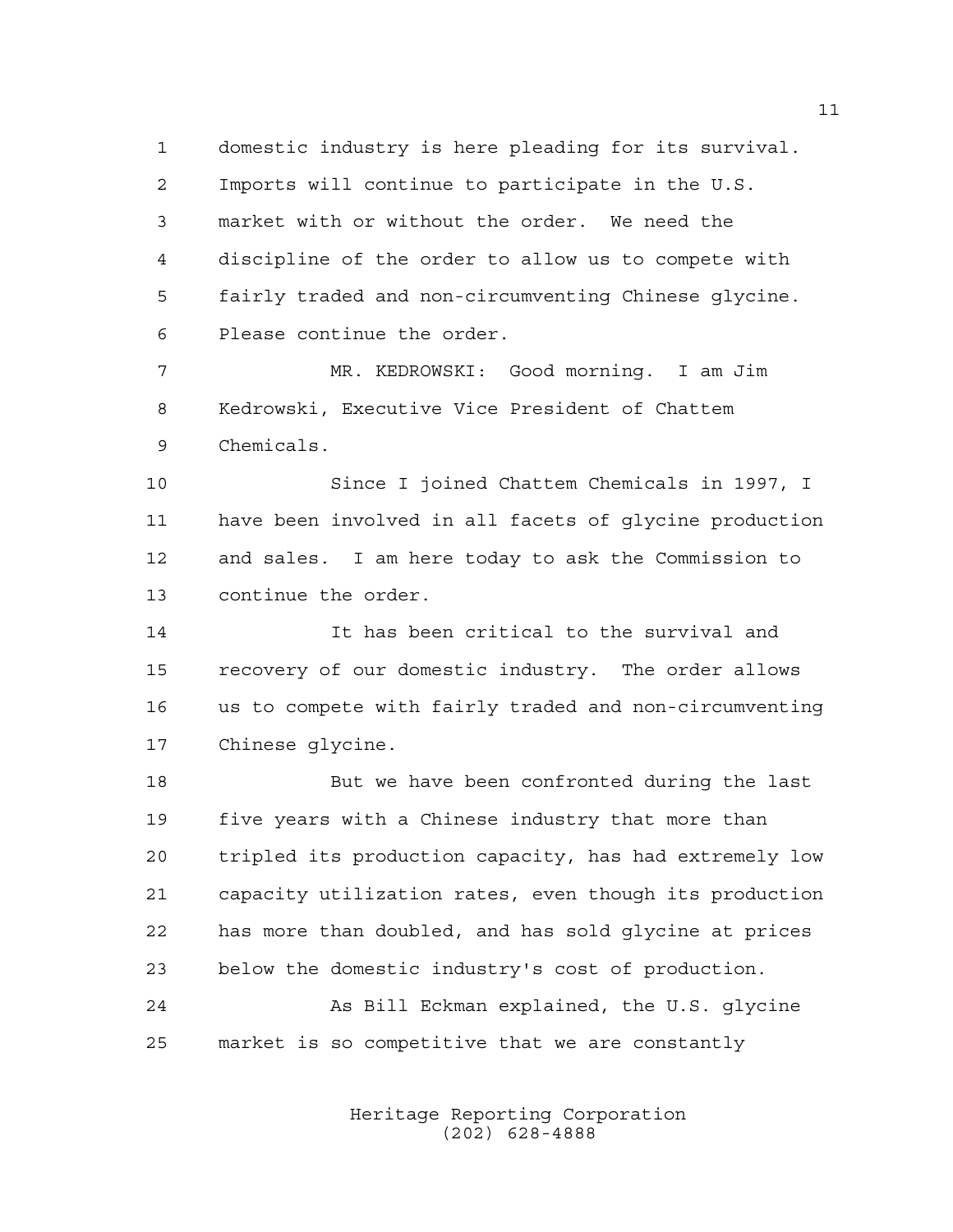working to increase our efficiency, service, and supply. Since Chattem last appeared before the Commission in November 2007, we have taken specific steps to improve our operation.

 For example, we have added two more employees to support and enhance customer service and marketing matters. We have actively sought raw material sourcing options to lower input costs and increase competitiveness. We have implemented a project to identify areas of yield loss, and implement improvements to increase yield and quality.

 We have implemented packaging arrangements, enabling us to fill bulk IBC, to reduce packing costs. And we have obtained a HALAL certification to respond to feedback from potential customers. And we've implemented an additional purification step, or steps, to further provide the purity of product.

 Our recovery has been hampered, however, by circumventing third-country trans-shipments of Chinese glycine. The trans-shipments have evaded duties subject to the order, and have undermined the order's integrity.

 This is a battle I personally have been waging for more than 10 years. In 2001 I first observed trans-shipped Chinese glycine evading the

> Heritage Reporting Corporation (202) 628-4888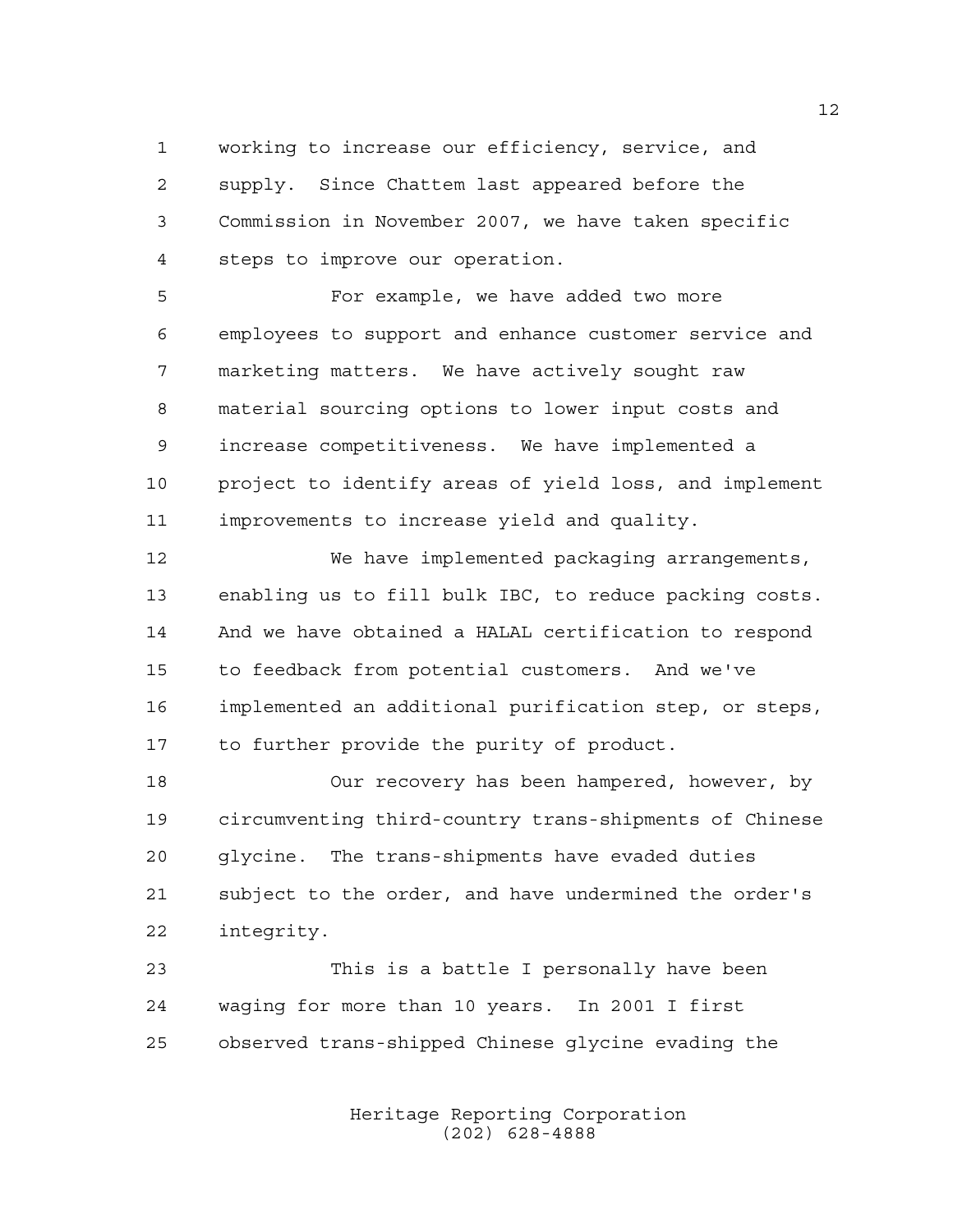order. In 2004, Chattem sought format assistance from the Commerce Department to combat trans-shipments through the United Kingdom, Hungary, Korea, India, and Japan.

 Chattem has been working alongside GEO in this effort, ever since GEO joined the industry in 2005. We have achieved tangible results, but have yet to stop the trans-shipments, which continued during the review period.

 After the 2007 anti-dumping investigation of glycine imports from India, Japan, and Korea, imports from the United Kingdom stopped cold, in no small part due to the Commission's exposure of that country as a trans-shipper of glycine. That investigation also publicized country-of-origin questions regarding glycine imports from Korea. Combined with a customs fraud investigation in 2008, the Commission's investigation appears to have brought an end to trans-shipments of Chinese glycine from Korea, as well.

 Unfortunately, Chinese glycine found a new route to the U.S. market in 2008 and 2009: India. The rapid rise in cheap glycine imports from India triggered our anti-circumvention inquiry at Commerce in 2009 and 2010. That inquiry's public record shows that the vast majority of Indian glycine shipments to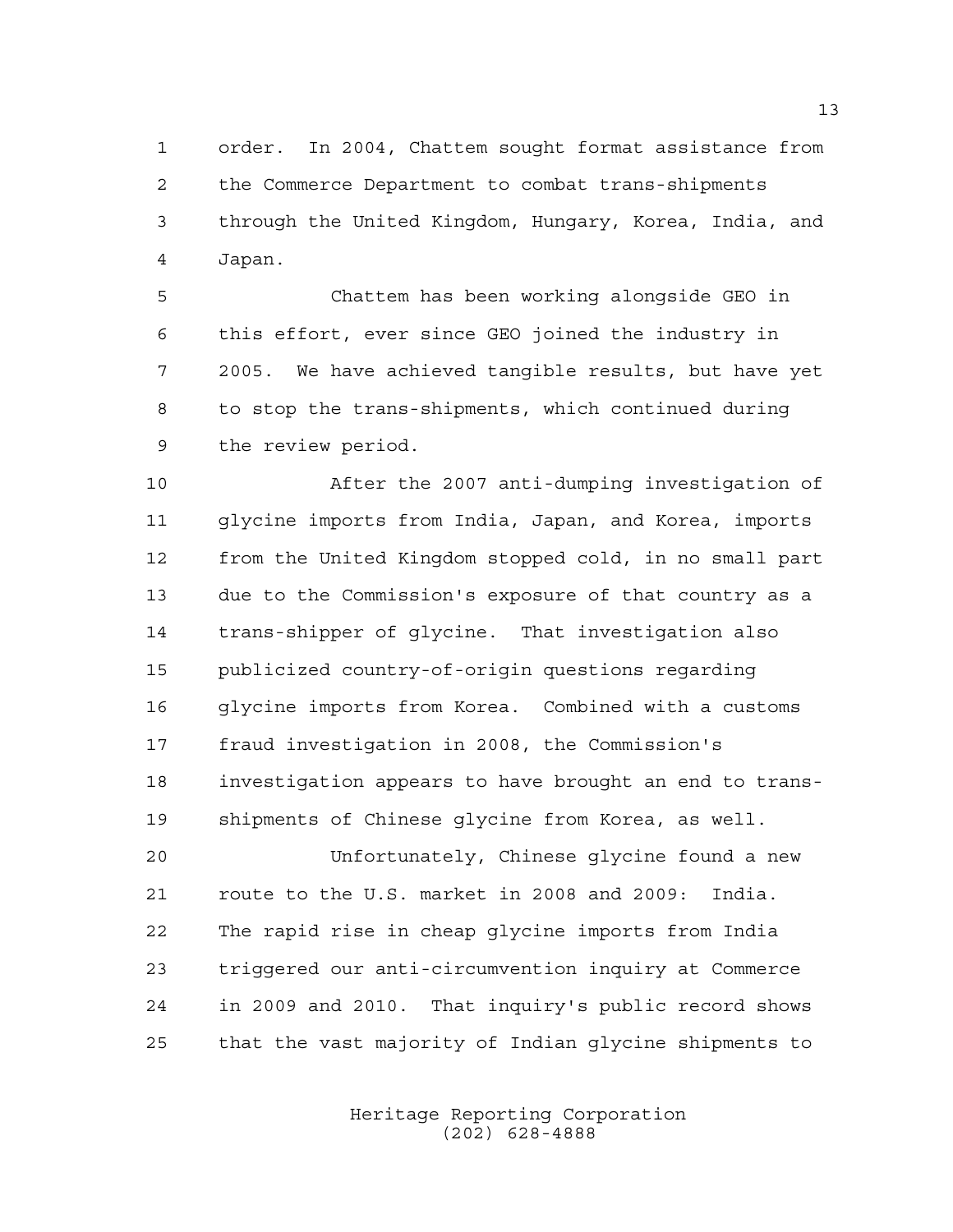the United States during the review period were either repackaged Chinese USP-grade glycine, or Chinese glycine that was further processed, but was still covered by the anti-dumping order on glycine from China.

 Exposing Indian shippers as trans-shippers of Chinese glycine has strengthened the integrity of the anti-dumping order. Legitimate Indian producers exist, but they, too, have been negatively affected by the Chinese glycine trans-shipments.

 Once Commerce formally acts to close the Indo route for Chinese trans-shipments, glycine from these legitimate producers can be exported. And we will be able to compete fairly with them in the U.S. market.

 In short, we've had to play a 10-year game of Whack-A-Mole, and at a substantial cost. As soon as one country was exposed and stopped as a trans- shipper of Chinese glycine, another popped up to replace it.

 Chinese glycine shippers and certain U.S. importers have been all too successful in identifying third countries without known glycine production facilities, or with glycine capacity willing to repackage Chinese glycine, or further purify grades of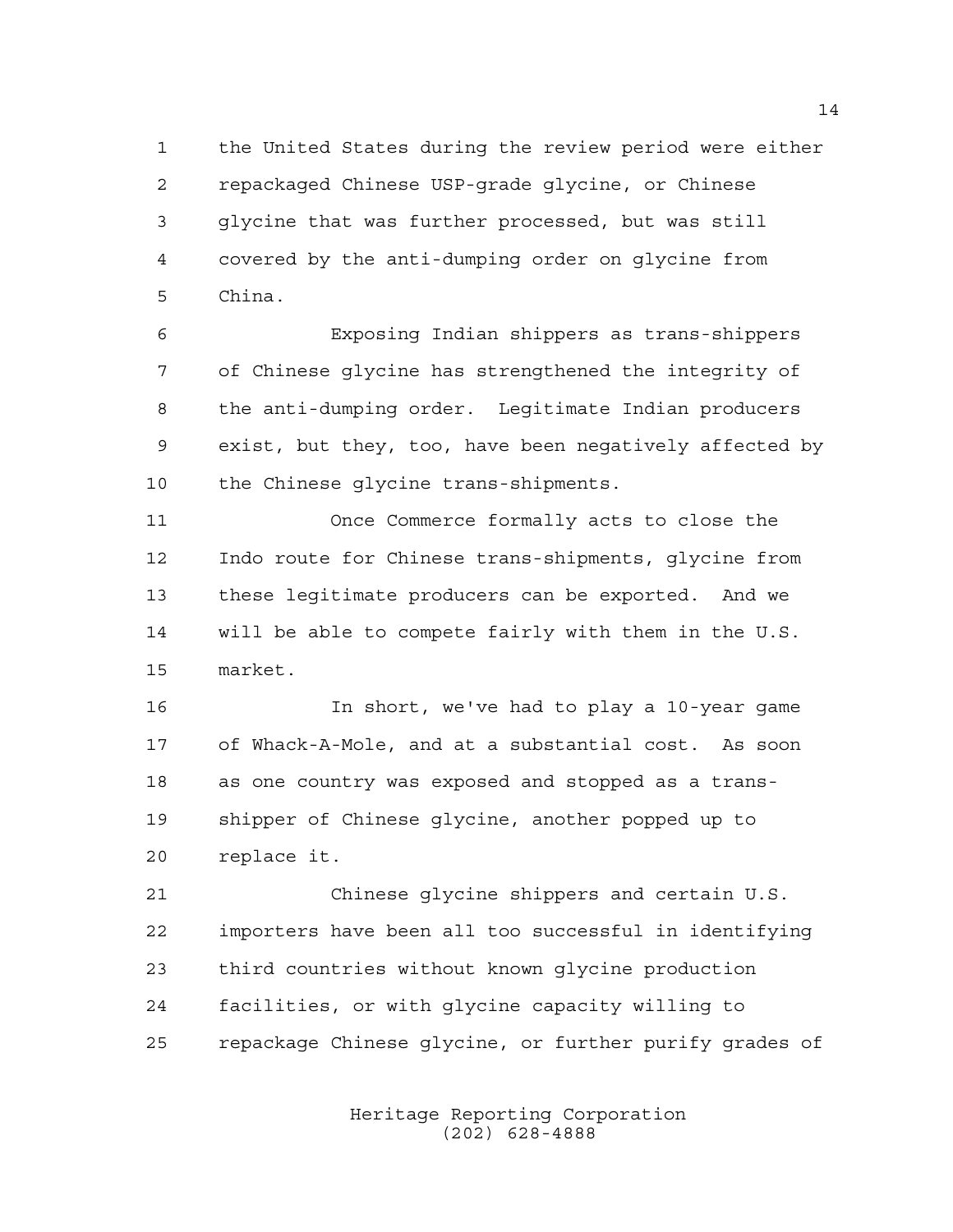Chinese glycine for shipment to the U.S. market.

 If this order is revoked, all glycine shipments, glycine trans-shipments from these third countries will terminate, and glycine will ship directly from China in volumes large enough, and at prices low enough, to supply the entire U.S. market. Absent the discipline of the order, they will knock us out quickly.

 Look at the EU. Tercinderlo, the lone EU glycine producer, was forced out of the market last year by the Chinese glycine onslaught. The Chinese glycine industry already had saturated all significant markets worldwide. The Chinese industry combines massive output and over-capacity with a demonstrated interest in the U.S. market. It is poised to take over the U.S. market if the order is revoked.

 We have continued to invest in our industry, and shown that we can and will compete against Chinese imports, if they are fairly traded and non-circumventing. Please continue the order.

 MR. MAHONEY: Good morning. I am Bill Mahoney, Marketing Manager of GEO Specialty Chemicals. I will discuss our commitment to our domestic customers, and describe what will occur in the U.S. market if the order on Chinese glycine is revoked.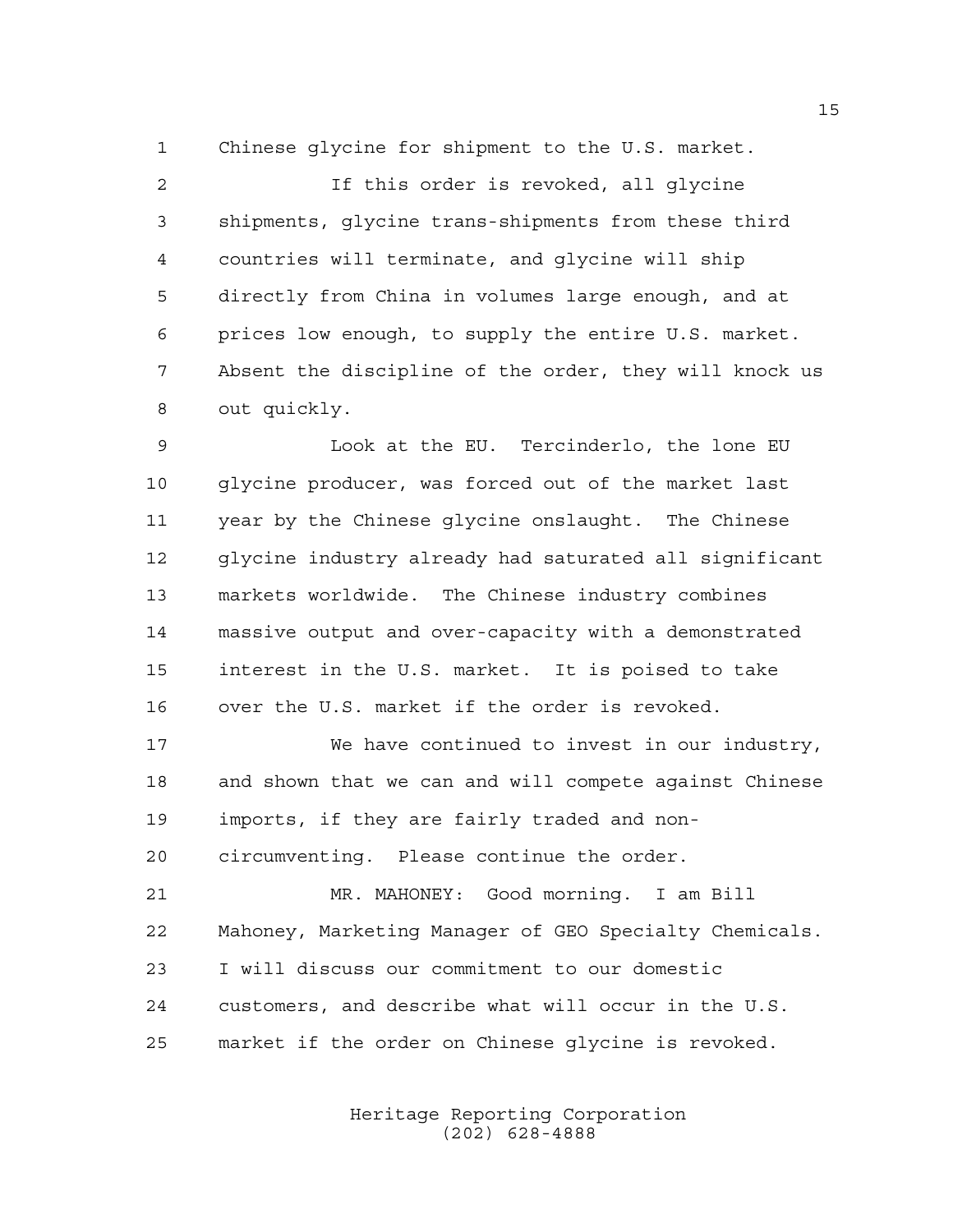First, the Commission should know that GEO's plan for marketplace success is straightforward and simple: produce a quality product as efficiently as possible, establish and strengthen partnerships with customers that will support distributors, and service our end users, contract with customers to sell as much of our capacity as possible, increase production capacity to better service our customers, and to maintain a price in the marketplace that supports the partnership and provides a reasonable return on our investment.

 Glycine is a commodity product where price is king, and the market is dominated by a handful of purchasers. We recognize that we are in a very competitive marketplace. To be successful, we have reinvigorated our efforts to partner with our customers, and to give them greater confidence that we will deliver what we promised.

 We believe that we have the best product on the market, and we are now reliably supporting and servicing our distributors and end users. I assume that Chattem feels the same way about its business. Our plants have been producing glycine for the U.S. market for nearly 30 years. We continually invest in our glycine unit to make sure that we can serve the

> Heritage Reporting Corporation (202) 628-4888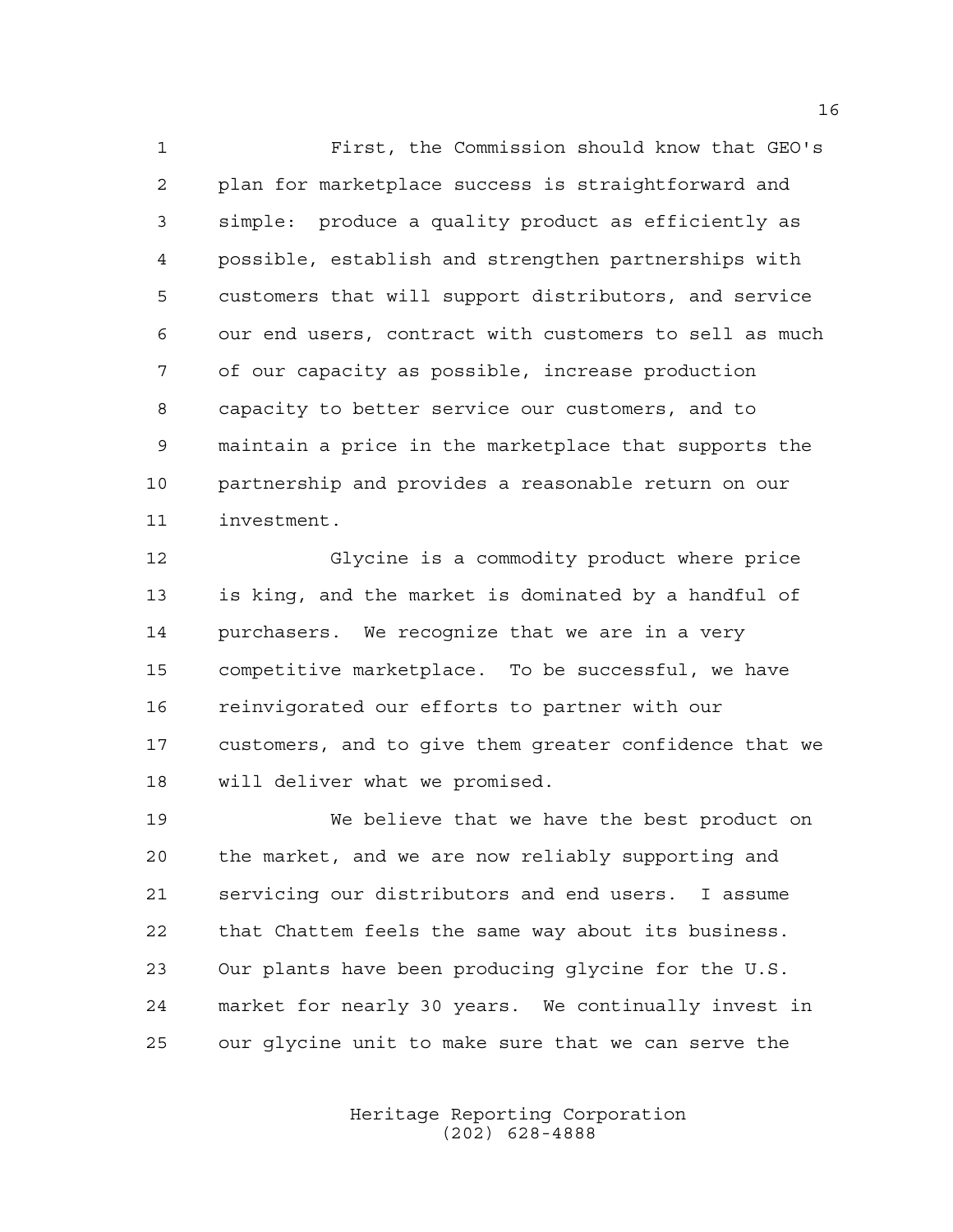market.

| 2  | We invest approximately \$1 million per year           |
|----|--------------------------------------------------------|
| 3  | of capital into our plant. Recent investments include  |
| 4  | upgrades to both glycine purification equipment and    |
| 5  | the waste handling system, and enhancements to rail    |
| 6  | cars used for our raw material shipments.              |
| 7  | We can compete with those offering fair                |
| 8  | prices: Chattem, the Japanese, legitimate Indian       |
| 9  | exporters, legitimate Korean exporters, Chinese        |
| 10 | exporters subject to the discipline of the order, and  |
| 11 | others. But without the discipline of the order, we    |
| 12 | can't compete with what appears to be an unlimited     |
| 13 | capacity in China, and a marketplace where prices for  |
| 14 | Chinese glycine have no bottom.                        |
| 15 | We have taken a number of significant                  |
| 16 | initiatives to strengthen relationships with our       |
| 17 | distributors and end-user customers at all levels.     |
| 18 | Since GEO last appeared before the                     |
| 19 | Commission in November 2007, GEO has, for example,     |
| 20 | hired a process engineer with over 25 years of         |
| 21 | chemical industry experience. They increased           |
| 22 | manufacturing efficiencies and improved our products.  |
| 23 | Hired a business manager in charge of sales. Hired a   |
| 24 | marketing assistant intended to improve communications |
| 25 | to glycine customers. Hired a logistics manager to     |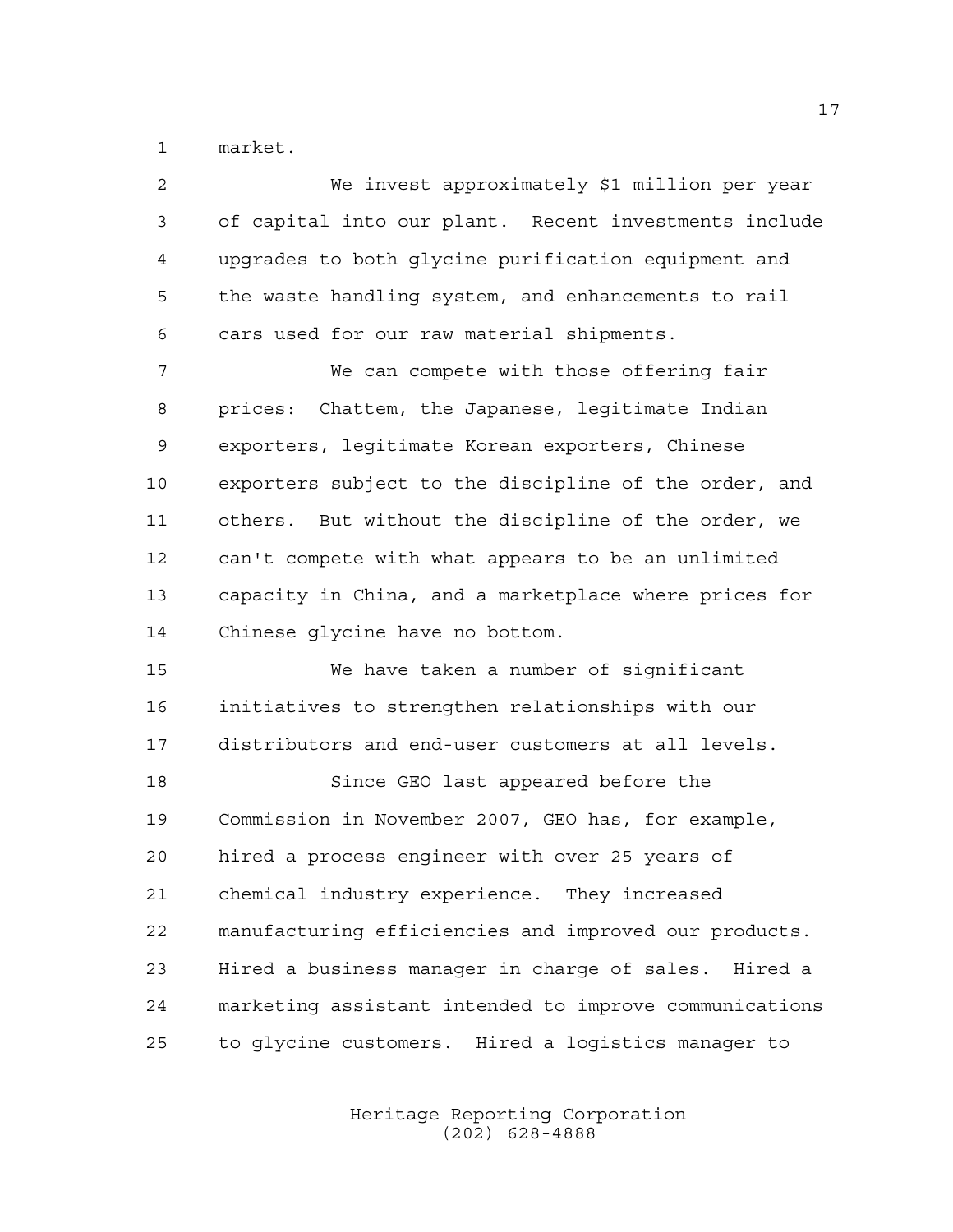improve carrier service levels. Initiated biweekly teleconferences between our Deer Park facility and marketing staff to improve on-time delivery. And enhanced our customer service feedback system, including quarterly communications with customers to assess our performance.

 We believe that we have established good working relationships in which the customers can better provide to us the information that GEO needs to meet their needs. We now have stronger procedures through which our customers can tell us what they need, and when they need it, so that we can schedule our production, manage inventory, and arrange delivery to best serve them.

 Coordination of the partnerships is particularly critical in times of increased demand and planned periodic maintenance. We believe that GEO's efforts have paid off, and that the communications with customers are working very well.

 We believe that the marketplace will welcome capital expenditures to increase our capacity. As the Commission knows, we plan to expand capacity, and continue to make long-term investments to upgrade our facilities if the order is continued.

We do fear, however, that if we don't have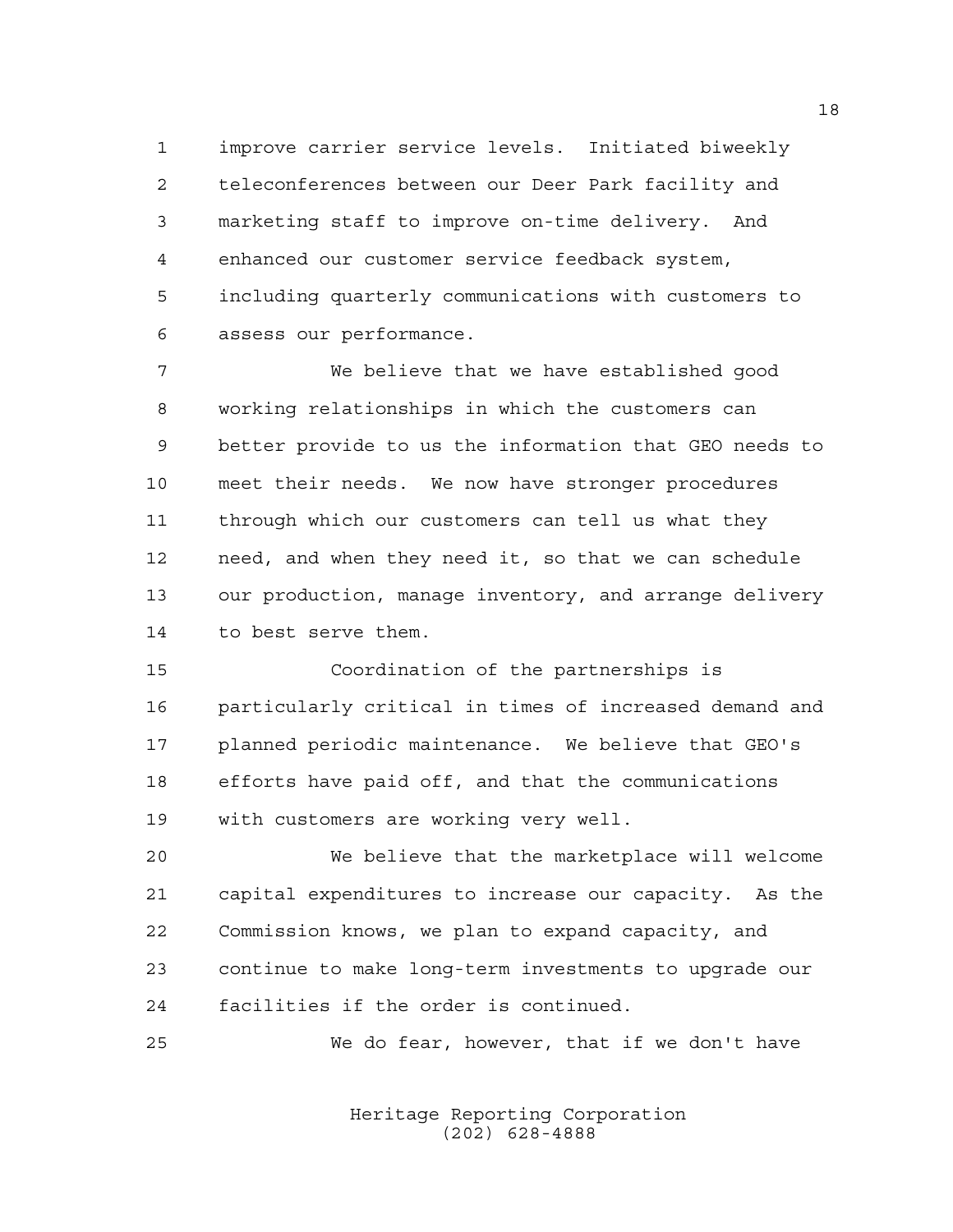the order to discipline imported Chinese glycine, we will not be able to accomplish these goals. Indeed, we think that we will be hard-pressed to continue production at Deer Park without the order. This is because most of our customers consider Chinese-origin glycine to be interchangeable with ours.

 In short, most of our customers place great importance on price in their purchasing decisions. Unfortunately, unfairly low-priced Chinese glycine still is making its way into the U.S. market. In the prehearing brief we have provided the Commission with information about three import offers to sell Chinese- origin glycine in the United States at before-duty prices, significantly below GEO's costs to produce glycine.

 Absent the order, quotes or import values at these levels would have one of two effects in the marketplace for us. We would either lose the sale, or have to reduce our price to try to maintain market share. Neither choice is sustainable. We simply cannot compete against the Chinese prices.

 The price quote suggests what will happen if the order is revoked. Excess Chinese capacity already is coming to the U.S. market at very low prices; but due to the order, we can compete. If the order is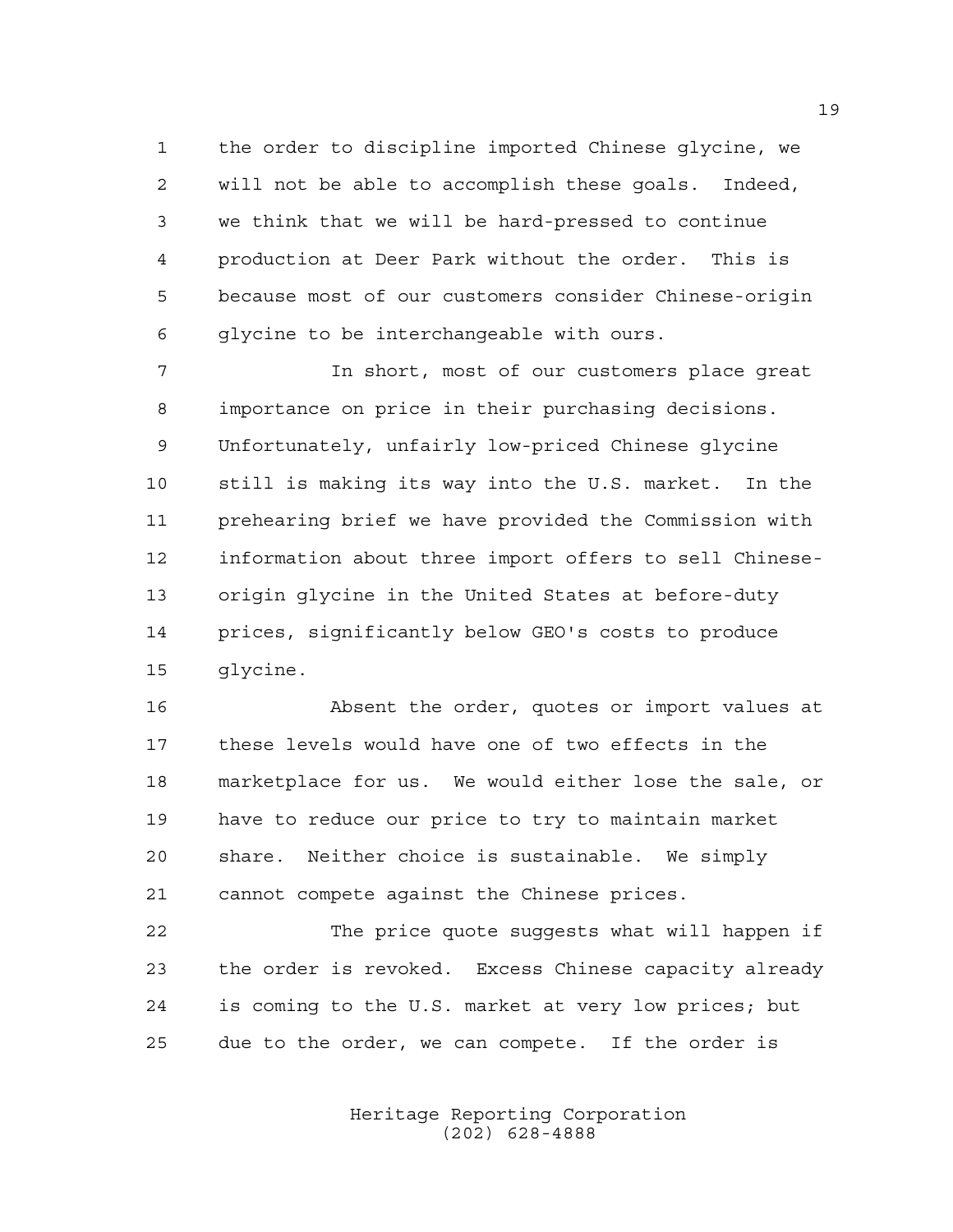revoked, our customer base will erode, and will not be sufficient to support a viable business.

 Chinese glycine quantities will surge, and prices will drop further. We will be forced from the glycine business rather quickly, causing an inevitable loss of jobs for our employees, many of whom have been with out plant for over 20 years.

 The Chinese producers have the excess production capacity. They are continuing to expand that capacity, and the United States is the only market they have yet to saturate with their imports. Their track record indicates that their low pricing will depress prices throughout the market, as they did last year across Europe.

 We, as a domestic industry, will not survive if the order is revoked. Such a decision will lead to the irreversible loss of another domestic industry.

 MR. BUTTON: Good morning. I am Kenneth Button, Senior Vice President of Economic Consulting Services, LLC. Accompanying me is my ECS colleague, Jim Dougan. During my testimony I will be addressing the following. The relevant conditions of competition in the U.S. and global glycine markets, the volume and price effects that would arise if the current anti-dumping order on Chinese glycine is revoked, and the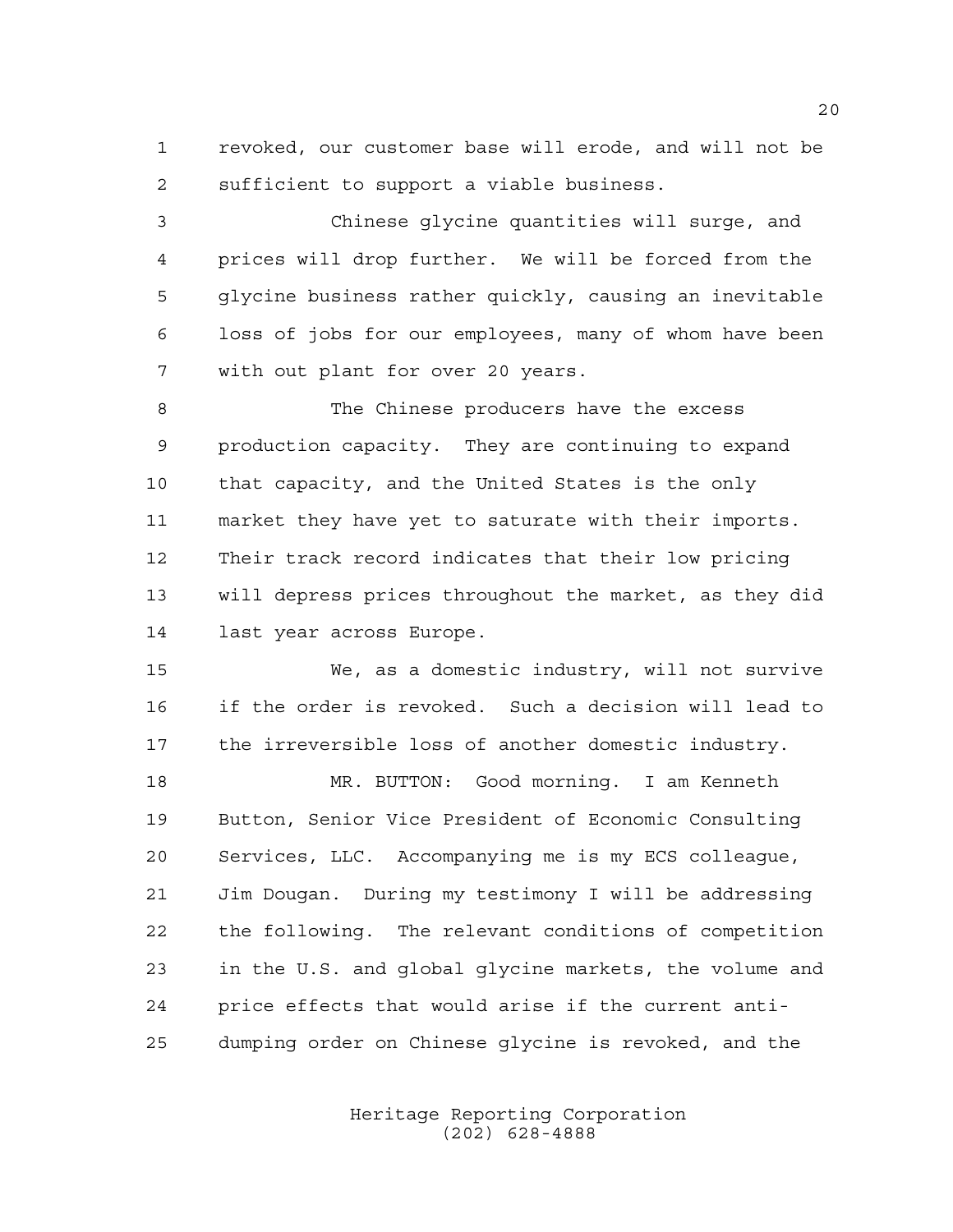impact that these volume and price effects would have on the U.S. glycine industry.

 The Commission should consider a number of significant conditions of competition in the U.S. glycine market. First I will begin with the demand conditions.

 First. Since the prior investigations, there have been no significant changes in the various end uses for glycine in the U.S. market.

 Second. Glycine is an intermediate product with no significant substitutes. Importers and purchasers are virtually unanimous in agreement on this point. Moreover, in most end uses in the United States market, glycine accounts for a small proportion of the total cost of producing the downstream product. Thus, demand for glycine is relatively inelastic as to price. Therefore, changes in price are unlikely to affect significantly the quantity of glycine demanded.

 Third. Glycine purchasers in the U.S. market tend to be concentrated among a few purchasing companies, which places a substantial amount of bargaining power in the hands of these purchasers.

 Fourth. Glycine is a commodity product, and virtually all parties agree that U.S. and Chinese glycine are highly substitutable.

> Heritage Reporting Corporation (202) 628-4888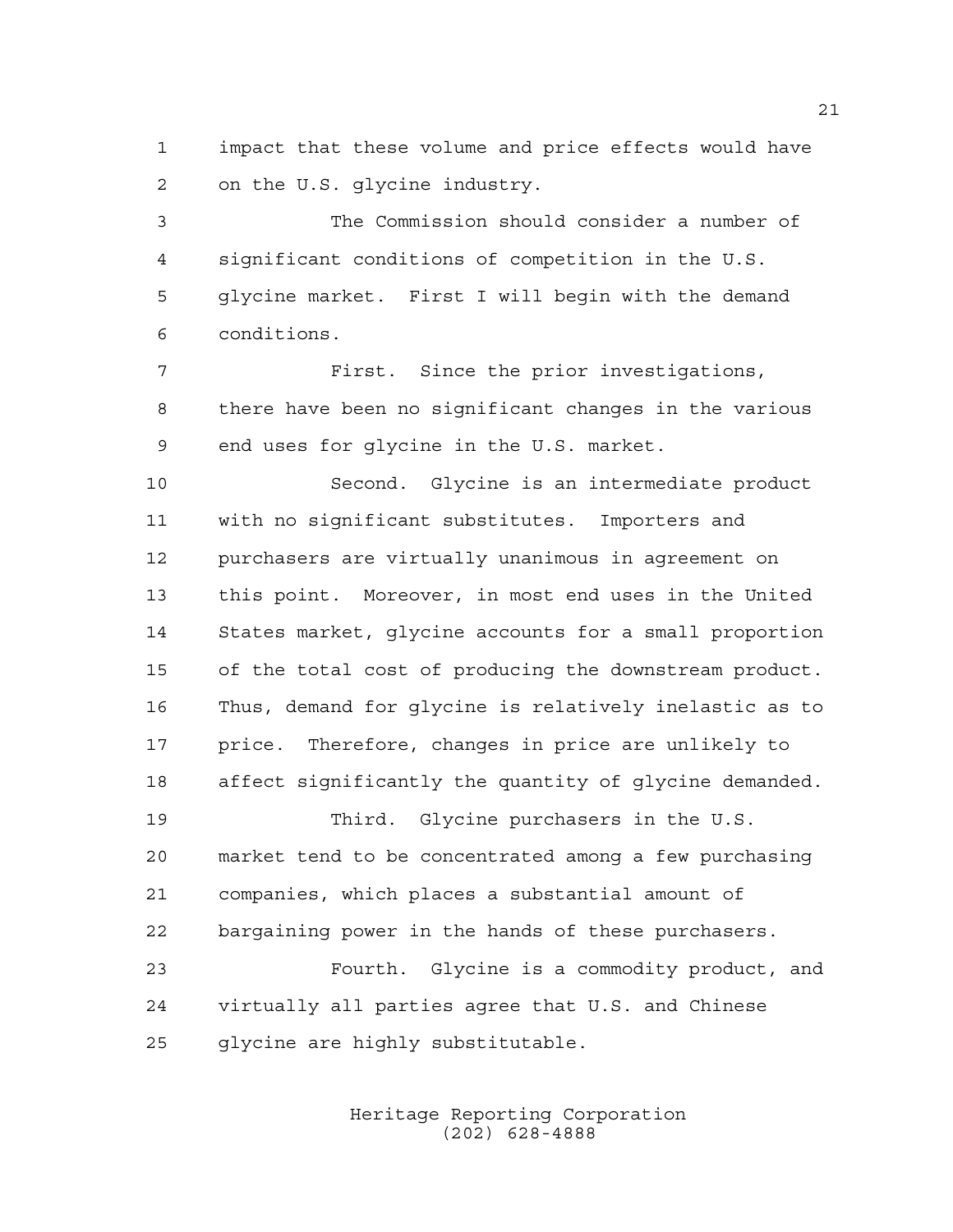Fifth. Given the high substitutability of U.S. and Chinese glycine, price is an extremely important factor in purchasing decisions. Price is one of the top three factors that U.S. purchasers consider when choosing a supplier of glycine. As one purchaser summarized it, "Section of the producer is solely based on a bidding process, where the lowest-cost producer is awarded the

business."

 Together, these demand characteristics indicate that an additional supply of low-priced Chinese glycine following the revocation of the order would, one, decrease U.S. prices of glycine, and two, displace domestic producers' sales volumes.

 Although the apparent U.S. consumption figures are confidential, the magnitude of the increase in total U.S. consumption in 2008, as indicated in the prehearing report, is surprising. Because no specific business developments appear to account for this increase in apparent demand, we believe that the figure should be viewed with caution. Moreover, there is specific purchaser- questionnaire information which raises concern about these apparent consumption data.

With respect to supply considerations, the

Heritage Reporting Corporation (202) 628-4888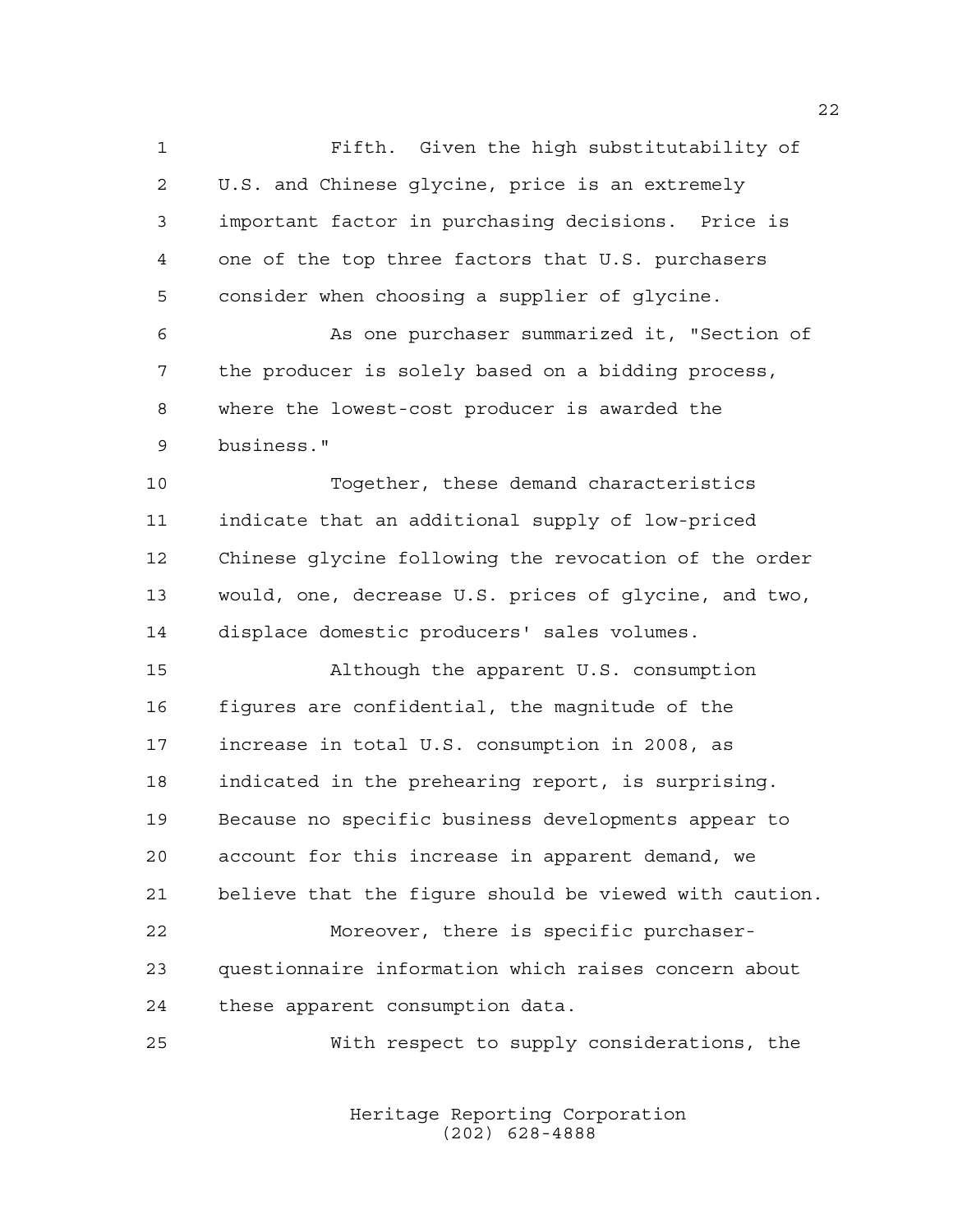U.S. glycine market is supplied from four sources: domestic producers, fairly traded non-subject imports, circumventing Chinese glycine trans-shipped through other countries, and subject material imported directly from China.

 The U.S. producers' plant and equipment employed to produce glycine is not used to produce other products; and, because of their technical characteristics, cannot produce other products if glycine production becomes uneconomic.

11 The combined production of GEO and Chattem can satisfy a major portion of U.S. consumption, but not all of it. Additional supply must come from import sources. Non-subject producers in Japan, Korea, and India are capable of supplying glycine to the U.S. market. However, a substantial portion of the current U.S. import volume from India is Chinese glycine trans-shipped to circumvent the anti-dumping order.

 The volume of excess Chinese glycine production capacity is staggering. An independent research report provided to the Commission indicates that in 2010, China had the capacity to produce 1.3 billion pounds of glycine, while Chinese domestic consumption of glycine was merely 422 million pounds,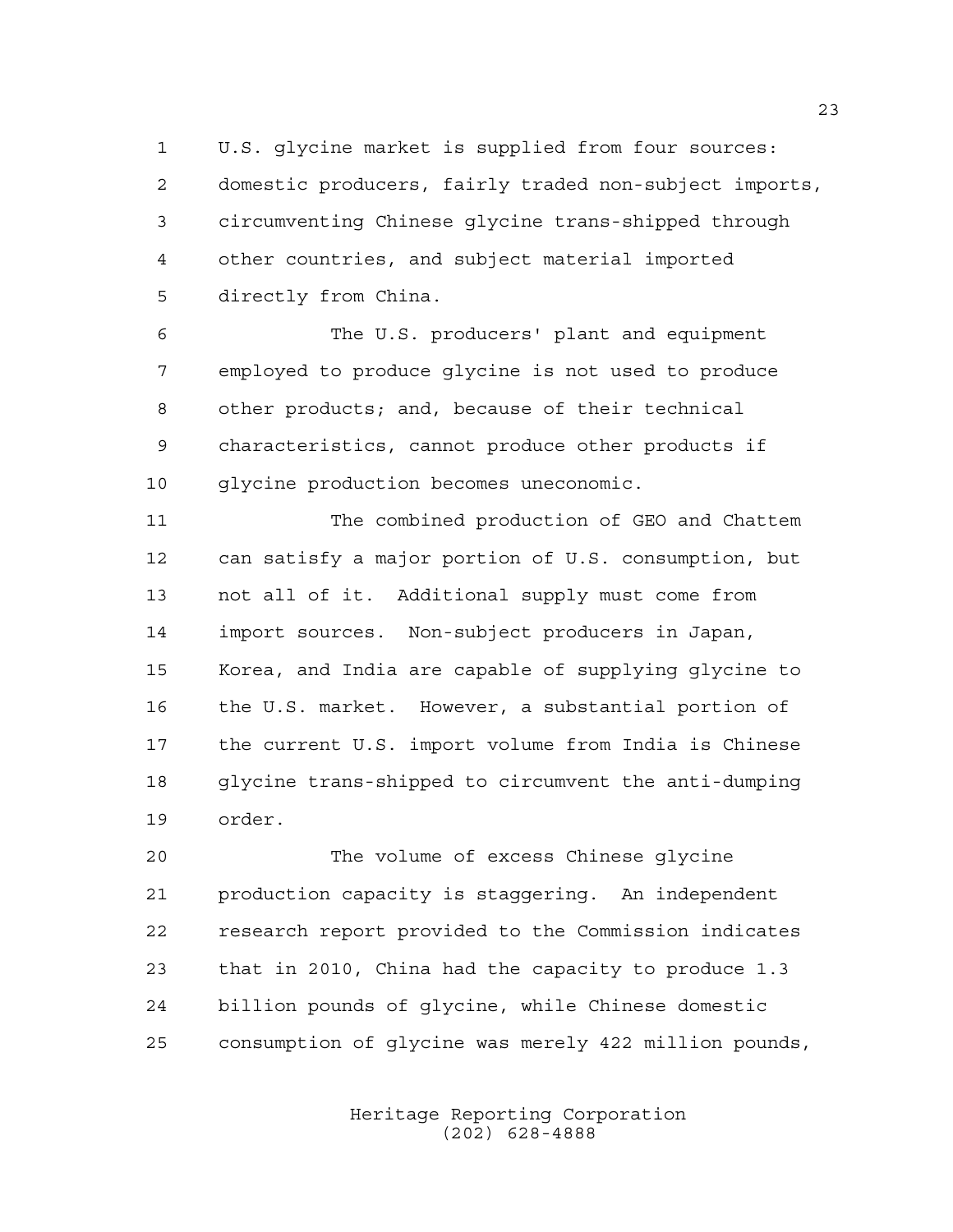and China's exports were approximately 34 million pounds. China's excess glycine capacity thus was 855 million pounds. This excess capacity is 68 percent of China's total capacity, and is many multiples of total U.S. consumption.

 Moreover, Chinese glycine production capacity has more than tripled from 2005 to 2010, to a level far greater than during the second sunset review period. Chinese demand is so much smaller than Chinese capacity that the excess capacity gap is likely to remain large for the foreseeable future.

12 Like the U.S. industry, China's industry produces all grades of glycine, which are chemically equivalent, and differ only as to purity. Even the Chinese capacity for just its higher purity grades, which include USP, is many times larger than U.S. production or consumption of all grades of glycine.

 A critical condition of competition with respect to supply is the prominent and injurious role that circumventing Chinese glycine trans-shipped through India plays in the U.S. market. The official Census Bureau statistics for U.S. imports from glycine appear to understate the actual volume of glycine physically originating in China that enters the United States, because they do not incorporate Chinese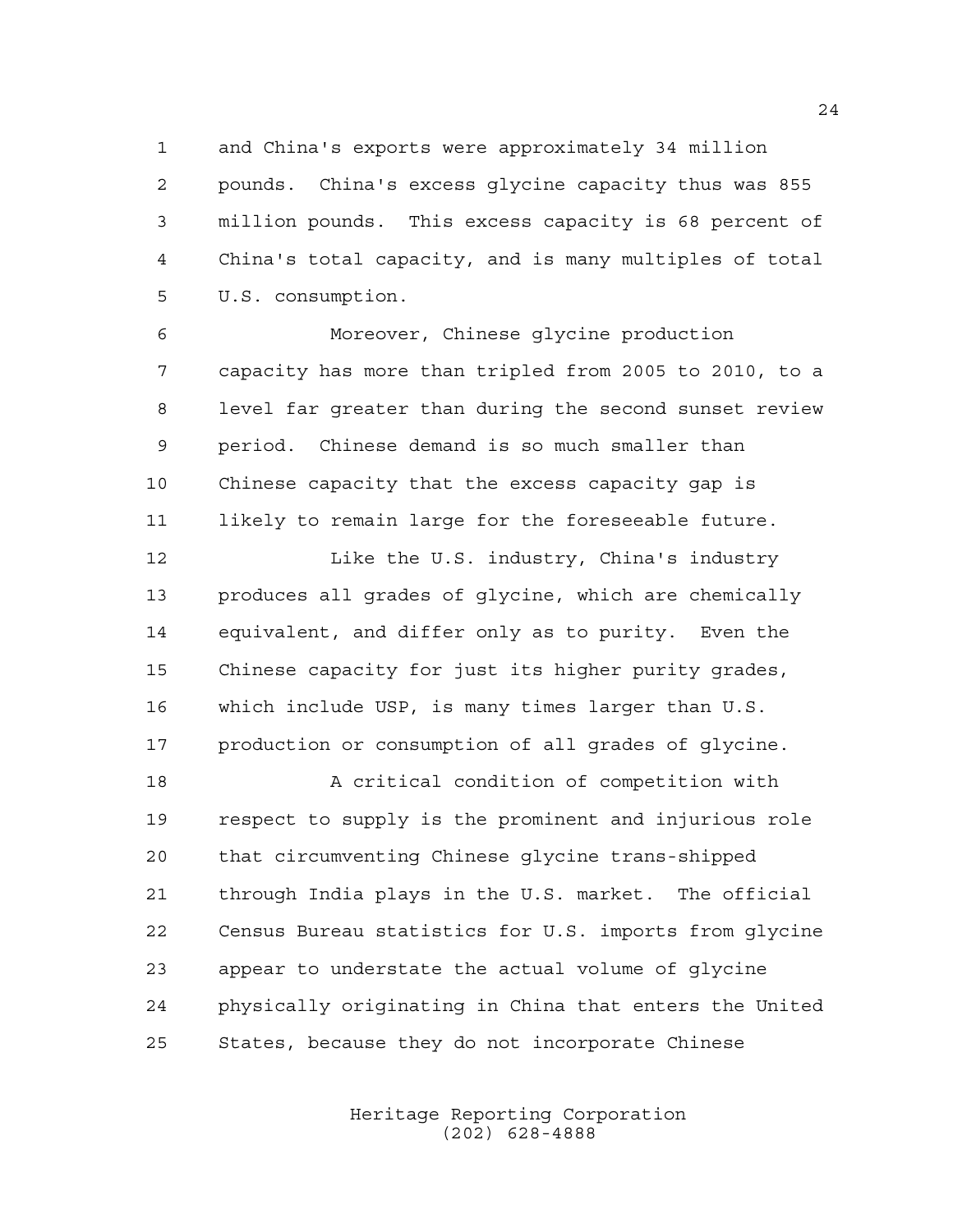glycine trans-shipped through India.

| $\overline{2}$ | For the Commission's use during our                   |
|----------------|-------------------------------------------------------|
| 3              | testimony, we have provided a confidential exhibit,   |
| 4              | based on Exhibit 4 in the prehearing brief. The       |
| 5              | confidential exhibit provides a specific estimate of  |
| 6              | the trans-shipment volumes, and a recalculated U.S.   |
| 7              | apparent consumption table, that, one, identifies     |
| 8              | these trans-shipments separately; and two, provides   |
| 9              | calculations of the actual levels of total subject    |
| 10             | imports -- that is, Chinese-origin glycine either     |
| 11             | exported directly from China or trans-shipped through |
| 12             | India -- and actual non-subject imports -- that is,   |
| 13             | glycine imported from all other sources, including    |
| 14             | glycine from India that is not trans-shipped Chinese- |
| 15             | origin glycine.                                       |

 The exhibit conveys two messages. The first is that the U.S. market remains so important to Chinese glycine producers that they resort to trans- shipping their glycine through India in order to gain access to the U.S. market.

 The second is that, while the commercial presence of glycine imported directly from China gives the appearance of having declined over the review period, the expansion of the trans-shipment import volumes have been so great that the combined total of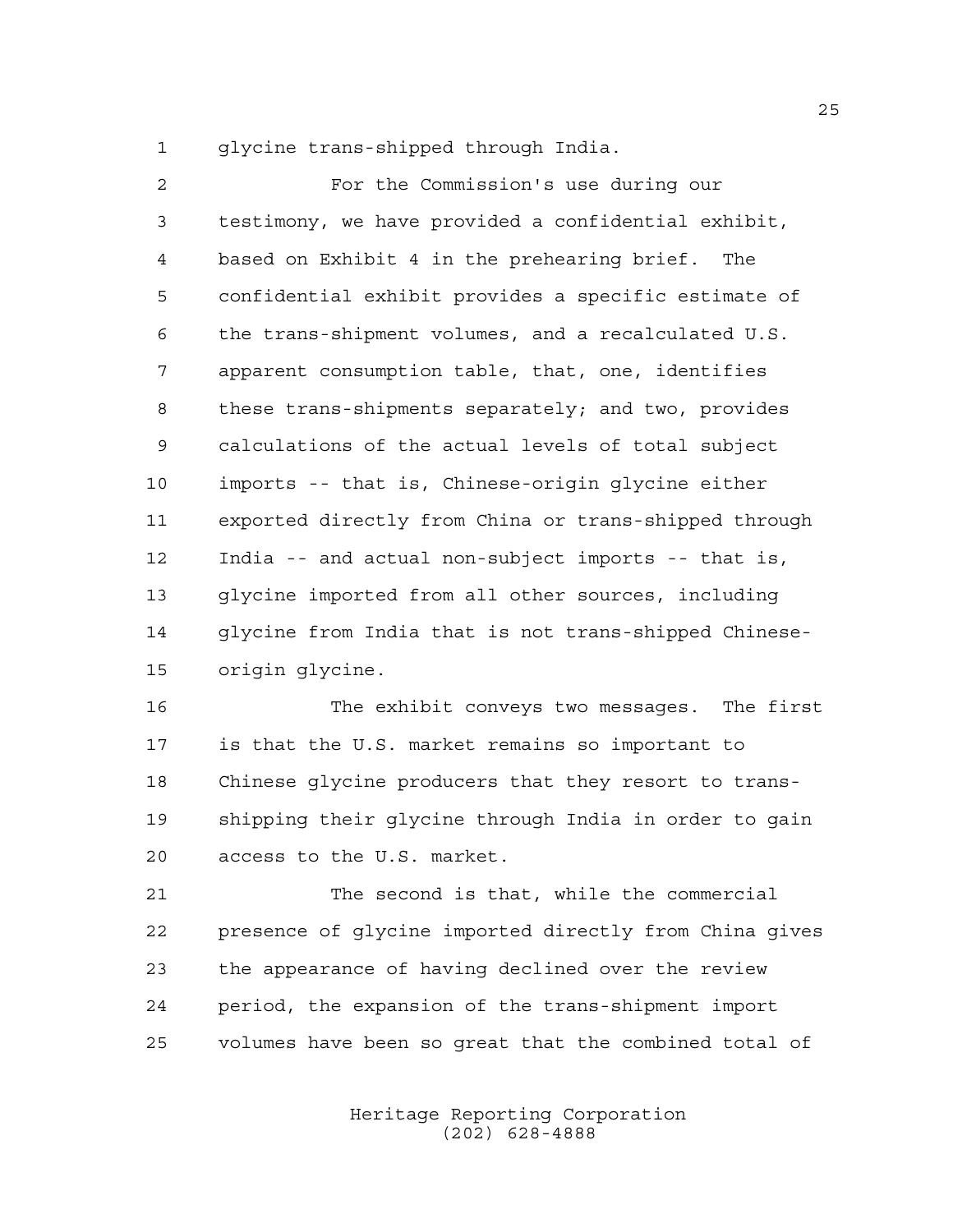Chinese presence in the U.S. market has remained very substantial. Trans-shipments of Chinese glycine through India have become a primary channel for the Chinese producers to gain access to the U.S. market.

 The Census Bureau import statistics in the staff report give a similar misimpression that imports of glycine actually produced in non-subject countries, like India, increased very substantially over the review period. But, as the adjusted apparent consumption data in the confidential exhibit show, real non-subject imports have been a relatively steady, non-injurious presence in the U.S. market.

 I should note that a significant development affecting real subject import supply globally was the 2010 withdrawal from the global glycine market of the Tercinderlo Group, the only European glycine producer. Tercinderlo itself indicates that it left the market due, in significant measure, to import competition from China in the European market.

 Witnesses from GEO and Chattem have described the various steps that have been taken during the last three years to increase their ability to serve their U.S. customers with consistent, predictable supplies of glycine. These steps were a response to the supply situations that developed in

> Heritage Reporting Corporation (202) 628-4888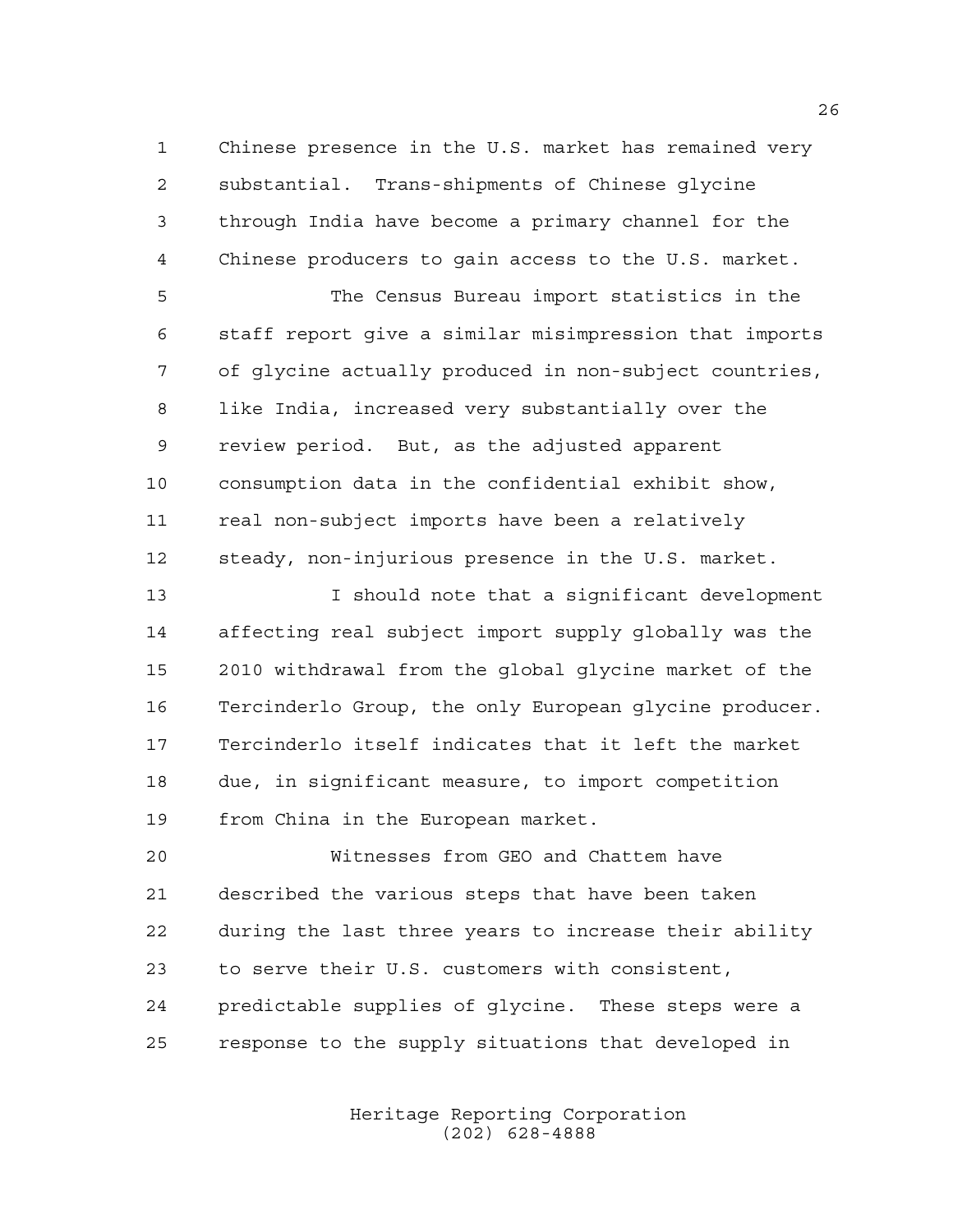2007 and 2008, when increases in global and U.S.

 demand coincided with short-term constraints on U.S. production.

 Outside the United States there was a temporary reduction in global supply in 2008, when the Chinese Government forced Chinese glycine producers to shut down for part of the year to reduce air pollution in advance of the 2008 Beijing Olympics. This resulted in an unexpected and unlikely-to-be-repeated drop in Chinese glycine export volume that created a temporary tightness in global supply.

 However, as you have heard, any supply tightness that the U.S. glycine purchasers reported in 2008 cannot be attributed to any failure by the U.S. industry. While there was tightness in supply in 2008 caused by the shutdown of the Chinese production, U.S. producers maximized output in 2008, operating at an extremely high level of past utilization, and increasing shipments by a substantial amount.

 In short, the domestic industry did everything technically possible to satisfy the short-term increase in demand.

 You have also heard GEO and Chattem describe how they believe that they have been successful in meeting their delivery commitments to their customers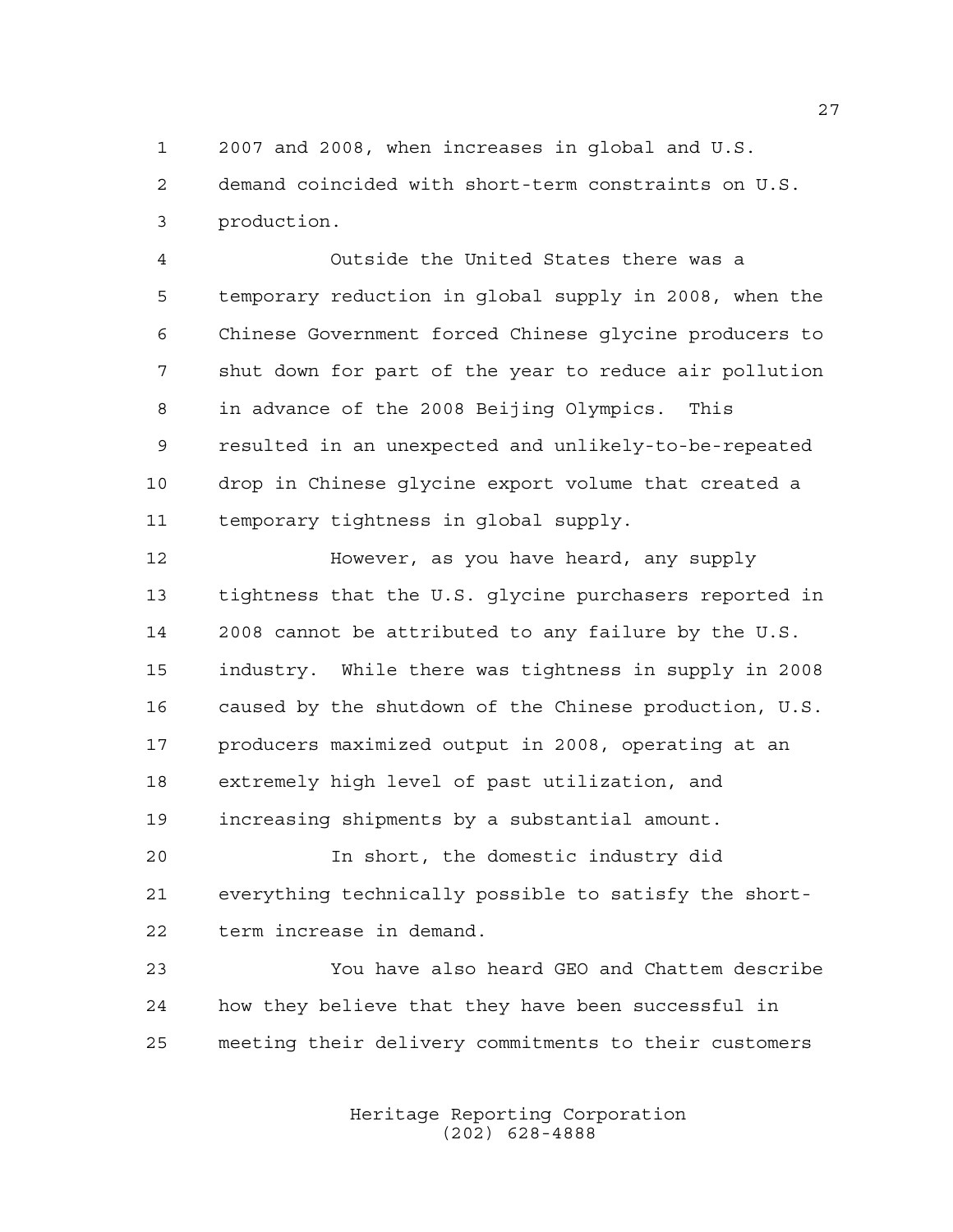during the last three years. I would note that one purchaser stated in its questionnaire, "Since 2009, GEO improved lead times, and pricing improved." Another purchaser stated, "Our customers prefer GEO Specialty Chemical-produced glycine because of prompt delivery." Revocation of the order is likely to lead to a very significant increase in the volume of subject imports from China, for the following reasons. First. As noted, China has massive glycine production capacity. Second. The Chinese capacity has grown rapidly; it tripled over the review period. Third. Approximately two thirds of this Chinese capacity is excess capacity. Fourth. In absolute terms, volume of excess Chinese glycine capacity is manyfold greater than total apparent U.S. consumption. Moreover, even the volume of the excess Chinese capacity to make just the high-purity glycine is also a significant multiple of total apparent U.S. consumption. Fifth. There is no information suggesting that Chinese domestic demand will increase sufficiently in the foreseeable future to absorb such excess capacity.

> Heritage Reporting Corporation (202) 628-4888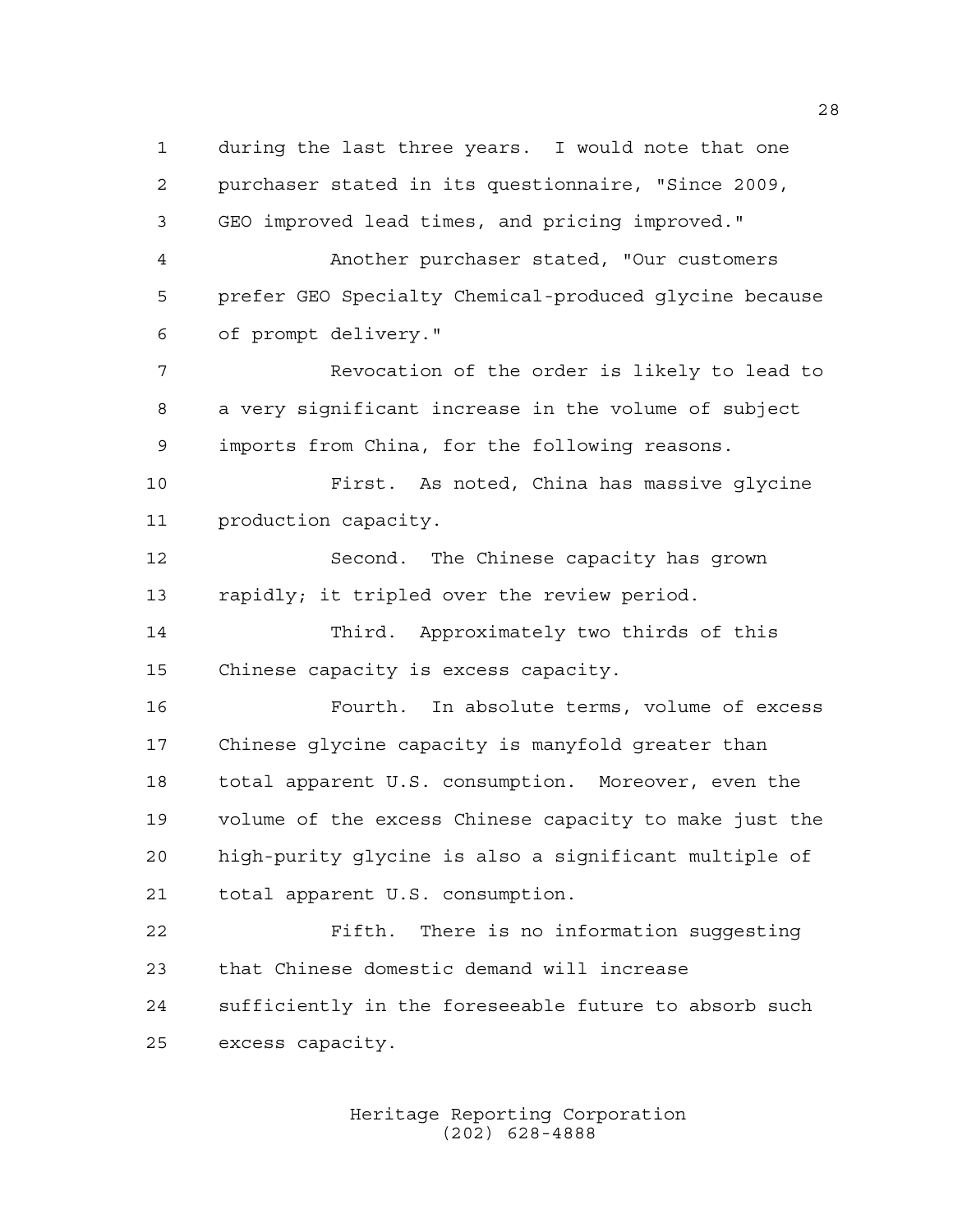Sixth. Trans-shipment of Chinese glycine through India to the United States is an indication that the U.S. market remains a high-priority export destination for the Chinese glycine industry. IF the order is revoked, the Chinese producers would no longer need to trans-ship through India, and would, no doubt, export directly to the United States.

 We estimate that at least four million pounds of Chinese glycine enters the United States as trans-shipments through India in 2010. This volume is four times the volume of direct imports from China in 2010. Therefore, there is clearly a high probability that there would be a very large increase of at least four million pounds in direct imports of glycine from China if the order were revoked.

 Seventh. The U.S. market remains the last major world market for glycine the Chinese producers have not yet saturated.

 Eighth. U.S. consumers are clearly willing to purchase Chinese glycine, both as direct exports from China and as Chinese product trans-shipped through India.

 Finally, the current U.S. importers of glycine have themselves stated, in their questionnaire responses, that they believe that revocation will

> Heritage Reporting Corporation (202) 628-4888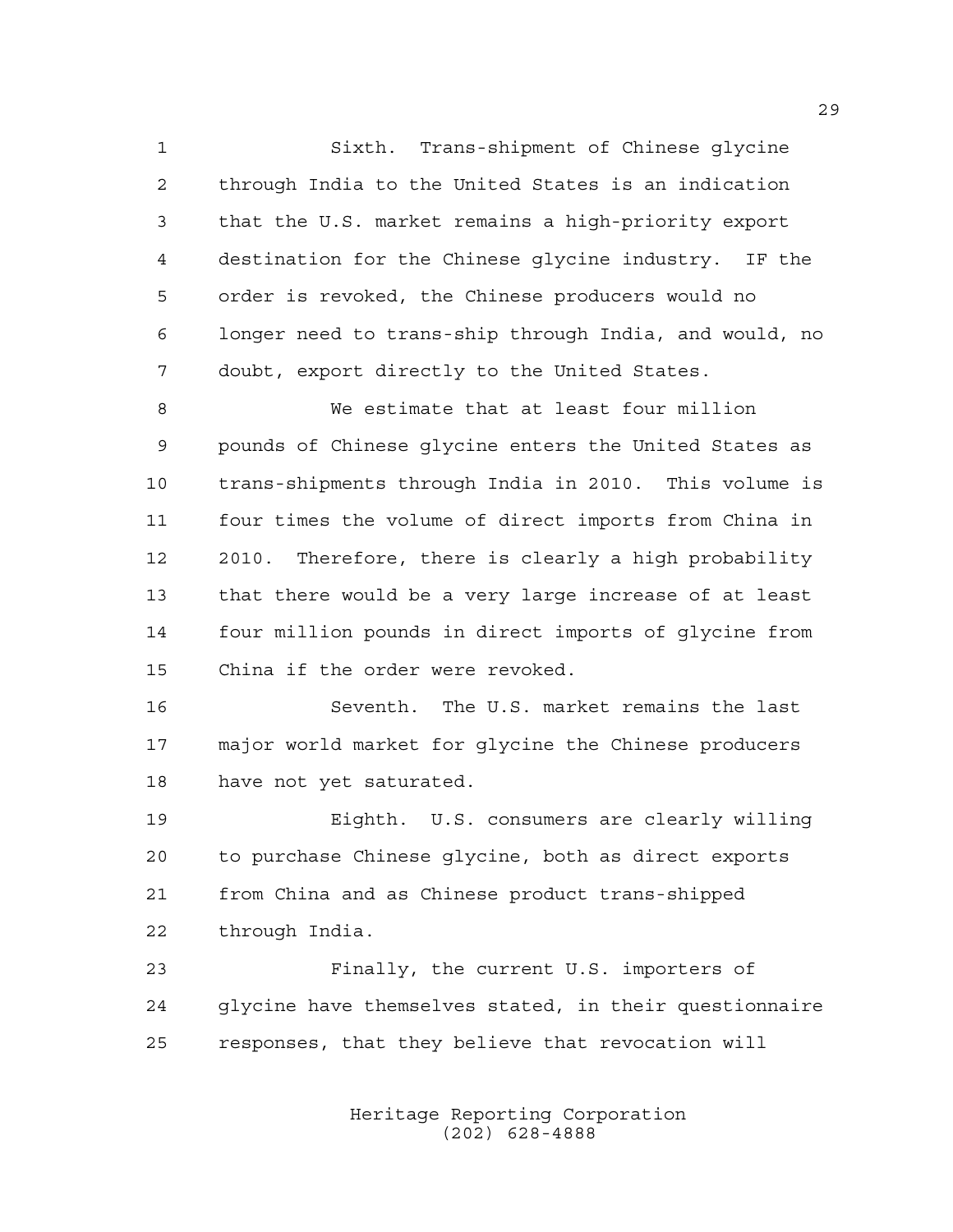result in an increased volume of imports from China, as indicated by the exemplary quotes shown in Slides 15 and 16.

 The first quote reads, "We currently buy from the U.S. producer because of the anti-dumping order. Before the order, we were an importer; now we buy from the U.S. If the duties are removed, we will immediately begin importing material directly from China."

 In the remaining quotes, which I won't read, the message is the same: The volume of imports from China will increase.

 Revocation of the order is also likely to have price effects that would harm the U.S. producers. First. In the original investigation, the Chinese subject imports undersold the U.S. producers in 72 percent of the quarterly comparisons.

 Second. During this sunset review, even with the order in place, direct imports from China undersold the U.S. producers in more than half of the quarterly price comparisons.

 Third. The domestic industry's prehearing brief provides recent price quotes for imported Chinese glycine, which indicates the very low levels at which the Chinese direct imports are available.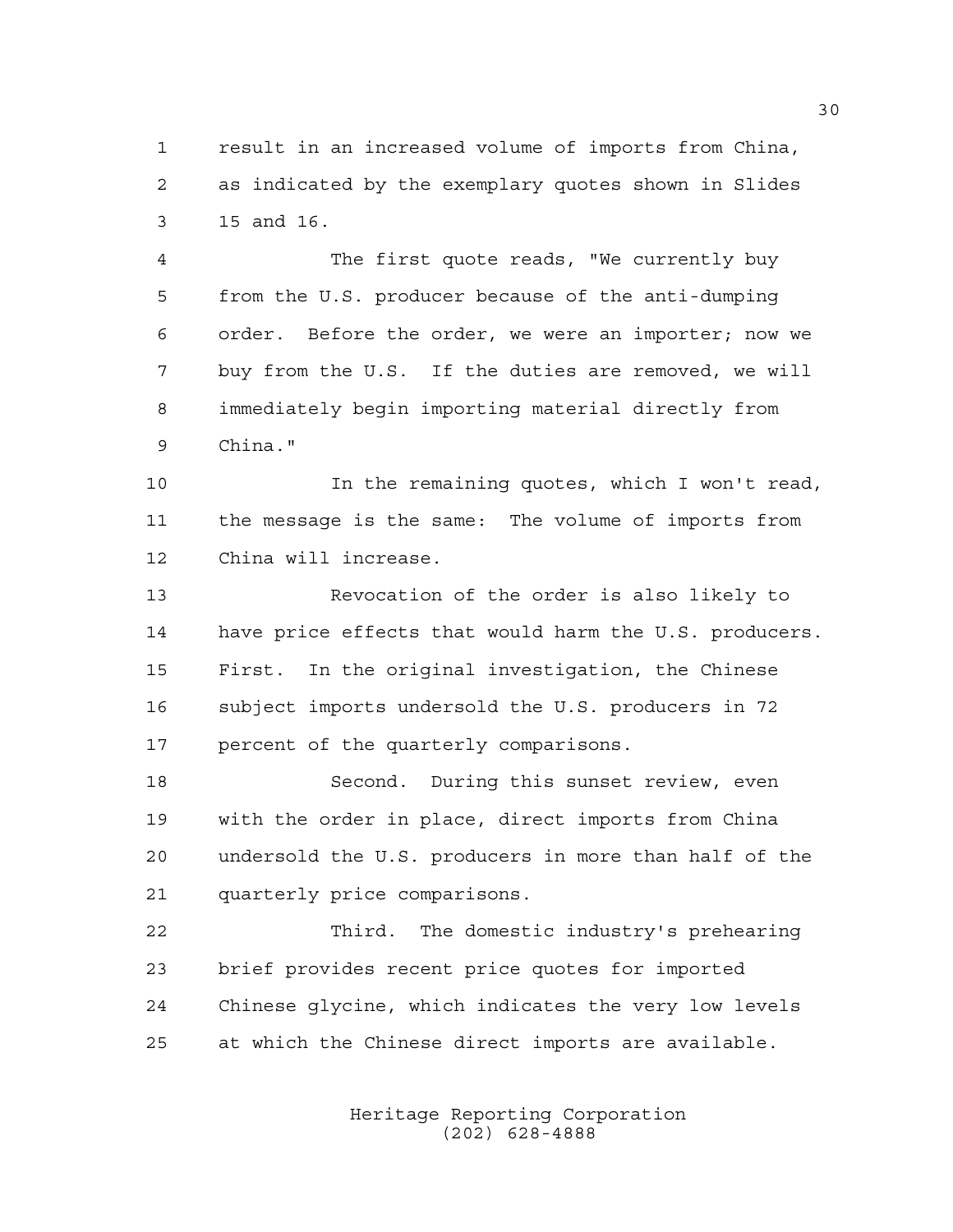Fourth. The Commerce Department determined that termination of the order would likely lead to continuation or recurrence of dumping at a margin of 155.89 percent. Fifth. Given the high degree of substitutability between U.S. and Chinese glycine, new flows of low-priced Chinese glycine likely would have a depressing effect on U.S. producer prices. And sixth. Trans-shipments of Chinese glycine through India have themselves been exerting a negative impact on U.S. prices. And seventh. The current importers and purchasers of glycine have stated that they believe that revocation of the order will result in significant price effects, as indicated by the exemplary quotes shown in Slides 19 and 20. The first quote reads, "We will probably buy more Chinese material because they will be lower in price." The second quote reads, "I would expect price reduction due to increased availability of Chinese material in the U.S. market." In the remaining quotes, the message is the same: Price would be expected to fall. Given the concentration of glycine purchases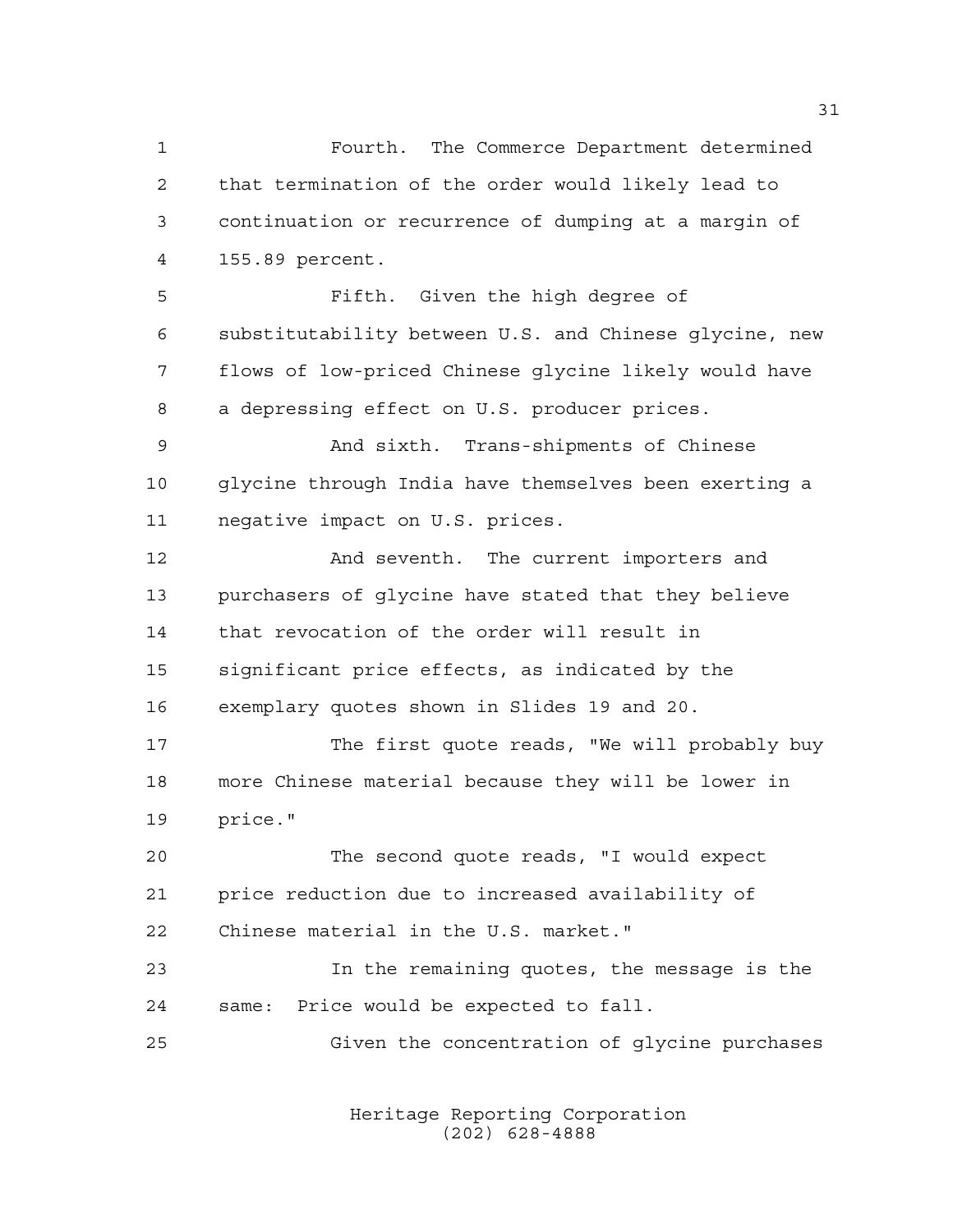among a few U.S. purchasers, such comments bode poorly for the domestic producer prices if the order is revoked. Considering the volume and price effects that would likely follow a revocation of the order, and considering as well the demand and supply conditions of competition described earlier, it is probable that the revocation of the order will result in a significant adverse impact on the domestic industry. The logic is straightforward.

 Increased imports of low-priced, technically comparable Chinese glycine would be very attractive to U.S. purchasers, as their cited quotes clearly indicate. The U.S. producers would either lose sales volume directly, or be forced to cut prices to maintain their customers.

 The lower volume of shipments would result in reduced production volume and reduced rates of capacity utilization. Per-unit production costs would increase, which, in conjunction with reduced prices, would reduce or eliminate profit margins.

 Considering the massive size of the Chinese excess capacity which would be directed to the U.S. market, and the historical willingness of the Chinese producers to sell their direct exports and their trans-shipped exports into the U.S. market at low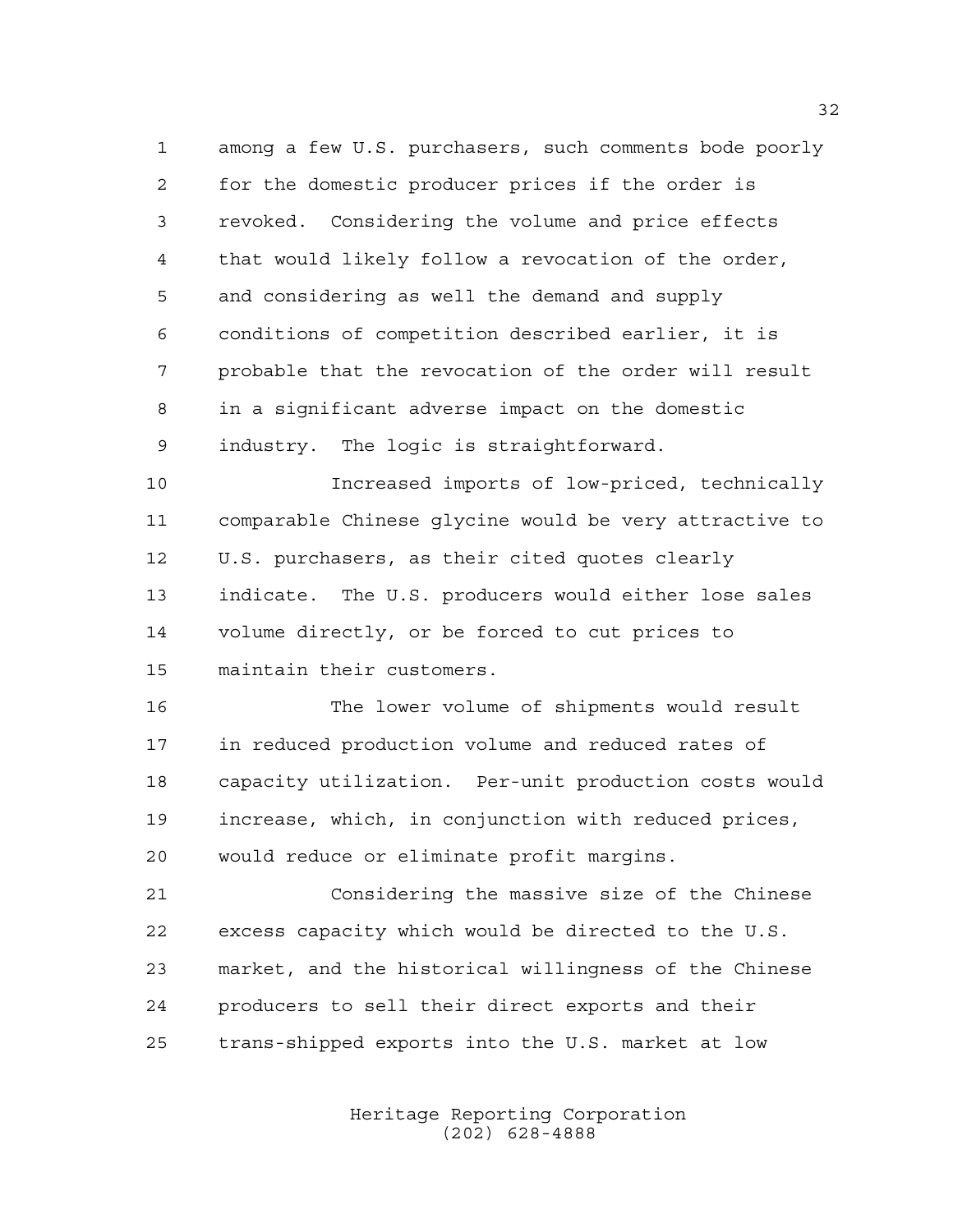prices, revocation of the order would likely force the cessation of production of glycine within a reasonably foreseeable period.

 Given that the U.S. glycine facilities cannot make other products, the jobs associated with glycine manufacture would ultimately be lost. The excess capacity of the Chinese industry and the various conditions of competition in the U.S. market make the U.S. producers highly vulnerable to this unfortunate scenario. Thank you.

 MR. SCHWARTZ: Good morning. I am David Schwartz of Thompson Hine, LLP. I'll be discussing why the market data and events of this review period support continuation of the order.

 To understand the current state of the domestic glycine market and what will happen if the order is revoked, it's helpful to briefly consider the history of the order.

 In March 1995, the order was issued, based on the Commission's affirmative determination. A rapid surge in 1993 and 1994 of imports of Chinese glycine led to the Commission's decision.

 During the 1995-2000 period, imports of Chinese glycine slowed considerably. During the 2001- 2004 period, imports of Chinese glycine returned in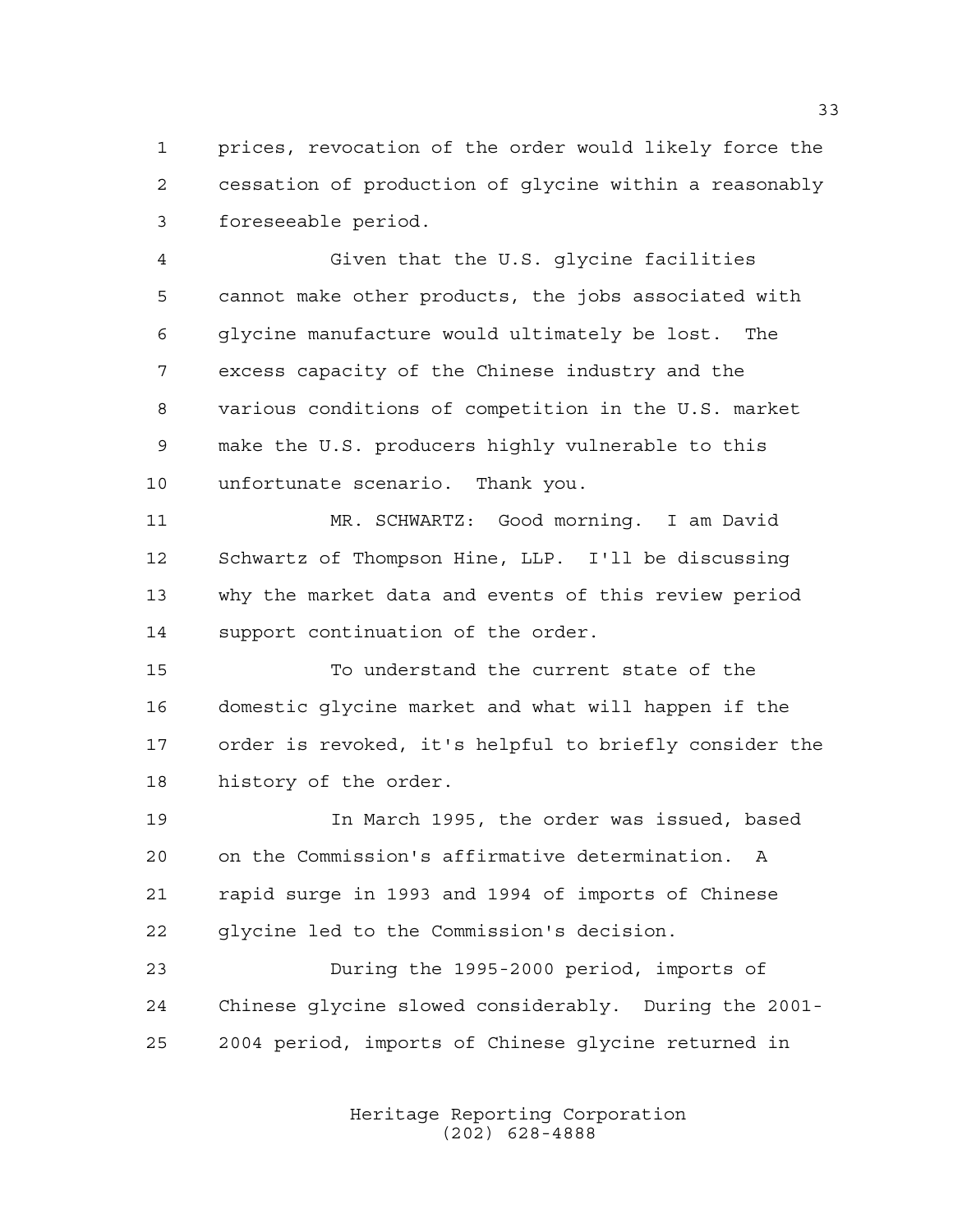significant volumes, after Commerce lowered the anti- dumping margin rate of a new shipper, Nantung, in 2001.

 During the 2005-2009 period, Baoding joined Nantung as a presence in the U.S. market after Commerce lowered Baoding's anti-dumping margin rate in late 2005.

 During the 2006-2008 period, these two Chinese shippers contributed to a significant increase in imports of Chinese glycine in the U.S. market, at prices still much higher than if there had been no order.

 In late 2008, however, Baoding's dumping margin rate rose to 52 percent, and Nantung's to 156 percent. This contributed to a significant decrease in imports of Chinese glycine.

 In late 2009, Commerce lowered Baoding's margin to 37 percent. This led to an increase in U.S. imports of Chinese glycine in 2010 and 2011.

 Taken together, these facts indicate that, one, the Chinese producers remain intensely interested in exporting to the U.S. market; and two, the anti- dumping order is still placing a very important discipline on the pricing behavior of these Chinese shippers.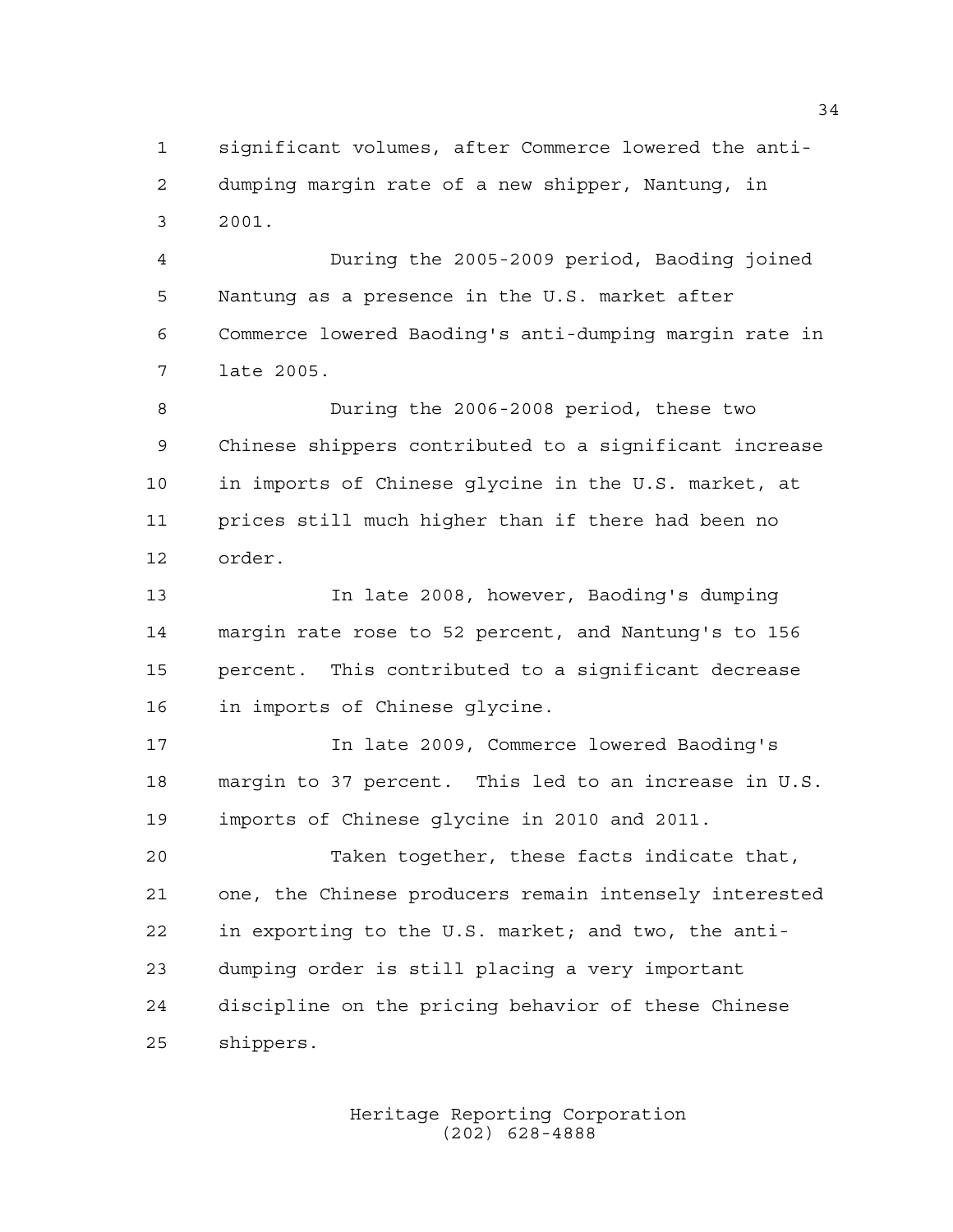Overall, in the 1995 original investigation, the 2000 sunset review, and the 2005 sunset review, the Commission found each time that, absent the order, import volumes of Chinese glycine into the United States would likely increase significantly because of under-utilized Chinese capacity and expressed Chinese interest in the market, imports of Chinese glycine would enter the U.S. market at prices that would depress or suppress prices significantly because of its substitutability with domestic glycine, and import volumes of low-priced Chinese glycine into the United States would have a significant adverse impact on the domestic industry by triggering a steep decline in the industry's financial performance.

 This historical snapshot of the anti-dumping order also shows how the factors supporting the Commission's findings in the original investigation, and in the prior sunset reviews, still exist today. Without the discipline of the order, a surge of extremely low-price glycine imports from China will take market share away from the domestic industry, causing a steep decline in the domestic industry's financial performance.

 As you just heard, the industry is convinced that revocation will lead to its demise.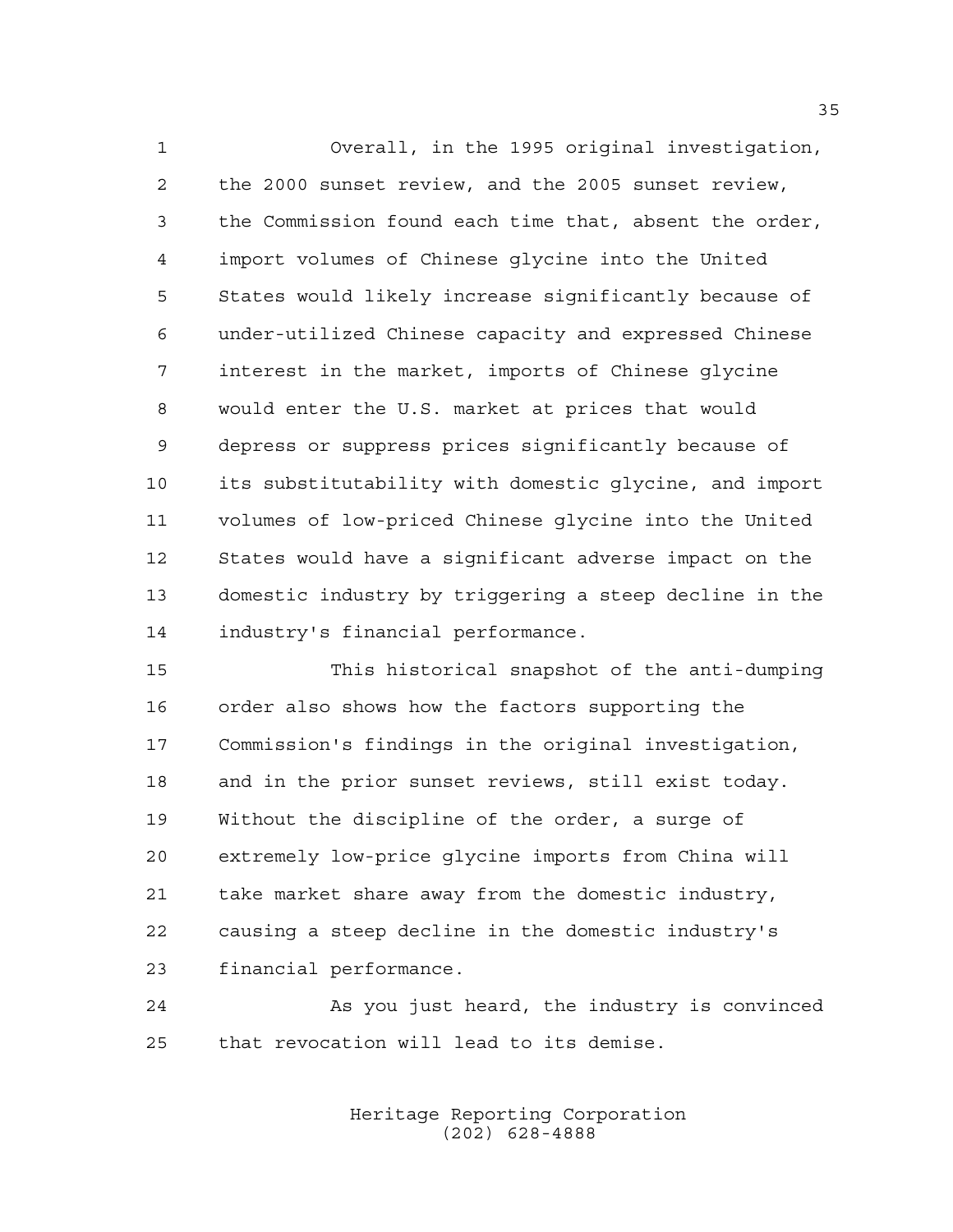What this snapshot doesn't show is how the significant changes in the glycine industry since the last review also support continuation of the order.

 Since the last review, China's production capacity has more than tripled. Its output has more than doubled. And yet, its capacity utilization has remained exceedingly low, at 33 percent for 2010.

 Relevant glycine markets outside of the United States are already feeling the impact of this massive buildup and output of Chinese glycine.

 In 2009 and 2010, cheap Chinese glycine effectively knocked out the only producer in the EU market: Tercinderlo. Chinese glycine has now taken over that market.

 During this review period, according to an independent market research report the domestic industry provided to the Commission, China established itself as a significant presence in all other major glycine-consuming markets: Japan, Korea, Thailand, and India. Markets that do not have trade remedy measures in place to discipline imports of Chinese glycine.

 With its remaining unused capacity, China could easily supply the U.S. market many times over, but for the discipline of this anti-dumping order.

> Heritage Reporting Corporation (202) 628-4888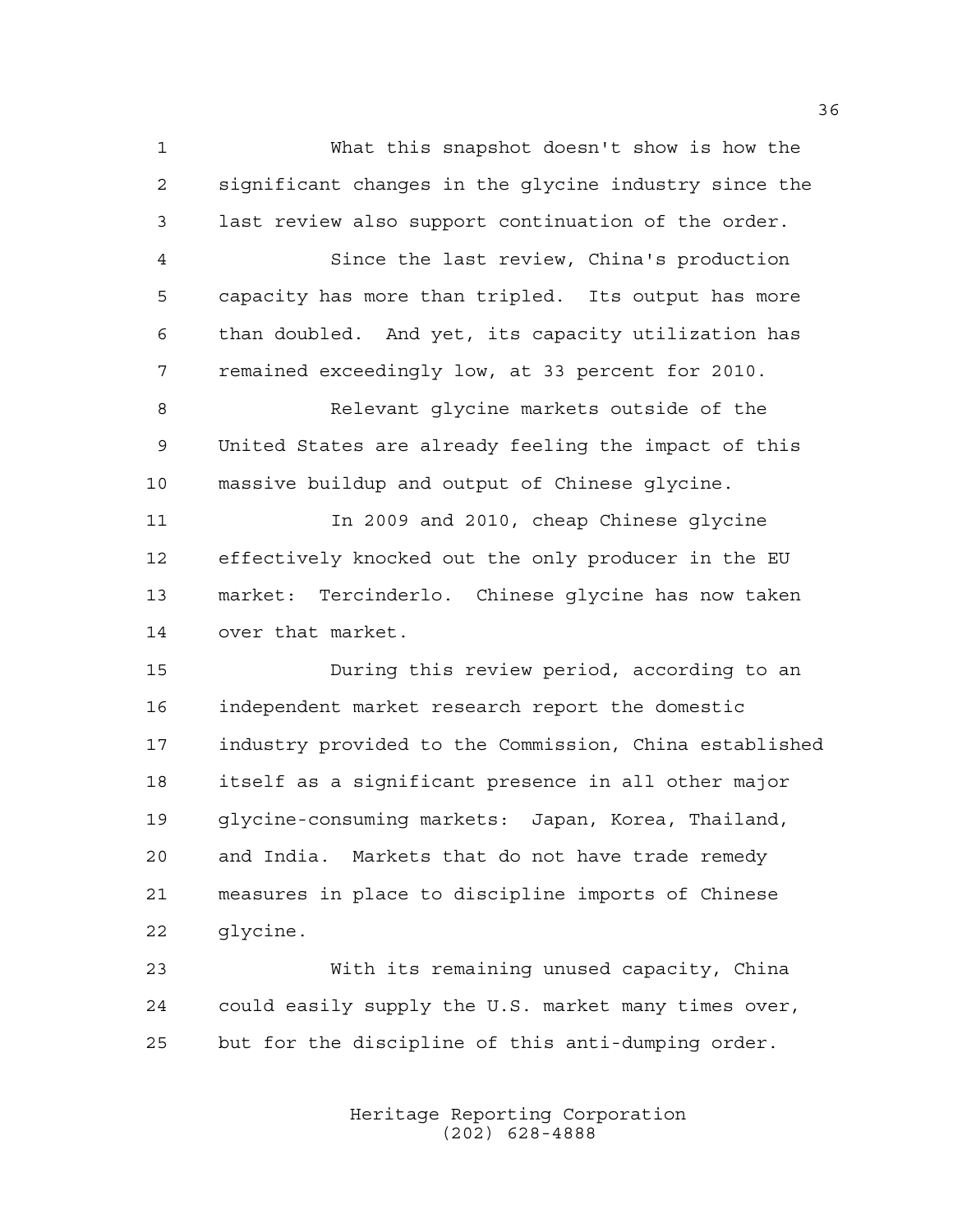The order serves as the domestic industry's life preserver in a world flooded with Chinese glycine.

 The domestic industry isn't the only party telling this story to the Commission. The Commission has already heard from a number of purchasers and importers who, as reported by the public version of the staff report, expect cheap Chinese glycine to replace U.S. glycine if the order is revoked.

 Moreover, we have already seen trans- shipments of cheap Chinese glycine from third countries, especially India, skyrocket during this review period, brazenly circumventing the order. Mr. Kedrowski of Chattem raised this problem at the last sunset review, and with Commerce in 2004.

 The problems became so serious and so pervasive during this particular review period that the domestic industry was compelled to file customs fraud allegations with Customs and request initiation of an anti-circumvention inquiry at Commerce. All of these actions have helped to protect the integrity of the order.

 Finally, one of the most significant events to occur during this past review period has been GEO's purchase of DOW's glycine unit in November 2005. GEO's presence now as the largest U.S. producer has

> Heritage Reporting Corporation (202) 628-4888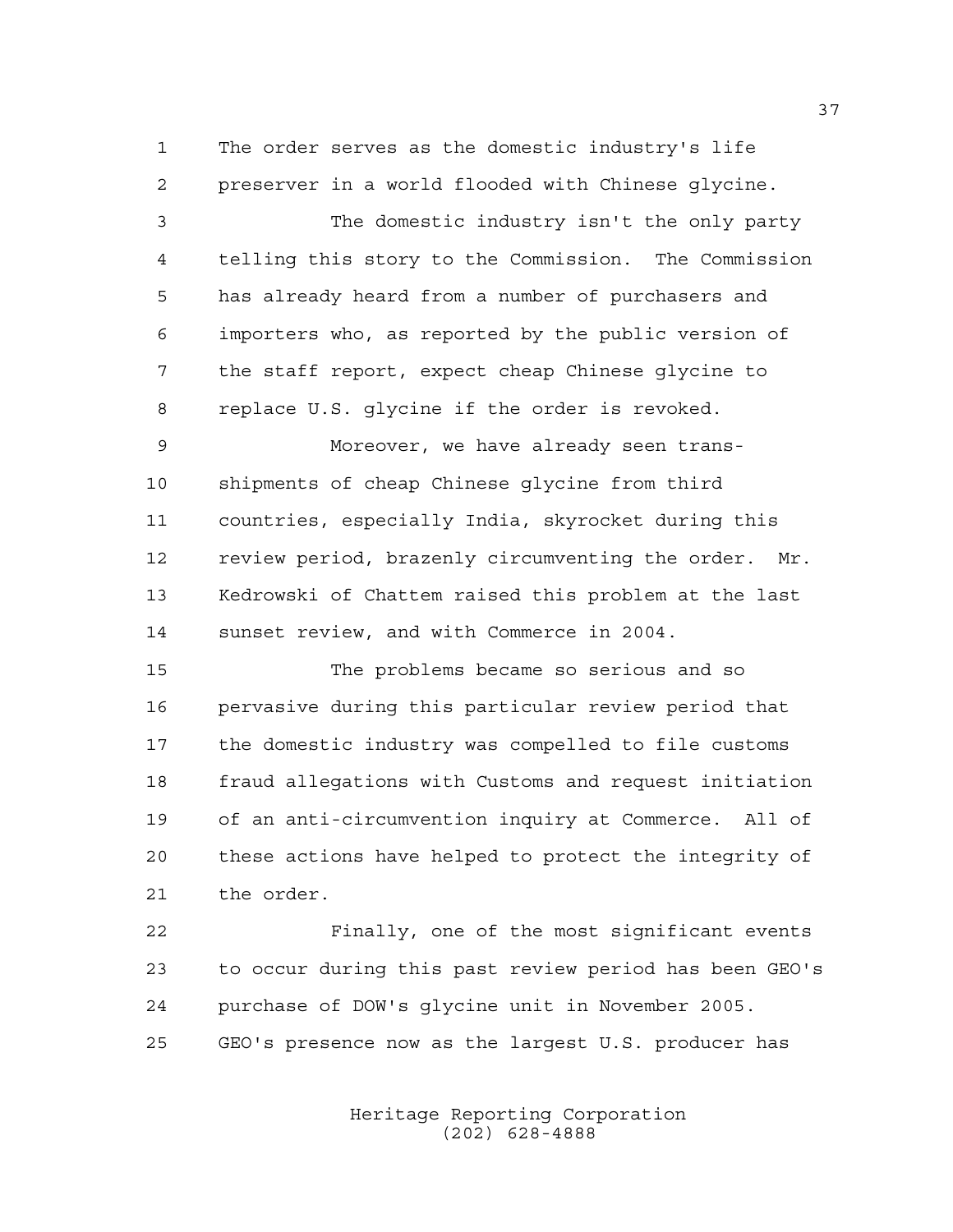energized the industry.

| $\overline{2}$ | You have heard today about the time and               |
|----------------|-------------------------------------------------------|
| 3              | resources the domestic industry has devoted to        |
| 4              | strengthen production, customer service, and the      |
| 5              | discipline of the anti-dumping order. Since November  |
| 6              | 2005, GEO and Chattem have materially improved        |
| 7              | marketplace conditions for the domestic industry and  |
| 8              | domestic customers. Both GEO and Chattem are          |
| 9              | continuing to focus on further improvements.          |
| 10             | That work can only be done, however, with an          |
| 11             | order in place to discipline the massive volumes of   |
| 12             | cheap Chinese glycine ready to enter the U.S. market. |
| 13             | Without the order, the evidence indicates that the    |
| 14             | domestic industry will not survive the onslaught of   |
| 15             | Chinese glycine following revocation.                 |
| 16             | We ask the Commission to continue the order.          |
| 17             | And we're happy to answer questions at this time.     |
| 18             | Would you please reserve the rest of our time for     |
| 19             | rebuttal?                                             |
| 20             | Thank you. The rest of your<br>CHAIRMAN OKUN:         |
| 21             | time will be reserved for rebuttal. And before we     |
| 22             | begin our questioning this morning, I would like to   |
| 23             | take this opportunity to thank this panel of          |
| 24             | witnesses, in particular those from the industry, who |
| 25             | have taken the time from your daily jobs to travel to |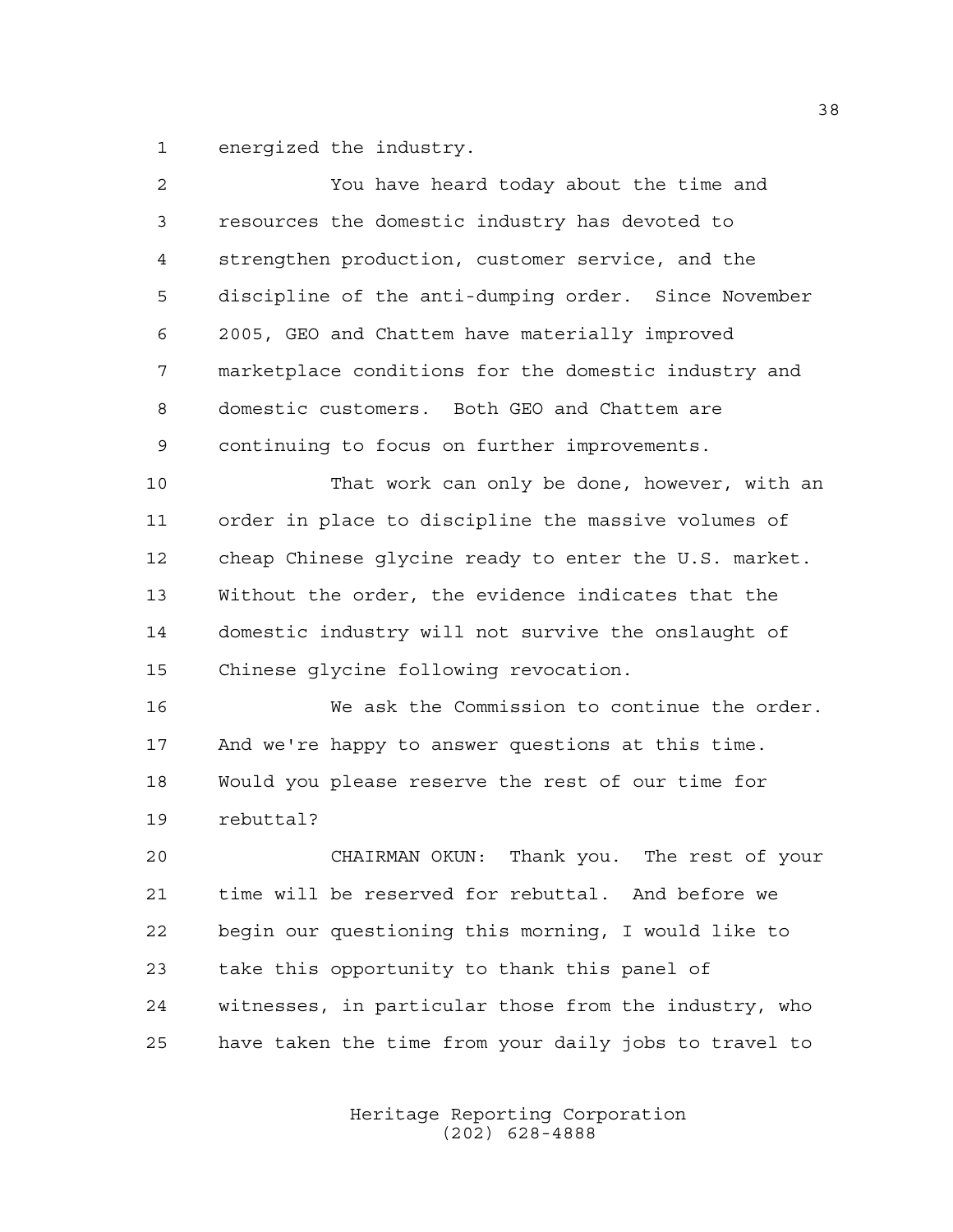Washington to answer our questions and help us better understand the state of the industry.

 And we will begin our questions this morning with Commissioner Pearson.

 COMMISSIONER PEARSON: Thank you, Madame Chairman. I also would extend my welcome to all witnesses.

 This morning we have heard a number of statements regarding the vulnerability of the domestic industry if the order should be revoked. You know, predictions of its imminent demise.

 Permit me to go back to the transcript from the November 2007 hearing and offer a quote, this one from Mr. Eckman. "Unfortunately, if anti-dumping duties are not imposed, GEO would return to an environment where it's impossible to sell at a profit. Rather than talking about expanding capacity, we will be talking again about whether glycine can be a viable business. If that becomes the topic, more is at stake than just glycine production jobs; the entire Deer Park plant would be in jeopardy, risking the jobs of approximately 70 employees and contractors."

 Separately, Mr. Schwartz, at that statement, at that hearing, stated, "This investigation and its provisional measures so far have offered a glimpse of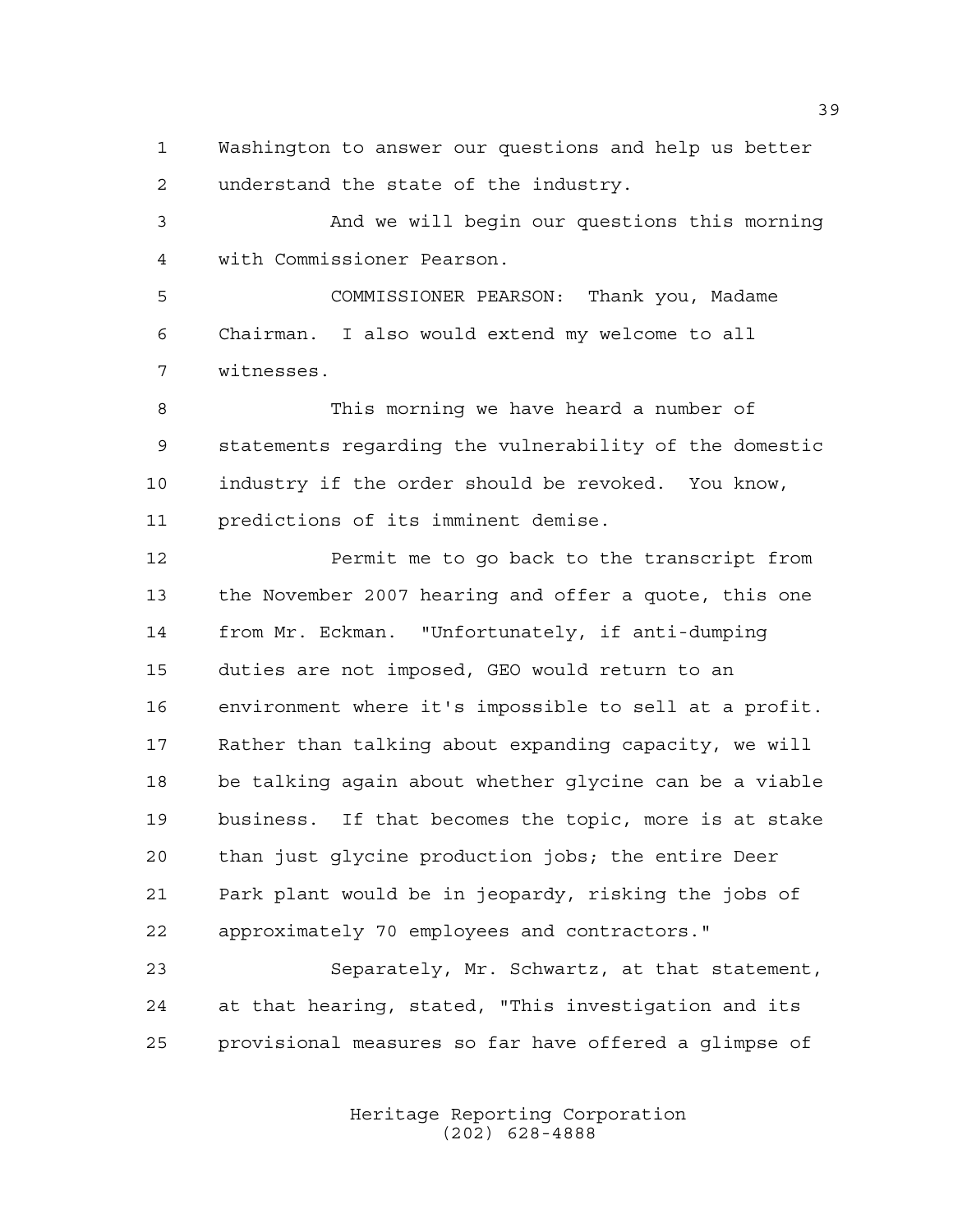how the domestic industry can improve if imports from India, Japan, and Korea are no longer offered at dumped prices. Without this relief, however, the domestic industry will not survive."

 From the confidential staff report that I know some of you can't see, we observe that since the Commission made the decision not to impose an order on India, Korea, and Japan, that the domestic industry has had an extraordinarily successful time financially, earning what could be described, without mentioning any specific numbers, as a really big pile of money.

 So tell me, what should I make of this? If I was to infer causation here, it would almost suggest that we should not extend this order on China, because we didn't do what you asked last time and it turned out really well for you. Any comments on that? Mr. Schwartz.

 MR. SCHWARTZ: Since I was mentioned, I'll start, and then I'll likely hand it off to our economist, Mr. Button.

 We are looking forward, as I think is the requirement under the sunset review. And what we know to be the case now is during this last review period, the last five years, actually the last three years,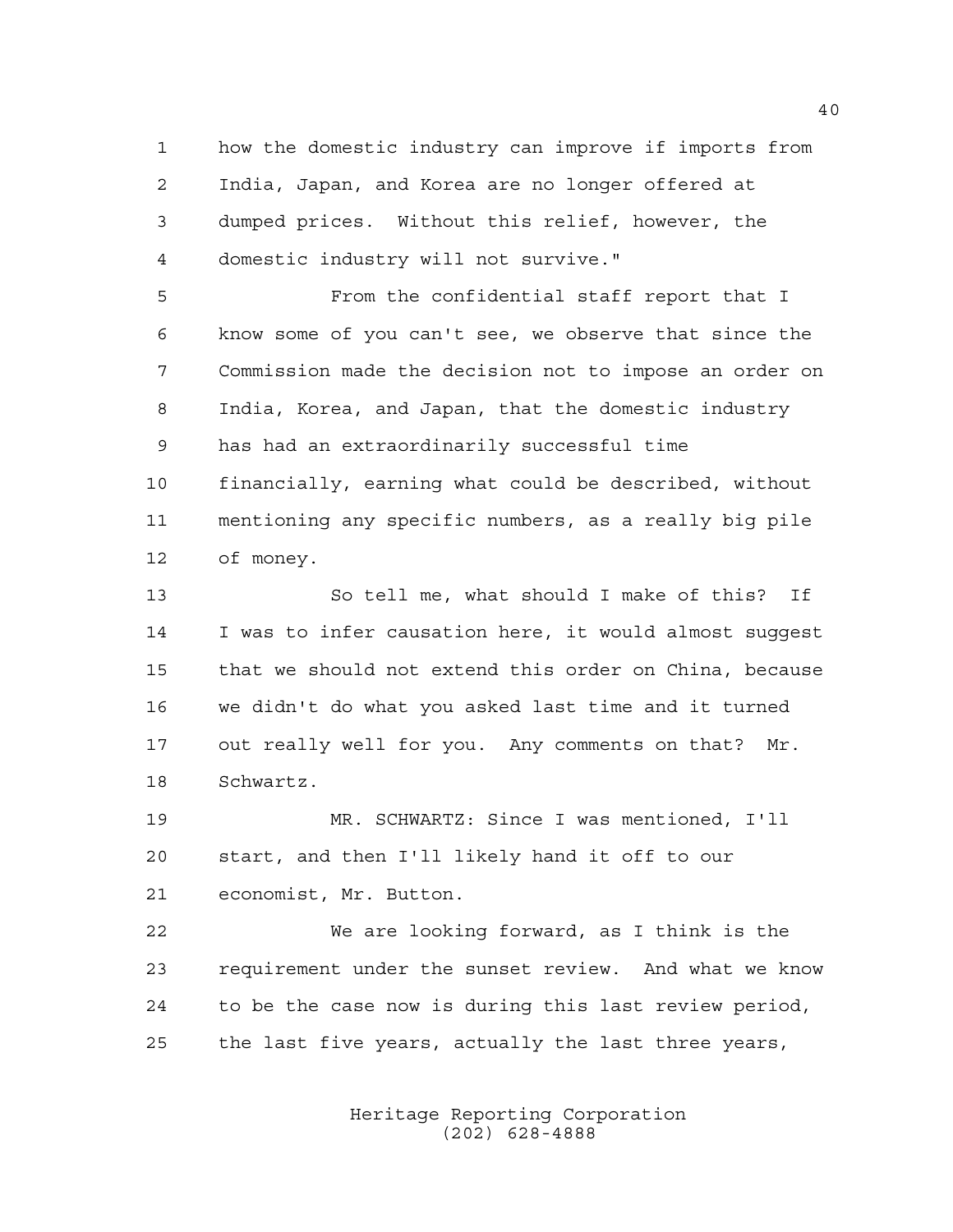Chinese glycine capacity has more than tripled. Their production has more than doubled, and their capacity utilization still remains incredibly low, at 33 percent for the past year.

 What we also known is that the Chinese before duties are offering prices well below our cost of production. In fact, we reference three price quotes that we provide in our prehearing brief. But at the time we filed that prehearing brief, we found out something even more alarming; that the largest glycine producer in China, Hebei Donghua, is offering glycine at 91 cents per pound.

 If the order were revoked, there is no way we could compete, going forward.

 COMMISSIONER PEARSON: Okay. But you have made arguments that the order is effectively being undermined now, due to the substantial, allegations of substantial trans-shipment through India. So is there going to be some huge change in the pricing of the product from China trans-shipped through India, if it no longer has to be trans-shipped? I mean, isn't there meaningful price competition out there in the market now?

 MR. SCHWARTZ: If I understand your question correctly, you are suggesting that we're still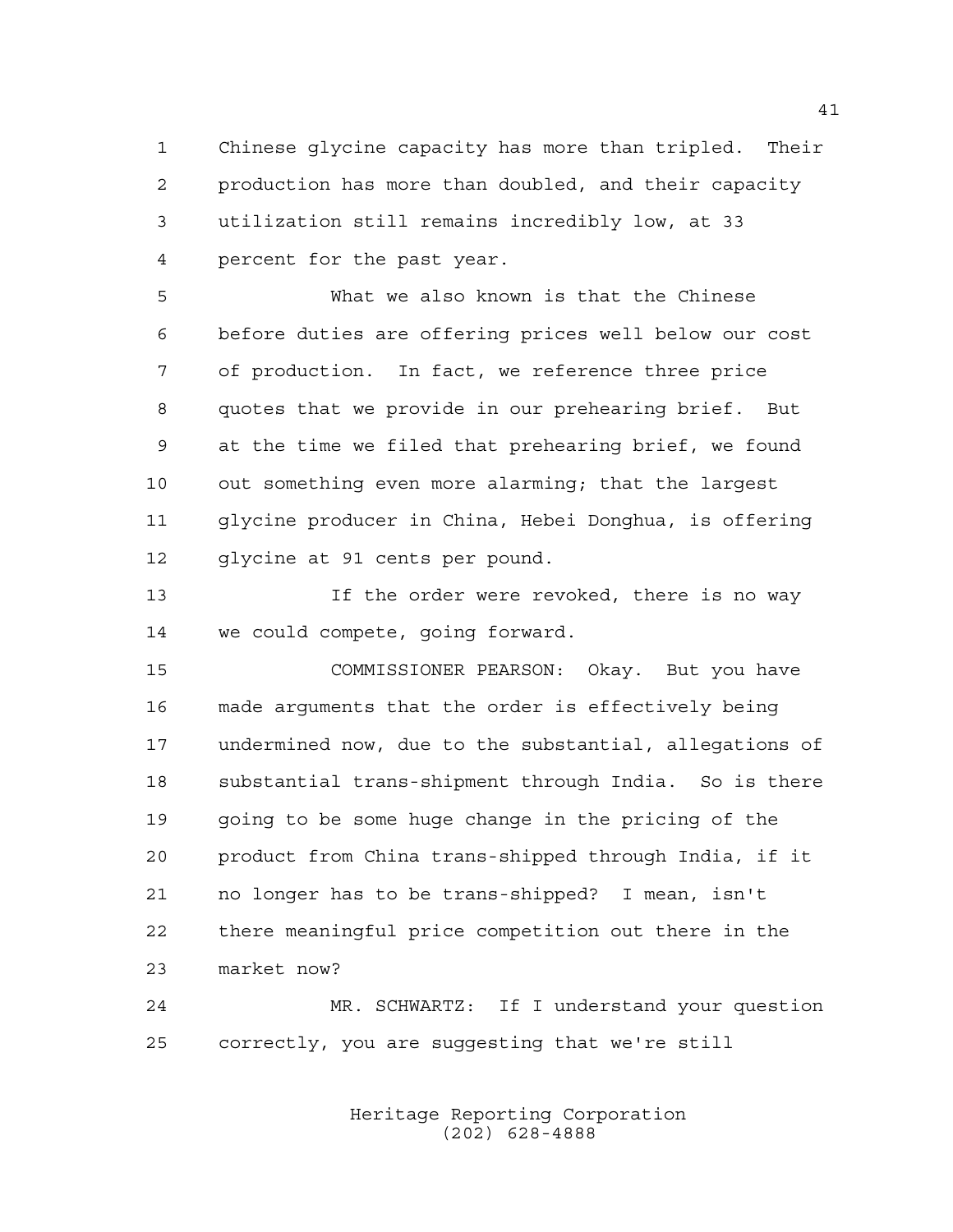experiencing difficulty with Indian trans-shipments. I would posit that in the evidence that we provided from the public record of the anti- circumvention inquiry, we've actually been very successful in seeing it change, just during the course of this inquiry, the anti-circumvention inquiry, of a reduction, a significant reduction, in Indian trans-shipments.

 COMMISSIONER PEARSON: Okay. Mr. Eckman, did you have observations? I mean, you understand it's not every hearing where we have people come in front of us, and there's kind of a sense that there might be crying wolf going on here.

 MR. ECKMAN: Yes, I understand. And in our testimony, I believe we referenced that the impact of the JIK case did have an effect of reducing imports from Korea, trans-shipped imports from Korea. It did create some uncertainty in the market.

 What the industry did not anticipate at that time was the fact that the glycine would overall become short because of the shutdown in China of the glycine industry prior to the 2008 Olympics.

 You will notice that our, the change from 2008 to 2009 was very good for the industry. All the contracts for the 2009 period were set in the third

> Heritage Reporting Corporation (202) 628-4888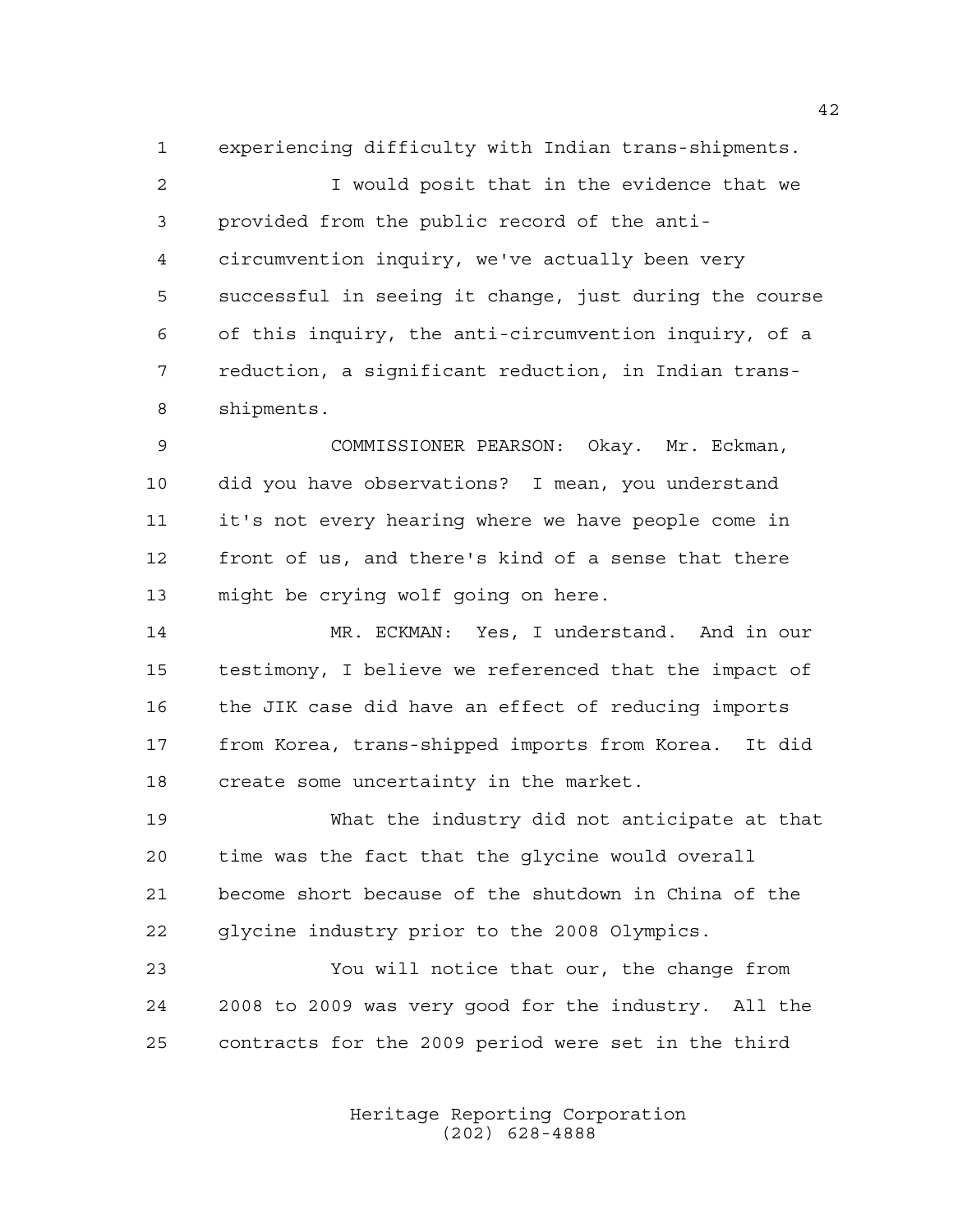quarter of 2008, when glycine was short, so there was sort of a unique advantageous point there. That reversed itself in 2010. And I would say that the profitability of the industry dropped dramatically in 2010 because of that price increase, as well as I believe imports increased.

 Then in 2011, with the anti-circumvention, there has been another change, where the industry is getting back on its feet now, after taking a very strong hit in 2009, or 2010. Going from 2009 to 2010 we took a very strong hit.

 So there were some, I guess at the time of our, last November of 2007. To me, the major thing was the shutdown of Chinese glycine for a period in advance of the Olympics that we didn't, I don't think anybody anticipated.

 COMMISSIONER PEARSON: Right. And no one has a crystal ball. So when we're projecting forward --

 MR. ECKMAN: And had things continued as they were in 2007, we would have been as we were in 2009. Or 2010, I'm sorry.

COMMISSIONER PEARSON: Okay.

 MR. ECKMAN: As we were last year. That would have been the, the anomaly was the year 2009.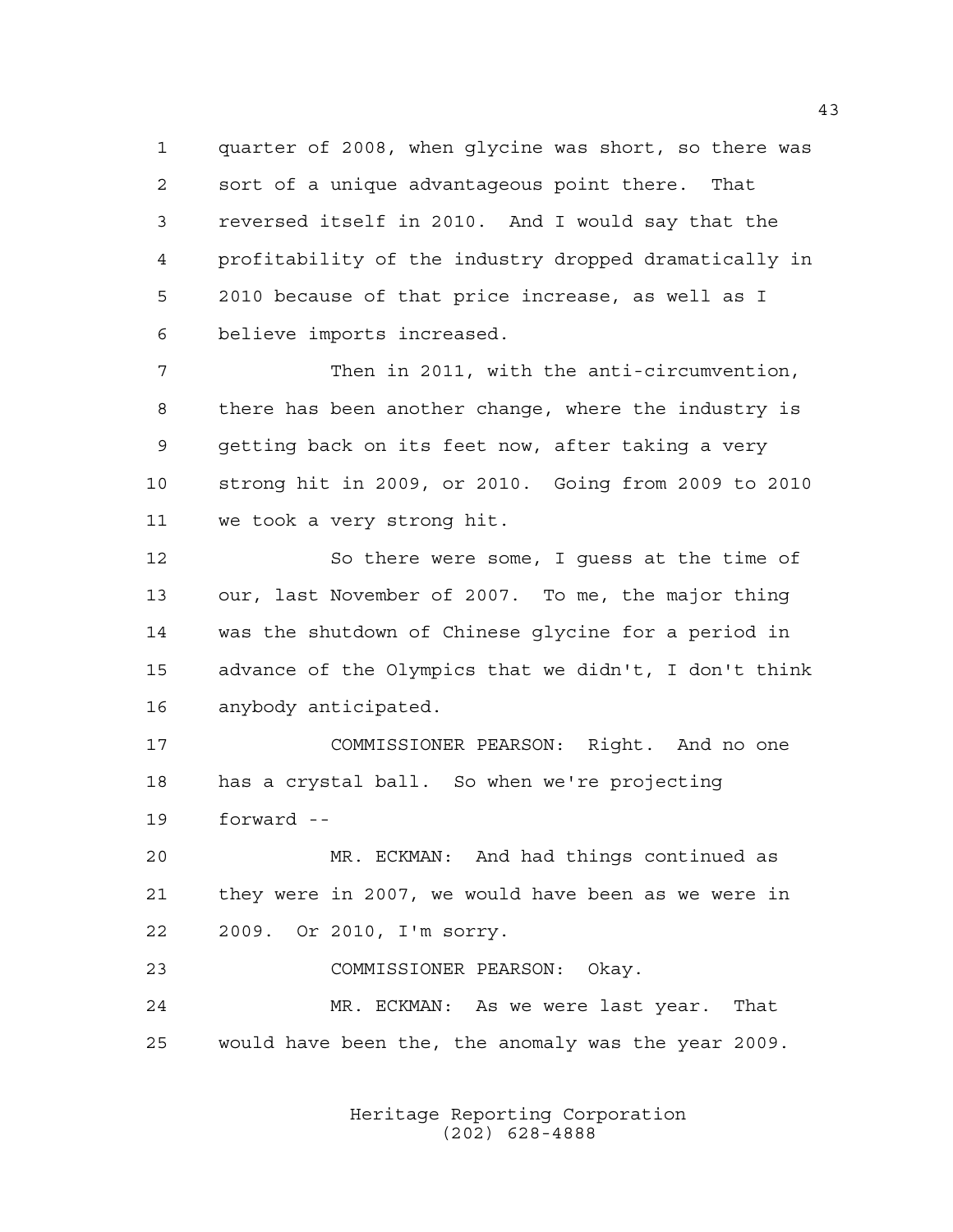COMMISSIONER PEARSON: Okay. Well, let me - - oh, Mr. Button.

 MR. BUTTON: Thank you, Commissioner Pearson. I wasn't here in the 2007 proceeding, but the focus of my testimony here today has to do with what I understand is the question for this sunset review, is what would happen if, in the future. And that after that specific question, there are a couple of fundamental pieces of the economics.

 You know, what would happen on the export side from China, and what would happen on the import side from the U.S. purchasers, and then what would that mean for the domestic industry.

**And I think the basics have shown that the**  Chinese have major excess capacity that we have described as rather staggering amounts.

 Do the Chinese producers view the U.S. market as a continuing high priority? Well, they do, indeed, and the trans-shipments through India I believe are an exquisite indication of that. And that the, you know, there has been certainly some reason for concern about India.

 So that volume would likely come here. Would the U.S. consumers welcome it? Yes, they would. They would look forward to having it. Would it have

> Heritage Reporting Corporation (202) 628-4888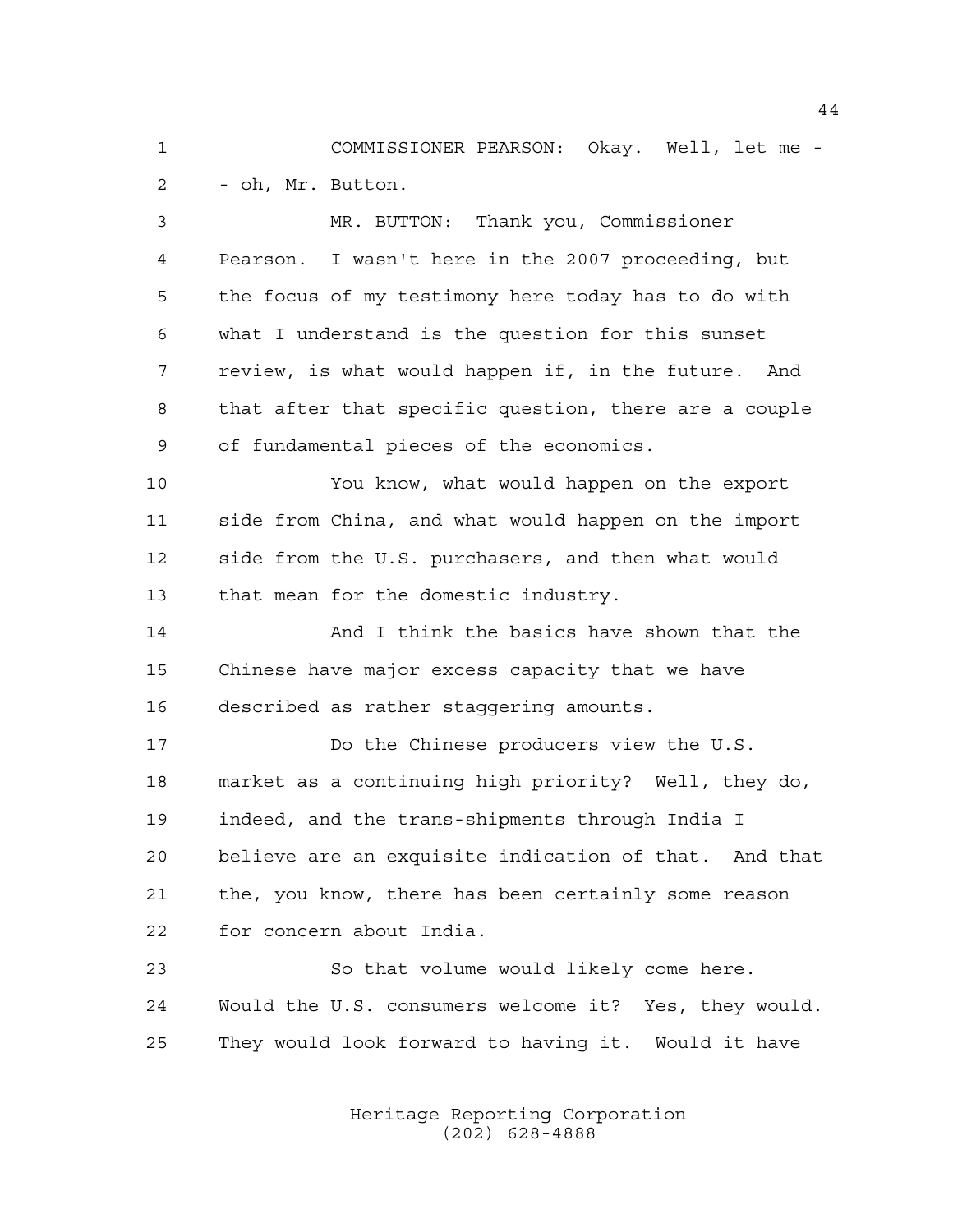an effect on the price and the volume of such, you know, the volume of imports and the prices, the volume of U.S. sales? Yes, I think that's all clear. When we talk about the order of magnitude of the volumes that could come in, and the prices at which they would sell, I think there is clear evidence that there will be great displacement of the U.S. producers, and cut their prices. So as a forward-looking issue, I believe there's very strong economics that there would be a recurrence of injury without the order. COMMISSIONER PEARSON: Okay, thank you. Madame Chairman, my yellow light is on, so I will pass there. Thank you. CHAIRMAN OKUN: Commissioner Aranoff. COMMISSIONER ARANOFF: Thank you, Madame Chairman. I want to join my colleagues in welcoming you all to the Commission this morning. In the investigation of glycine from Japan, Korea, and India back in 2007 and 2008, the Commission was able to document numerous instances where GEO, or principally its predecessor, was not able to supply needed, and even contracted-for, product volume to its customers in a timely fashion. Can you tell us what the reliability of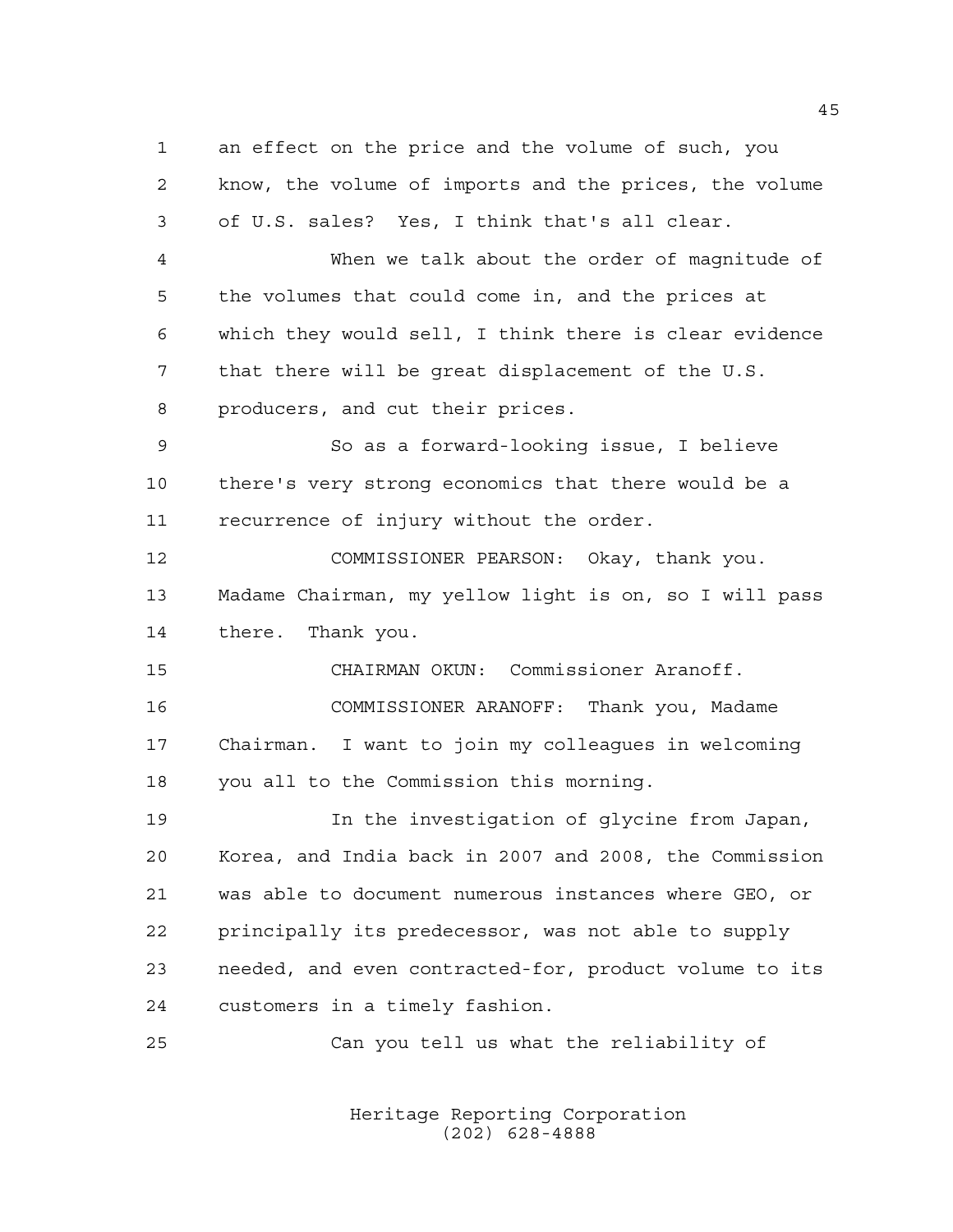supply from GEO or from the domestic industry as a whole has been between 2008 and the present?

 MR. SCHWARTZ: Before I have the representatives from the industry speak on that issue, I just want to I guess frame the discussion by saying that we learned a lot from that 2007 proceeding. And I think one of the major lessons we learned was we needed to rededicate ourselves to that very issue that you're addressing in that question.

 Much time and resources have been spent in the last few years to make sure that we provide first-12 rate service and supply and availability.

 I also I guess would like to make a point at this time of distinguishing for everyone here that when we talk about customers, I think throughout our discussion here, we're going to be talking about contract customers and non-contract spot customers.

 These businesses cannot survive without having a solid base of contract customers. And I think that there is going to be a certain level of clarity that is going to be provided today from the industry, that will explain to you what they do for their contract customers, and what they do for non-contract spot customers.

COMMISSIONER ARANOFF: Okay. And as you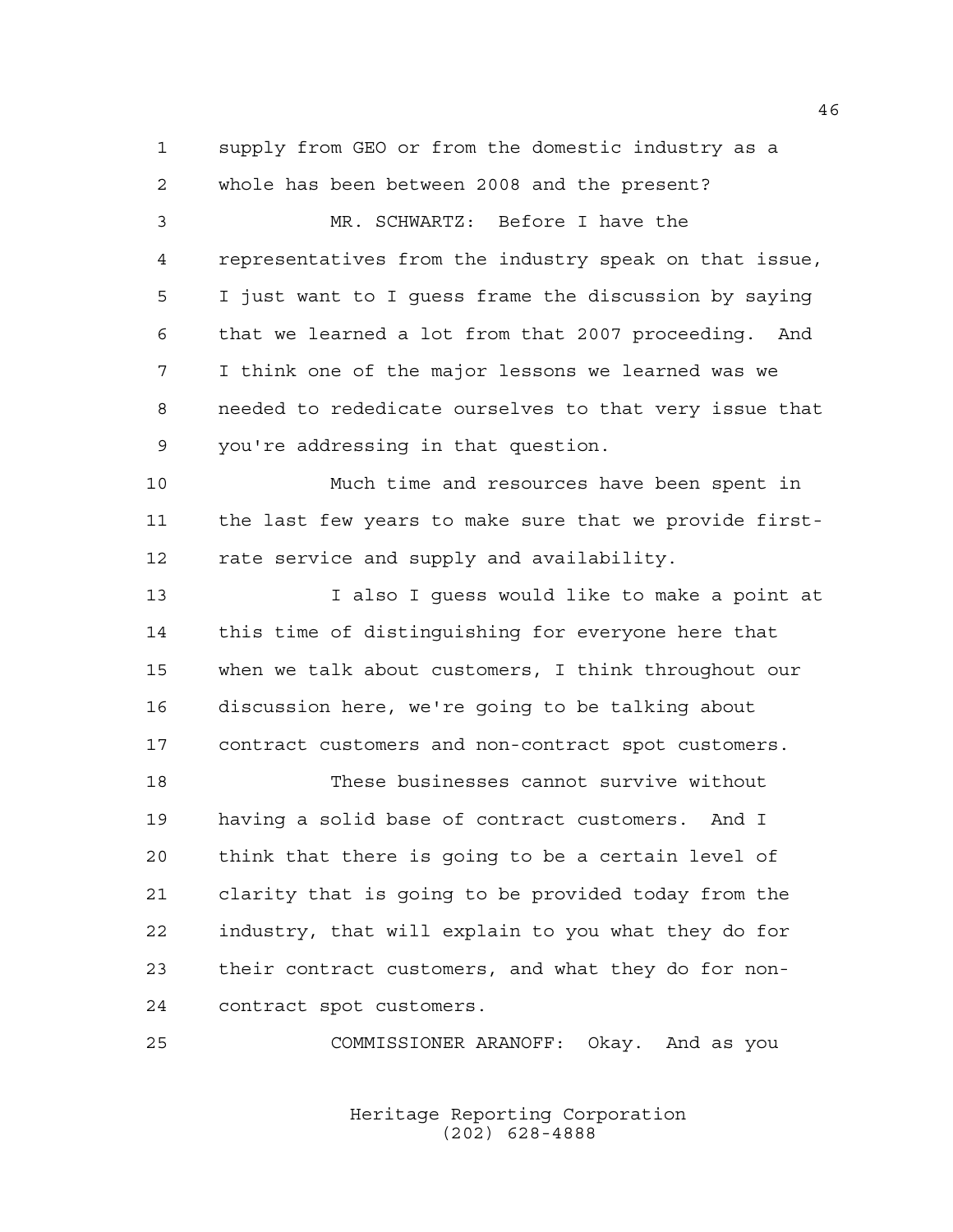answer, I guess I would say I did, of course, hear your testimony about 2008 and what was going on in China, so you don't need to repeat that part. MR. SCHWARTZ: Bill Mahoney? MR. MAHONEY: Thank you for the question. As I testified, and as David has clarified, our goal is to sell out our plant; is to have contract customers equaling our plant capacity. And that's how we've been behaving, and we provide service to our contract customers, with all the lists that I have shown, that I offered earlier. That we've hired additional people, we have additional teleconferences, we are working to maintain a delivery that satisfies our customer, our contracted customer base. As David alluded to the non-contract customers, we try to fill up our plant after we've serviced our contracted customers. So the service level is not the same as we're filling out our plant, after we've already provided material and scheduled material for our contracted customers. COMMISSIONER ARANOFF: Okay. That leaves the question of what happens if a contracted customer wants more volume than what they were able to project to you in advance. MR. MAHONEY: Obviously, they come first.

> Heritage Reporting Corporation (202) 628-4888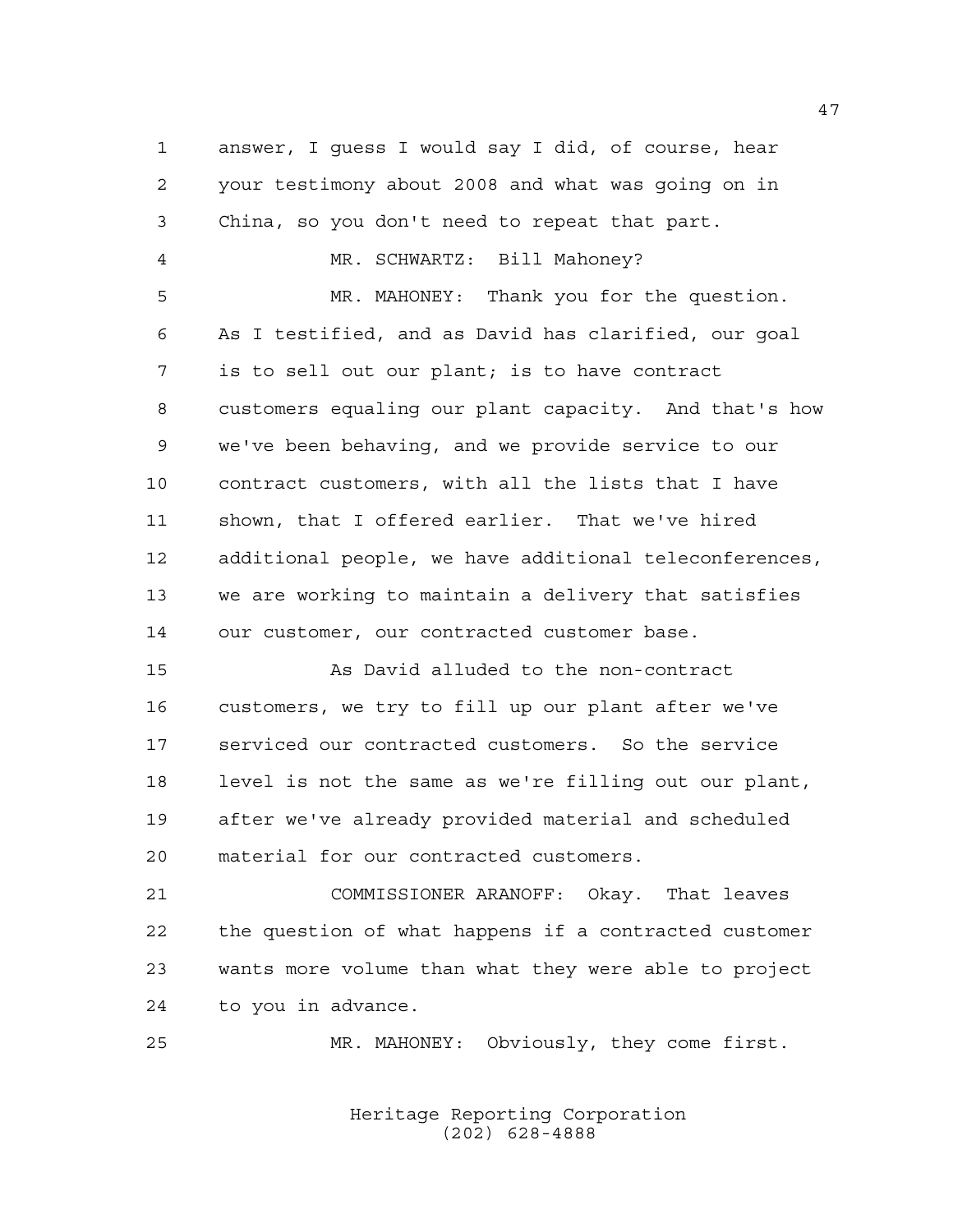We've been clear. We have a constant communication system now with our customers. We've made it clear to our contract customers that we plan our production on a monthly basis, so that we outreach to our customers well before we're doing our monthly planning. We get information from them. Obviously,

 their demands do change, and we accommodate our contract customers as best as we can within that month.

 COMMISSIONER ARANOFF: And do you keep timeliness statistics in the normal course of business? That you would be able to supply to us? MR. MAHONEY: Yes, we do.

 COMMISSIONER ARANOFF: Okay, I think that would be helpful to see. Mr. Button, did you want to add something?

 MR. BUTTON: Commissioner, I guess a sense that the industry would like to convey is there was a, that was then and this is now; that there has been a change. That being here with you in 2007, and hearing perspectives that they didn't necessarily hear from their customers at that time, the industry has done a lot, from its point of view, to improve communications, customer relations, partnerships, and timeliness of delivery. And they believe that they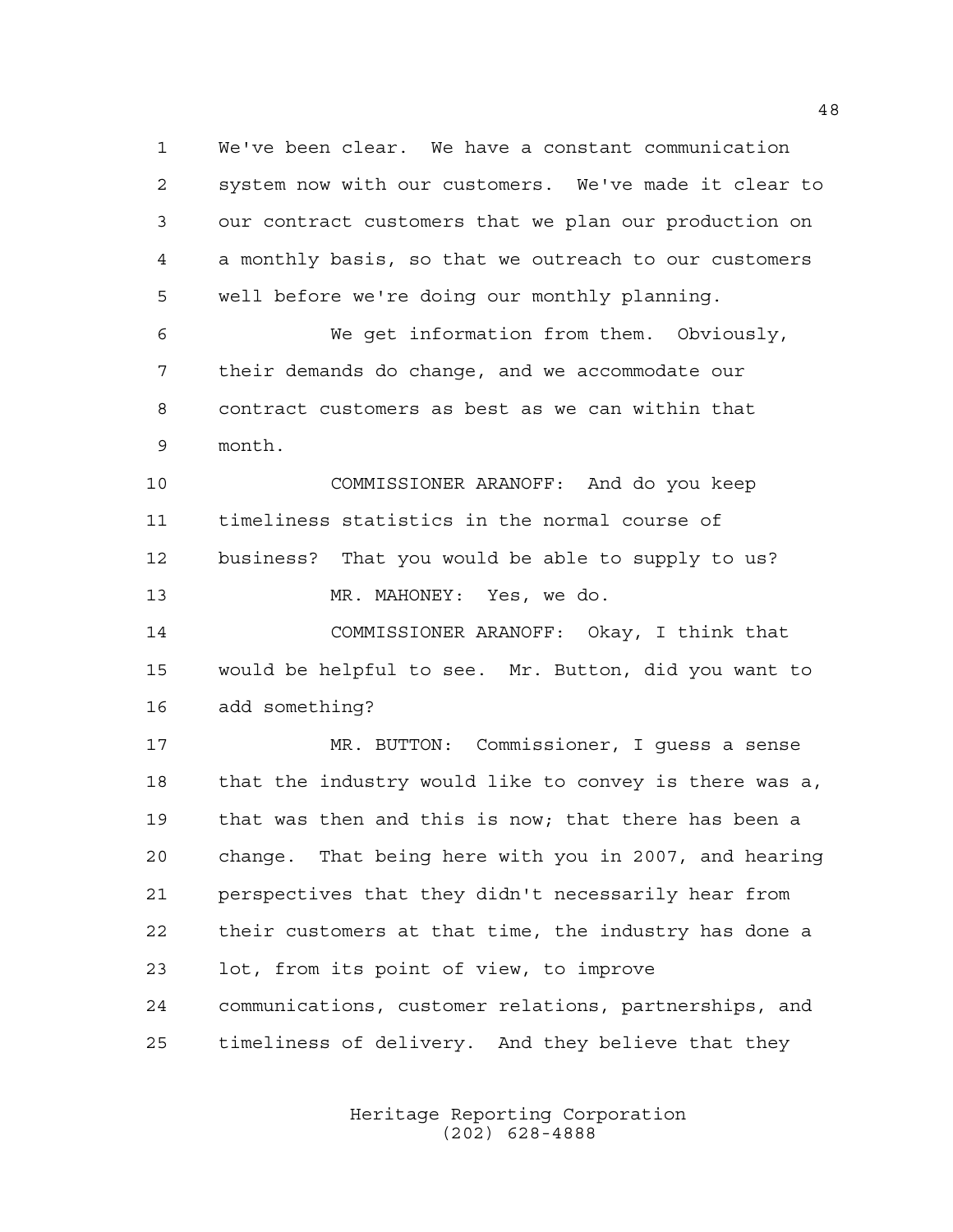have been successful in that, and they believe their customers, a number of them, have responded in terms of new contracts with them, and some of the comments that we've quoted here today.

 I think there's a sense here that, you know, they got the message. And that they are now providing very reliably. And that, as noted, there is no pretense that they can fill the entirety of U.S. consumption. But what they can do is provide everything that they can. And if they've got a contract, they sure as heck better fulfill that contract.

13 And I know from the purchaser questionnaires, the confidential data, there were some suggestions that, I know in one particular case, that they might not have done it. Where I think the facts actually showed that they did. And we'll certainly address those in the post-hearing brief.

 COMMISSIONER ARANOFF: Okay. Yes, in particular I was going to ask if you could address, there were some purchasers who reported domestic supply constraints in 2011.

 MR. BUTTON: That one specifically we have a story about, that we can tell you about.

COMMISSIONER ARANOFF: Okay. At the current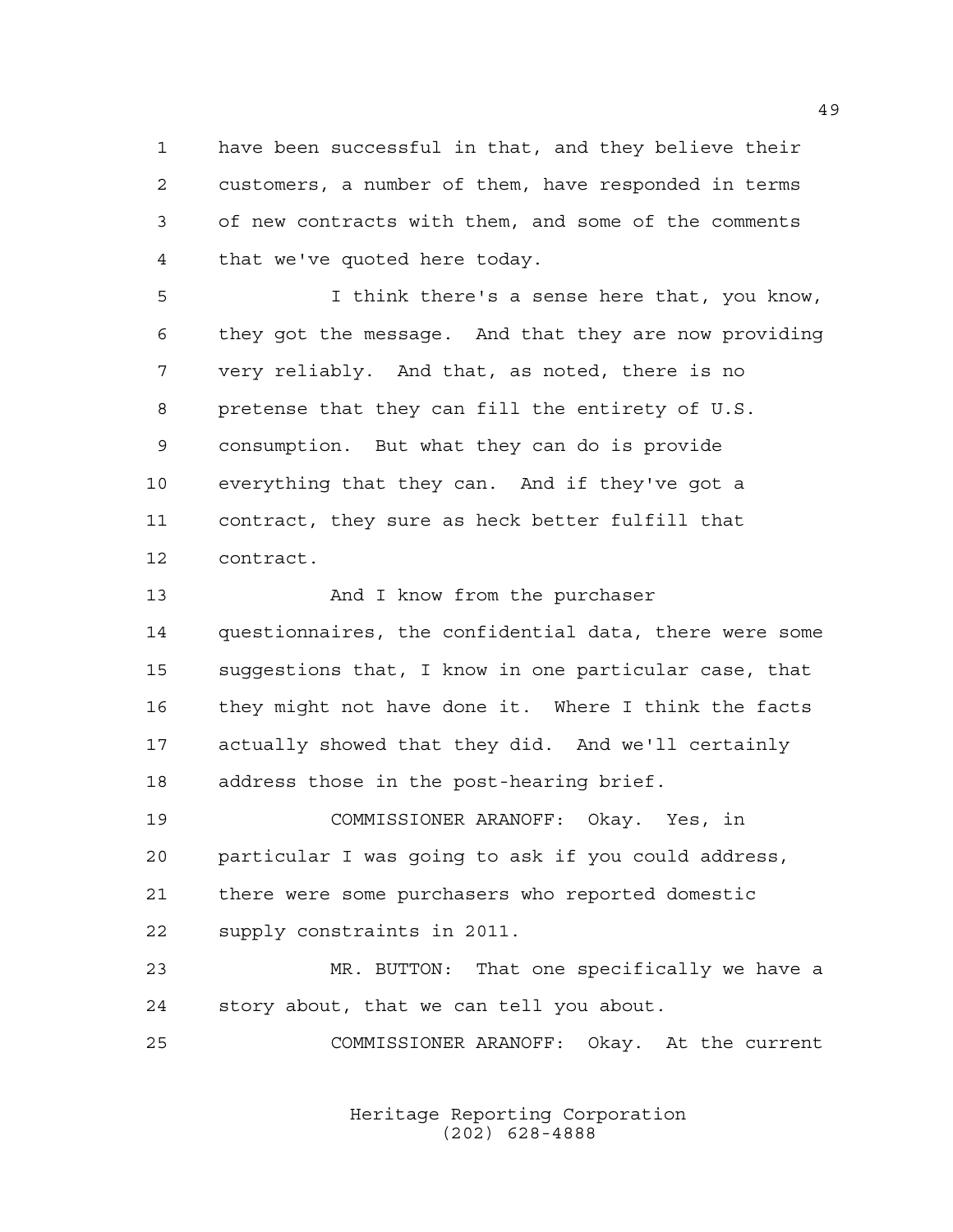time, do most large U.S. purchasers purchase glycine from a single supplier? Or do they tend to split their purchases between multiple suppliers? MR. MAHONEY: It is our belief that the majority of the large customers do split their purchases across multiple suppliers. COMMISSIONER ARANOFF: So when you get a contract, is that for a specific volume? Or a percent of requirements? Or how would that work? MR. MAHONEY: Both of your examples are correct. It varies by customer, and some contracts in fact mention both the volume and the percent. COMMISSIONER ARANOFF: Is there a range of patterns? Do purchasers tend to split their purchases evenly between two suppliers? Do they have a dominant supplier and a backup supplier? What's your experience in that regard? MR. MAHONEY: I think of the two of the majors, one tends to assign suppliers by plants, so

 that they have multiple locations. And one single supplier will supply one location, and another supplier will supply a different location. And then the second major customer, it is a

 share award, so we are expected to supply X percent of their annual demand.

> Heritage Reporting Corporation (202) 628-4888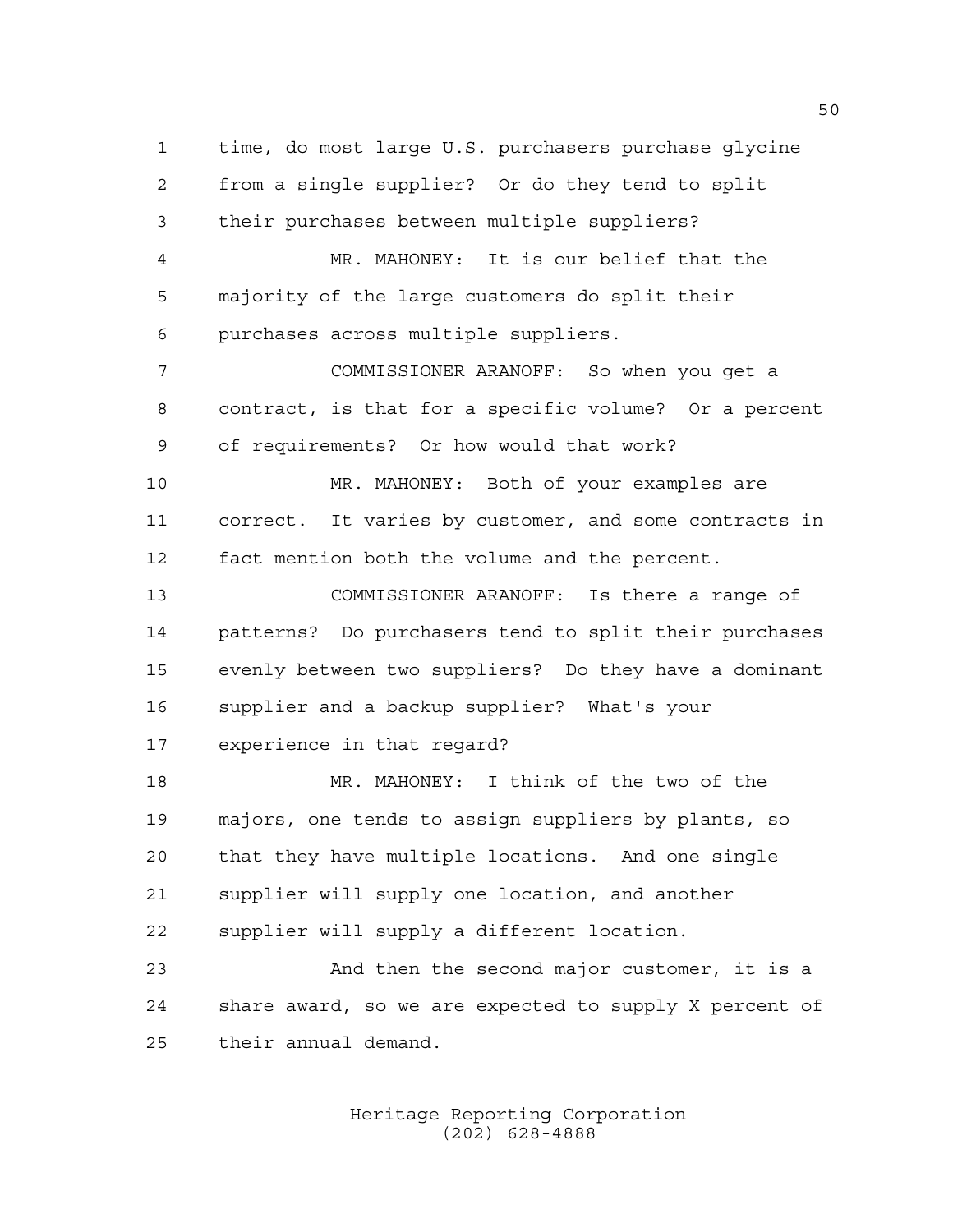COMMISSIONER ARANOFF: Mr. Kedrowski, I know that your company has a somewhat different customer base. Is it your experience as well, that customers tend to split their purchases between multiple suppliers? Or do smaller customers act differently? MR. KEDROWSKI: Commissioner, I don't think you can use the differentiation of just smaller. It might be a specific industry. If we're serving a

 particular industry that has to have complete control over their raw material supply, then there's some times where they do go completely with us, or with somebody else.

 So it really is an individual customer decision. I can share with you at the moment now, and back into 2010 and into 2009, we're operating at less than half of our capacity. Because we can't get enough customers. And we tried hard.

 COMMISSIONER ARANOFF: Okay. Are purchasers of USP or pharmaceutical-grade glycine concerned about the safety of the Chinese product? Have there been any reports of quality or safety problems associated with Chinese glycine?

 MR. MAHONEY: Again, Commissioner, that varies by customer, so that yes, there are some comments that they are concerned about material, but

> Heritage Reporting Corporation (202) 628-4888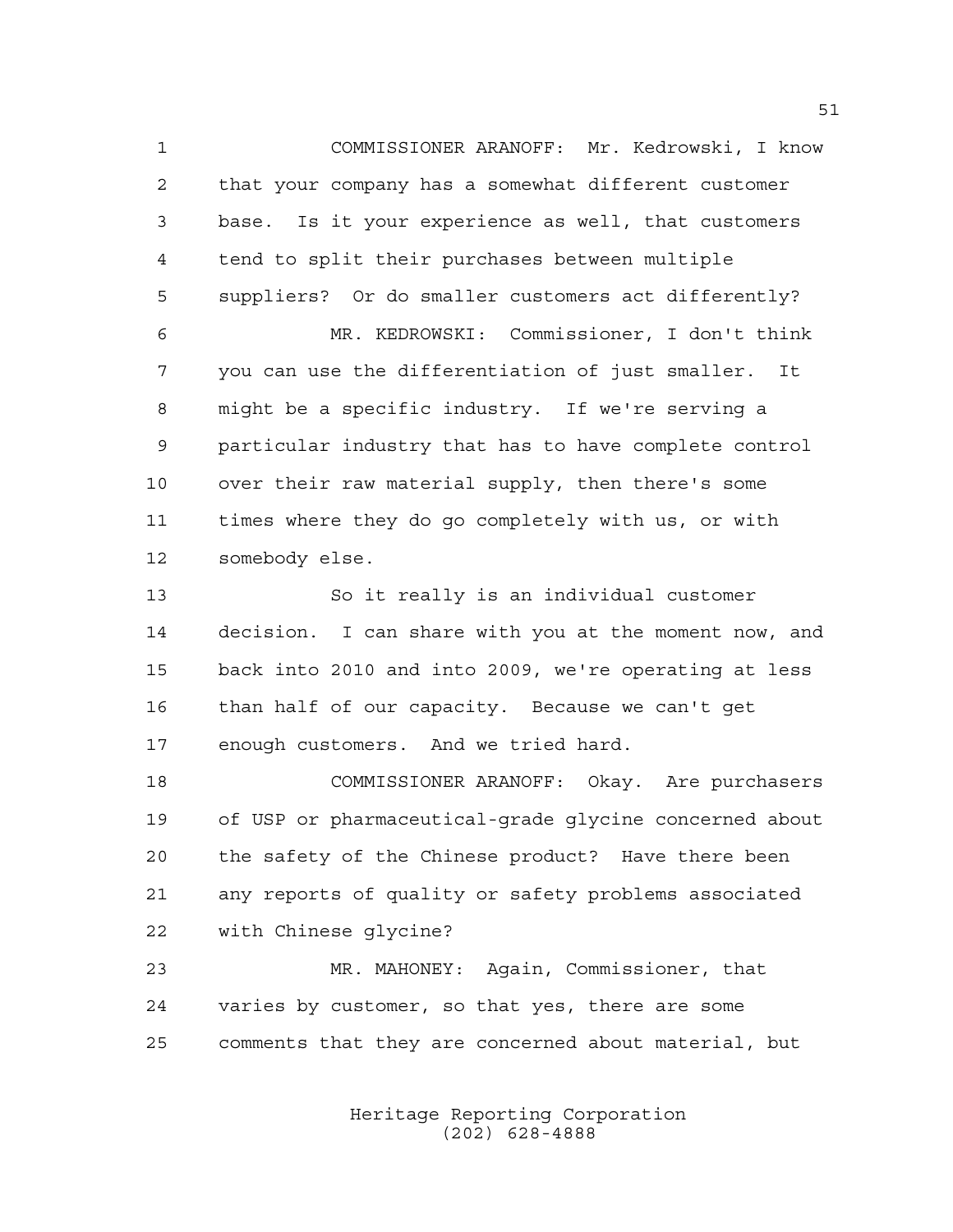usually within one spec. The material is viewed as interchangeable. So once a supplier is qualified, then the material is considered interchangeable. COMMISSIONER ARANOFF: Okay. And I know that in the market there is both, you know, instances

 evidence of safety problems, and then there's a broader perception about ingredients, particularly ingredients that go into food.

with certain Chinese products where there is actual

 So as I understand your testimony, it's that with respect to the actual safety of the product, there's no reported concern. And any perception that's out there, you don't see that affecting purchasing patterns at all, with any of your customers? MR. MAHONEY: That is correct.

 COMMISSIONER ARANOFF: Mr. Kedrowski, would you agree with that?

 MR. KEDROWSKI: In fairness, Commissioner, I think there is a very small percentage where that is a factor, but they typically buy very small volumes, and have very specific parental uses for the product. And they're looking for other guarantees of the entire process.

COMMISSIONER ARANOFF: Okay. All right.

Heritage Reporting Corporation (202) 628-4888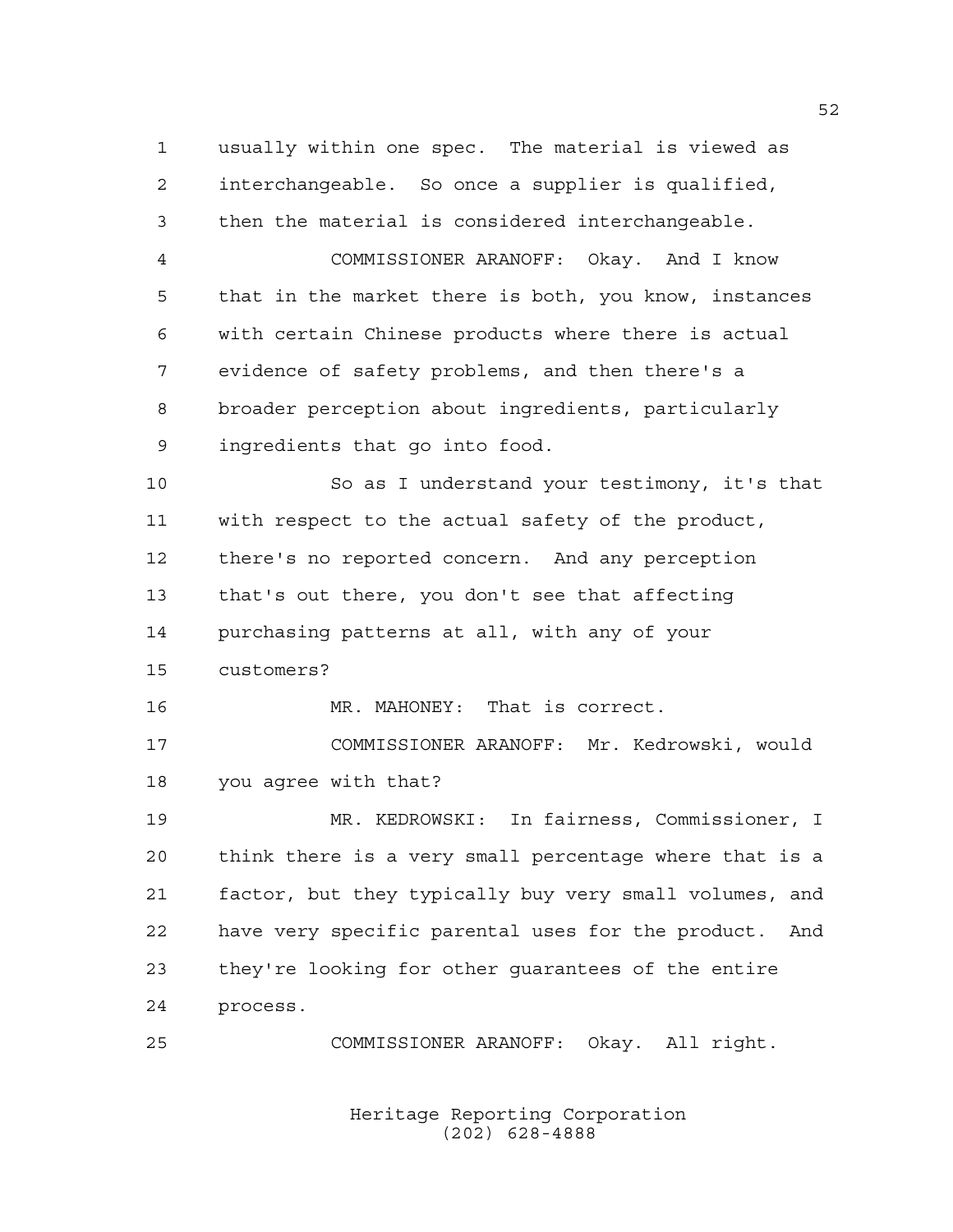Well, I appreciate those answers, and my time is up, so thank you.

 CHAIRMAN OKUN: Commissioner Pinkert. COMMISSIONER PINKERT: Thank you, Madame Chairman. And I thank all of you for being here today to help us understand what's likely to happen in this industry in the event of revocation. I want to begin with a series of questions about, well, they're related directly or indirectly to whether or not the order has been effective thus far. And I want to begin with the change in Chinese market share in the United States from 2009 to 2010. Assuming that China prefers to funnel subject goods through non-subject countries, what accounts for the change in market share for the Chinese imports from 2009 to 2010? MR. BUTTON: Commissioner, one of the impacts from 2009 to 2010, at least the industry believes, has arisen because of shall we say the vigorous pursuit of the anti-circumvention effort. To the extent that the circumvention through India is

 starting to be constrained, that option is reduced, so greater volumes are then shipped directly to the United States. And the foreign producers are forced to go ahead and face the discipline of the order with

> Heritage Reporting Corporation (202) 628-4888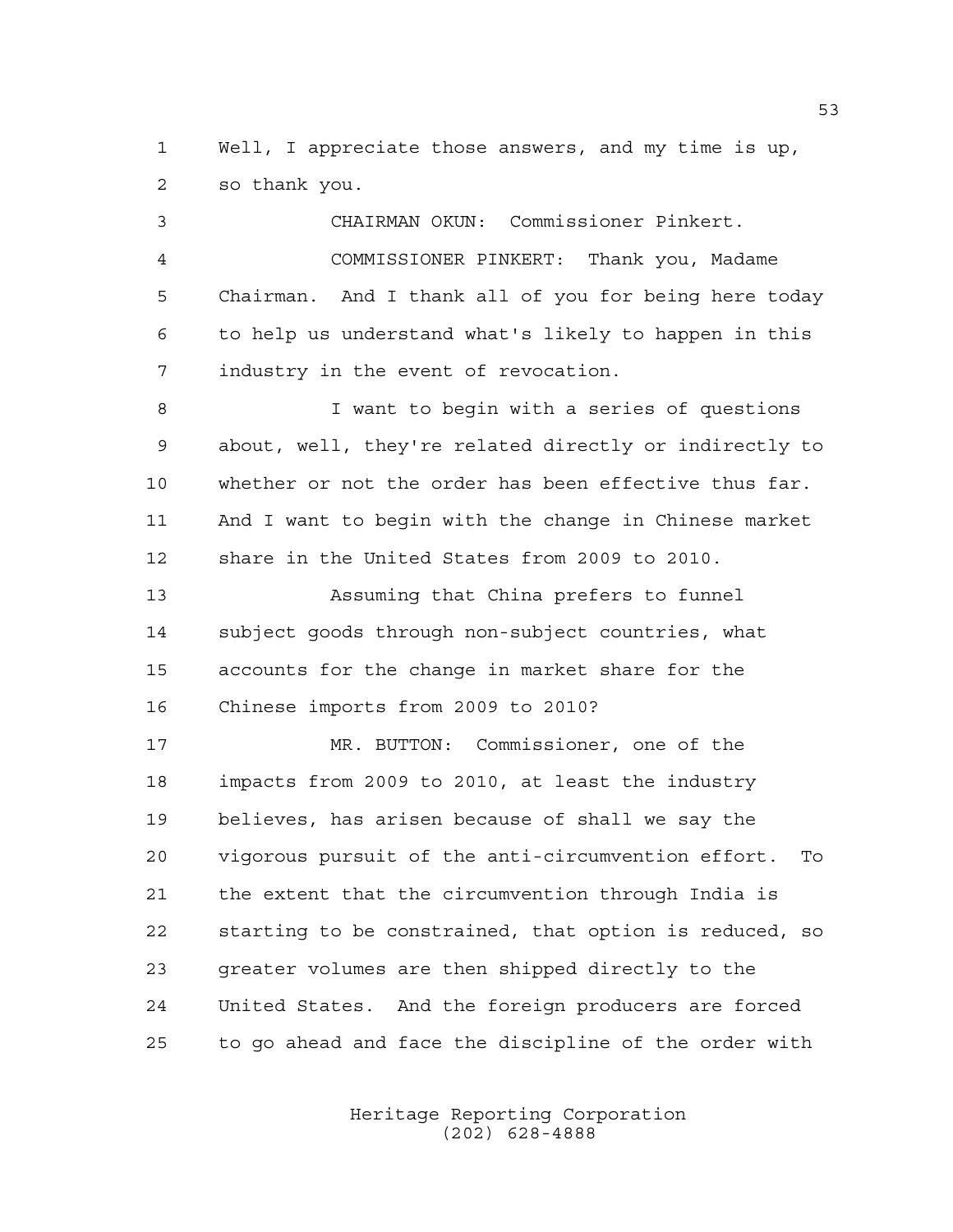respect to pricing.

 COMMISSIONER PINKERT: Thank you. I'm just wondering, from the company witnesses, we also saw a movement from 2009 to 2010 in non-subject import market share in the United States. So just from the perspective of the marketplace, what accounts for the movement, both in the Chinese market share from 2009 to 2010, and in the non-subject market share? MR. MAHONEY: As I mentioned in a previous question, major suppliers do tend to have multiple -- I'm sorry. Major customers, consumers of glycine, do tend to have multiple suppliers of glycine. And they award shares to different suppliers from outside of the United States. 16 And it's my understanding that awards have been made, changing from year to year, to different countries. COMMISSIONER PINKERT: Mr. Button. MR. BUTTON: Commissioner, thank you. I believe I misstated a moment ago, when I talked about that the trend there. I was thinking of a different year. And from 2009 to 2010, what we saw is substantial increase, in fact, in the circumvention through the trans-shipments. And I think that volume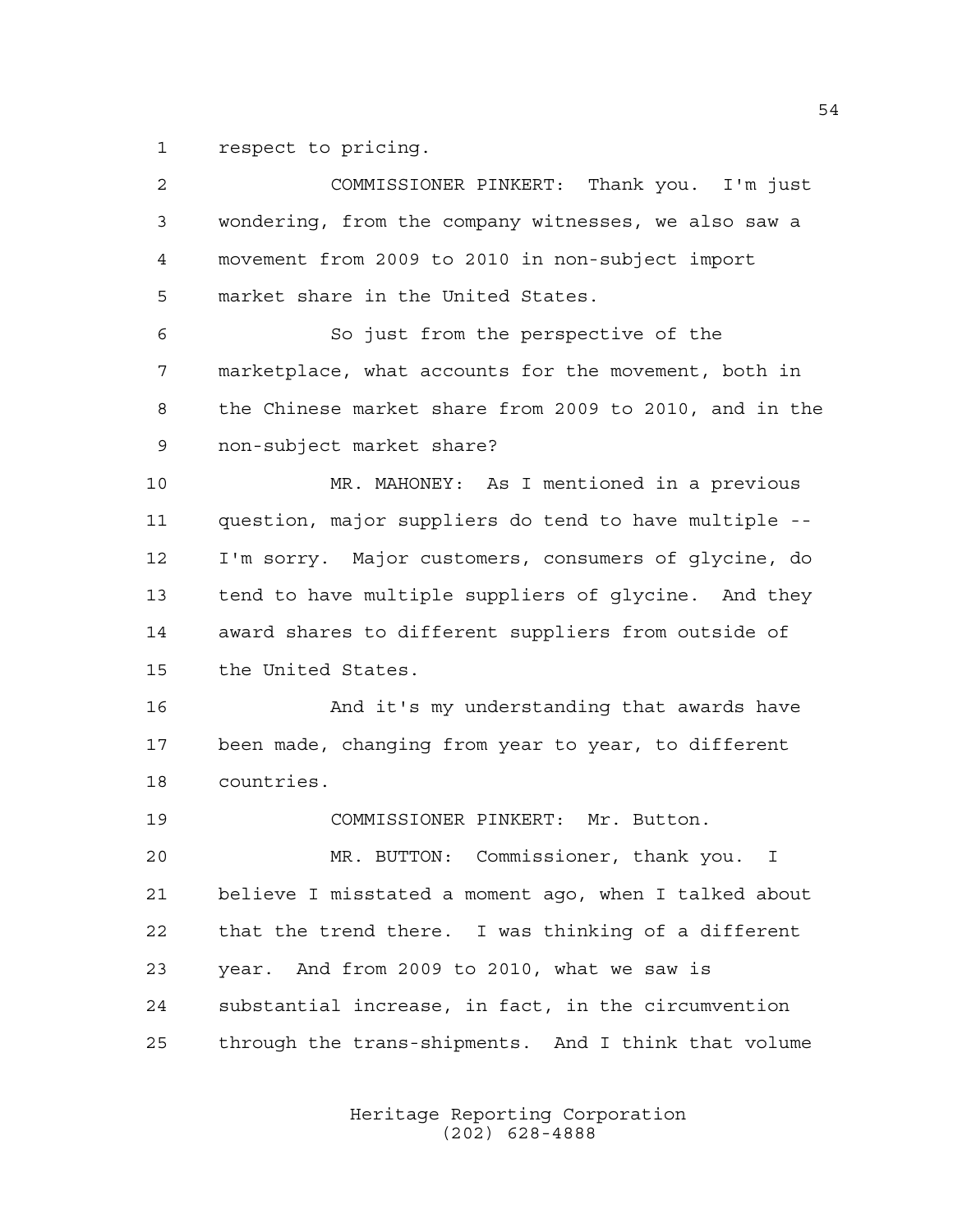is a response significantly to the changing of the dumping margin strictly for, you know, for Baoding. I think that had a critical effect on redirecting some of the volume that way. I apologize for that misstatement.

 COMMISSIONER PINKERT: I appreciate the correction. But I guess what I'm leading toward is a hypothetical question that may not be answerable here at the hearing, but may perhaps be better answered in post-hearing.

 And that is, let's assume that the order is continued. And let's assume that, that the trans- shipments are stopped. I'm not making an assumption about how much trans-shipment is going on, but let's 15 just assume that there is no trans-shipment going forward.

 Why wouldn't the subject imports simply increase to offset whatever decline in non-subject imports would be the case in those circumstances?

 MR. BUTTON: Well, Commissioner, they might well increase, but they would do so at a higher price. And the price benefit would be a significant one. If they came in subject to the duties, then you know, the industry feels that they can take it on, in terms of the competitive forces.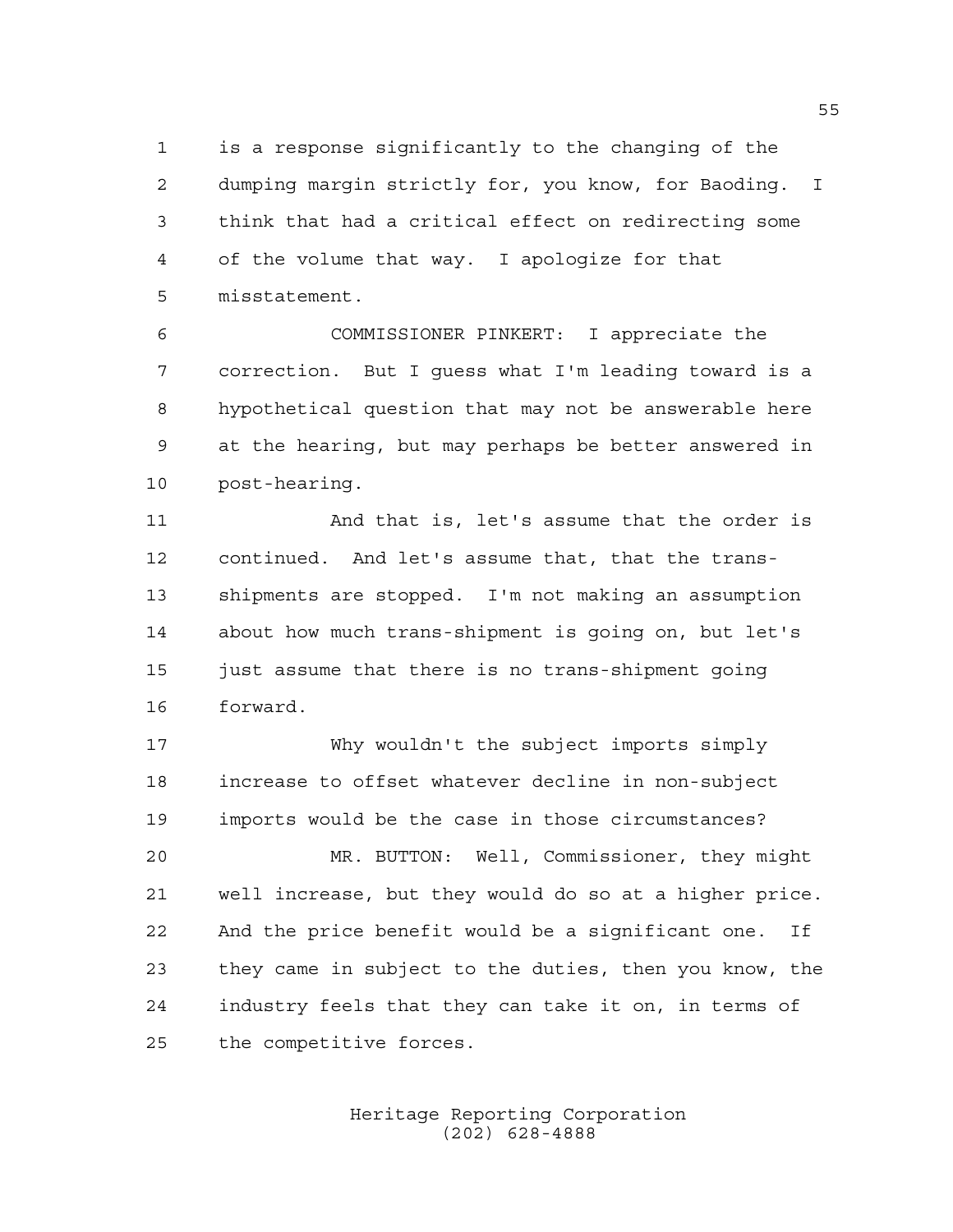Absent the order, the volumes would come in without either volume or price discipline.

 MR. DOUGAN: If I may add to that, Commissioner. This is Jim Dougan from ECS. One of the things that we believe is going on, and we know of at least one legitimate Indian producer who has exited the market because of the trans-shipments through China to the United States, they aren't able to produce and sell to the United States at prices that can compete with that.

 If the trans-shipment channel was closed, there are legitimate producers of glycine in India who would then be able to resume production, and sell to the United States. And then that would, so not only then would you have the direct Chinese imports coming in at a higher, fairly traded price, but then you would have legitimate non-subject imports coming in from India at a fairly traded price.

 COMMISSIONER PINKERT: Backing away from hypothetical analysis for a moment, is there a way to compare actual Chinese prices of shipments that are subject to the order with the allegedly trans-shipped prices from the non-subject countries? MR. DOUGAN: Sir, could you repeat the

question?

Heritage Reporting Corporation (202) 628-4888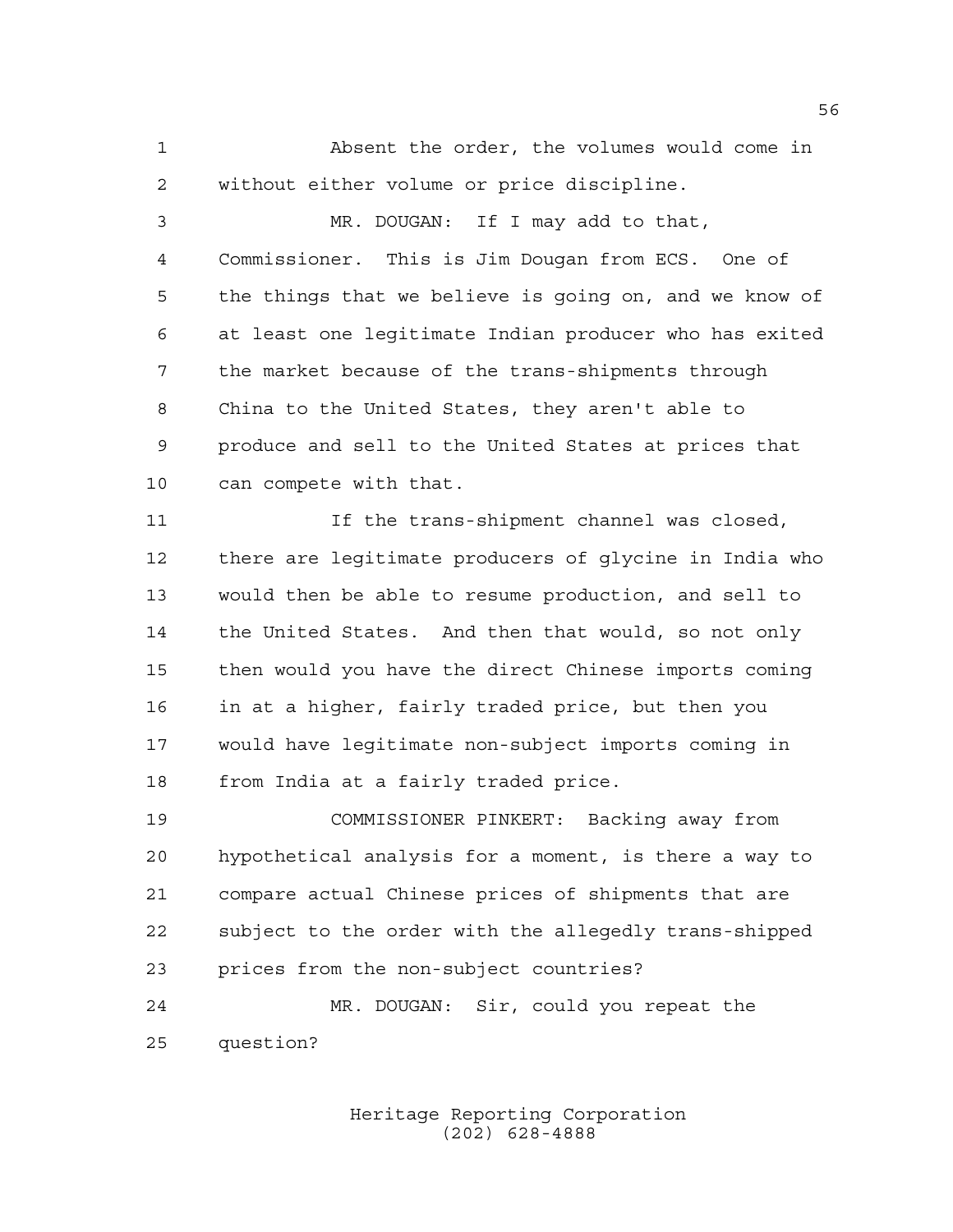COMMISSIONER PINKERT: Certainly. Is there a way to compare current Chinese prices of shipments that are subject to the order, with the prices of the allegedly trans-shipped non-subject shipments? MR. BUTTON: With certain assumptions, using the staff report, the prehearing report data, we can do that. And we'd be happy to comment on that in the brief. COMMISSIONER PINKERT: I think that would be very helpful. I certainly wouldn't ask you to quantify any of this in a public hearing. 12 MR. BUTTON: Yes. COMMISSIONER PINKERT: But I think it would be very helpful. Again, I'm trying to get at a hypothetical question, but here I'm asking a non- hypothetical comparison question so that I can understand what the answer to the hypothetical question might be. 19 MR. BUTTON: Certainly. COMMISSIONER PINKERT: Thank you. Now, again backing away from hypotheticals, and focusing on what's actually occurred. Is there a case for price suppression from 2009 to 2010? And I'm interested both in the quantitative analysis, but also from the company witnesses, how the actual experience in the

> Heritage Reporting Corporation (202) 628-4888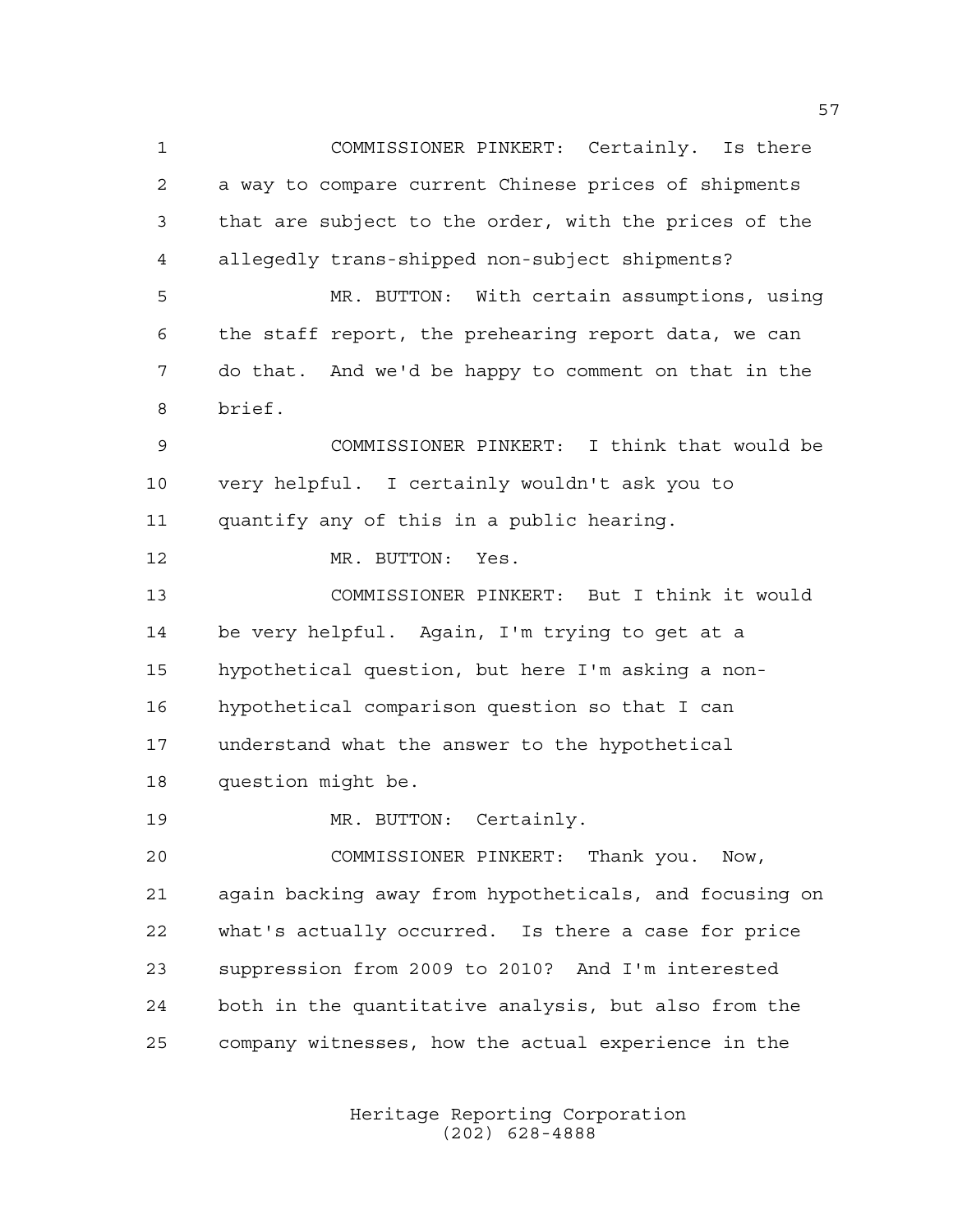marketplace has worked from that, during that period. Again, this is during the life or the existence of the order, from 2009 to 2010. MR. MAHONEY: Building on what Mr. Eckman has commented already, the contracts are typically annual basis. So 2009, when we were able to push the prices up, were negotiated primarily during 2008. So that we had high prices, but the market dynamics worked, the volumes suffered, as the prices went up. In 2010 we lowered the prices, and again, the volumes were not, were not there. So the market dynamics were in play. And I believe the information on the, on the confidential information reveals that to you. COMMISSIONER PINKERT: Thank you. I'd ask you, Dr. Button, to look at that for purposes of the post-hearing, as well. MR. BUTTON: I certainly will, Commissioner. Thank you. COMMISSIONER PINKERT: Thank you. Now, finally, turning to Chattem for a moment, is Chattem still focused on pharmaceutical-grade glycine? MR. KEDROWSKI: Commissioner, yes, we are

 still focused on pharmaceutical-grade, or we call it USP, pyrogen-free, parental-grade glycine. But we

> Heritage Reporting Corporation (202) 628-4888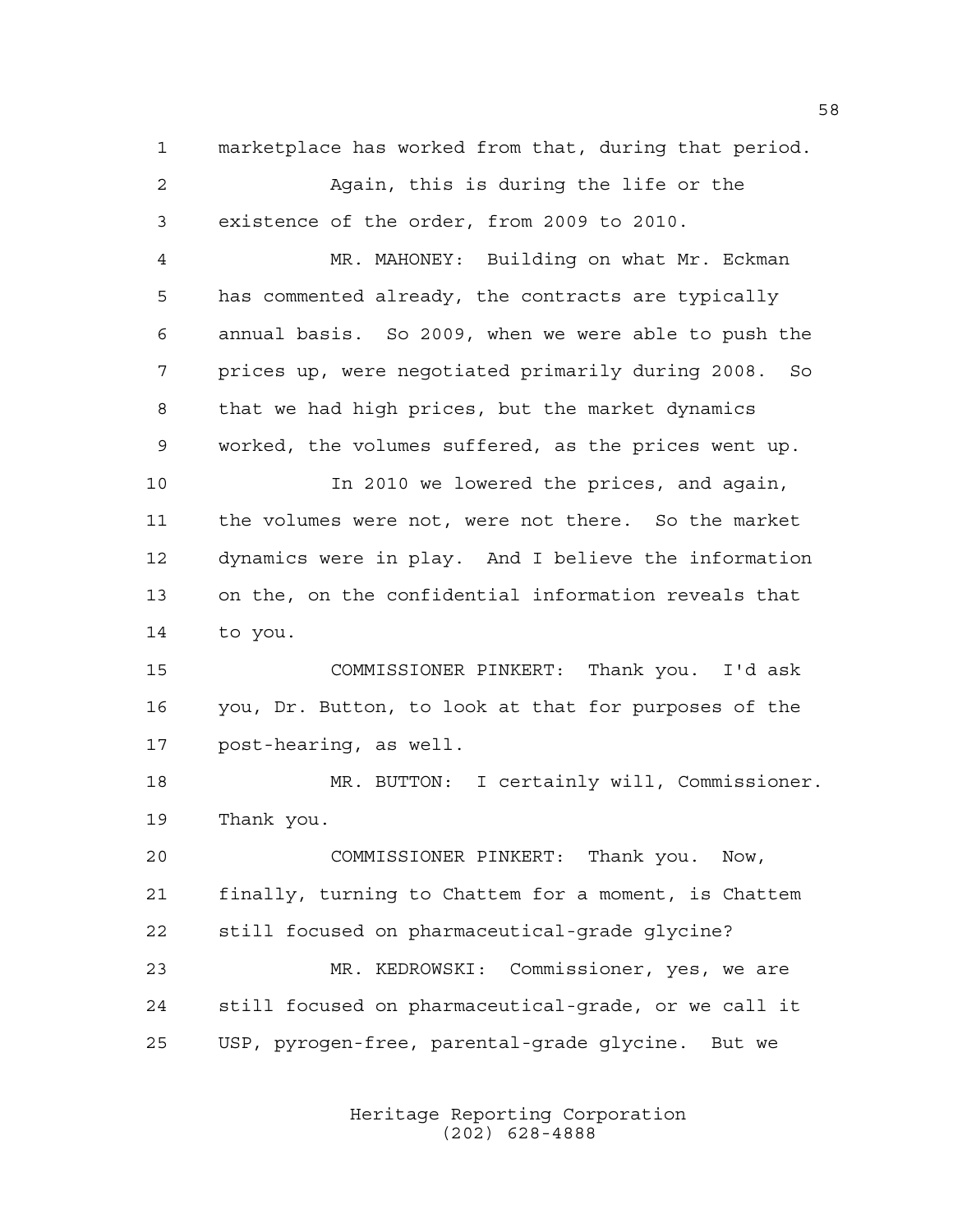need a baseload of our business to keep our plant going. And so we always have to try to compete at some of the major accounts, to get some business with them. And where we were successful in 2008, when, for whatever reasons in the marketplace, demand-supply, we've been pretty unsuccessful from that period on forward in maintaining a good base business with, say, just a regular USP account.

 MR. SCHWARTZ: For the sake of clarification, Chattem sells USP-grade pyrogen-free to the pharmaceutical space, to the pharmaceutical market. But it is marketed as USP-grade pyrogen-free, which requires additional post-production testing and more quality control.

 COMMISSIONER PINKERT: Thank you. One final question, more on the methodological level than anything else. What period of time should I be looking at for purposes of determining whether the industry is vulnerable, within the meaning of the provision of the statute applicable to sunset reviews?

 MR. BUTTON: I think the current time is probably your best indicator of, well. With respect to assessing the likelihood that the Chinese product would reenter the U.S. market in expanded volumes, you can look at the capacity that exists today, you can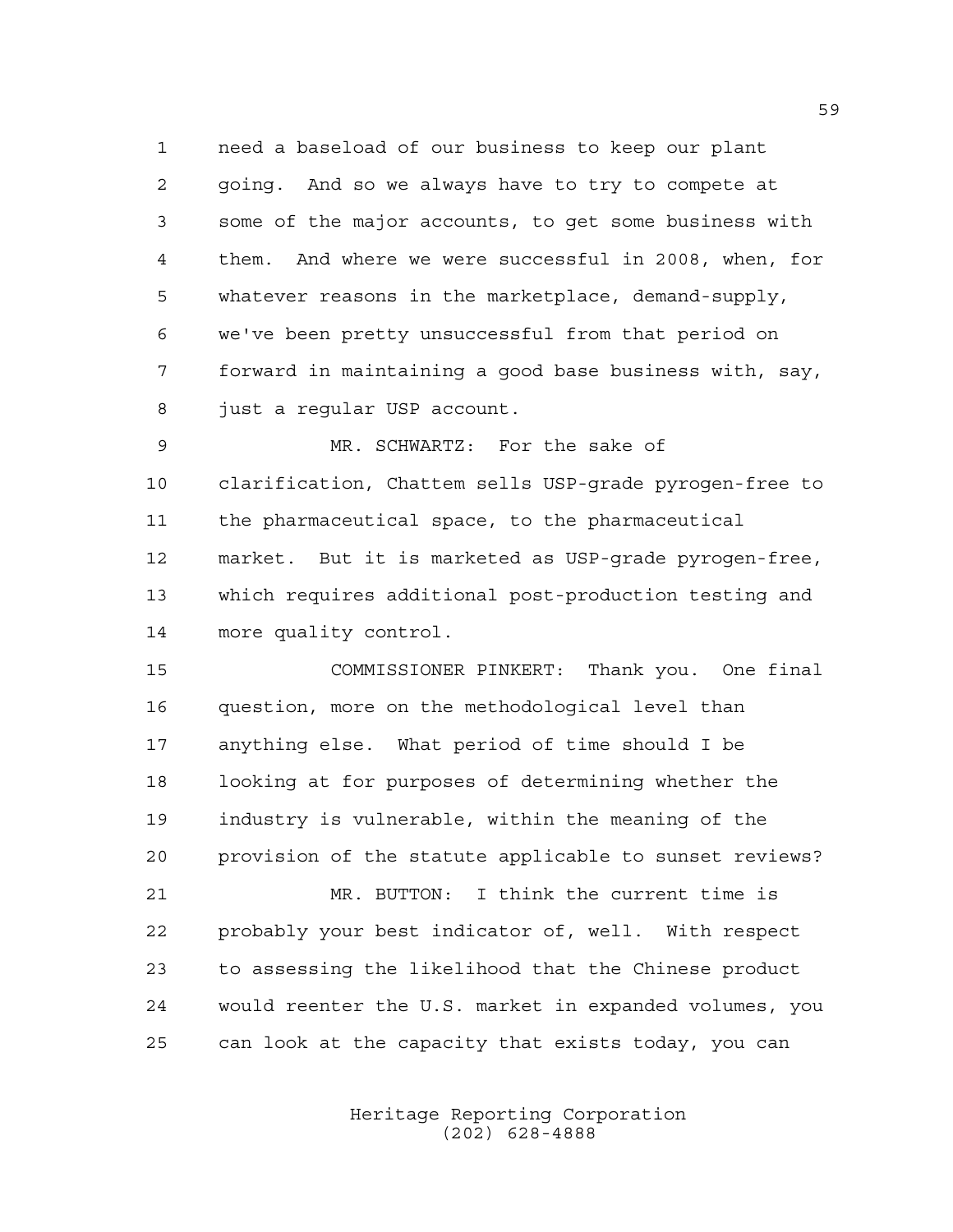look at the commentary perceptions of the consumers, the purchasers and the importers, as of today. And you can look at the size of the U.S. market as of today. And you have, in a sense, the protection of the order.

 The specific issue with respect to, you know, the financial performance, say, of the U.S. industry, you're looking at the whole period. Financial performance in recent years is the result of some very specific circumstances, which we can address in the brief.

 But the structural character of the industry has been pretty much the same since 2008, to the present. Involving what I think some key things would be the ability, the response of the domestic industry to the need to be more supportive of its customer base. Things of that nature I believe create an image of the industry today that would be something that you'd want to focus on.

 COMMISSIONER PINKERT: Thank you. And you suggested that you might want to address some of that in the post-hearing, and that would certainly be helpful.

 MR. BUTTON: Yes, sir, we will. COMMISSIONER PINKERT: Thank you. Thank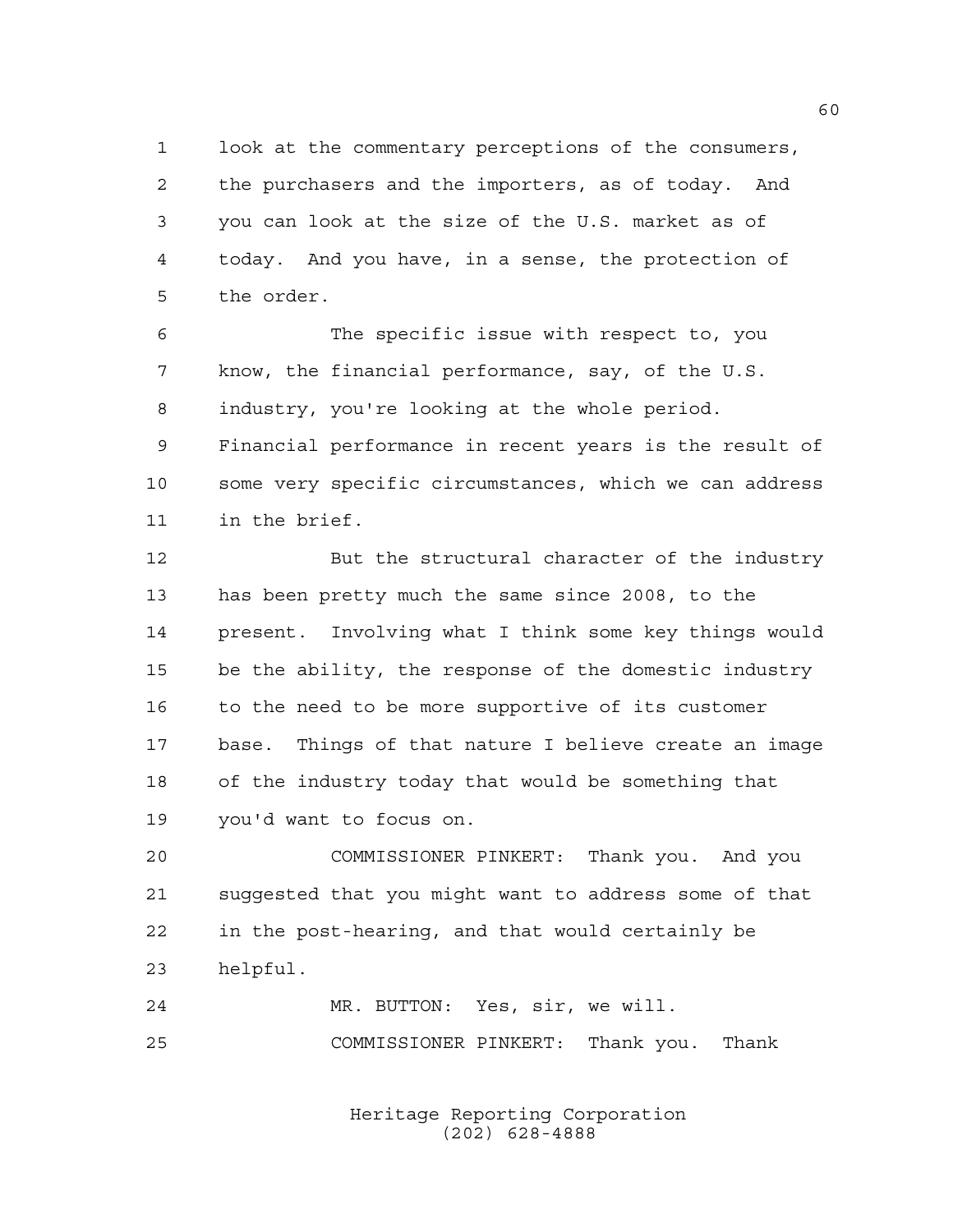you, Madame Chairman.

| $\overline{2}$ | CHAIRMAN OKUN: Thank you again to the                  |
|----------------|--------------------------------------------------------|
| 3              | witnesses for your answers today. I appreciate the     |
| $\overline{4}$ | comments and the testimony you've given thus far about |
| 5              | changes that the industry has made since 2007 to       |
| 6              | increase its efficiency and its customer service.      |
| 7              | I know that in the exchange you had with               |
| 8              | Commissioner Aranoff, you had indicated, Mr. Mahoney,  |
| 9              | that you collect statistics on timeliness, and you may |
| 10             | be providing those. And I just wanted to make, make    |
| 11             | that same request, Mr. Kedrowski, that you would       |
| 12             | submit those, as well.                                 |
| 13             | In addition, if there's any other internal             |
| 14             | business information that you collect in judging the   |
| 15             | improvements you have made. You cited several. If      |
| 16             | those are available and could be submitted post-       |
| 17             | hearing, I think that would help us understand what    |
| 18             | changes you have made, and how it's translated into    |
| 19             | your, how your customers perceive your service. I see  |
| 20             | shaking heads. Mr. Eckman, is that something that --   |
| 21             | Mr. Mahoney, you have your hand up?                    |
| 22             | MR. MAHONEY: Yes. I'd like to talk about               |
| 23             | our reliability further, if I could.                   |
| 24             | CHAIRMAN OKUN: Okay.                                   |
| 25             | MR. MAHONEY: One particular example, in the            |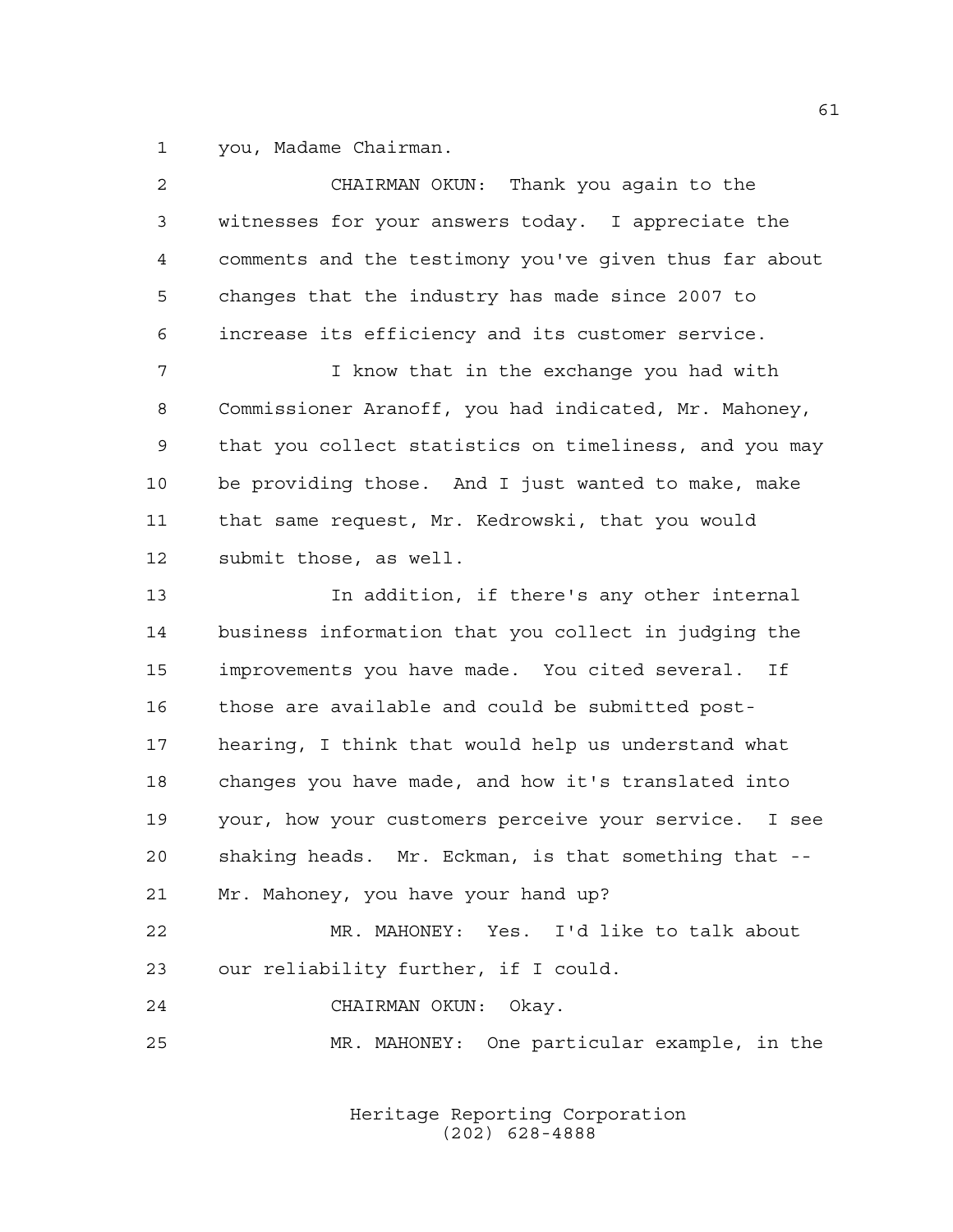2007 case, was our handling of the five-year shutdown. So it was new to us at the time. We learned a lot from the hearing in 2007.

 I've been encouraged to remind you that once every five years, we need to do an extended maintenance shutdown for some of the raw materials involved in our process. So that is coming up due again in 2012.

 In 2007, we did it, and we had just really begun to understand the process and the shutdown. And we didn't handle it well. And it led to many service issues in 2007. The before case, if you will.

 So now in 2012, we have experienced management in place that understands what's involved in that shutdown. We have plans for early warning to our customers, constant communication of the shutdown to our customer base, and plans to have adequate inventory involved as well, so that it should be seamless to our customers.

 So we are going in much more eyes-open into the five-year shutdown in 2012.

 One other comment I wanted to add on just kind of improving our service, if I may, was again, the proof is in the pudding. Major customers that had moved away from GEO are back in 2011. They have

> Heritage Reporting Corporation (202) 628-4888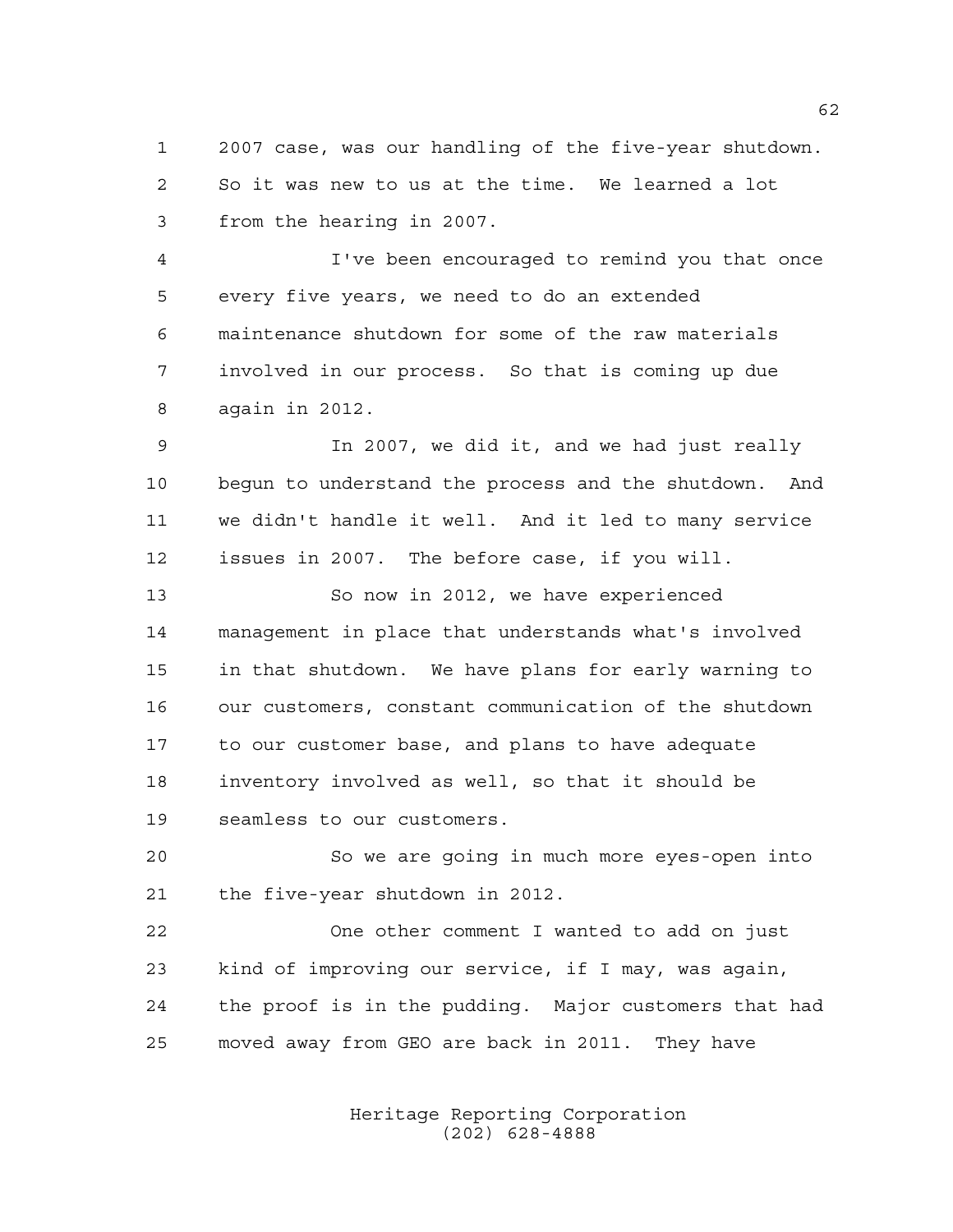awarded us multi-year contracts in 2011. And we have quarterly checks with them, and all the feedback is very positive on that.

 But the proof is in that pudding. They're putting their eggs in our basket.

 CHAIRMAN OKUN: Okay, I appreciate that. And again, anything that, you know, your metrics that you use to measure how you're doing, if those can be provided in a post-hearing submission, I'd appreciate seeing those, as well.

 And Mr. Mahoney, maybe I'll stay with you, because it sounded a little bit more relevant to GEO than Chattem, with respect to where there are dual-source contracts.

 When you're dealing with a customer who is allocating a percentage, or otherwise splitting their order, do they quote you other prices in the market? In terms of when you're trying to get your share, are they giving you competitive bids that they're receiving?

 MR. MAHONEY: In general, no, that's not the case. That typically, we need to submit and provide our prices, and then they'll consider their submissions internally.

Occasionally we do get feedback.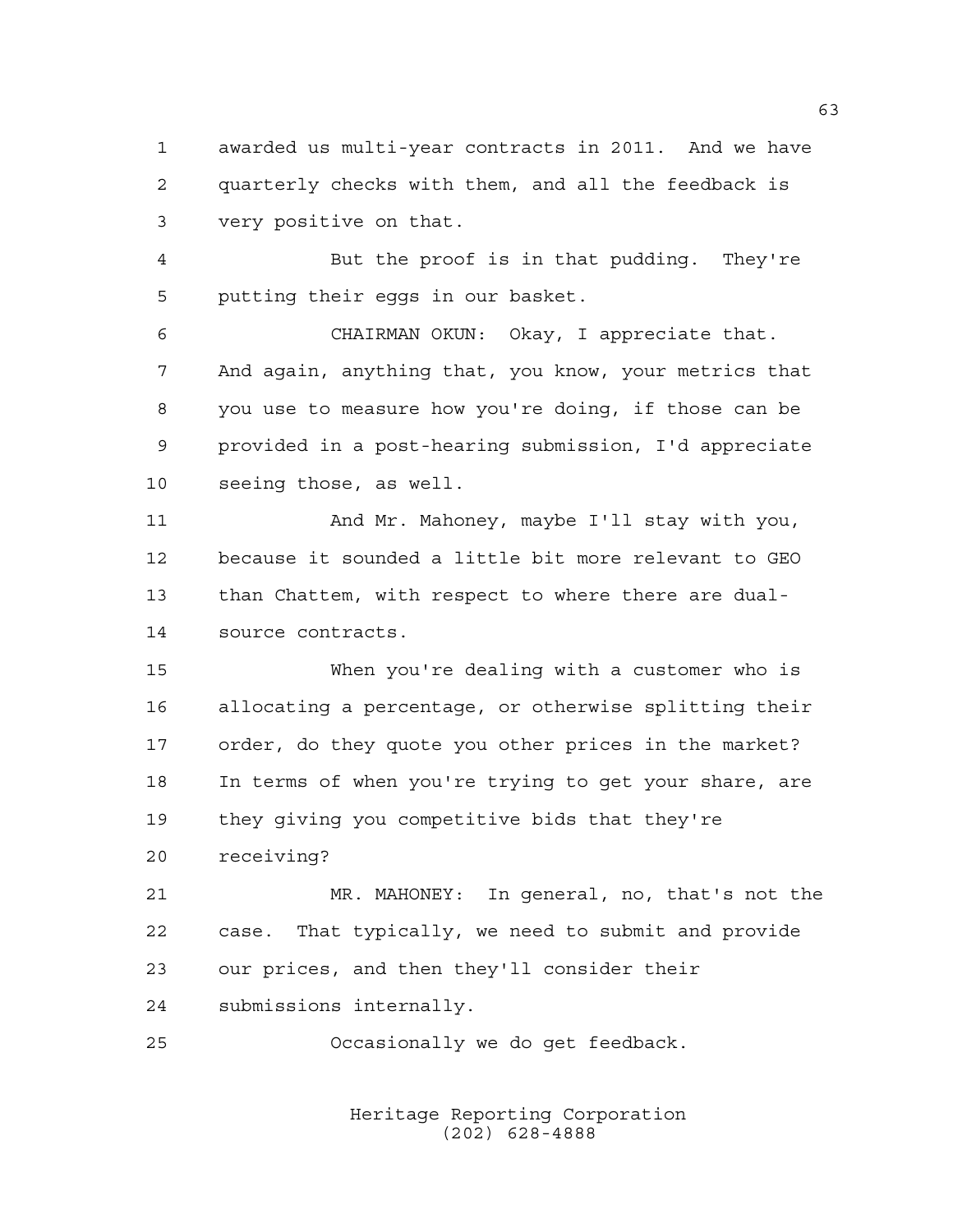Occasionally, there is a second round, if you will, but that's not a guarantee, and not across the board.

 CHAIRMAN OKUN: And then a question for you, and Mr. Kedrowski, as well. Which is if that's the case, how do you, what's the avenue for finding out what the prices are in the market? There's been some discussion about what impact non-subjects have, or what roles non-subjects have in pricing in this market.

**How does the industry know that when they're**  talking about pricing, or judging what the impact of increased imports would be?

 MR. KEDROWSKI: Well, it's a very difficult question. It probably varies by company. Certainly we do the best job that we can in trying to understand 16 the industry, and understand when we've lost quotes. In retrospect, where did we lose them at. If we can find that, that gives us an idea of which way the industry is going, pricing is going.

 We also try to track the data in terms of imports, and the average prices of imports coming in, and what it in whatever range it's going.

 I would have to say, in retrospect, in 2009, '10, and the beginning of 2011, we weren't very good at that. Because no matter where we went, it seemed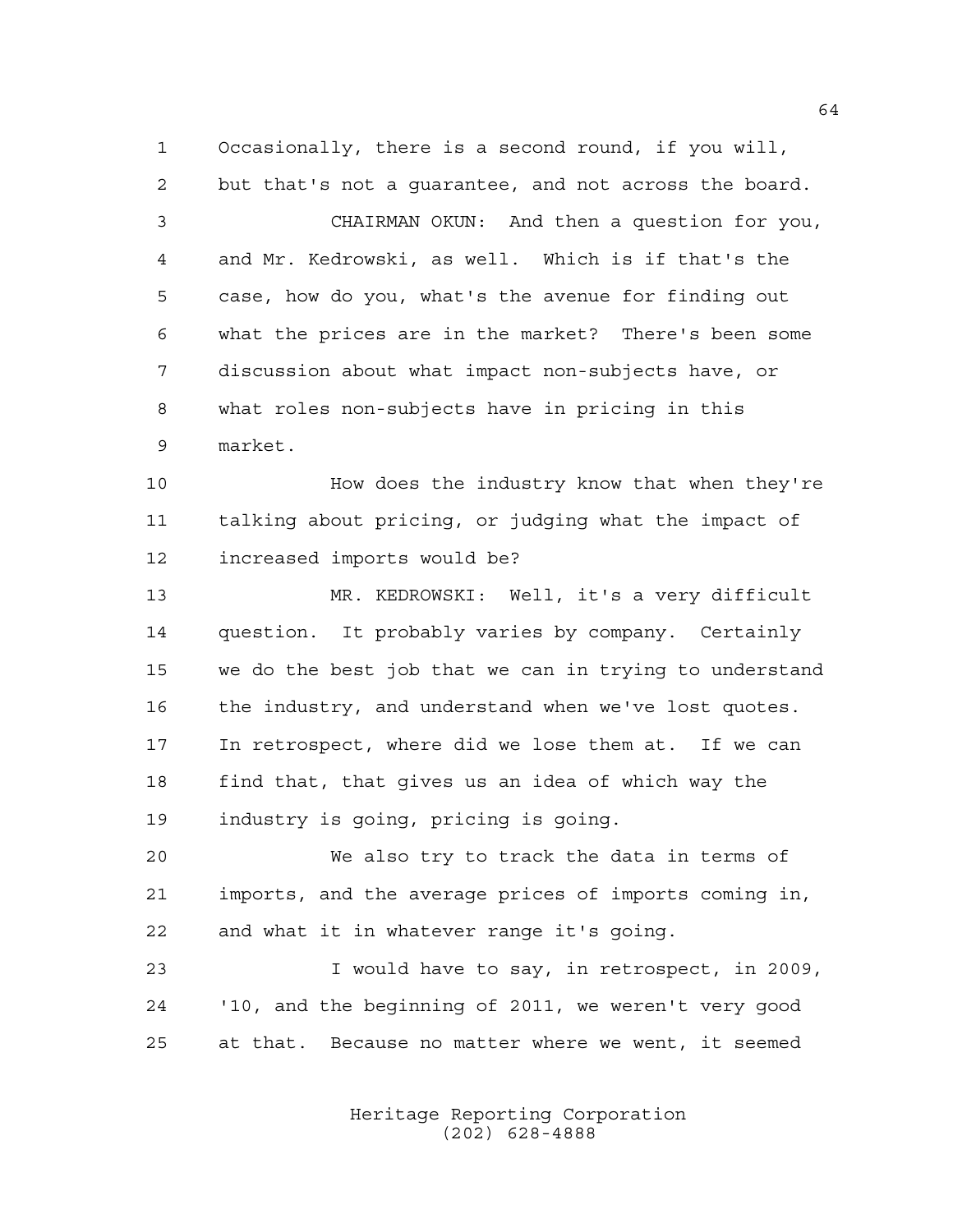to be lower.

| $\mathbf{2}$ | CHAIRMAN OKUN: Mr. Mahoney, anything to                  |
|--------------|----------------------------------------------------------|
| 3            | add? Or Mr. Eckman, on prices in the market? Yes,        |
| 4            | Mr. Mahoney.                                             |
| 5            | MR. MAHONEY: I did also just want to point               |
| 6            | out one other thing from our prehearing submission.      |
| 7            | That one of the major customers, again to the feedback   |
| 8            | loop that you asked about, is doing it electronically.   |
| 9            | So there is no feedback. There is an electronic bid,     |
| 10           | or an e-mail submission, so often there is no            |
| 11           | feedback. And they're one of the major, major            |
| 12           | players, and it's conducted by auction.                  |
| 13           | CHAIRMAN OKUN: Yes, I recall seeing that in              |
| 14           | the brief. I wondered if there -- again, just trying     |
| 15           | to understand from the testimony, and from the record,   |
| 16           | that because of the allegations with respect to trans-   |
| 17           | shipments, there is perhaps more noise, if you will,     |
| 18           | with respect to the role of non-subjects in this         |
| 19           | market.                                                  |
| 20           | But just again helping me understand the                 |
| 21           | impact of the order, and what role non-subjects play     |
| 22           | in a market where, where you acknowledge that the        |
| 23           | domestic industry can't supply the whole market.         |
| 24           | If the order were revoked, what change in                |
| 25           | behavior would you expect from non-subjects?<br>Is there |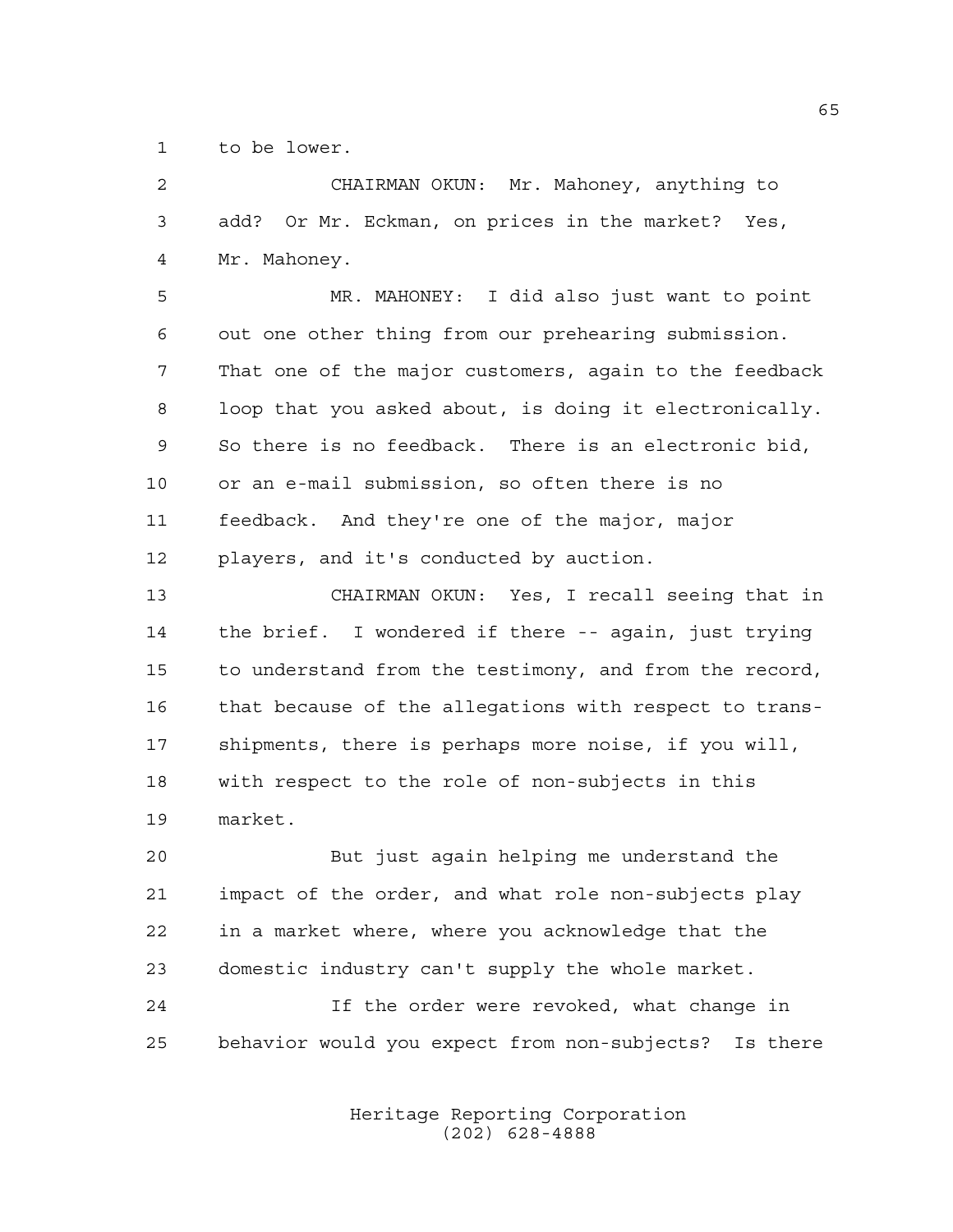anything that we could look to with respect to non- subjects, the role of non-subjects in this market, in a post-revocation era? Mr. Button, you want to try to take that one, based on what you see in the statistics?

 MR. BUTTON: Commissioner, I must apologize. I was in a sidebar conference with Mr. Dougan about trying to provide some additional data on an earlier point that Commissioner Pearson had.

 CHAIRMAN OKUN: Okay. Well, I was just asking about, you know, post-revocation behavior of non-subject imports. I'm trying to understand it on this record where there are allegations of trans- shipment, I'm trying to understand what role traditional non-subject suppliers have played when there have been changes. You've spoken a little bit about the Koreans going out of the market. Just trying to understand more how we evaluate non-subjects, for purposes of our analysis here.

 MR. BUTTON: I think the fact that there exists globally other legitimate producers of glycine in, as mentioned, in India, in Japan of course, potentially in Korea, potentially elsewhere. That if the U.S. market were, continued to be protected from the dumped Chinese product, and the circumvention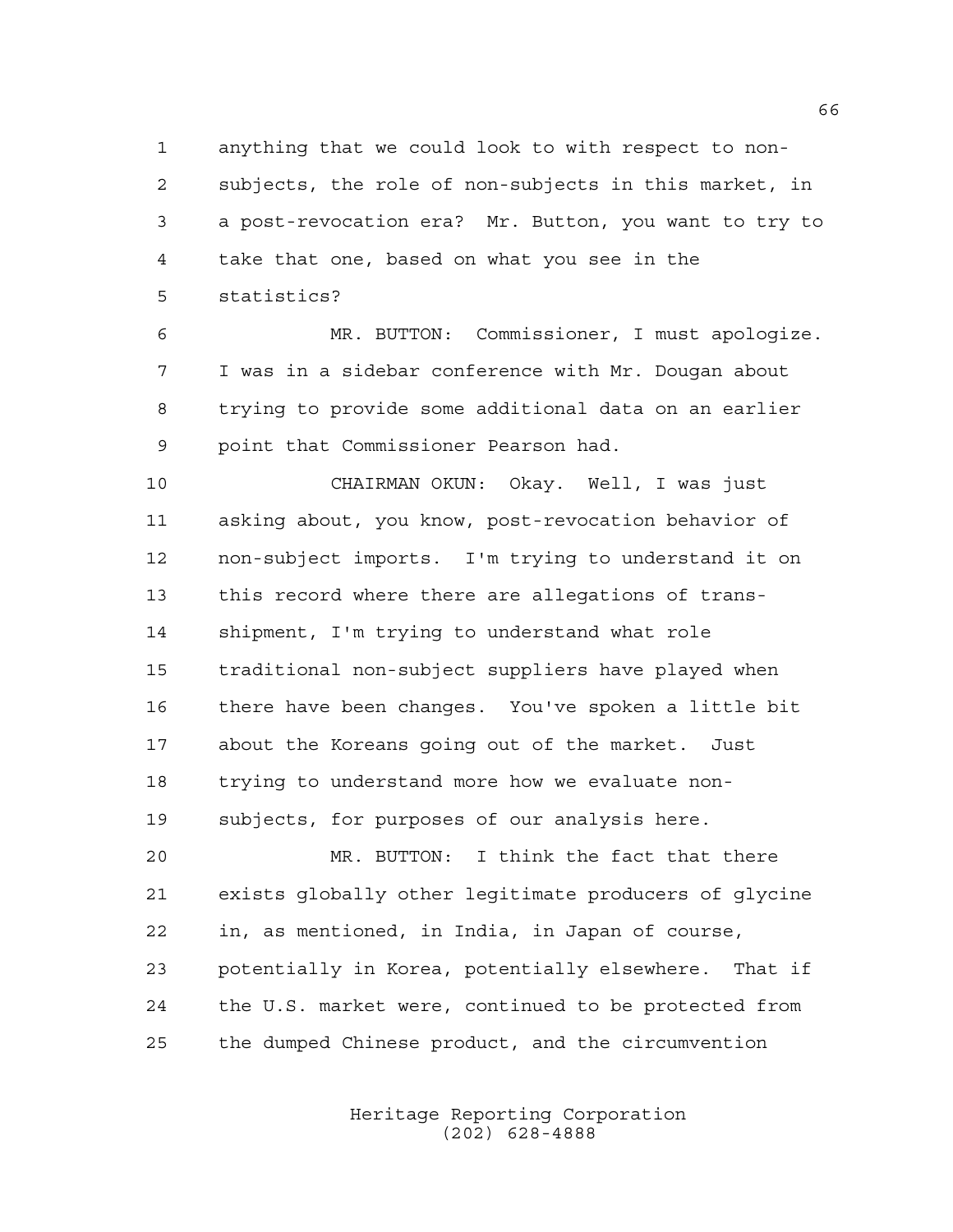issue were addressed, these other flows would be potentially available to come into the U.S. market.

 So it's not as if there aren't any other supplies out there. The availability of material would include imports covered by the order from China, and legitimate imports from India, and potential imports from Japan or Korea, and perhaps others.

 CHAIRMAN OKUN: Okay. And then, just in terms of -- I appreciate that you provided for the Commission information on capacity in China. And I wondered if there's, you know, again, always hamstrung in a case when we don't have cooperation in collecting data.

 But when looking at the global glycine market, is there anything else that you would have the Commission look at, that you look at in evaluating what's going on in the market? In terms of relative size of other markets. Is there a change going on in addition to the information that you've provided on China? Changes with respect to the EU or other large markets, for glycine.

 MR. BUTTON: Well, the most notable single change in that respect, just to the EU, there was a major producer there, Tercinderlo. It provided the EU market and that region of broader Europe. But that

> Heritage Reporting Corporation (202) 628-4888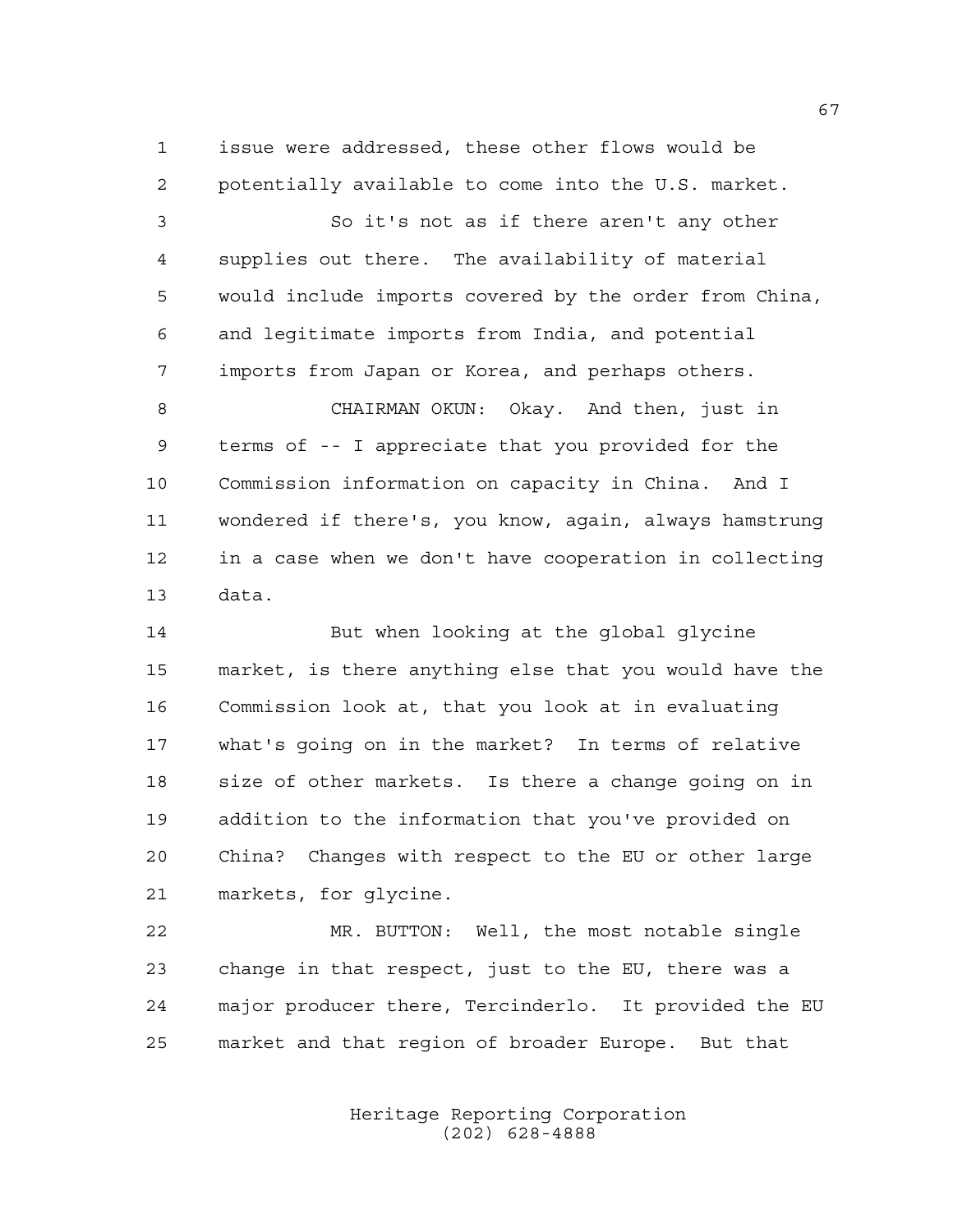market was subject to substantial inflows from China. Tercinderlo closed, and it stated that its closure was in significant part due to, you know, the import competition from China. So that's where part of Chinese volume goes.

 I don't have specific knowledge, and the industry has not given me any specific knowledge about developments in other areas on that.

 CHAIRMAN OKUN: Is there anything from the industry? Or Mr. Schwartz, you had a comment?

 MR. SCHWARTZ: Well, I think the initial question you asked was, what would happen to legitimate non-subject imports if the order was revoked.

 CHAIRMAN OKUN: That was my earlier question, yes. You know, my time has expired; I will come back to that. I think Mr. Button was responding to my second question about just data sources in general, and filling in our record. So I will come back on the non-subjects, and right now we'll turn to Vice Chairman Williamson.

 VICE CHAIRMAN WILLIAMSON: Thank you, Madame Chairman. I too want to express my appreciation to the witnesses for coming today.

The first question, you've sort of explained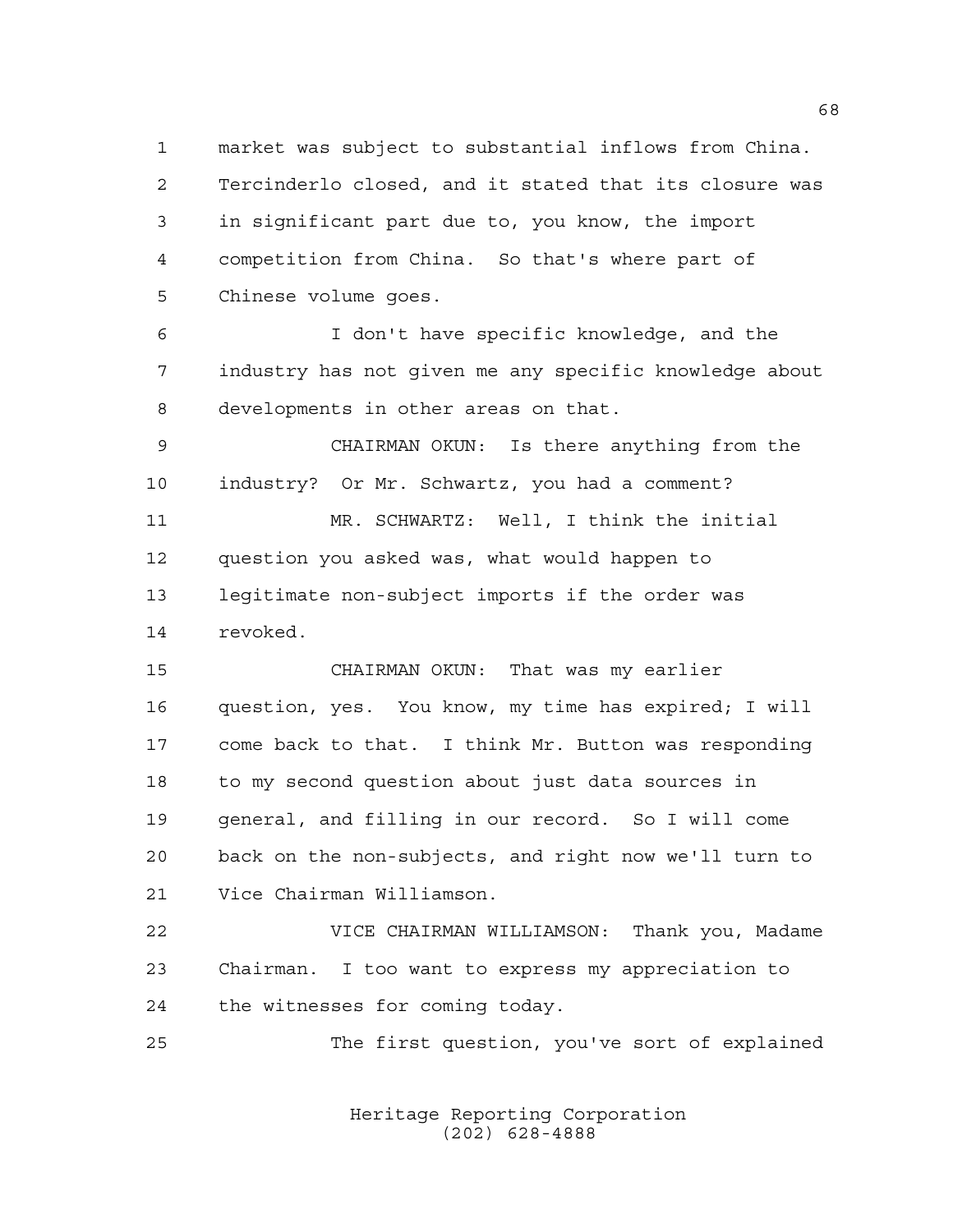the drop in the Korean exports to the U.S., I guess partially due to the fact that you were able to stop the transshipment. I was just wondering were there any additional reasons why imports from Korea might have fallen off?

 MR. SCHWARTZ: We know that no one showed up from Korea in the JIK case. That may have had an affect.

 I think the effort that we made at Customs, bringing allegations against Korean transshipments. We believe a combination of the two may have deterred the transshippers from Korea.

 VICE CHAIRMAN WILLIAMSON: You're not sure there are any legitimate exporters who are interested in this market from Korea?

 MR. SCHWARTZ: I think that your staff report, I think it's in the public version, does identify legitimate Korean producers who are shipping to other markets. We don't have inside information about that particular market, but the information that was provided seems reasonable to us.

 VICE CHAIRMAN WILLIAMSON: We've already talked about the fact that 2009 was a very good year for the industry. A lot of you attributed it to the Chinese shutdown of exports. What details do you have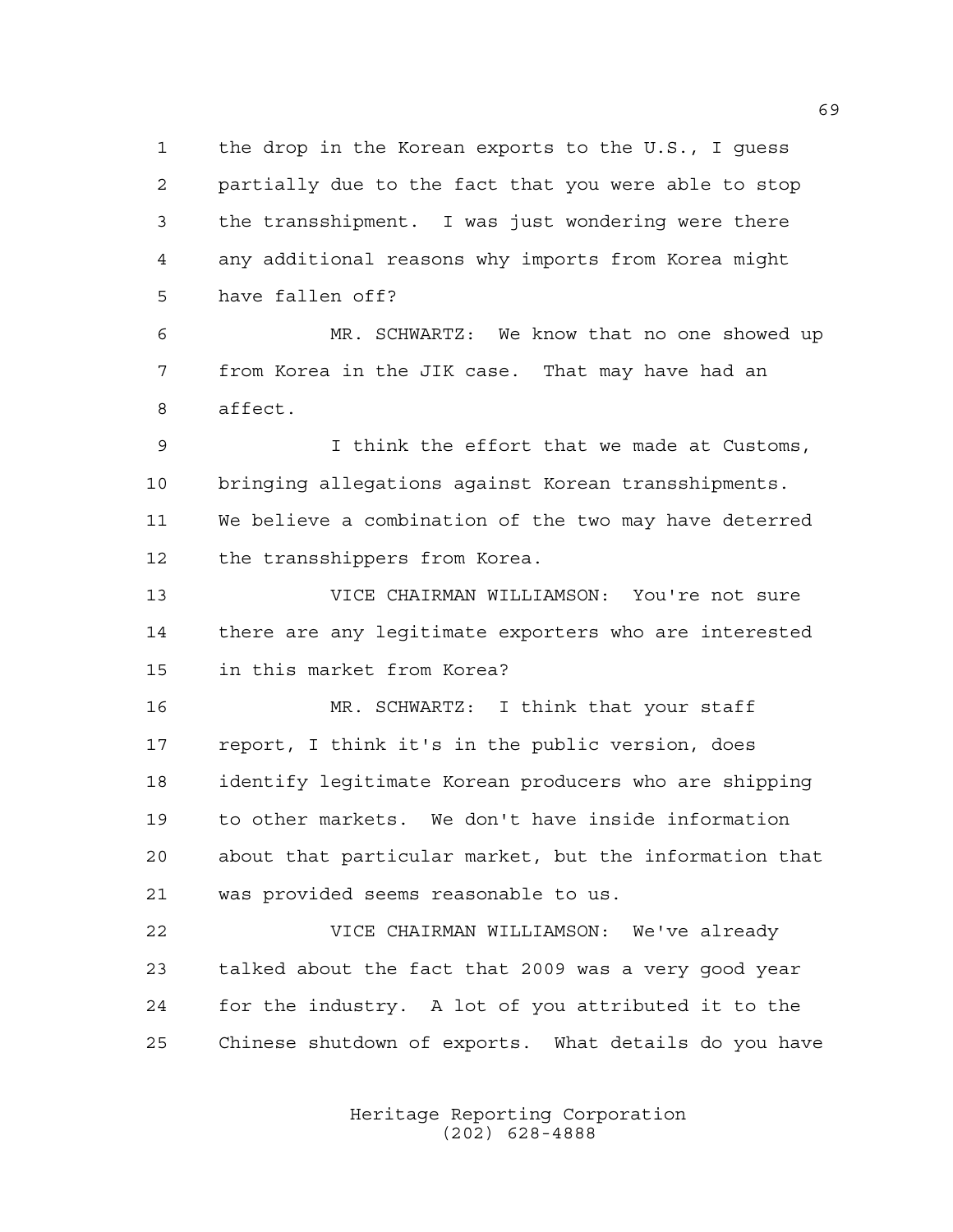on when in 2008 they decided to terminate, or cut back on exports? How long did that last and when did it start back up again? Are there any like public orders?

 MR. SCHWARTZ: I think there are a couple of public sources and a few proprietary ones. The report that we provided you I think has a discussion about the circumstances in 2008. I think that the industry at that time obtained reports about what was going on, or maybe we found out shortly after the fact.

 MR. ECKMAN: I believe the shutdown in China started sometime in the second quarter, in that period, in advance of the Olympics in the August period. To clear up the air around Beijing. It was in a report.

 MR. SCHWARTZ: We learned it from this off- the-shelf independent research report. We provided you the third edition, but we have earlier editions of the report.

 VICE CHAIRMAN WILLIAMSON: Okay, I'll go back and look at what you provided then.

 If I understand correctly -- I'm sorry, Mr. Button? MR. BUTTON: I beg your pardon, Vice

Commissioner.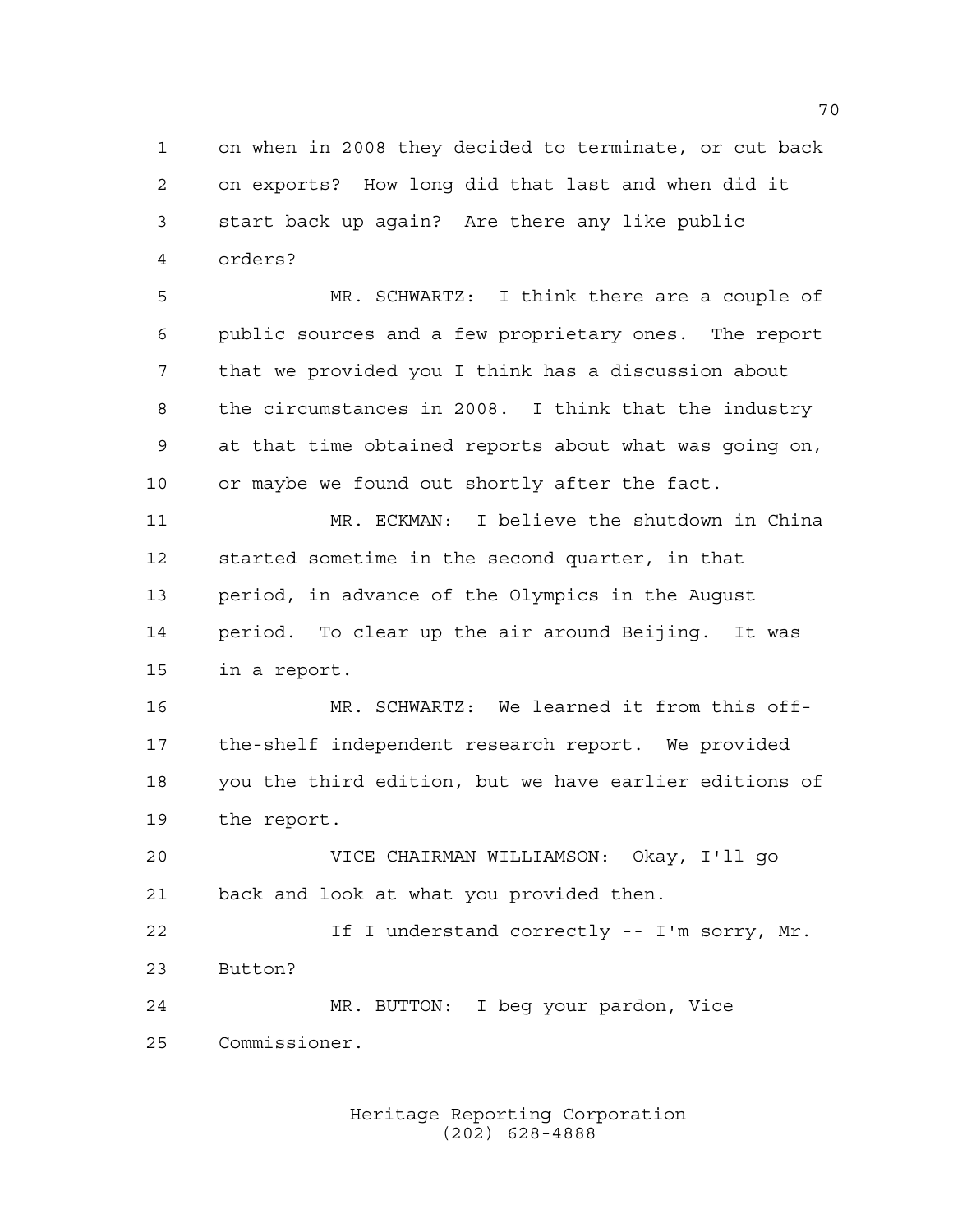You mentioned, I think you said that 2009 was a very good year for the domestic industry. I think you might have said that. VICE CHAIRMAN WILLIAMSON: Yeah. Relatively good. MR. BUTTON: I would just note there is, shall we say, a more complicated story associated with 2009. If I might I might comment on that. VICE CHAIRMAN WILLIAMSON: That was going to be my next question. So go ahead. MR. BUTTON: I would just say, and I want to keep it somewhat elliptical in both volume and price aspects of an industry's performance. We need to look at both of those as to 2009. I'd be happy to go into a little bit more detail on that in the brief. VICE CHAIRMAN WILLIAMSON: Please do address that in post-hearing, as to how should we evaluate that. What does that mean about 2009. What shall we take away from it? MR. BUTTON: Yes. I'd say it's a little bit more of a nuanced story. VICE CHAIRMAN WILLIAMSON: I appreciate those details then. What's the current status of the anti-circumvention proceeding at Commerce and what's the

> Heritage Reporting Corporation (202) 628-4888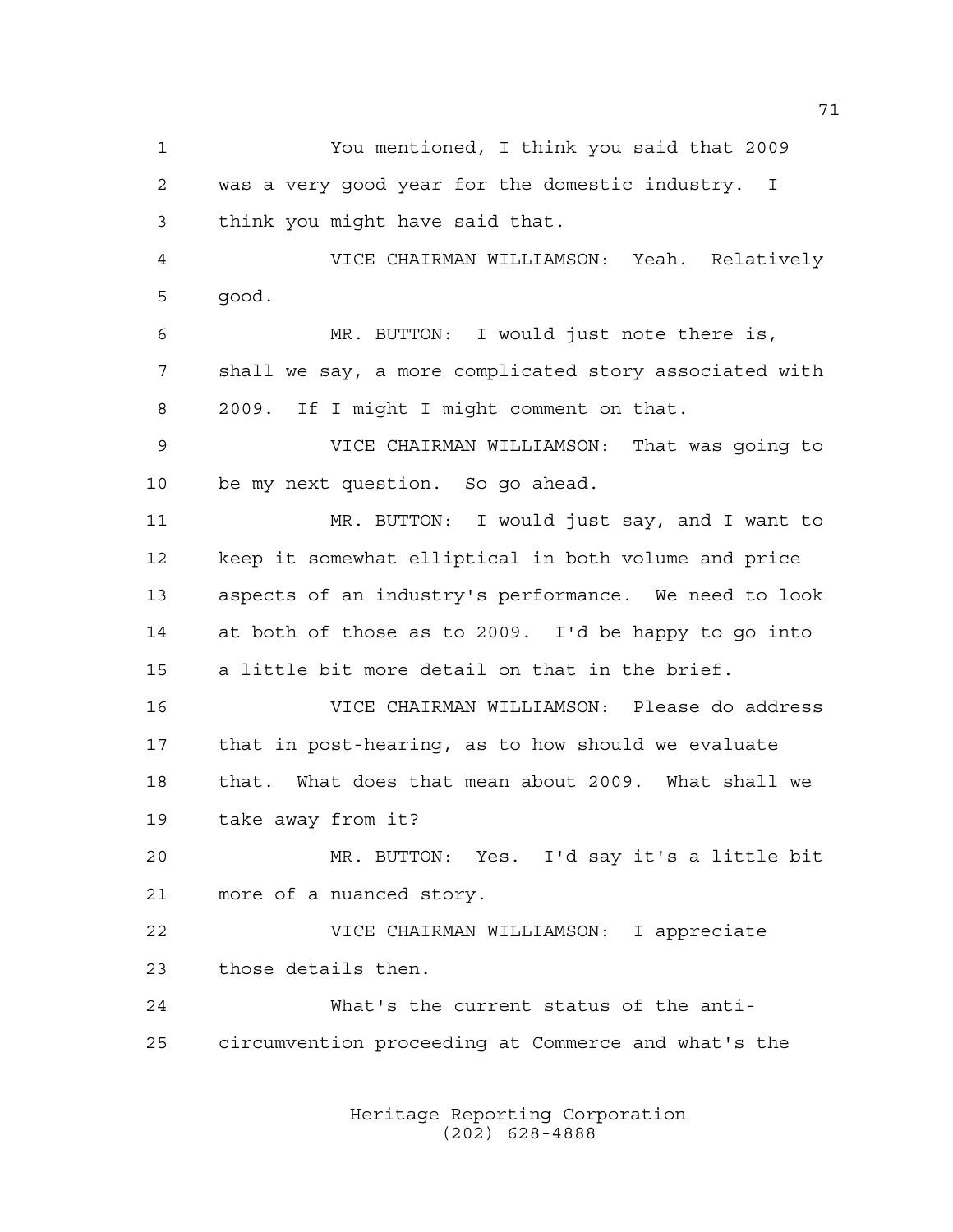timetable for coming to a conclusion?

| $\overline{a}$ | MR. SCHWARTZ: The preliminary determination            |
|----------------|--------------------------------------------------------|
| 3              | is sue in October and the final is due in February.    |
| 4              | As you have seen from our submission,                  |
| 5              | there's a lot of information already on the public     |
| 6              | record that we believe indicates that there's          |
| 7              | substantial glycine being brought in to India by the   |
| 8              | three companies targeted. It's being further           |
| 9              | processed and shipped back out to the United States.   |
| 10             | We're also, as we indicated in our brief,              |
| 11             | taking into account that although we do not have a     |
| 12             | decision yet from Commerce, Commerce has already made  |
| 13             | a very similar decision on this issue twice before,    |
| 14             | involving a scope inquiry regarding further process    |
| 15             | Chinese Glycemic Korea, in 2002 and also in the JIK    |
| 16             | case, when Commerce conducted a verification of one or |
| 17             | the companies targeted. They were found to be          |
| 18             | purchasing Chinese glycine and further processing it   |
| 19             | and Congress determined at that time that there was no |
| 20             | substantial transformation of the lower grade Chinese  |
| 21             | glycine into higher grade glycine. Glycine is glycine  |
| 22             | is glycine, all covered by the antidumping order       |
| 23             | against Glycine from China. So if Commerce remains     |
| 24             | consistent with its decision, then those two prior     |
| 25             | matters, and the evidence is very similar, we think    |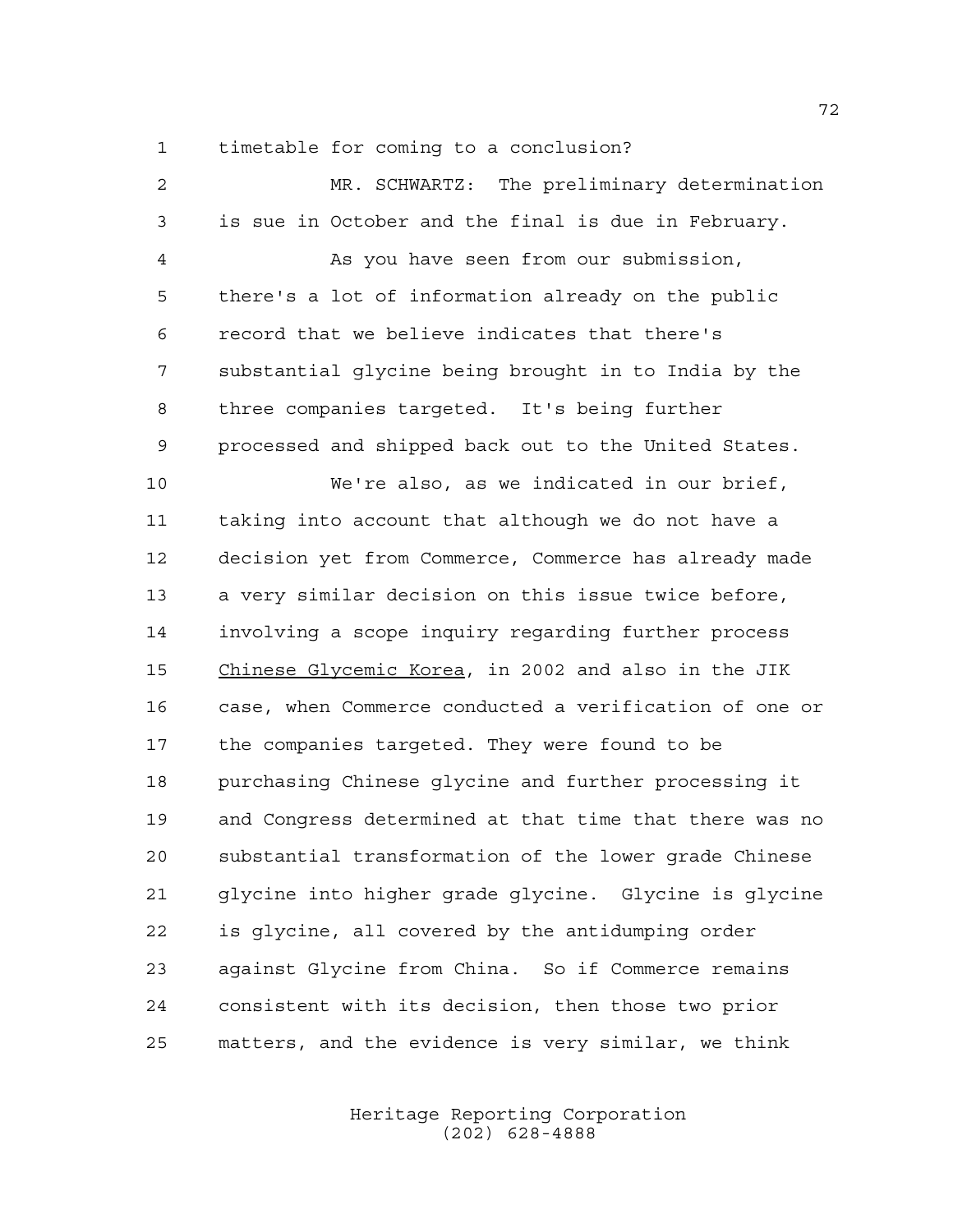it's possible just based on the public information we've provided you for you to draw that conclusion even though officially the decision won't come out until October, in February.

 VICE CHAIRMAN WILLIAMSON: You may have already answered my next question which was going to be how can we take into account the allegations about the circumvention given that Commerce hasn't made a final determination, but I guess you would tell me that I should look at the earlier proceeding test.

 MR. SCHWARTZ: We think the information we provided you and the matters that we referenced would lead you to that conclusion. That there's no other conclusion to make.

 VICE CHAIRMAN WILLIAMSON: In terms of our decision that we must make here, what would you suggest that should tell us?

 MR. SCHWARTZ: You should view the shipments from India of those companies, and I believe in the last two years they were the only ones shipping to the United States. You should view their shipments as Chinese.

 VICE CHAIRMAN WILLIAMSON: Okay. Mr. Button? MR. BUTTON: Commissioner, thank you.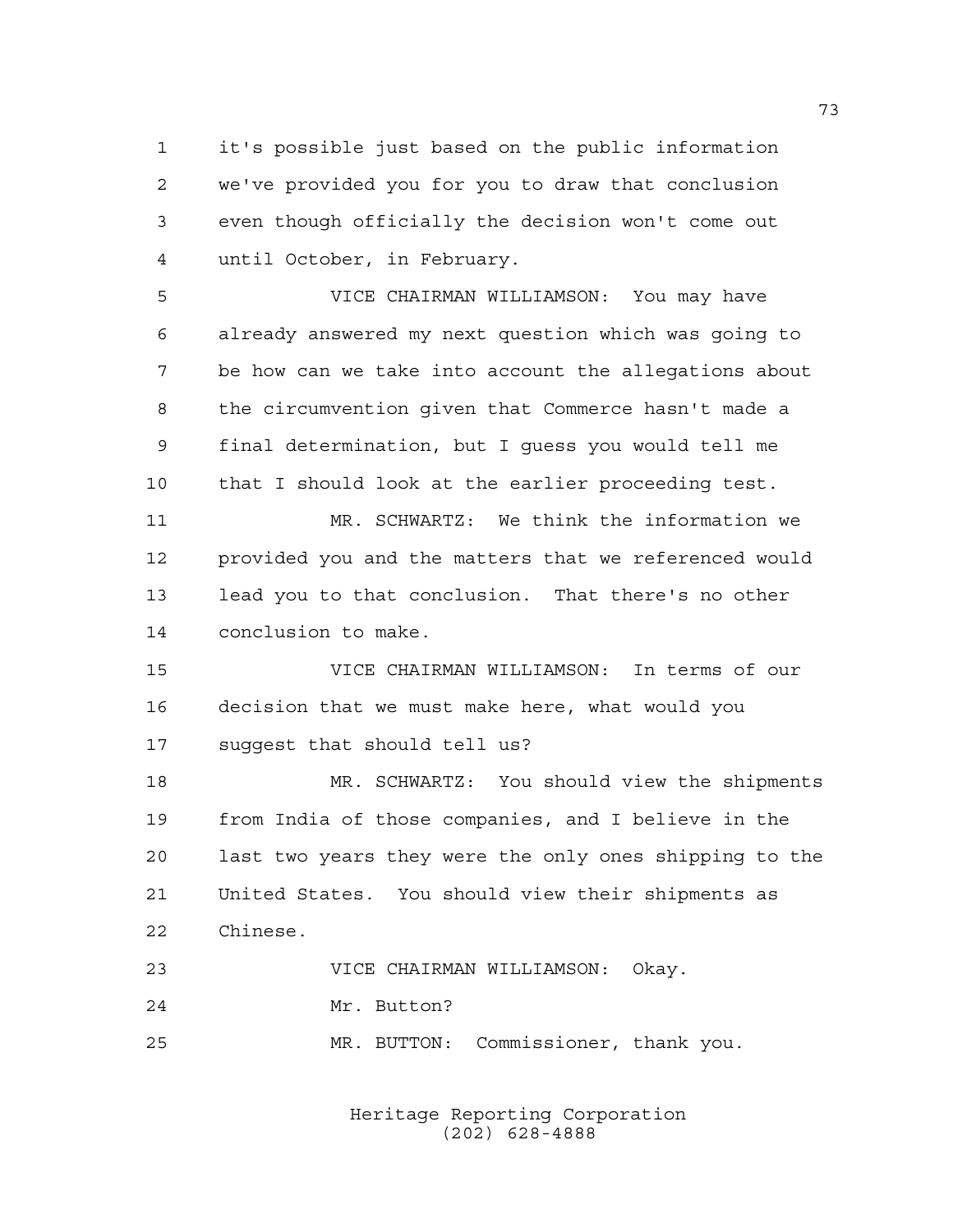It's our view that the Commission has been given a great deal of information about the circumvention proceeding from the public record intentionally to give you some fact based information you can consider. You're not going to make the circumvention determination that Commerce will make, but you've been given a lot of information concerning the trade flows into the U.S. of the subject merchandise or product coming from India.

 We think there's enough information on the record to let you know that yeah, there are substantial volumes coming to the United States through India that had its origin in China. Whether that's going to be subject merchandise. Commerce can make its point of view. But it does mean what's relevant to this investigation is that the Chinese producers place a high priority in maintaining access 18 to the U.S. market one way or the other.

 VICE CHAIRMAN WILLIAMSON: Thank you. I was wondering if anyone could address the role of the herbacyte glyphosate in terms of demand for glycine products. There's reference that maybe there's been increased use of that herbicide. It wasn't clear to me what did that tell us about demand for this product.

> Heritage Reporting Corporation (202) 628-4888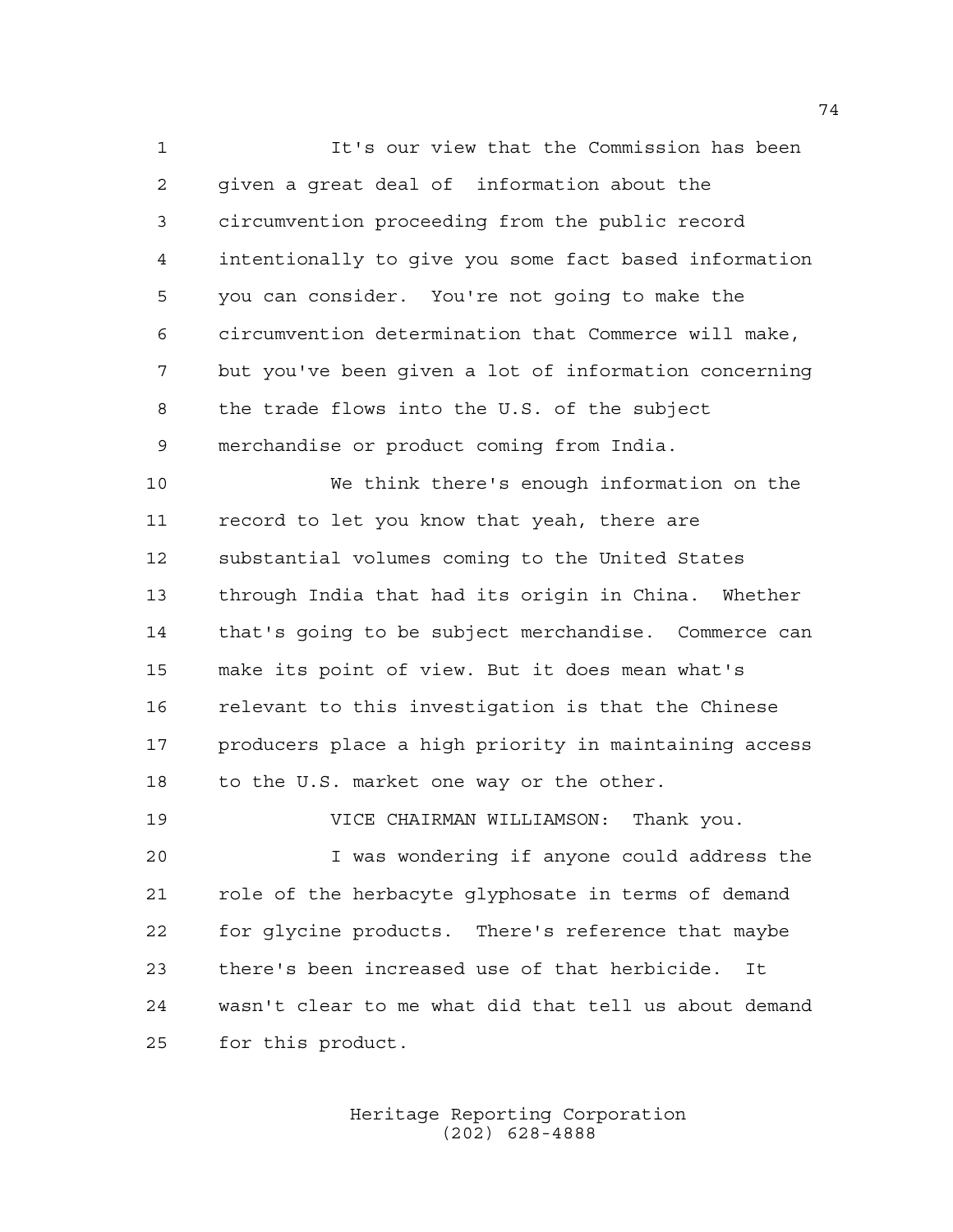MR. SCHWARTZ: Do you mean increase here in this market or worldwide?

 VICE CHAIRMAN WILLIAMSON: I think both. I saw a reference to the product and --

 MR. SCHWARTZ: I think we're in a position to talk about this market. I don't know if we're in a position to talk about it globally. In fact I think from what we know about the way glyphosate is made in the United States, I don't think they use glycine. I think the two manufacturers here in the United States that make glycine use a different method. So there is no U.S. customer that's drawing in glycine imports to make glyphosate here in the United States.

 In fact you have that short-lived glyphosate antidumping case, and I think Monsanto and Alba both use a method that does not involve glycine.

 VICE CHAIRMAN WILLIAMSON: Is there anything about the worldwide demand for the product that affects the supply of glycine that we should take into account?

 MR. SCHWARTZ: I think the independent market research report that we provided you shows the demand for glycine in making glyphosate in China. We're not aware of its use outside of China.

Thank you. My time is about to expire, so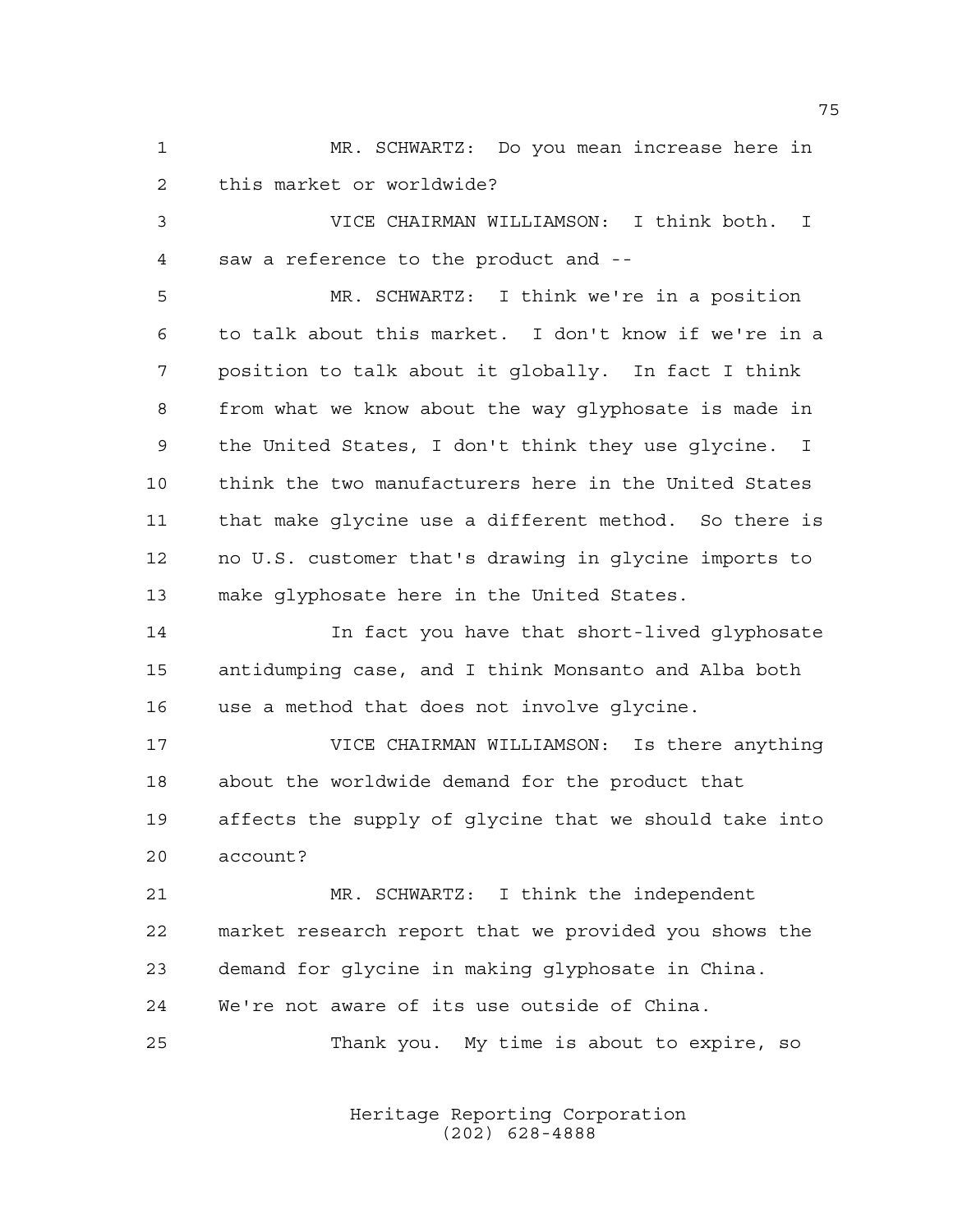thank you.

 CHAIRMAN OKUN: Commissioner Lane? COMMISSIONER LANE: Good morning and welcome to this panel. Mr. Eckman and Mr. Mahoney, I guess this question is for you. What about the conditions in 2005 led you to purchase the Dow facility? MR. ECKMAN: In 2005 GEO's interest in the Dow facility was in the other product made at Deer Park, naphthalene sulfonate. We also produce naphthalene sulfonate in Cedartown, Georgia. Naphthalene sulfonate, a big use of it is in wall board as a disburser. Because of the housing market in 2005 we were starting to run out of capacity. Dow wanted to sell the Deer Park facility. It was a small part of the Centrokim acquisition that they had made in I believe 1998, and so Deer Park was non-core to them and they were out marketing the business for two or three years I think, and we were able to acquire it from Dow. But it was primarily for the naphthalene sulfonate production capability. The glycine was there. We were not in the glycine market at that time.

COMMISSIONER LANE: Did you actually examine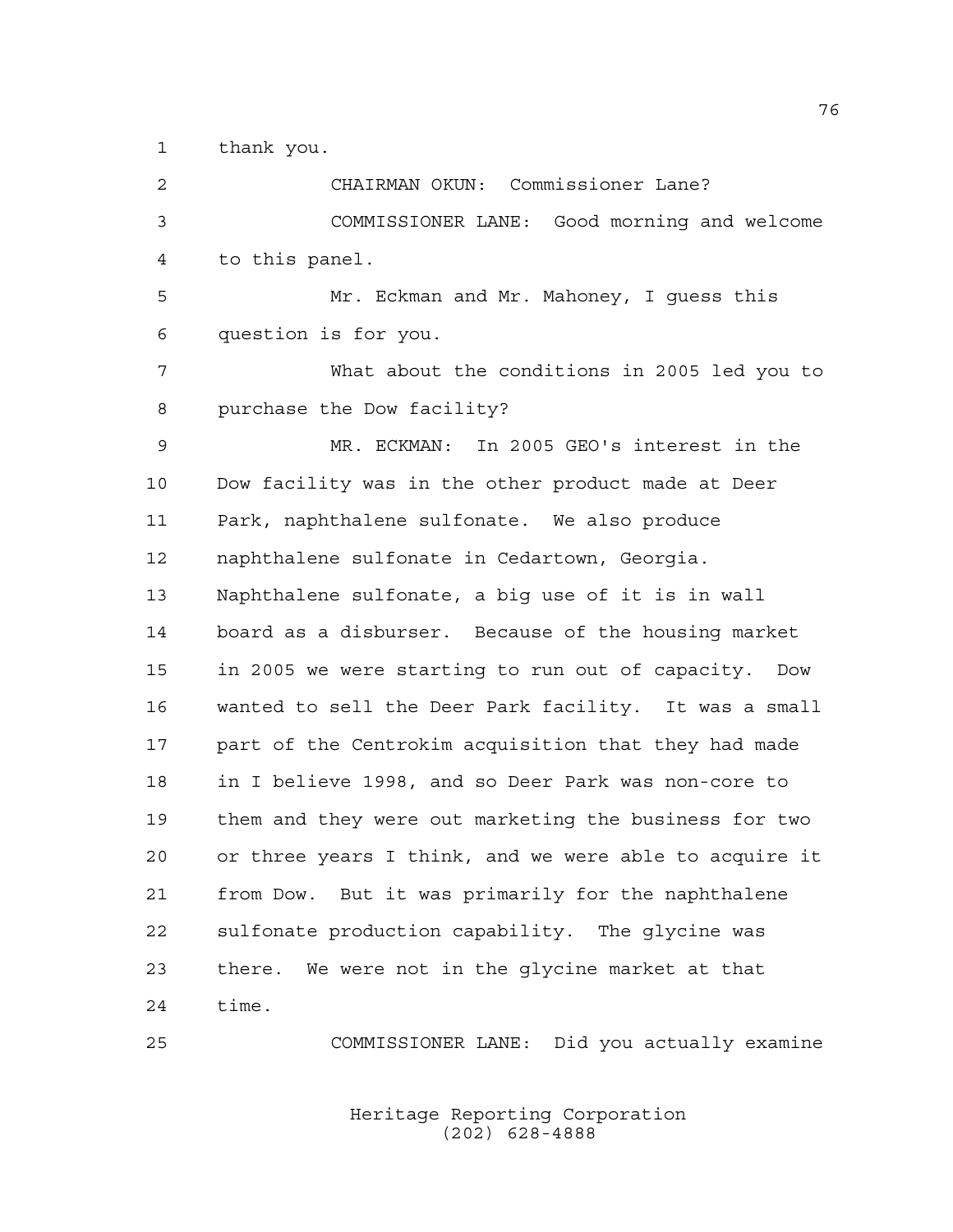the glycine aspect of the business before you

 purchased it? And did you have some data or some business reports or whatever that you had at the time that you decided to purchase the facility?

 MR. ECKMAN: Commissioner, we had due diligence information, financial information, that showed the glycine business and the naphthalene sulfonate business. Separately we had our engineering people look at the assets themselves.

 COMMISSIONER LANE: Were there certain projections made or certain assumptions that you made at the time that you purchased the Deerfield facility relating to the glycine portion?

 MR. ECKMAN: We made assumptions that it would continue to more or less, the volume would improve because of Dow's explanation of why volume had dropped prior to that. We were accepting their projection.

 The focus though was what we could do with the naphthalene sulfonate business and that's what, given the purchase price, that's what really influenced our decision.

 COMMISSIONER LANE: Okay, thank you. Mr. Kedrowski. Would you walk me through the circumvention issue? How did you all first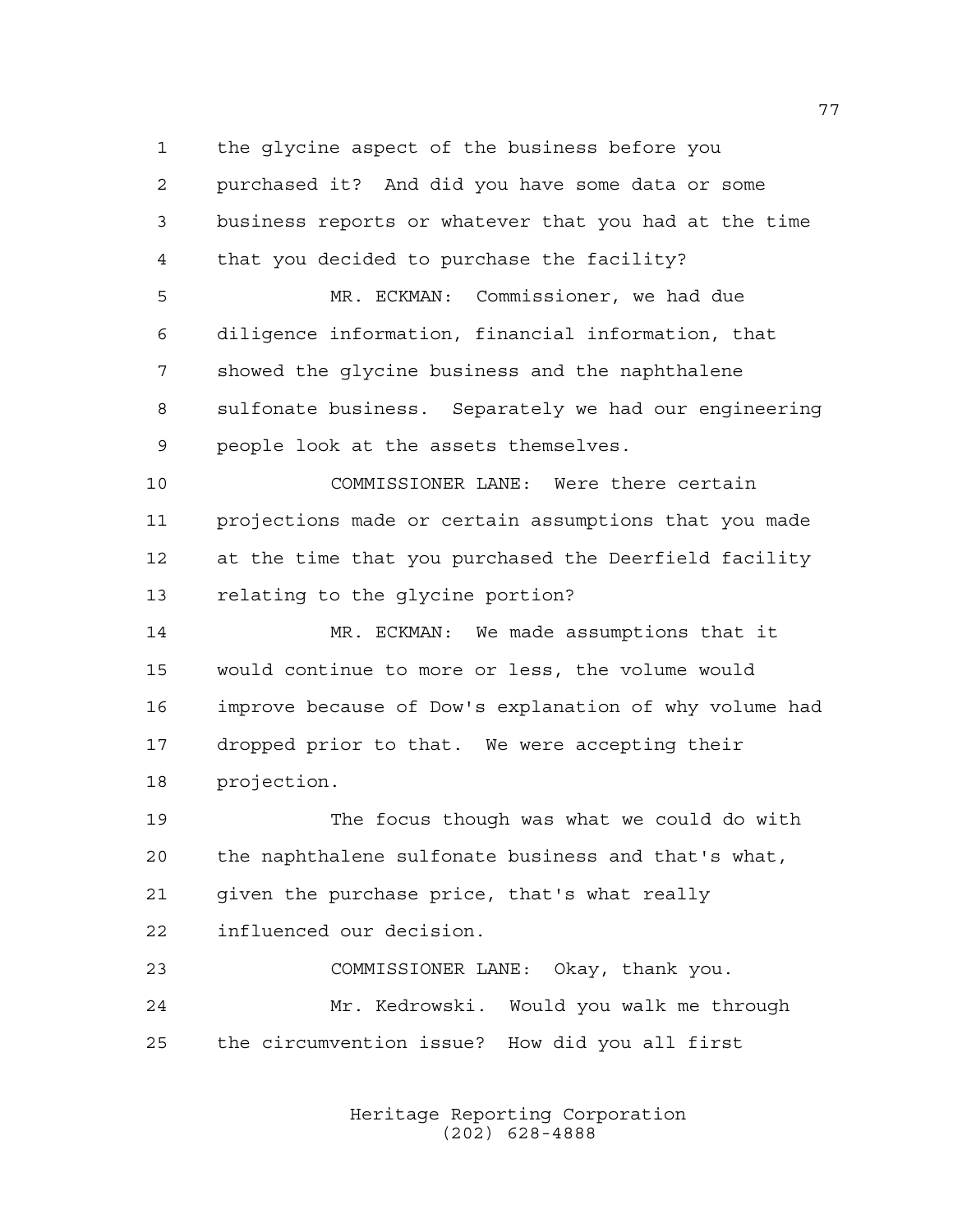discover or even have an inclination that

 circumvention was taking place? Then after you investigated further, I'm assuming that you located or you thought it was coming from specific facilities in India and you were able to trace that through the market? Why don't you walk me through the process.

 MR. KEDROWSKI: Commissioner, if you'll allow me I'll go a little bit further back and look at when we first looked at product coming in from both Korea and the United Kingdom.

 To our knowledge at the time, we did not know of a facility in either of those countries that made glycine, so it was not a great leap of faith to say these products must be coming from some other country through those countries to get to the United States.

 COMMISSIONER LANE: How did you even discover that product was coming in from those countries?

 MR. KEDROWSKI: The Commerce Department reports statistics of volumes of products coming from the originating country. I use the word originating. Shipped at least from that country. That's the part I know for sure. So we could see rising increases from Korea and the United Kingdom. Then India itself.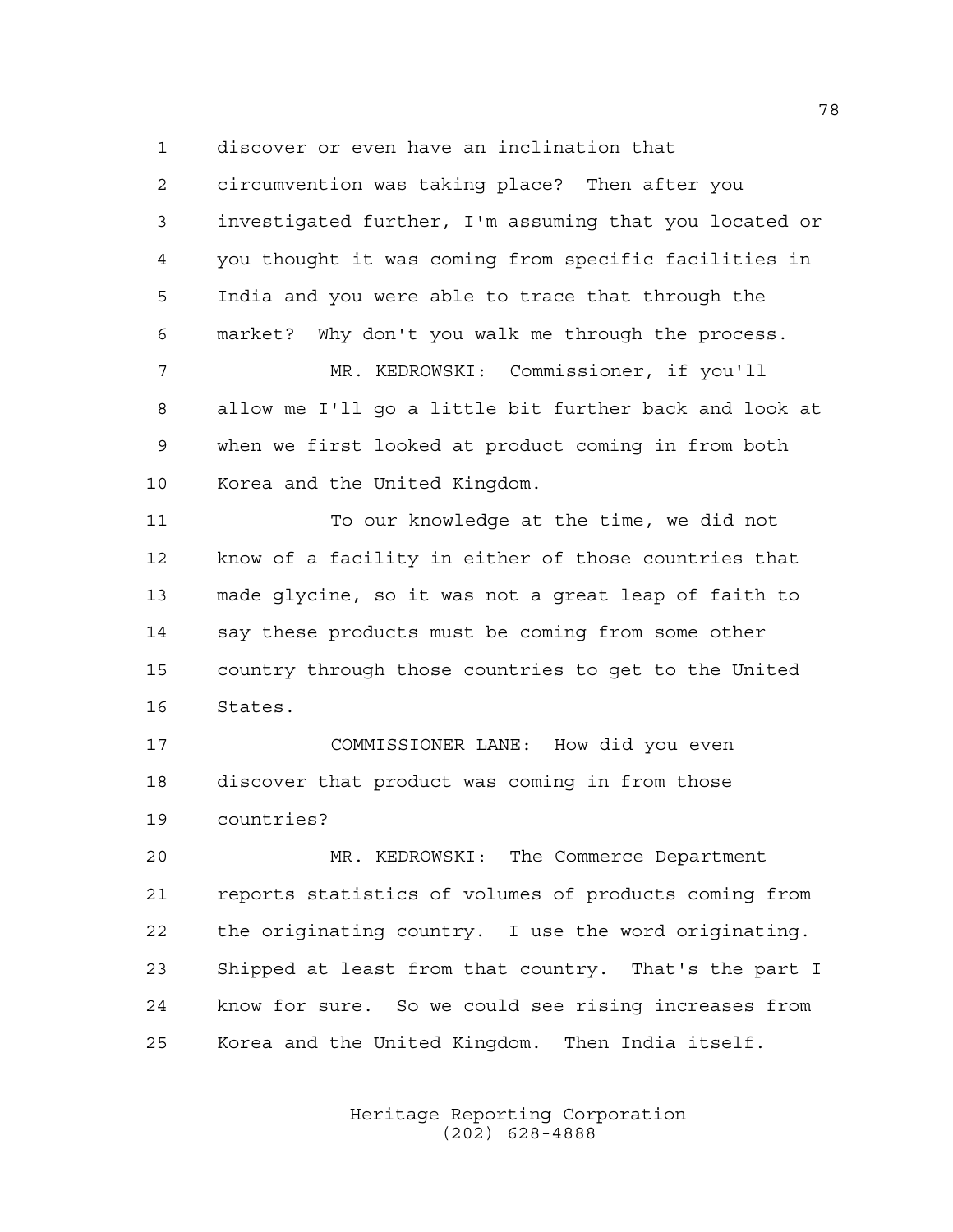I think in the case of India over time it began to appear to us and we began to try to search out data that suggested that the volume of capacity as we knew it was not sufficient to cover the amount of material that was coming to the United States. Therefore we started to look more carefully into, and I think I provided some proprietary or some confidential information in that particular hearing about some of the things that we tried to do to affirm or deny that. COMMISSIONER LANE: That helps, thank you. Going back to the product itself are there different classifications of glycine? MR. SCHWARTZ: In this marketplace I think your questionnaire focused on the three primary grades. In this marketplace the vast majority of glycine sold is USP grade. There is sort of a fourth grade that's rising up which is a very, a glycine grade of very low purity that you might call crude or industrial grade, but it's sold in such limited volumes it's almost like you sweep it up off the floor and somebody's willing to purchase it. COMMISSIONER LANE: I hope it's not used in

food.

Thank you.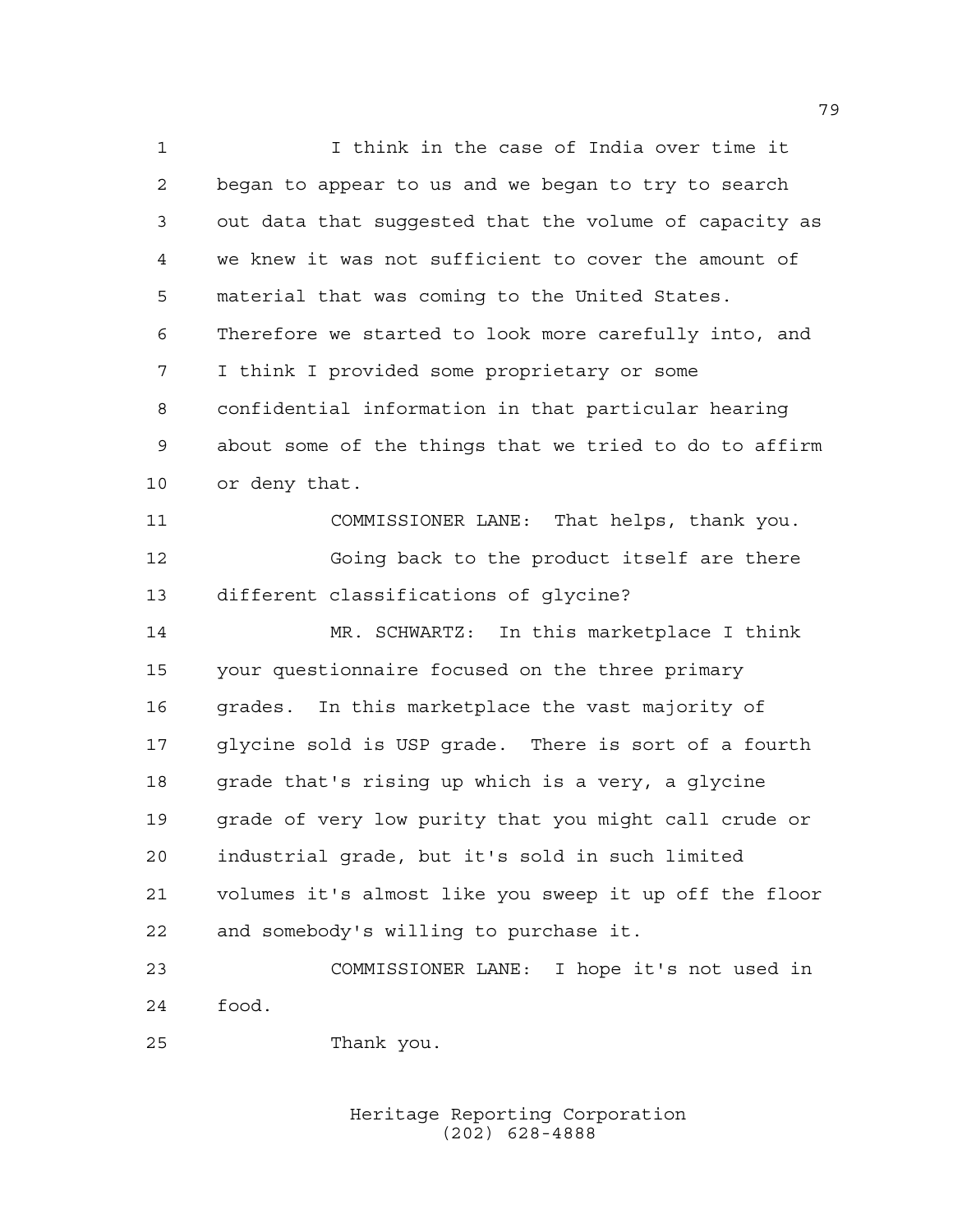MR. SCHWARTZ: I think some of the industry representatives can tell you what it is used for. The industrial grade. MR. MAHONEY: It is used as a cleaning agent, so no, it not used in food at all. COMMISSIONER LANE: Good, thank you. 7 The employees of your companies, are they mostly production workers or are some of them sales personnel? What's the breakdown of your workforce between production and administrative? MR. ECKMAN: Is this for Deer Park or overall? COMMISSIONER LANE: For the glycine facility. MR. ECKMAN: They're all production workers. The 36 that we list. And then we have customer service that is probably, you have to mix two or three people in the aggregate, about one and a half people. Then a full time sales person. COMMISSIONER LANE: What about Chattem? MR. KEDROWSKI: I'm going through the numbers in my mind. Of course our facility produces multiple products, but I'd say we have a basic breakout of about a third of production employees, a third that go into QC and QA and R&D and then 20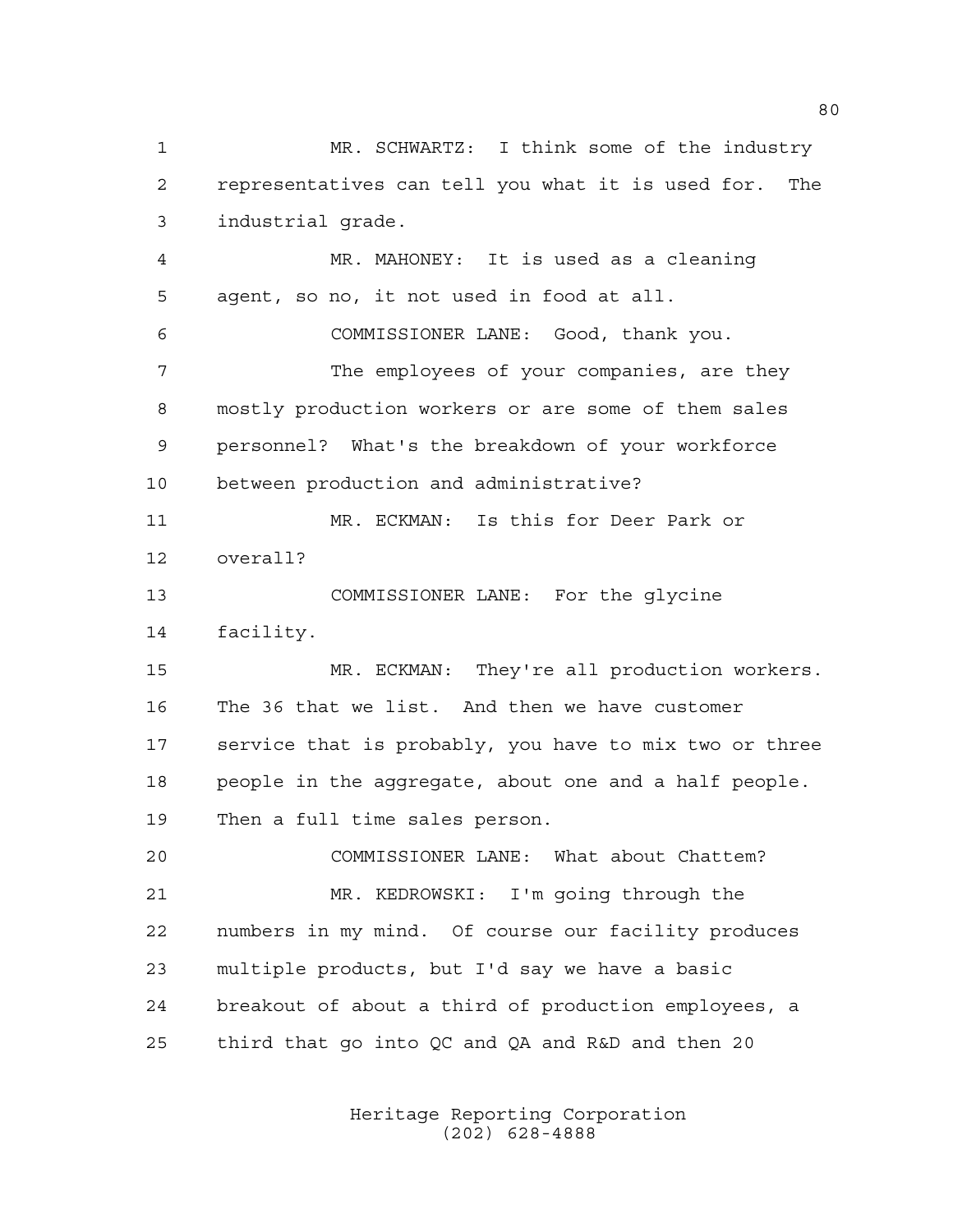percent to a third in either administrative or other areas. Specifically to glycine, we have two business managers that both are involved in a set of glycine accounts, and then we have two customer services representatives that service all the product shipped out of our plant.

 COMMISSIONER LANE: Thank you. Mr. Eckman, I now remember the question that I meant to ask you.

 When you were buying the facility and looking at the glycine portion and you were deciding whether or not to buy the facility, did you take into consideration the fact that there was an order on the product coming in from China?

 MR. ECKMAN: Yes, we did. We took that into consideration. The renewal occurred right as we were purchasing it. We understood that the renewal was an expedited, uncontested.

COMMISSIONER LANE: Thank you.

 Madame Chair, I don't have any further questions.

 CHAIRMAN OKUN: Commissioner Pearson? COMMISSIONER PEARSON: Thank you, Madame Chairman.

Mr. Mahoney, I believe that you stated in

Heritage Reporting Corporation (202) 628-4888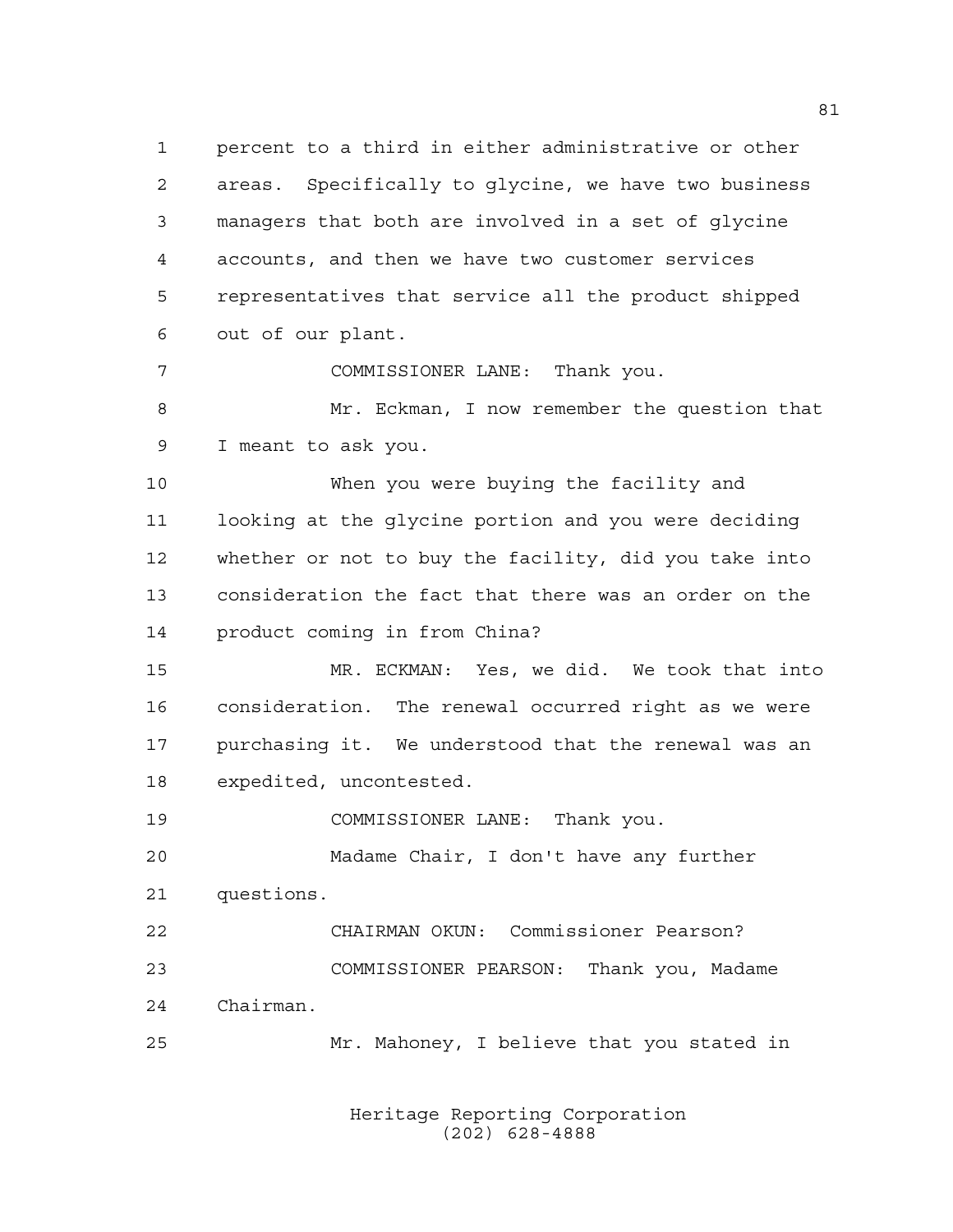your opening remarks something to the effect that the U.S. industry could compete successfully against non- subject imports from India, Korea and Japan, setting aside any transshipment, which we would agree is unfair. Is that a correct understanding of what you were saying? MR. MAHONEY: Yes, Commissioner, that's correct. COMMISSIONER PEARSON: My question is, because you guys are in this business and know what's going on. What has changed since 2007 that makes you comfortable competing with imports from those countries now when the industry was not comfortable with it four years ago? Mr. Button? MR. BUTTON: Thank you, Commissioner Pearson. You asked in the opening group of questions, a question along that line. I apologize, earlier I was somewhat distracted. I was trying to get information to respond a little bit to that point. If I might? COMMISSIONER PEARSON: Please. MR. BUTTON: At the time of the case that

> Heritage Reporting Corporation (202) 628-4888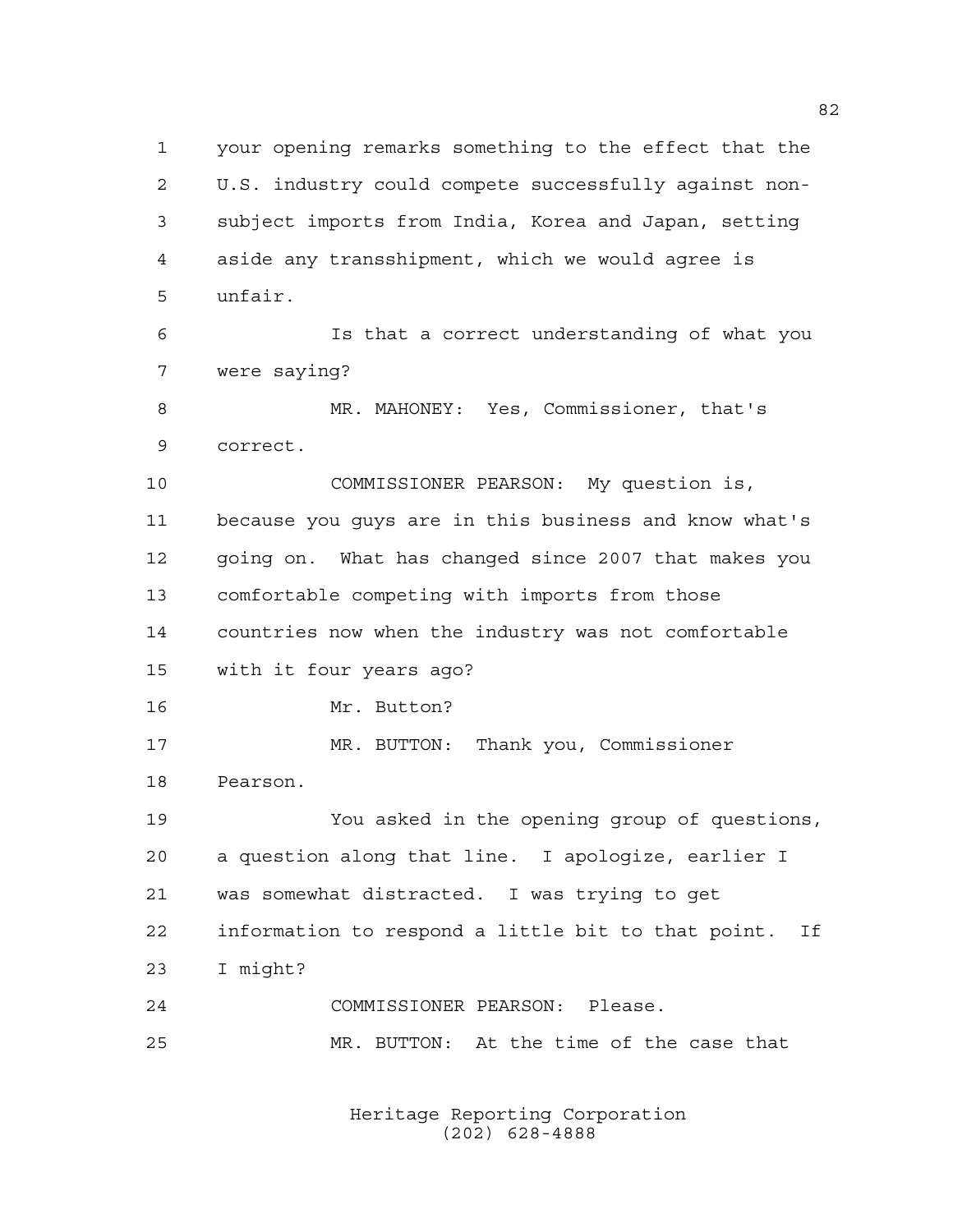was brought against India and Korea, the domestic industry apparently knew they had a problem but they weren't real sure of the exact shape of the problem. They knew that product was coming in from Korea and it was hurting them. It was low priced. Product was coming in from India. It was hurting them and it was low priced. They thought it was from India and Korea. Therefore the case was brought.

 What did they find out later? That the product coming in from Korea was not Korean-made product. And through that case effort and the circumvention efforts, the Korean product that really was Chinese was stopped.

 So in collective form the effort, although a negative determination here, was successful with respect to Korean transshipped product.

 India. On Exhibit 7 to the pre-hearing brief is a table which lists the Indian producers divided between the transshippers and those that are believed to be others who are legitimate. You'll see shipments from these companies from 2005, 2006, 2007, 2008, 2009, 2010. In 2007, as Mr. Schwartz said, they did not know yet that this was transhipped material from China. Subsequently they got knowledge that yeah, it was, and they started to address it in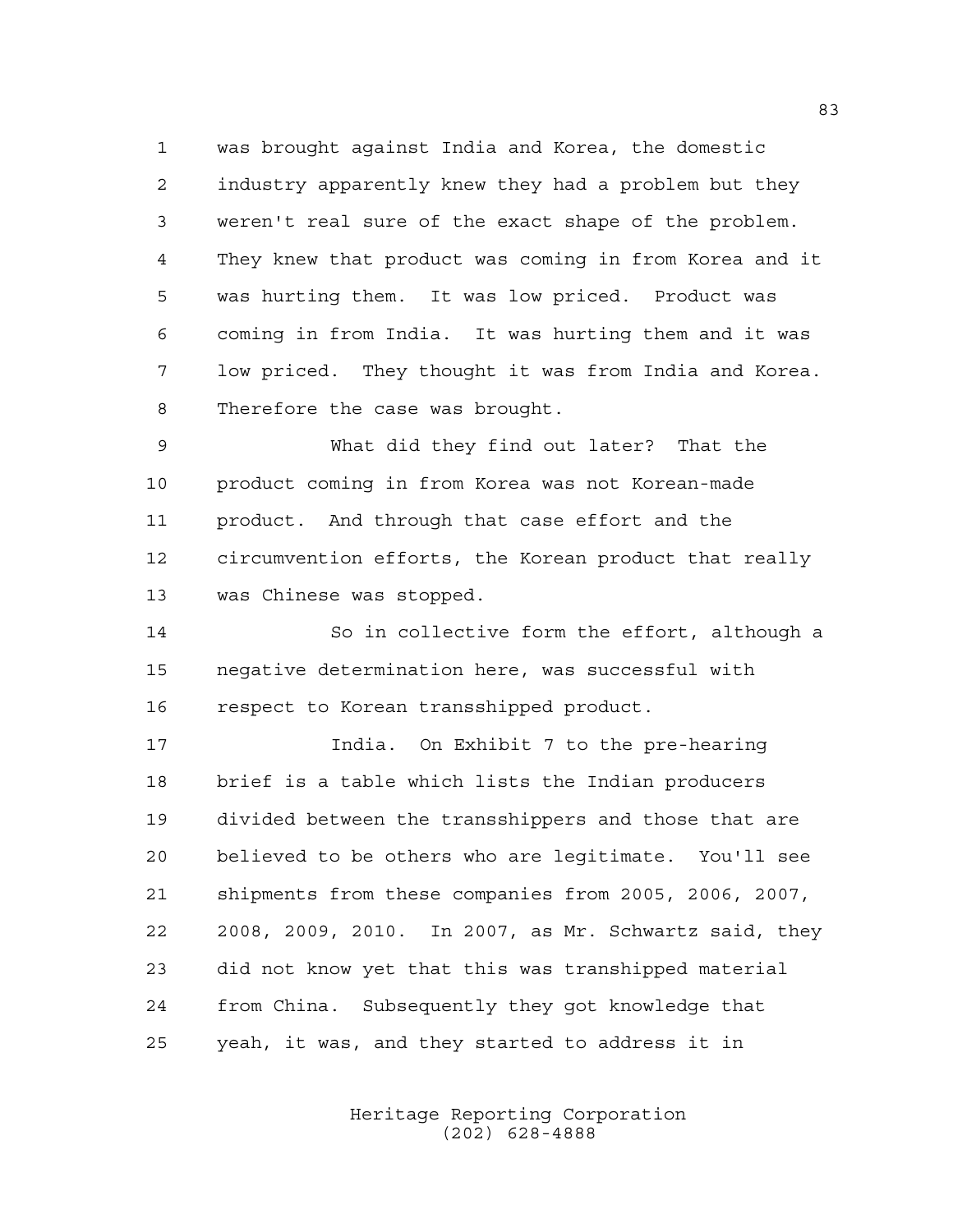another venue.

 Today the same flows, the same companies that were providing problems causing volumes in 2005, 2006, and 2007, are out there doing it today and they are still a problem. So in a sense at the time of the JIK case yeah, the Indian flows were a problem, but the big aspect of it is they really weren't Indian. Today what you're hearing is they were a problem then, they're still a problem today and they hurt. My intention is to provide this context that there is some continuity in this proceeding and in the point of view of the industry speaking before the Commission. COMMISSIONER PEARSON: Thank you for that explanation. It's perfectly plausible. Are there any other comments on that issue? Good. Then let me shift to a line of questioning that's far more in keeping with my normal approach. What is your view of the demand in the United States for glycine at this point? On page five of your pre-hearing brief you had observed that demand had declined during the investigative period, so let me just first ask a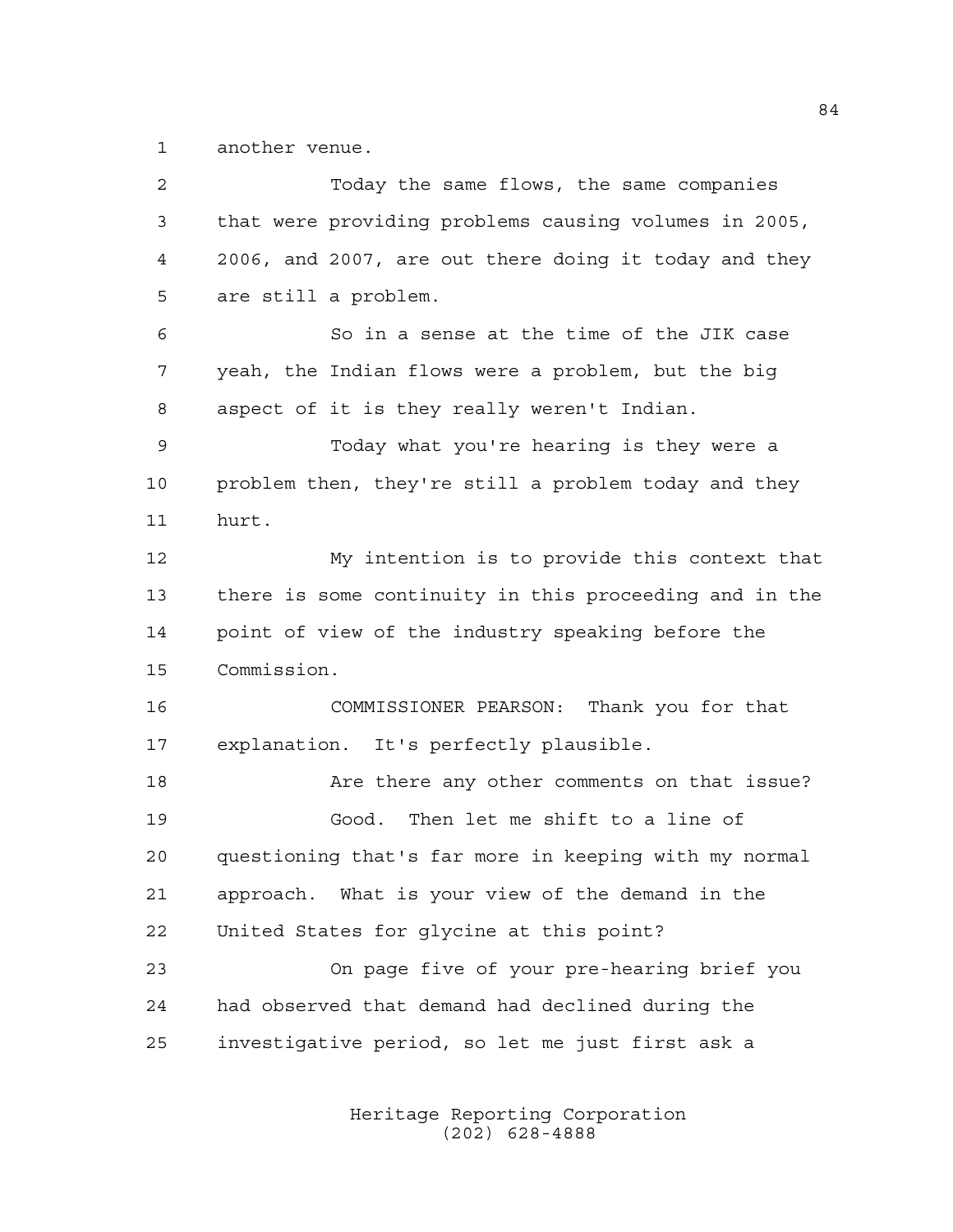question for clarification.

| 2  | Were there factors leading to the decline               |
|----|---------------------------------------------------------|
| 3  | other than the recession? Or is this a function of the  |
| 4  | recession?                                              |
| 5  | MR. MAHONEY: As we submitted in our                     |
| 6  | questionnaire, it has fluctuated and as you alluded, I  |
| 7  | believe it is primarily related to the recession.<br>If |
| 8  | you look across, beginning to the end of the period,    |
| 9  | we do not see dramatic changes.                         |
| 10 | COMMISSIONER PEARSON: What's your outlook               |
| 11 | for consumption in the United States for 2011 and       |
| 12 | 2012?                                                   |
| 13 | MR. MAHONEY: To continue at similar levels              |
| 14 | of 2010, some slight improvement as the economy         |
| 15 | improves, and small opportunities in nutraceuticals,    |
| 16 | for example.                                            |
| 17 | COMMISSIONER PEARSON: A plurality of firms              |
| 18 | that responded to the Commission's questionnaires       |
| 19 | reported that they anticipate that demand for glycine   |
| 20 | will increase in the future. I don't know exactly how   |
| 21 | they define the future. But as you look ahead of it,    |
| 22 | do you see this as basically a stable market or one     |
| 23 | where there might be increases in consumption? And if   |
| 24 | so, what would be driving that consumption?             |
| 25 | MR. MAHONEY: As I said, I think it is a                 |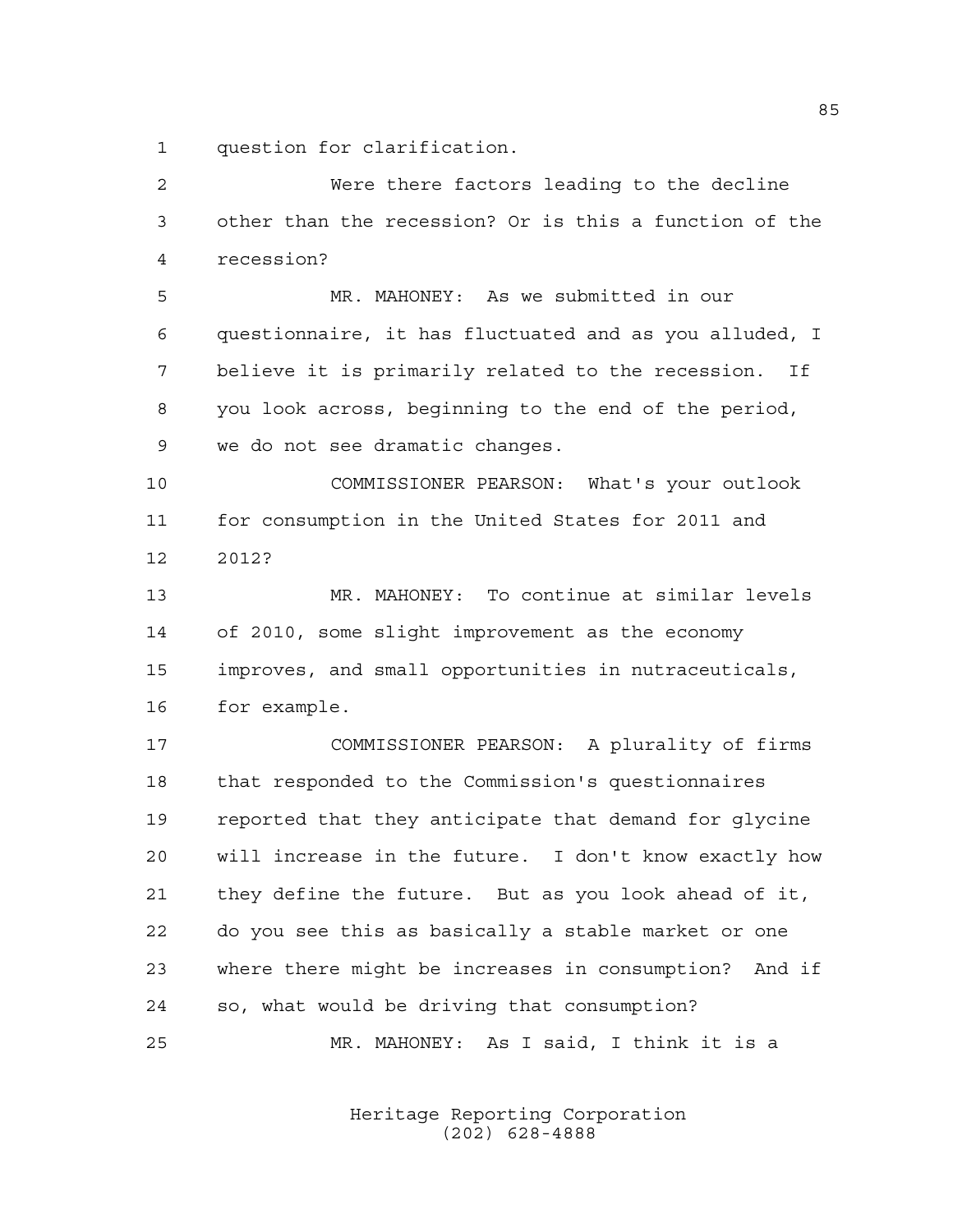slightly growing market. I'm optimistic to hear the information that you've shared that the customers think it's also growing. That's informative to us and hopeful. And as we submitted, we are anxious to expand our capacity to meet the customer demand. So it's the support of the order that will help us continue to grow our capacity.

 COMMISSIONER PEARSON: Earlier reference was made to issues that some customers have raised regarding limitations on domestic product in 2011. There are a couple of sentences on page 2-5 of the public staff report.

13 Are you able to say anything more about that? It doesn't surprise me in a marketplace where the domestic industry cannot serve all demand that there should be instances of shortage. But could you elaborate a bit on what might be going on there, either now or in the post-hearing? Mr. Button? MR. BUTTON: Yes. We'd be happy to elaborate, particularly on the 2011 comment. COMMISSIONER PEARSON: Right. Specifically 2011. MR. BUTTON: There's a particular customer involved in that and there's a particular story that I

think is applicable here indicating that --

Heritage Reporting Corporation (202) 628-4888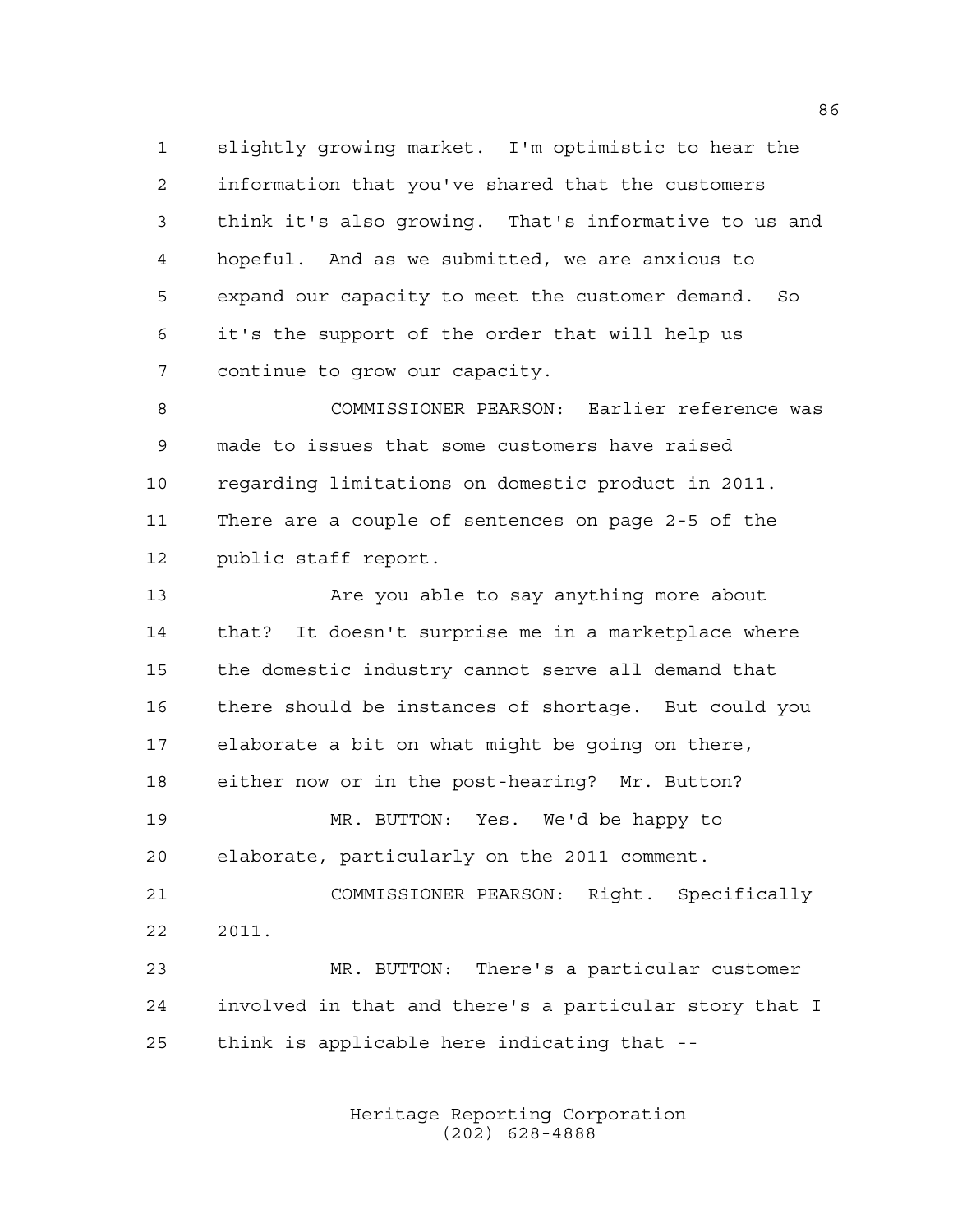Let me just stop there to avoid confidential data. But yes, there's a story that is certainly responsive -- COMMISSIONER PEARSON: And we'll get to read that story in the post-hearing brief? MR. BUTTON: Yes, sir. COMMISSIONER PEARSON: Okay. MR. KEDROWSKI: Commissioner, may offer a comment? COMMISSIONER PEARSON: Please. MR. KEDROWSKI: Currently we're running our plant about half of our capacity. Last time I checked was in the last few days, we have over 30 days of supply of inventory. We would love to sell somebody right now. COMMISSIONER PEARSON: So you don't know what's going on where a customer is finding it challenging to obtain domestic supply. They don't have your phone number, huh? MR. KEDROWSKI: Could you please give me their phone number? (Laughter). MR. KEDROWSKI: I guess I need to talk to our sales people. COMMISSIONER PEARSON: And either now or in

> Heritage Reporting Corporation (202) 628-4888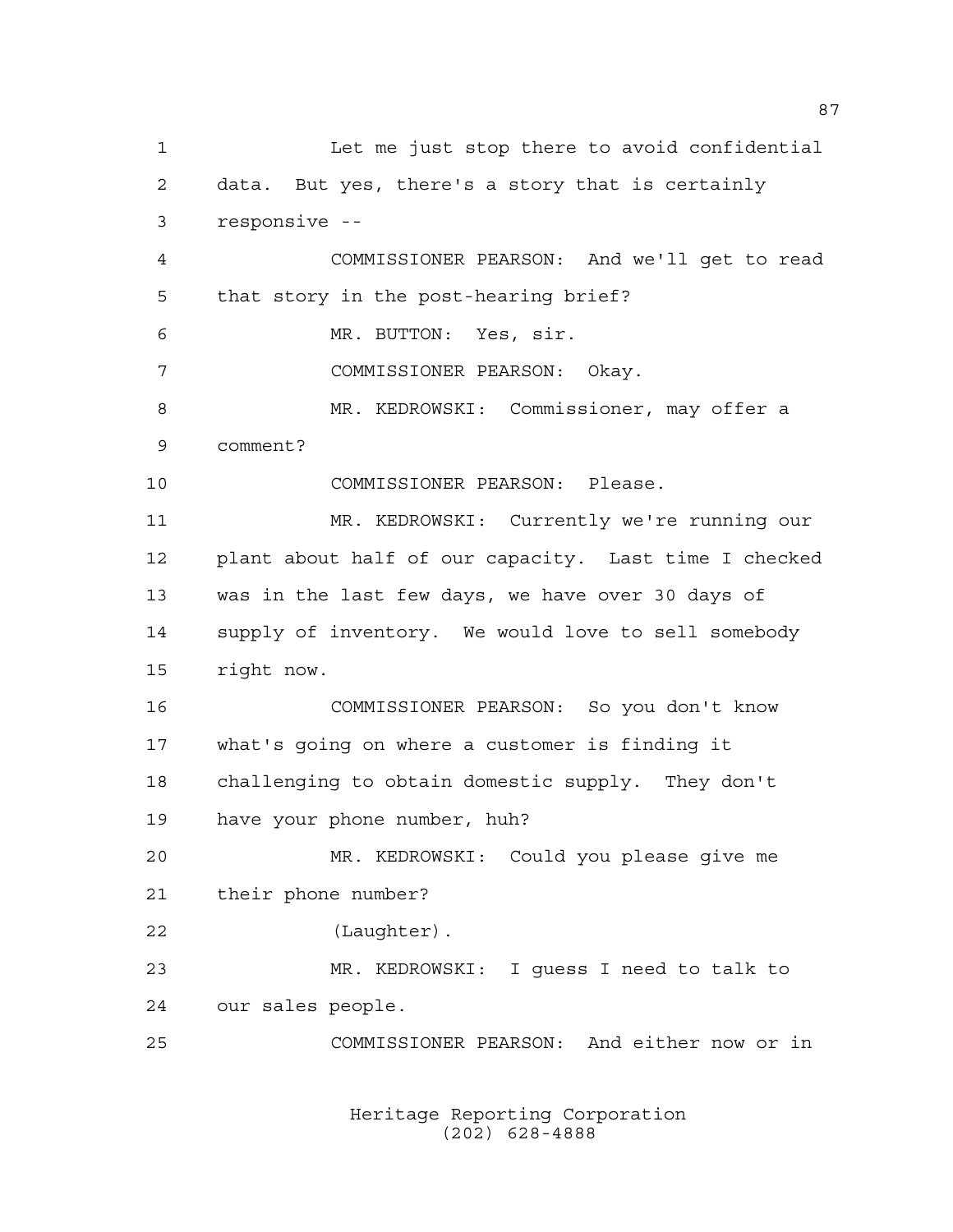the post-hearing, Mr. Eckman, could you give me a sense of what level of capacity utilization GEO is achieving now in 2011? Of course we have the data through 2010. I'm just wondering currently, has the capacity utilization come up a bit?

 MR. ECKMAN: We'd be happy to provide it in post-hearing.

 COMMISSIONER PEARSON: Good. Thank you. How long is the shelf life of glycine? We read that there's a problem with it caking up if it sits around too long. I'm wondering if there are some practical limits on how long it could be held in inventory.

14 MR. MAHONEY: If it's properly packaged and properly maintained it has a very good shelf life. The preferred package for that is our 50 pound bags, for example. Many of the larger customers, however, it's impractical to use 50 pound bags so they use larger packages. So it's subject to moisture just like sugar in your cabinet at home, so it does absorb that moisture. the larger packages do tend to have a shorter shelf life. That's true of domestic material as well as imported material.

 COMMISSIONER PEARSON: Mr. Kedrowski? MR. KEDROWSKI: We run stability testing so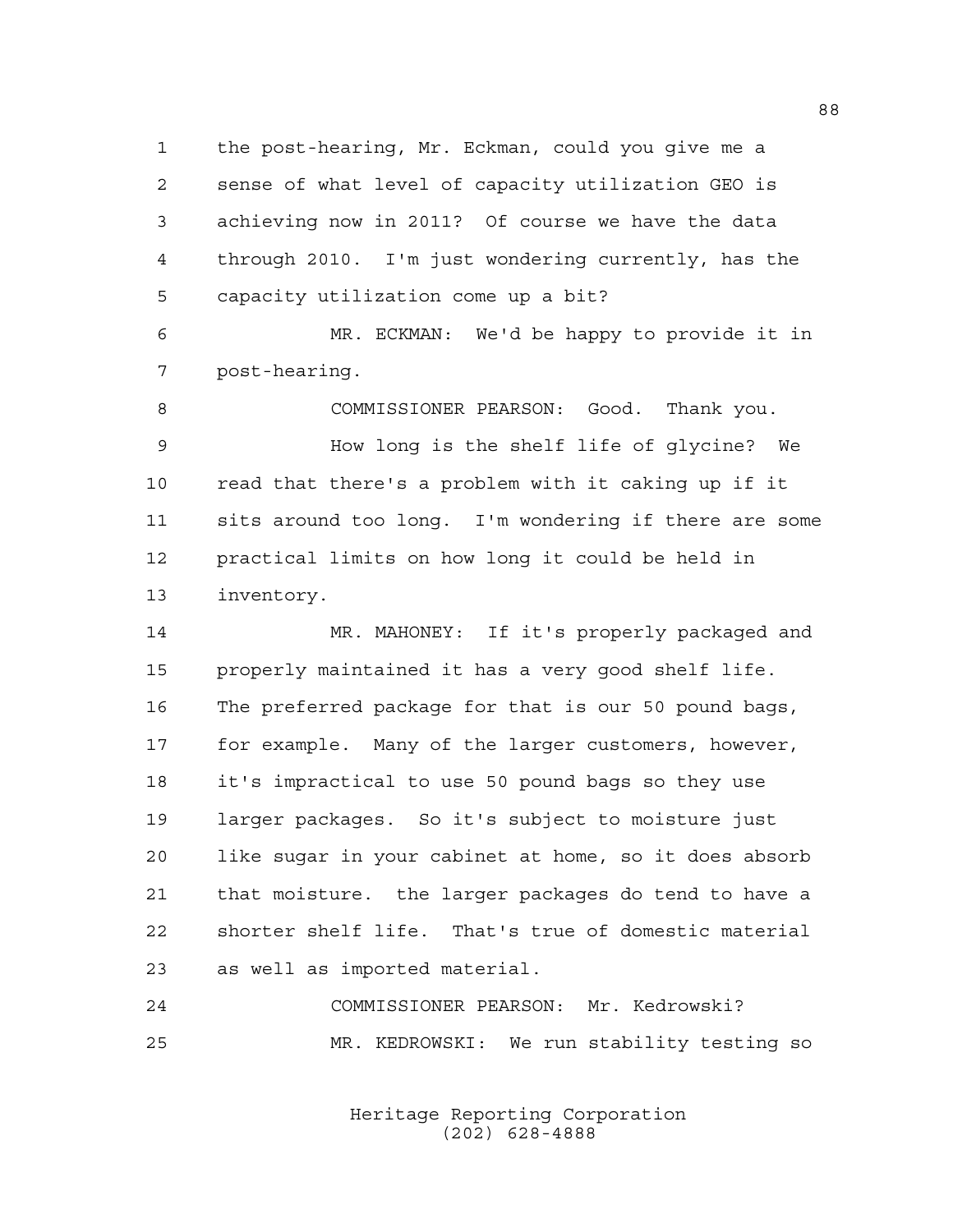we, in our stability tests the chemistry of the product is good for at least 36 months and we just don't run it past that because that's an industry standard.

 The practicality of the matter is, it's individual in terms of the packaging and the care you take of the product in terms of issues of getting it into your production process after you buy it. Meaning tendency or that it could get hard. That's 10 just a function of glycine it seems to be.

 COMMISSIONER PEARSON: But an industry standard is 36 months. You clearly wouldn't want to have glycine still in your warehouse going past that date.

 MR. KEDROWSKI: I would think from a practicality standpoint you'd like to keep it. We always tell our customers you should keep it for a year just because of storage conditions, but that doesn't mean that the product has gone bad.

 COMMISSIONER PEARSON: As a practical matter I imagine that product going out of condition is not much an issue for the domestic producers in your warehouses, but rather for the customer who buys a little bit more than they needed and then it sits around longer than it should in suboptimal conditions.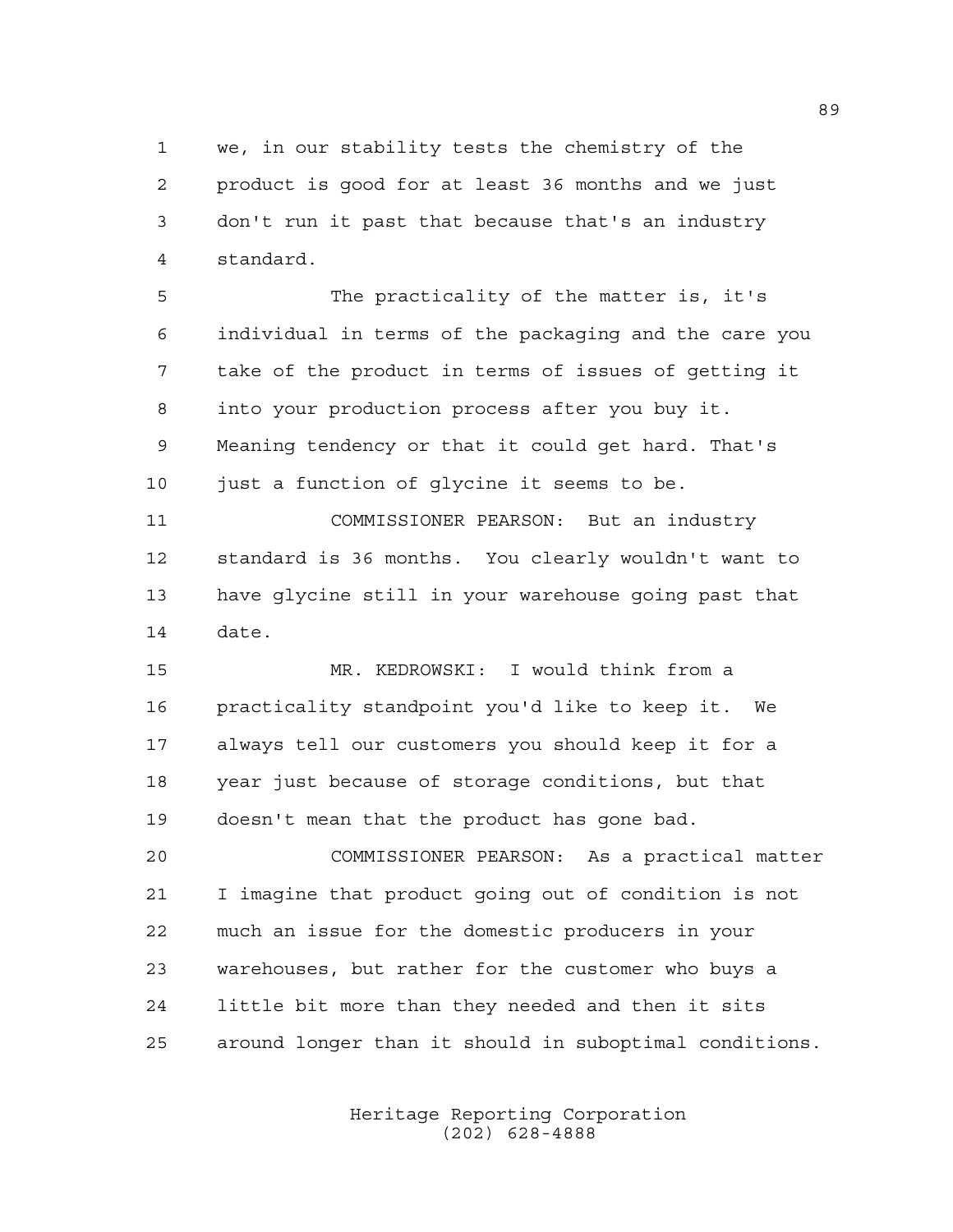MR. KEDROWSKI: That is correct, from our perspective.

 COMMISSIONER PEARSON: You have good control over your inventory. You're putting stuff out the door well before its expiration date, that type of inventory management is in place in this industry, correct?

8 MR. KEDROWSKI: Actually our system is designed around, you literally can't pull out behind it. You have to ship out the oldest material.

 COMMISSIONER PEARSON: Good. Thank you very much.

 I've gone long, Madame Chairman. Apologies. CHAIRMAN OKUN: Commissioner Aranoff? COMMISSIONER ARANOFF: Just following up on the line of questioning that Commissioner Pearson was doing in terms of shelf life of the product.

 One of the arguments that you made in your brief is that in the event of revocation large purchasers could turn to importing directly from Chinese producers. And given the risk of exposure to moisture, is it realistic that large domestic users would be willing to bear that risk of spoilage or unuseability of the product by relying exclusively or even principally on importing themselves form Chinese

> Heritage Reporting Corporation (202) 628-4888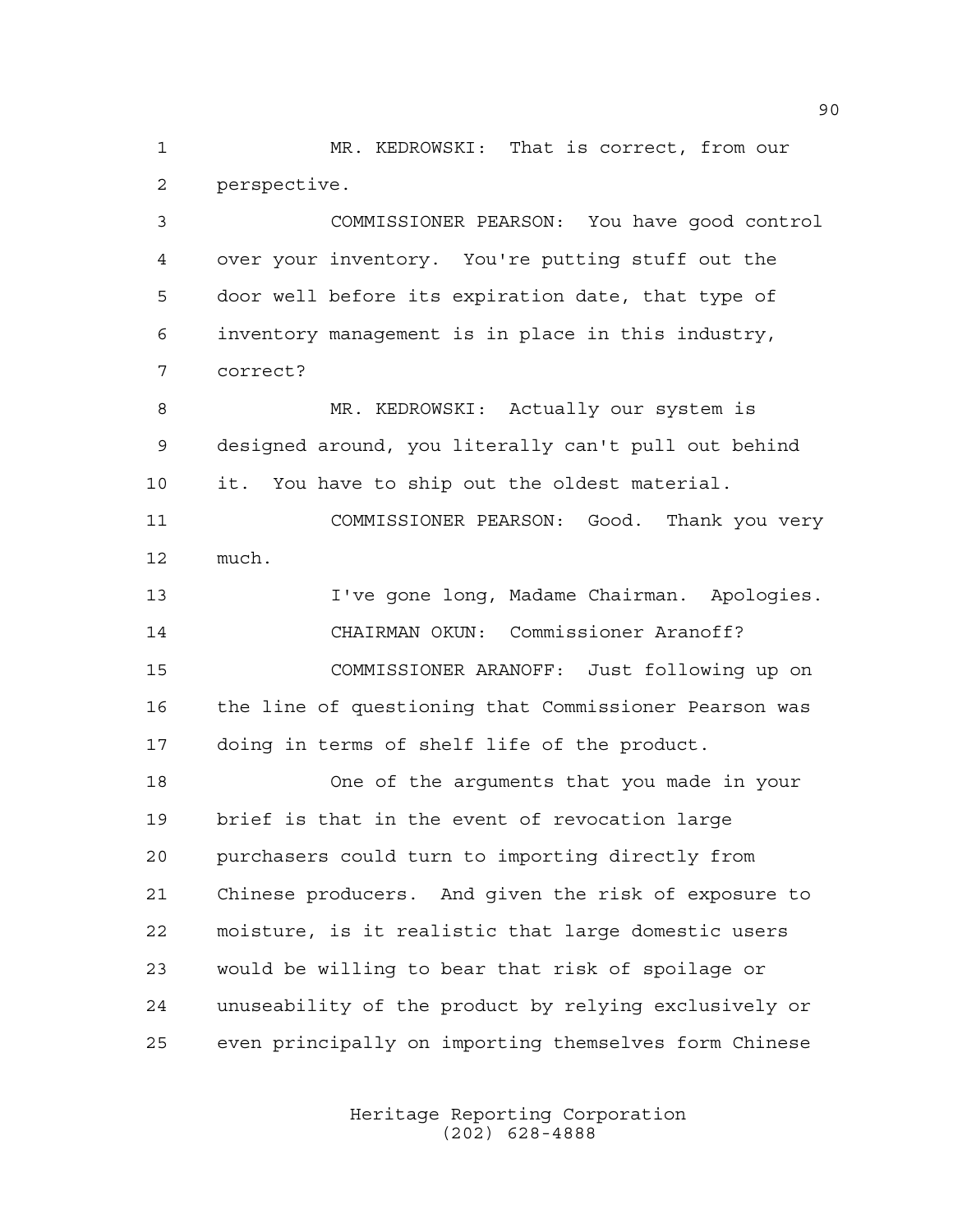suppliers?

 MR. MAHONEY: Yes, Commissioner, I believe that they currently already are importing material so I think the answer is yes. They are willing and are currently doing it.

 COMMISSIONER ARANOFF: Going back to the question I was asking at the end of my last round. I was asking about whether there were concerns in the market about the safety of Chinese products and the answer that I got was essentially no.

 Is it your impression that, it must be well known at this point among your customer base that you've identified this transshipment issue. In light of that is there any concern on the part of customers that you've noticed that product that they're receiving that might be imported from India or other third countries might actually be transshipped product? Any hesitation on their part to purchase such imports?

 MR. MAHONEY: We haven't broadcast it throughout the industry. It's obviously in the public record. We do talk to our customers about it as we meet with them, but we are cautious in our communication pending the final decision.

As Mr. Schwartz has alluded, the evidence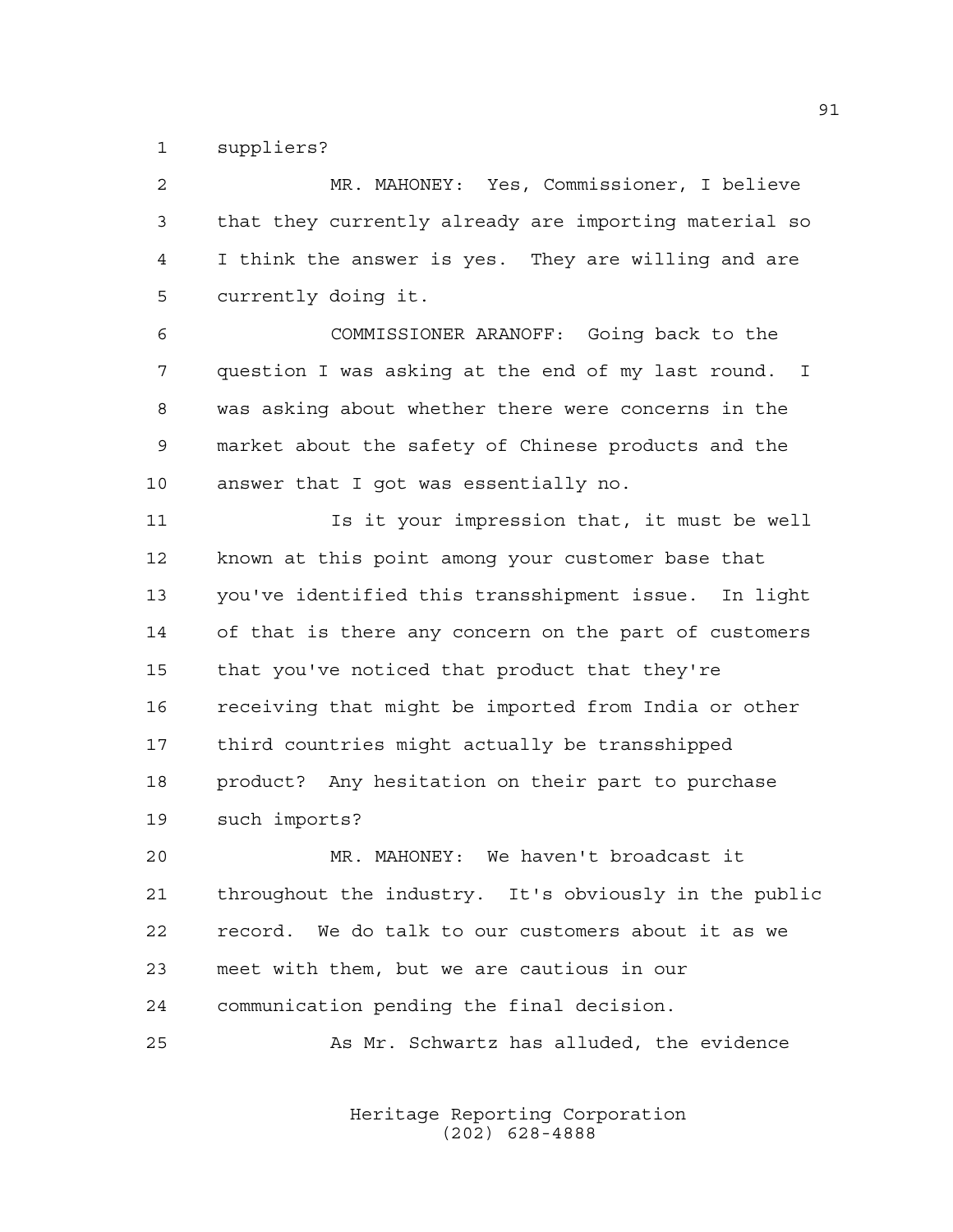seems to be clear that it is in fact transshipment, so there are customers that are starting to think about their arrangements for the next year. So they've made commitments and arrangements for 2011 and I think it's starting to factor into their thought process for 2012.

 COMMISSIONER ARANOFF: Would you say based on your conversations with customers or what your sales people are telling you that the concern is that the supply might be cut off because of the issues you raised? Or the concern is a broader concern with the product itself?

 MR. SCHWARTZ: Actually getting back to you previous question, I think the data mine data does suggest that those companies that have been targeted by the anti-circumvention inquiries seem to be slowing down their shipments. So while we may not have heard from it from the customers, it appears the data reflects that.

 I'm sorry, what was your next question? COMMISSIONER ARANOFF: The question was on the part of purchasers who have a sense that this is going on, whether they're concerned that the source of supply may be cut off, or they're concerned because they're going oh my gosh, I absolutely don't know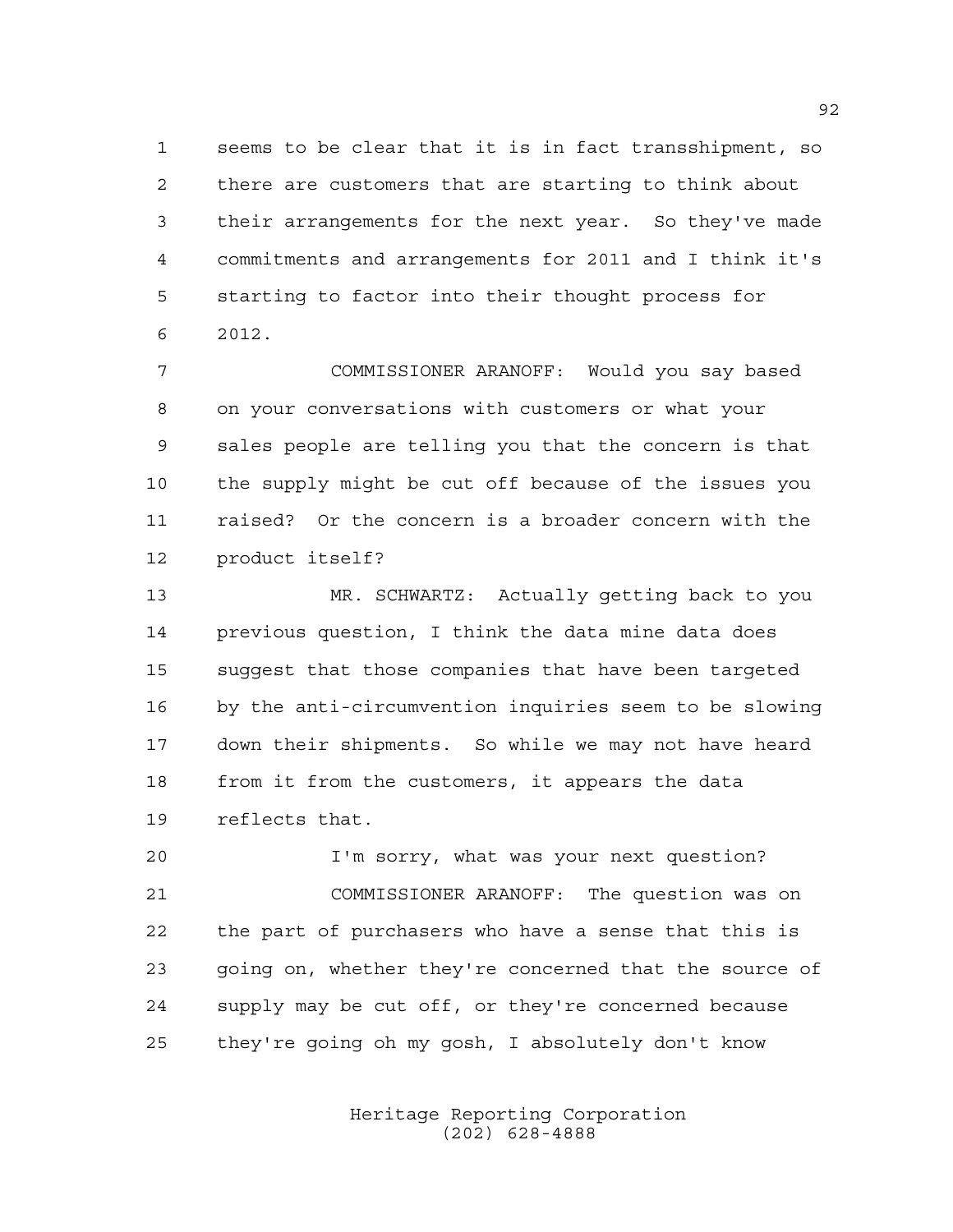where this stuff that I'm buying is coming from and that could be some kind of a concern about the safety or security or my production process.

 MR. MAHONEY: Again, speaking on their behalf, my sense is that it's more the latter. Oh my gosh, how truthful has this supplier been to me? If this is the case, how did they present themselves as Indian manufacturers.

 COMMISSIONER ARANOFF: Mr. Button? MR. BUTTON: A reflection perhaps of the point of view that there's not much of a concern as to the Chinese product has to do with the purchaser questionnaire data having to do with substitutability and interchangeability. I believe as we described earlier, there is a very widespread view among the customers, the purchasers, that the products are always or frequently interchangeable. Specifically Chinese versus U.S. product.

 COMMISSIONER ARANOFF: I wanted to go back, Vice Chairman Williamson had been asking about the current status of the anti-circumvention proceeding so I won't go into that, but there was something in your brief that had mentioned that you had also brought certain matters to the attention of Customer and Border Protection. Can you tell us what the status of

> Heritage Reporting Corporation (202) 628-4888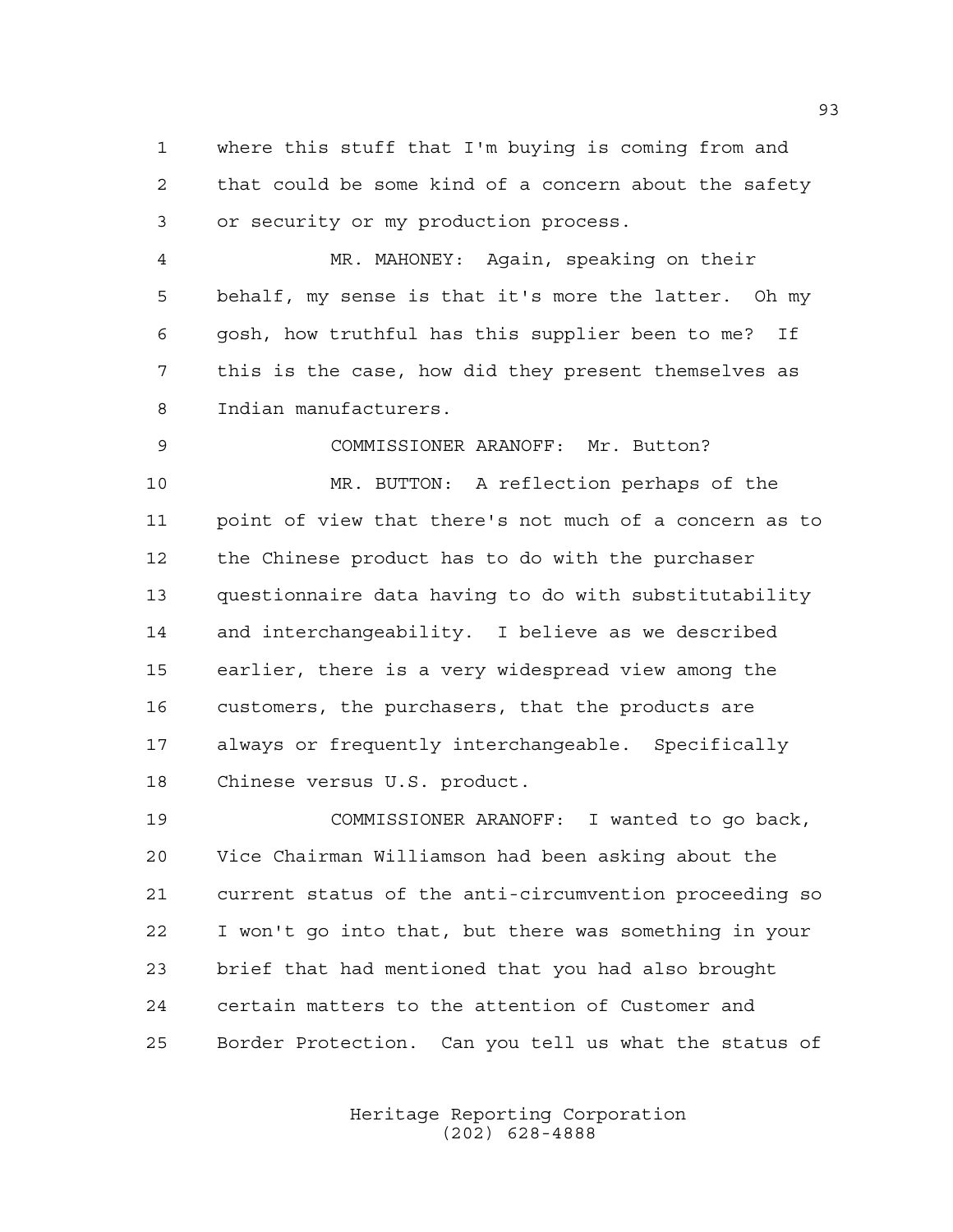that proceeding is?

| $\overline{a}$ | MR. SCHWARTZ: Oh if we only could. You've              |
|----------------|--------------------------------------------------------|
| 3              | probably heard from testimony on the Hill that quite   |
| 4              | often when you're dealing with Customs you're dealing  |
| 5              | with a black hole.                                     |
| 6              | We did bring a lot of allegations, a lot of            |
| 7              | evidence. Quite often the response we get is well      |
| 8              | just look in the marketplace and see whether it's      |
| $\mathsf 9$    | having an impact. So we have. But I can't tell you     |
| 10             | officially what the decisions or what findings were    |
| 11             | made by Customs.                                       |
| 12             | COMMISSIONER ARANOFF: Is there any sort of             |
| 13             | formal proceeding that was instituted or this was sort |
| 14             | of a thank you for the information, we'll look into    |
| 15             | it.                                                    |
| 16             | MR. SCHWARTZ: Both. Before they introduce              |
| 17             | the e-allegation process it was sort of informal, you  |
| 18             | presented a lot of information, you met with them, you |
| 19             | talked to ports, it was more informal.                 |
| 20             | Then they introduce the e-allegation process           |
| 21             | which is I quess an electronic black hole. You put     |
| 22             | all the information on-line and see what happens.      |
| 23             | COMMISSIONER ARANOFF: And the allegation is            |
| 24             | essential Customs fraud. Misidentification of the      |
| 25             | country of origin.                                     |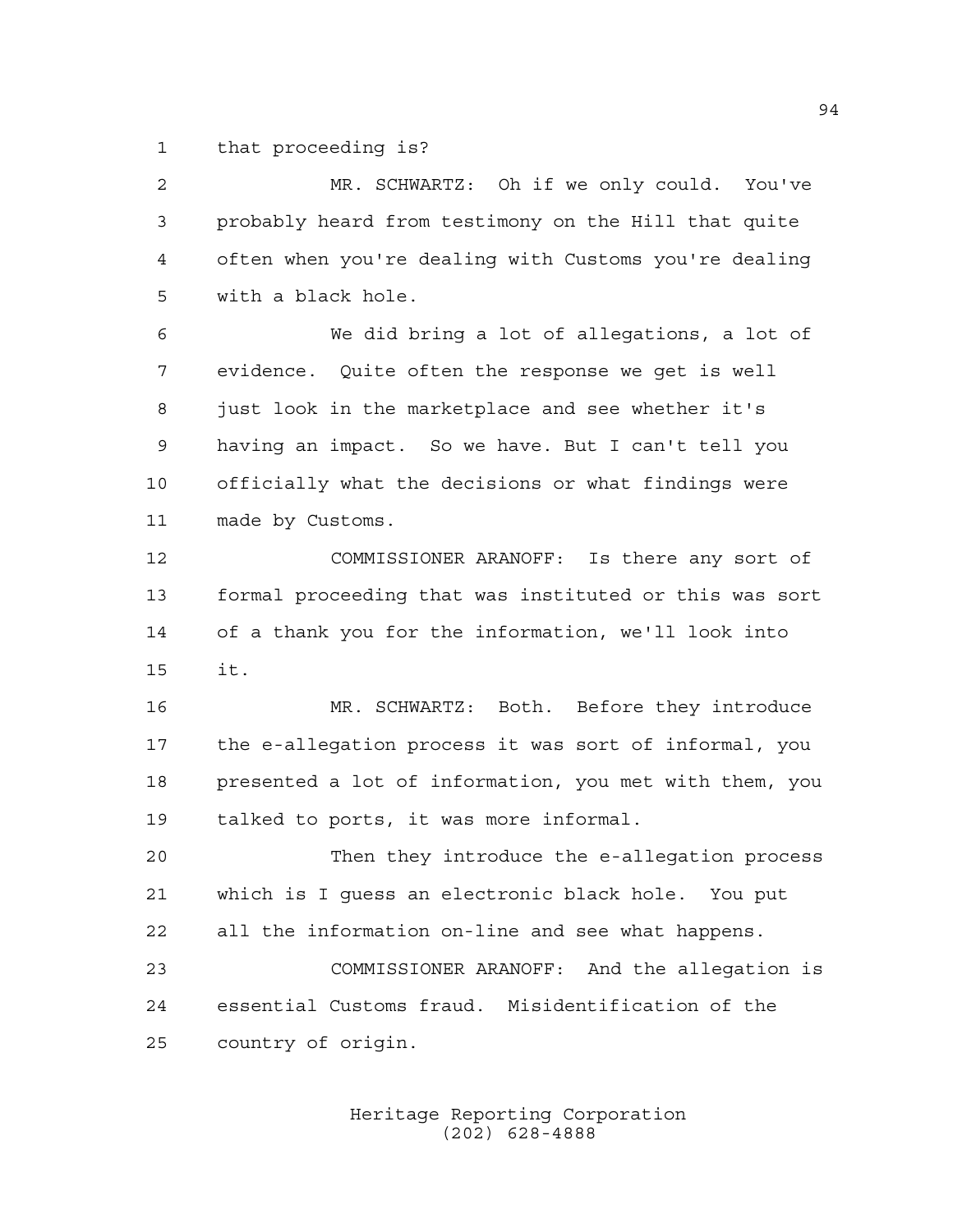MR. SCHWARTZ: Many different types of Customs fraud, but country of origin, mislabeling. COMMISSIONER ARANOFF: Okay. I don't think I have any further questions at this time, but I do want to thank you for all your answers. Thank you, Madame Chairman. CHAIRMAN OKUN: Commissioner Pinkert? COMMISSIONER PINKERT: I have nothing further for this panel, but I appreciate the testimony and look forward to the additional information in the post-hearing. CHAIRMAN OKUN: Just a couple of things to close up here for me. With respect to the arguments, Mr. Schwartz, with respect to how the commission treats the circumvention allegations, and I followed the exchange with the Vice Chairman. If you would just look at other cases before the Commission. We face this issue a lot. I know it's difficult because the Customs timing doesn't work out as nicely as us having a decision on transshipment made by Customs before we make a ruling. But if you can just look at how we've handled it in other cases and say why or why not that would be appropriate here, that would be great. And then one follow-up. You had a chance to

> Heritage Reporting Corporation (202) 628-4888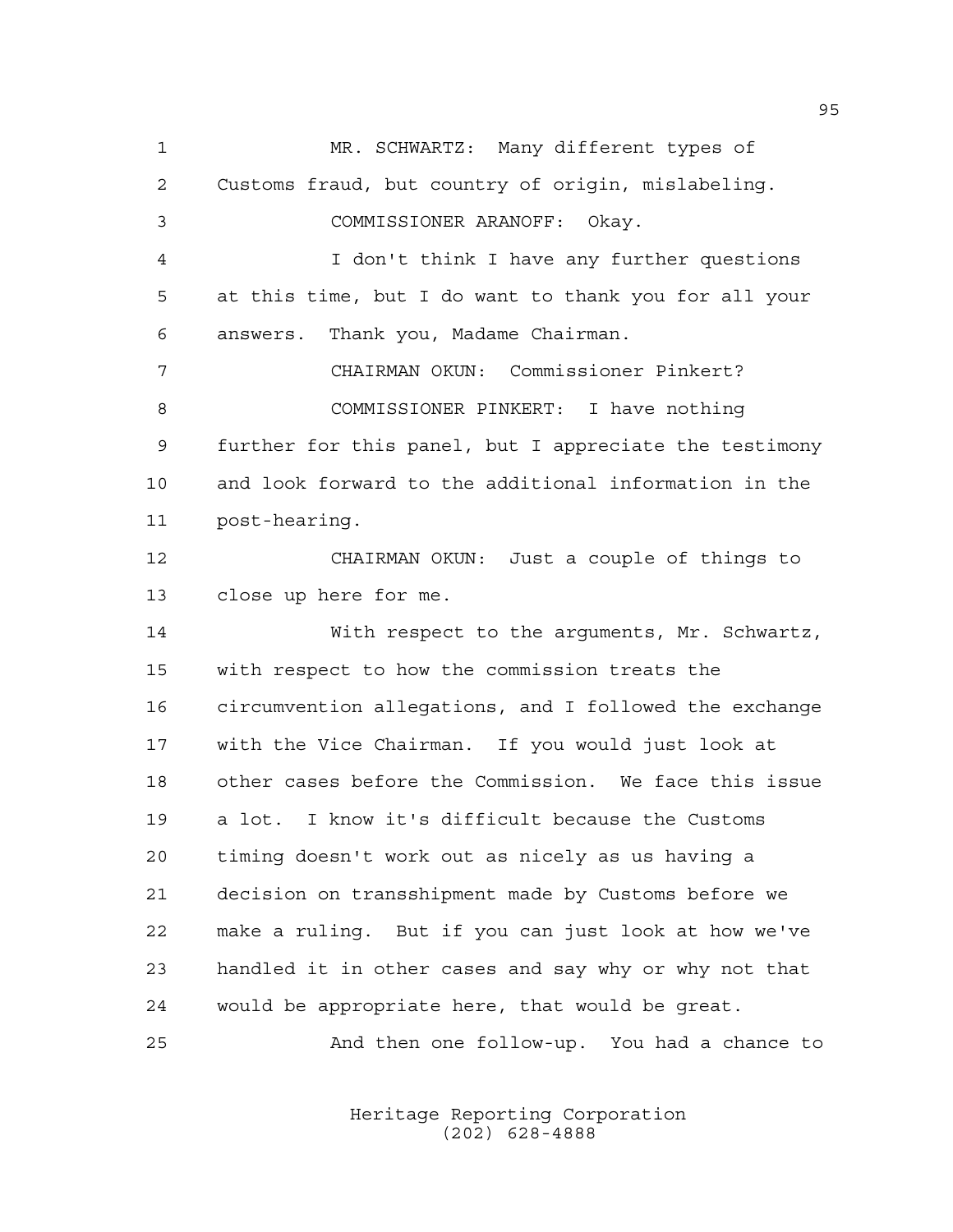talk about what the demand looks like in the

 foreseeable future and what capacity might be required.

 Mr. Eckman, I think in your opening, in your testimony you had talked about your company indicating that it would look to increased capacity but that was based on the outcome of this proceeding.

 Can you expand on that a little bit more in terms of what you see in terms of what you would be trying to, what additional demand you would be trying to meet? This might be confidential so you might not be able to do much here. But I'm just trying to understand what you're looking at in addition to this order keeping imports at a particular level, or is it a pricing decision? What would drive that decision to increase capacity in this market?

 MR. ECKMAN: If the order were revoked there wouldn't be any need for additional capacity for a U.S. producer. We would be managing a rapid decline in our utilization.

 If the order is renewed, and we continue to be effective in our anti-circumvention which we're very confident of. For instance if the marketplace of today Were to continue we would be looking at implementing our capacity expansion, one that's been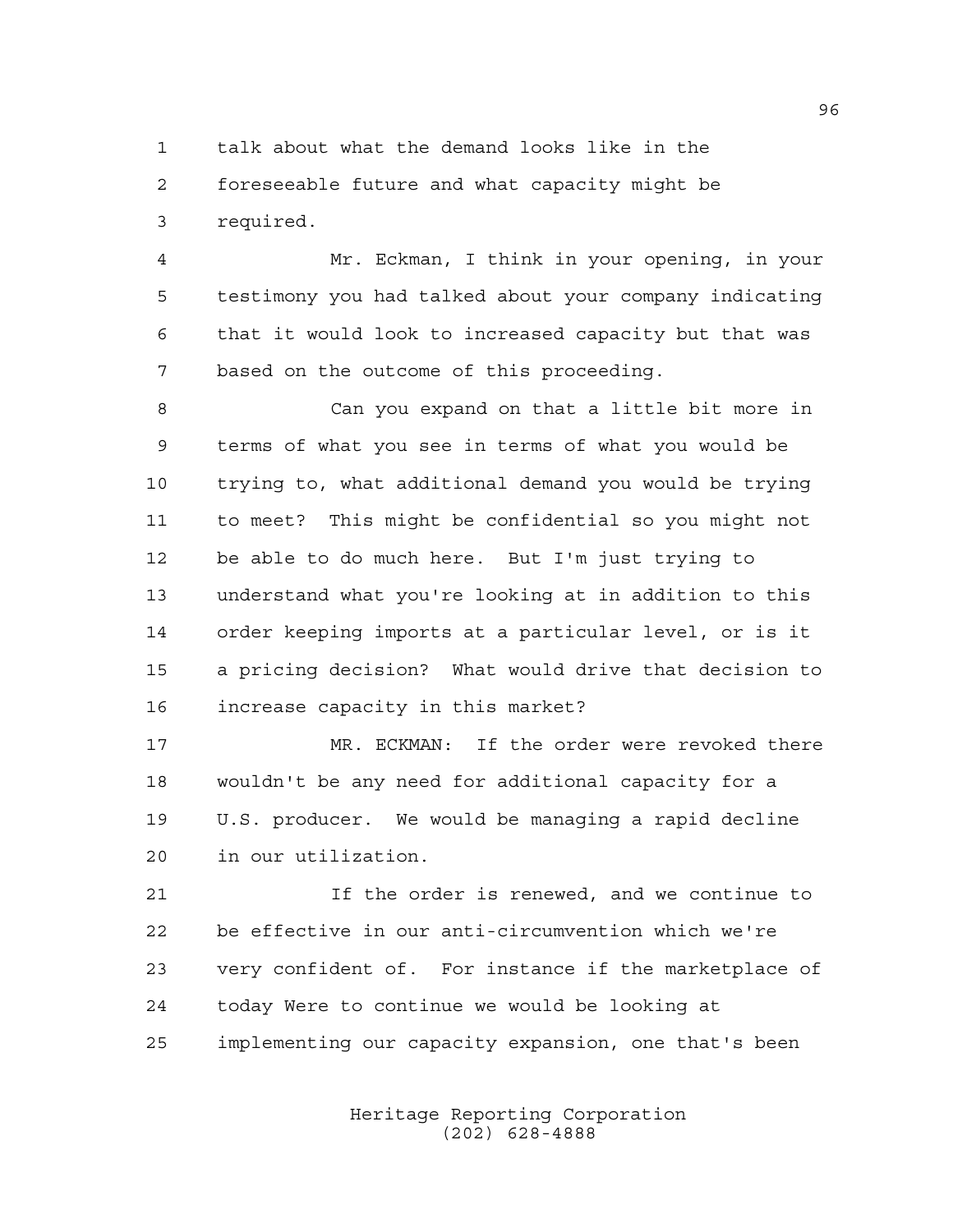looked at several times over the last, even when Dow owned the facility. But we would be prepared to go forwards with that investment.

 CHAIRMAN OKUN: If there's anything additional that might involve confidential business information that you could provide, I'm curious on the, are you looking at a particular level of demand in the United States that would indicate this? Again in a market where U.S. companies have not been able to supply demand for quite some time, what is it that is the trigger would be helpful in evaluating what future conditions might exist. That would be helpful.

 Then I know, Mr. Mahoney, in response to one of the exchanges you had talked about, some of the indications that at least with a purchase that had signed a multi-year contract, I think most of the information is in the record, but I know we didn't collect everything with respect to the current status of order books. So if there's anything you could provide post-hearing, and I'd ask this for Chattem as well in terms of helping us understand where the market is right now and where your order books are in terms of your customers. Again, I understand it's a very small market, but just so I could help put that into context.

> Heritage Reporting Corporation (202) 628-4888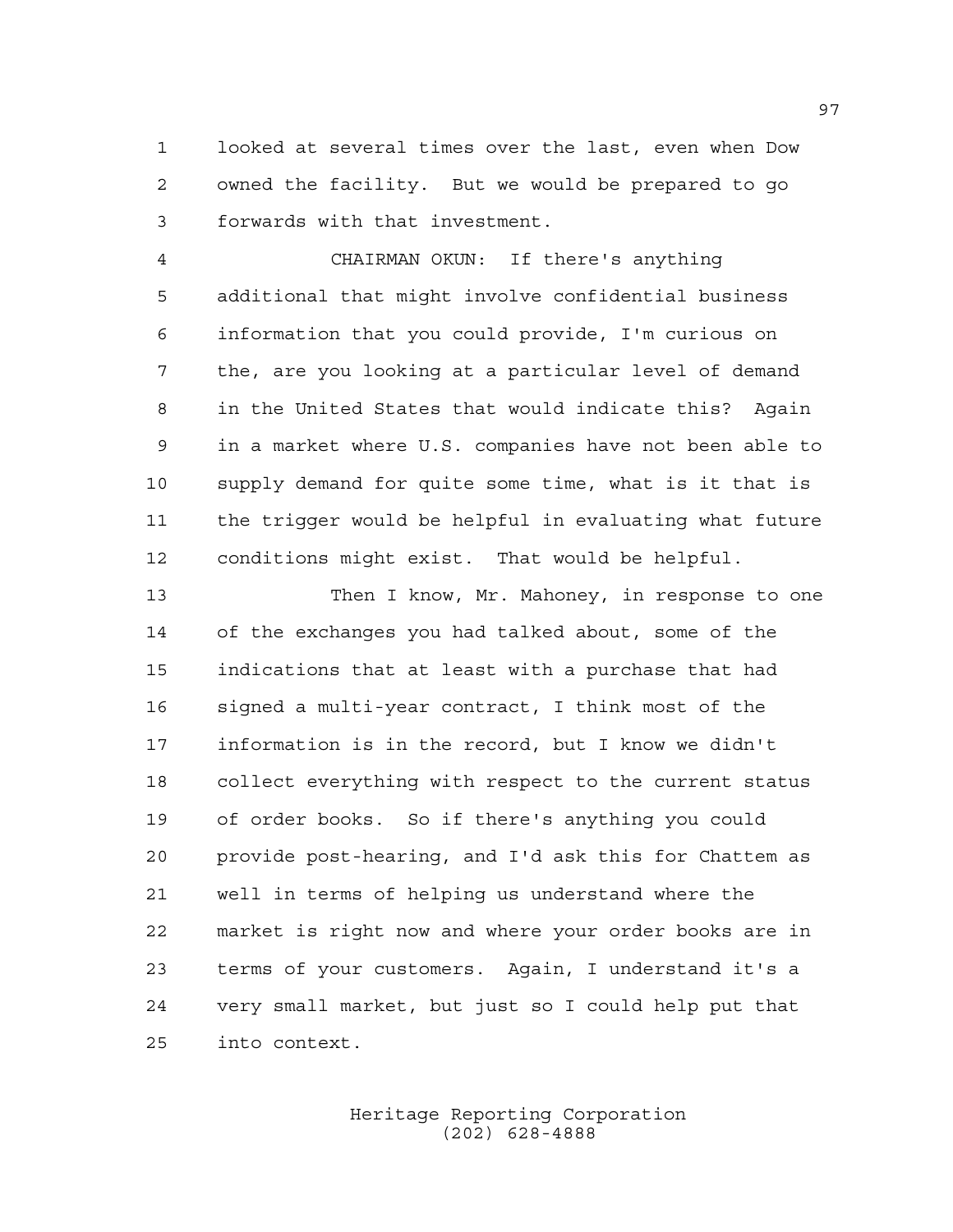With that I don't think I have any further questions, but I do appreciate all the information that you've provided and I'll look forward to the post-hearing submissions as well. Vice Chairman Williamson? VICE CHAIRMAN WILLIAMSON: Thank you, Madame Chairman. I just have one further question. 8 Mr. Kedrowski, you indicated that Chattem over the last three or four years has probably had difficulty particularly in selling what you might call the technical grade, the base grade. 12 I was wondering either now or post-hearing, could you maybe go into more detail of why you think that is the case or anything special that is an explanation for why your company in particular finds that market challenging? MR. KEDROWSKI: Certainly. I think in order to do it justice I should do it post-hearing. VICE CHAIRMAN WILLIAMSON: That will be fine. Thank you, and with that I have no further questions. I also want to thank the panelists for their testimony. CHAIRMAN OKUN: Commissioner Lane? COMMISSIONER LANE: I have no further

> Heritage Reporting Corporation (202) 628-4888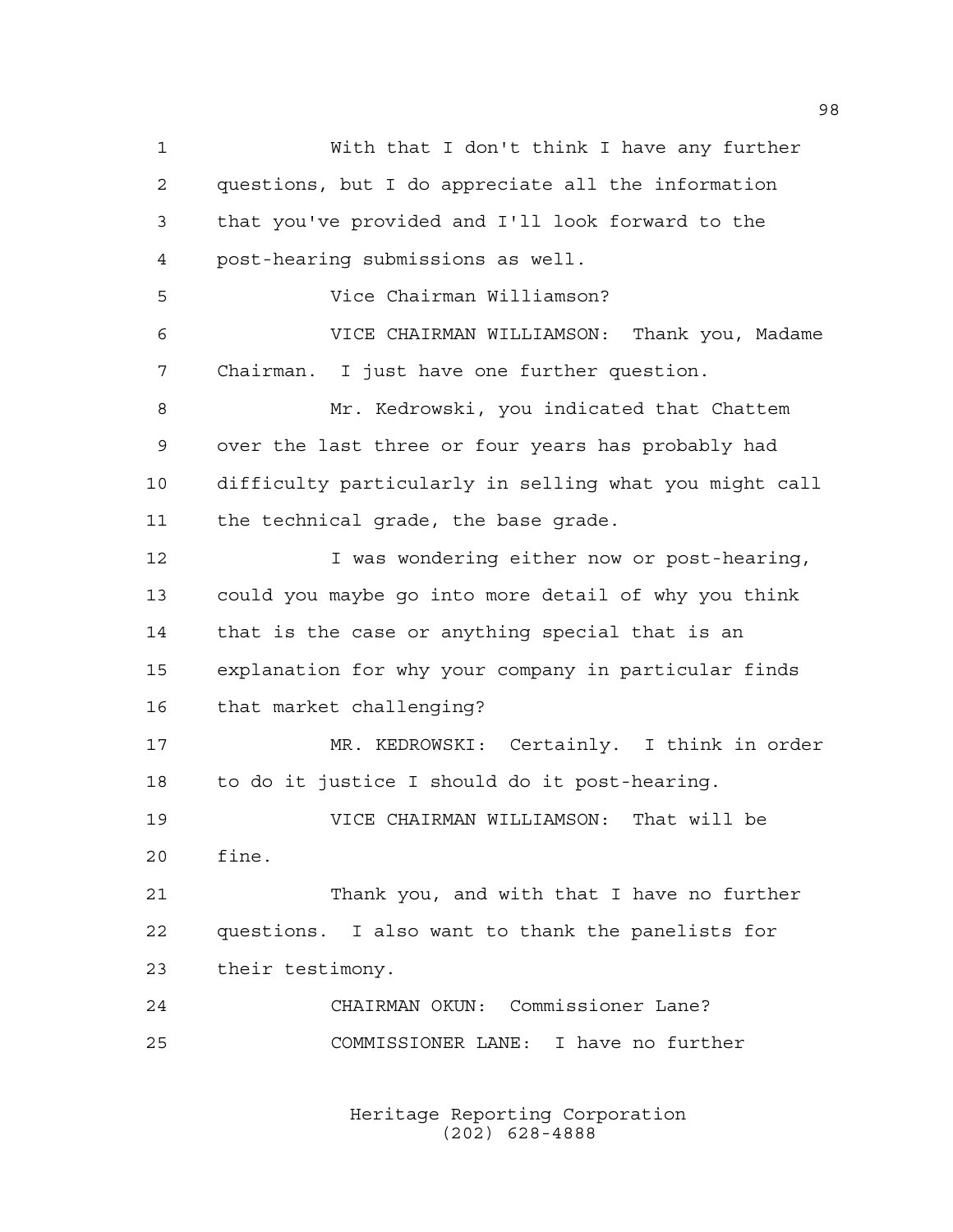questions.

 CHAIRMAN OKUN: Seeing no other questions from my colleagues, let me turn to staff to see if staff has questions for this panel. MR. MCCLURE: Jim McClure, Office of Investigations. Madame Chairman, staff has no questions. 8 CHAIRMAN OKUN: Okay. Before I excuse this panel and call up our additional public witness I do want to again take this opportunity to thank all of you for appearing here today and answering our many questions. We'll just take a moment to change positions. (Pause.) SECRETARY: Madame Chairman, our next panel, public witnesses, have been seated. All witnesses have been sworn. CHAIRMAN OKUN: Thank you, you may proceed. MS. KOZAK: Good morning. My name is Linda Kozak. I'm the Director of Administration for Summit Research Labs, Incorporated located in Huguenot, New York. Summit manufactures various chemical compounds used by the personal care industry. Specifically our company produces active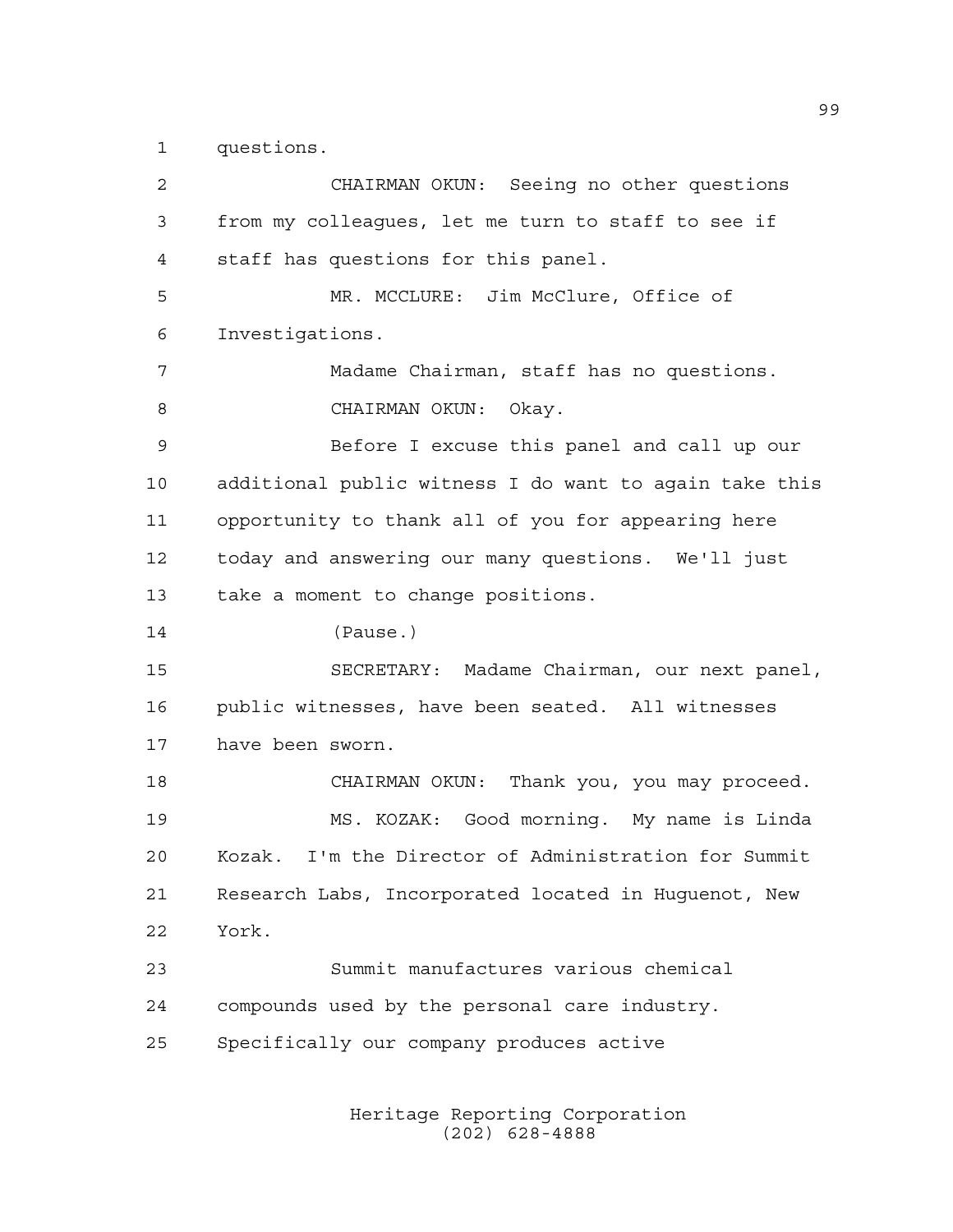pharmaceutical ingredients used in the manufacture of antiperspirants. Our principal customers include companies such as Unilever, Colgate, Proctor & Gamble, Church and Dwight, and Henkel Dial. Glycine is one of the principal raw materials used in the production of aluminum zirconium chlorohydrix glycine which is one of the major active ingredients for antiperspirants.

 My responsibilities as Director of Administration include overseeing the purchase of raw materials. I've been with the company or its predecessor for more than 30 years.

 I've traveled to Washington today to appear at this hearing because our company is very much between a rock and a hard place. Practically speaking there are only four viable sources in the supply of glycine. One major producer in the United States, the Deer Park facility; Japan; India; and China. There are really no other large suppliers of glycine to meet the demands of a large consumer the size of Summit.

 Here's our current situation. The Deer Park facility, now owned by GEO Specialty Chemicals, is not able to produce the quantities we need on a reliable basis. Our ability to purchase imported supply has been dramatically affected by the tsunami and the resulting nuclear problems in Japan which effectively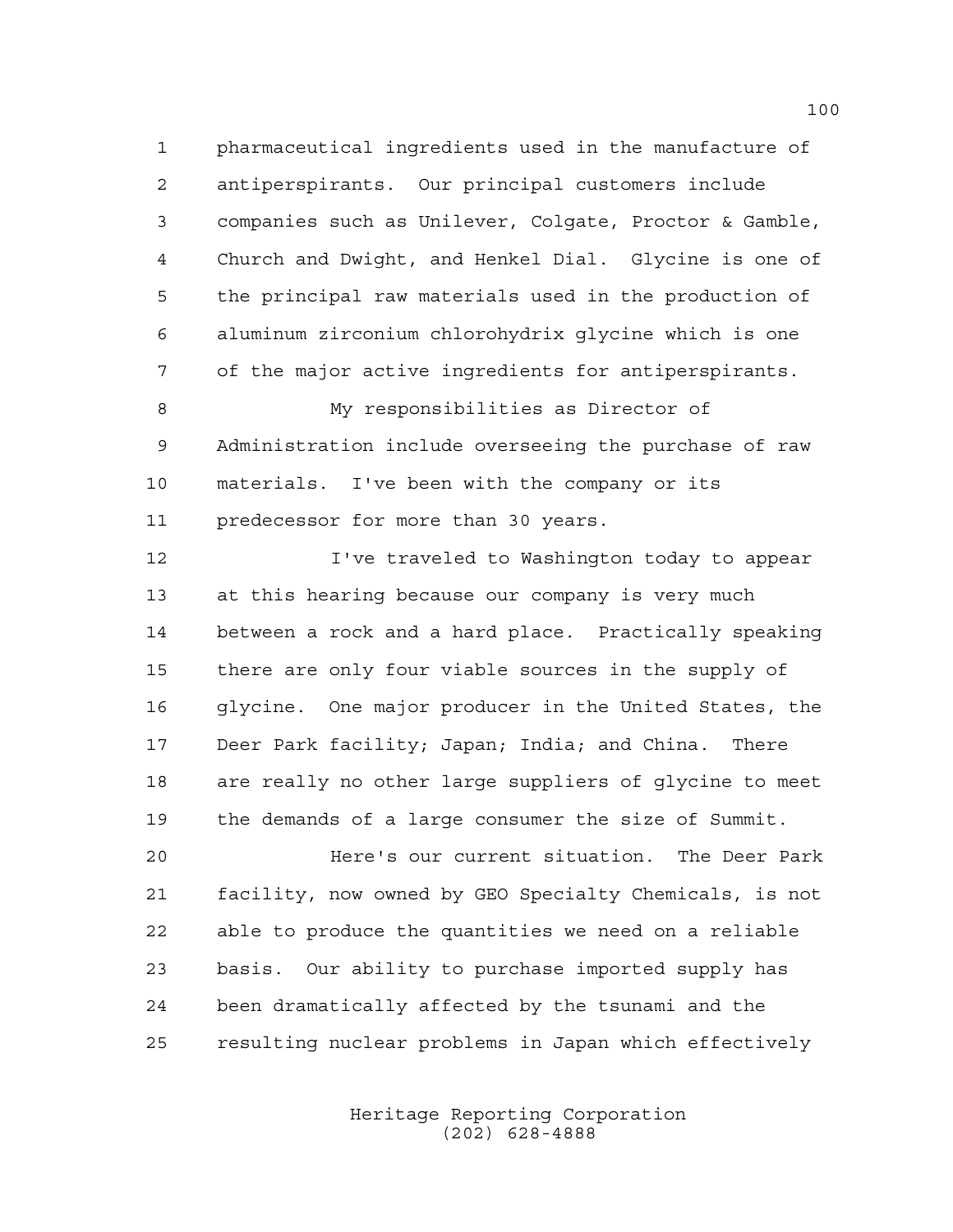knocked out Japanese supply, at least for antiperspirant markets.

 Meanwhile some of the largest Indian producers have stopped shipping because of the chilling effect of GEO's anti-circumvention case. This leaves the Chinese suppliers who have effectively been excluded from the U.S. market for 15 years because of the antidumping case. So there you have a rock and a hard place.

 Please don't misunderstand our position. We have no problem with domestic producers filing trade cases to combat unfair competition from imports. However, it is our view that domestic producers should not file these trade cases or seek to continue these cases if they're not able to supply their customers here at home.

 The Deer Park facility has had 15 years to improve its production capabilities and increase capacity to better meet demand from its customers. Still today we can't get adequate supply from that Deer Park facility.

 Let me describe our attempts to secure our supply.

 First, a bit of history. For a long time we purchased virtually all of our glycine needs from the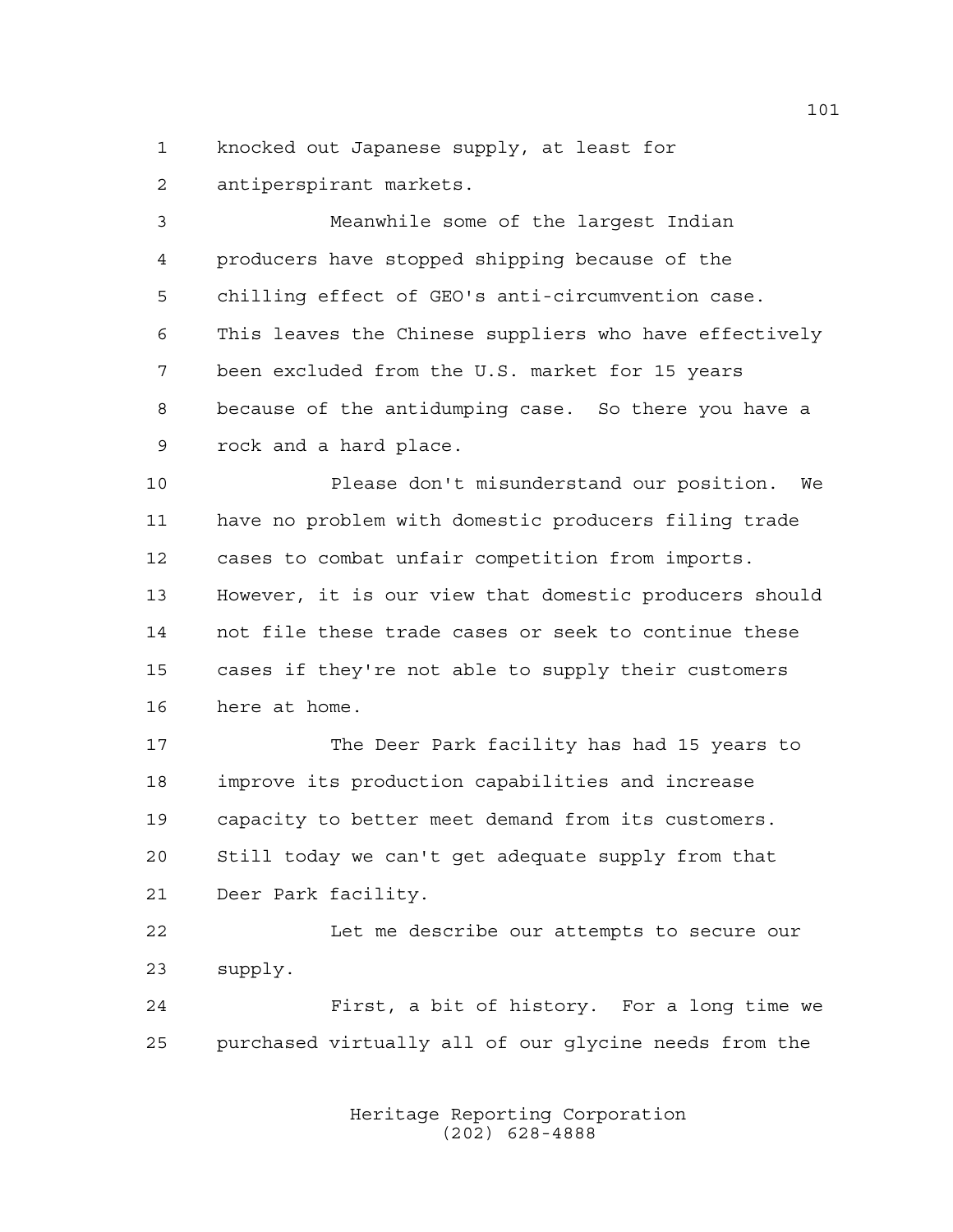Deer Park facility over a number of different

 ownerships. For about 20 years from the mid 1970s to the mid 1990s it was virtually our sole supplier. In 1992 the Huguenot production facility was acquired by Summit Research Labs and the new owner who is still the current owner today started to grow the business. Our growth led us to explore alternative sources for all of our raw materials. However, I note that although we started to diversify our sourcing, we still purchased a large proportion of our needs from the Deer Park facility. It's my recollection that this facility accounted for the majority of our glycine needs from the mid 1990s at least until 2005.

 2005 was when we began to experience substantial problems with the service from the Deer Park facility.

 For example, in May of 2005 the Deer Park facility which at that time was owned by Dow Chemical advised us they had decided they would only ship to contracted customers. All other customers were being placed on allocation which meant that the Deer Park facility would not be able to supply Summit's full demand. In fact Dow specifically told us they didn't want to put any more money into production upgrades. they simply wanted to increase price and productivity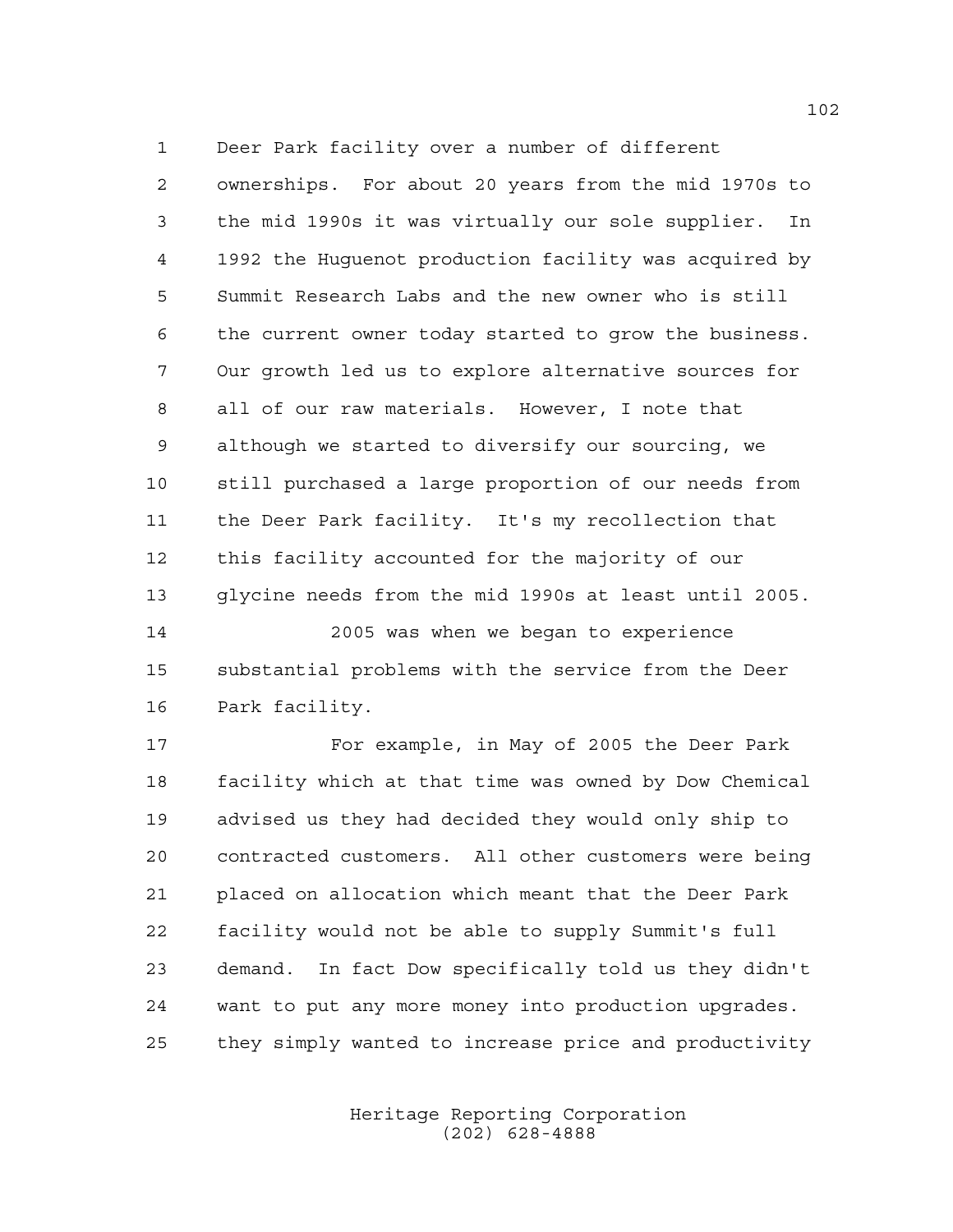and that was their goal for the balance of 2005. They told us they had no plans to increase capacity or make other improvements at the Deer Park facility.

 Again, in June of 2007, now GEO owned the facility, GEO told us that they would start 100 percent allocation if they were successful in their latest antidumping case against Japan and India. I note that in 2007 GEO was the major supplier of Summit's glycine needs.

 Even though GEO was not able to basically kick the Japanese and Indian suppliers out of the market, they still put Summit on allocation for our 2008 requirement, agreeing to supply us only one truck load a month, which is about 480,000 pounds a year. We were only able to have this allocated supply increase after we acquired the other U.S. supplier of antiperspirant active ingredients and we were able to utilize their allocated amount as well.

 Because the Deer Park facility had put us on allocation, we had no choice but to look elsewhere. So in 2008 and 2009 we began to purchase a larger share of our needs from a Japanese supplier. And I might add, it came at a higher price than we had been paying to GEO. Our purchase price for the Japanese supply was higher than our purchase price to GEO, but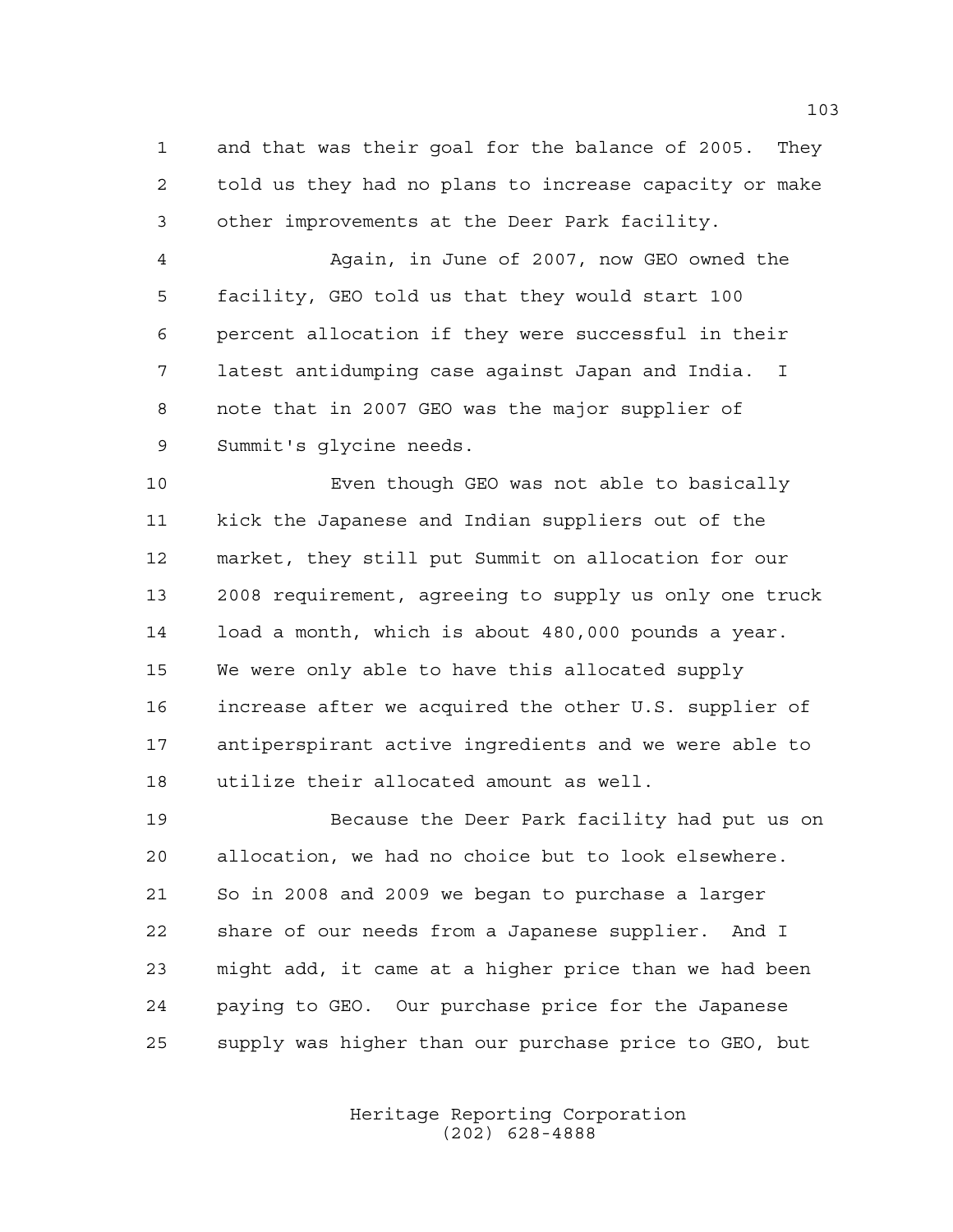we really had no choice.

| 2  | In 2010 w were able to continue to diversify           |
|----|--------------------------------------------------------|
| 3  | our supply source by adding an Indian supplier. The    |
| 4  | supplier had recently completed a large production     |
| 5  | capacity expansion and we felt he was then able to     |
| 6  | commit to providing a reliable supply for much of our  |
| 7  | needs. However even this supplier abruptly left the    |
| 8  | U.S. market at the end of 2010 because of the anti-    |
| 9  | circumvention case brought by GEO.                     |
| 10 | Things went from bad to worse in early 2011            |
| 11 | when the tsunami struck in March and Japan endured its |
| 12 | nuclear crisis. The nuclear crisis caused a virtual    |
| 13 | panic amongst many of our personal care customers who  |
| 14 | began to demand that we provide written certification  |
| 15 | that we did not utilize Japanese glycine in our        |
| 16 | manufacturing process and that if we did, we Were to   |
| 17 | provide written certification that the glycine was     |
| 18 | free from radiation on a batch by batch basis. Such a  |
| 19 | requirement basically took the Japanese out of the     |
| 20 | antiperspirant market, certainly as far as we were     |
| 21 | concerned. We had no choice but to go back to the      |
| 22 | Deer Park facility, contacted GEO in late 2010, early  |
| 23 | 2011, to seek additional supply. But based on our      |
| 24 | discussions with them, GEO refused to accept new       |
| 25 | orders for the remainder of the year except for rather |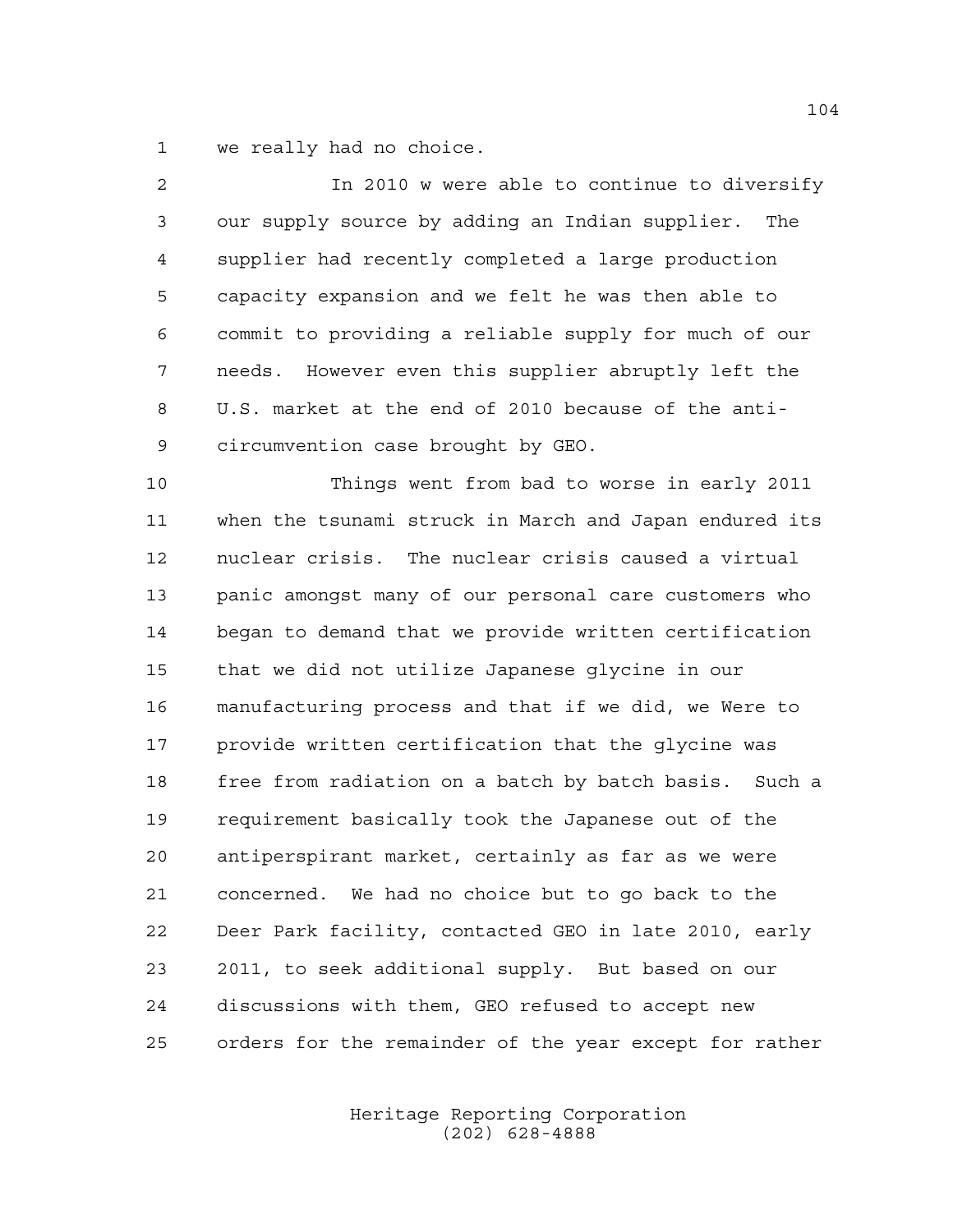sporadic orders. In fact GEO told us in no uncertain terms that the most they could supply us in 2011 was one and occasionally two truckloads a month or some sub-par material when it became available. Our requirements are closer to five to six truckloads a month and that should be quality material. That's why I'm here today.

 We can't get the supply we need from GEO. please understand this is not a gambit about price. Yes, of course like all purchasers we certainly strive to lower our purchase prices, but overall profitability is the most important to us and I can tell you that on a total cost basis it is generally less expensive or even to purchase from the Deer Park facility compared to import sources. The reason for this is that the Deer Park facility should allow us to operate with just in time delivery, allowing us to maintain smaller inventory levels. Their transit time is typically three days.

 With import suppliers because of the vagaries of international shipping, we've had to maintain significantly larger inventories.

 Maintaining larger inventories come with a real cost. In terms of overall profitability I don't really save money by purchasing from import suppliers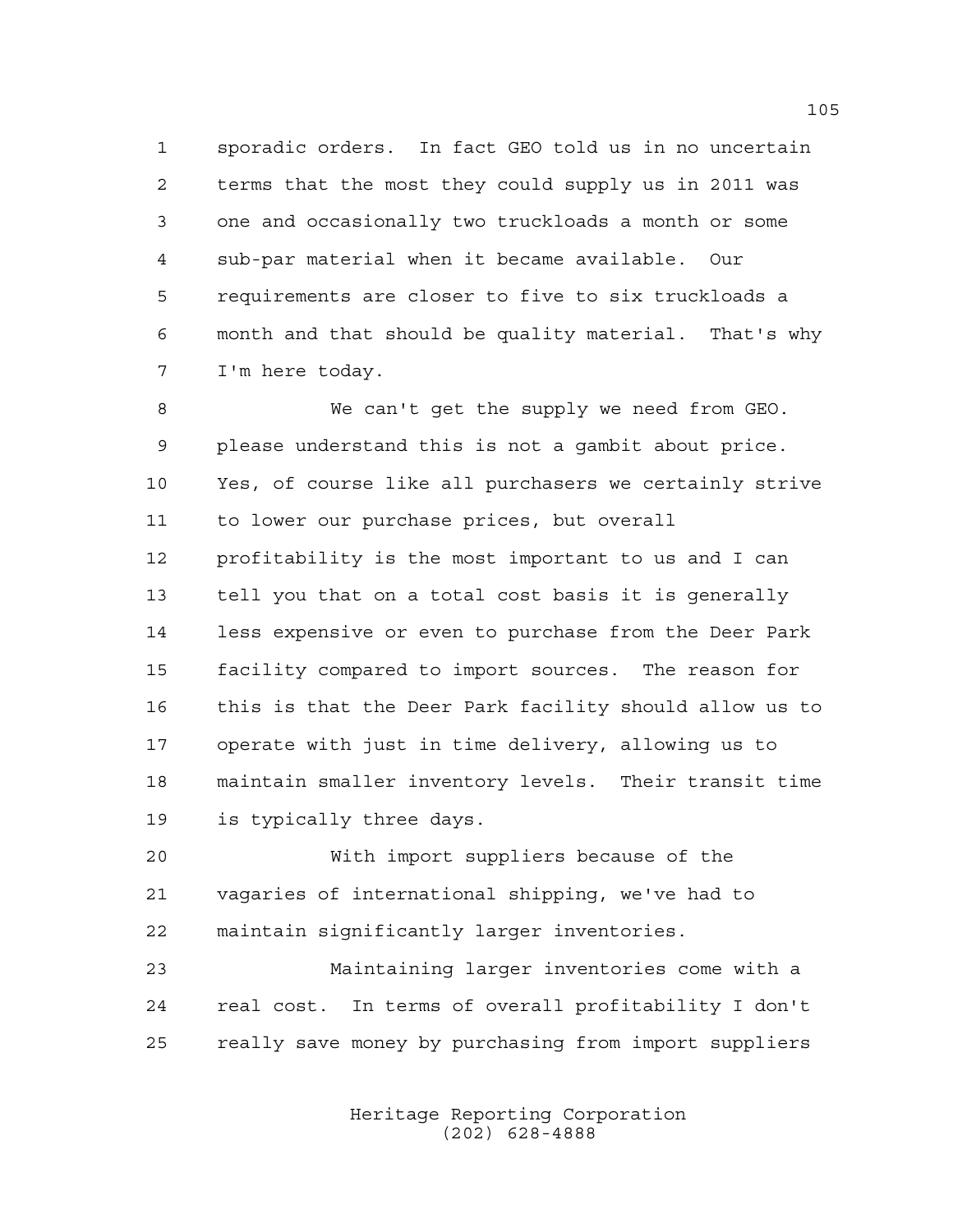even if the unit price is less expensive.

| 2           | The last point I want to make in my limited            |
|-------------|--------------------------------------------------------|
| 3           | time is to state that you should remain skeptical of   |
| 4           | the domestic producers' attempts to portray the future |
| 5           | as doom and gloom. I'm kind of puzzled by this         |
| 6           | portrayal given that GEO is apparently able to sell    |
| 7           | all of their output at whatever price they choose, and |
| 8           | as a manufacturer I certainly wish our company had     |
| $\mathsf 9$ | that capability.                                       |
| 10          | Leaving that aside, I can tell you clearly             |
| 11          | that one of the principal uses for glycine is for the  |
| 12          | production in the antiperspirant market and the        |
| 13          | antiperspirant market is growing. All indications are  |
| 14          | that it will continue to grow, especially in export    |
| 15          | markets.                                               |
| 16          | Concerning our business, our total quantity            |
| 17          | produced has continued to grow every year for the last |
| 18          | 20 years. The volume is definitely there.              |
| 19          | There are two primary reasons for this.                |
| 20          | first, in the U.S. market where consumers demand the   |
| 21          | highest levels of antiperspirant performance, the sale |
|             |                                                        |

of antiperspirant wasn't really affected greatly by

recessions . Antiperspirants in the U.S. are

 considered a necessity and they're not viewed as a luxury item by the buying public.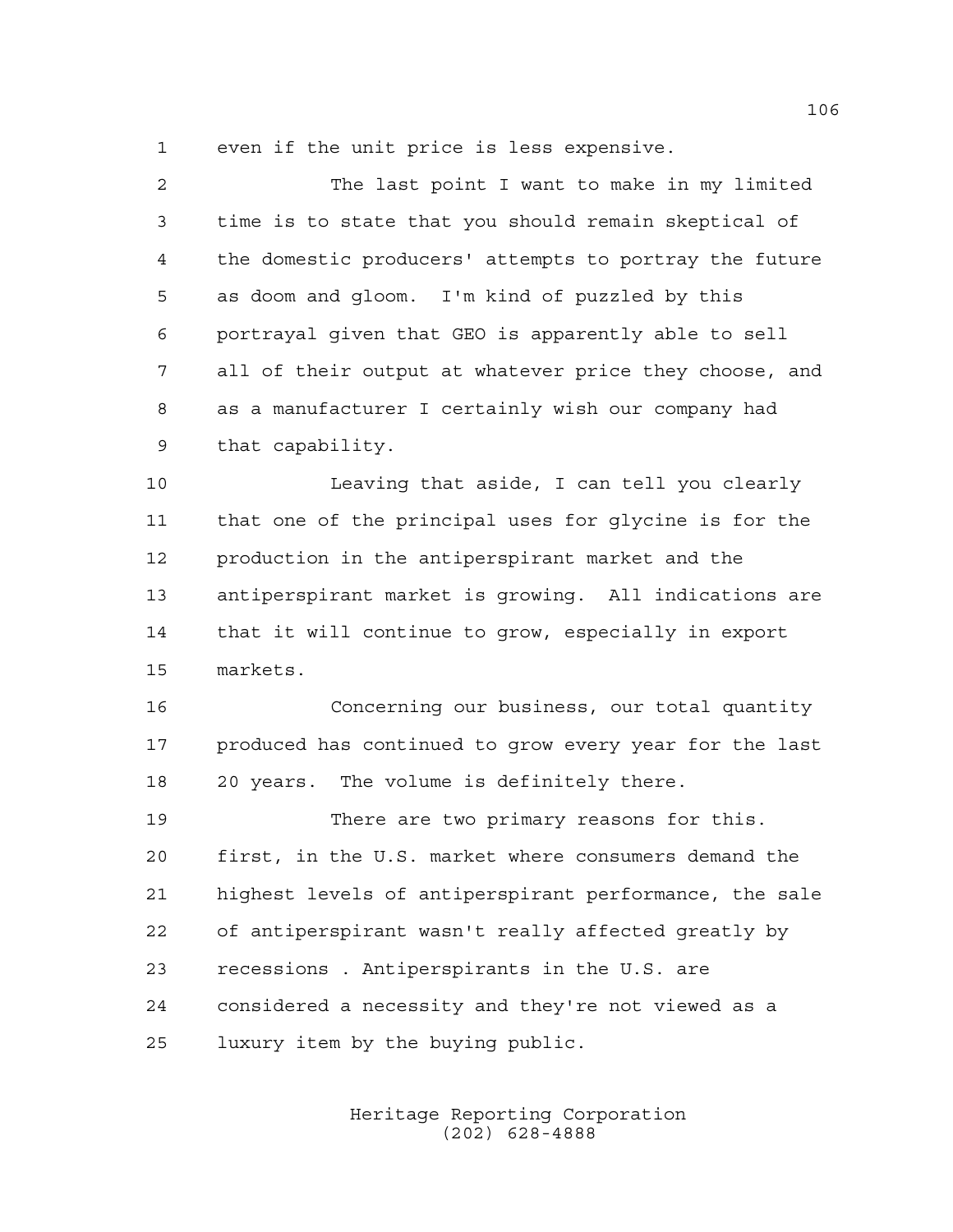Hence as the population grows, so does the demand for antiperspirants. Second, there's a tremendous growth in antiperspirants in other countries and we are one of the major suppliers to those other markets for antiperspirant active ingredients. The bottom line is that growth of antiperspirants appears strong and for many of those products glycine is a necessity. As the antiperspirant market grows so does the demand for glycine. 12 So let me return to where I began. We are between a rock and a hard place, but even more importantly, we see no end to the present supply situation, only continued deterioration. Glycine demand in the U.S. market exceeds the ability of the single viable domestic producer to supply and the shortage continues to get worse. This hasn't changed in 15 years. More concerning is the fact that to the best of my knowledge the Deer Park facility has done precious little during that time to improve their quality or increase their capacity. Summit is facing the same uneven domestic supply witnessed by the Commission in the 2008

> Heritage Reporting Corporation (202) 628-4888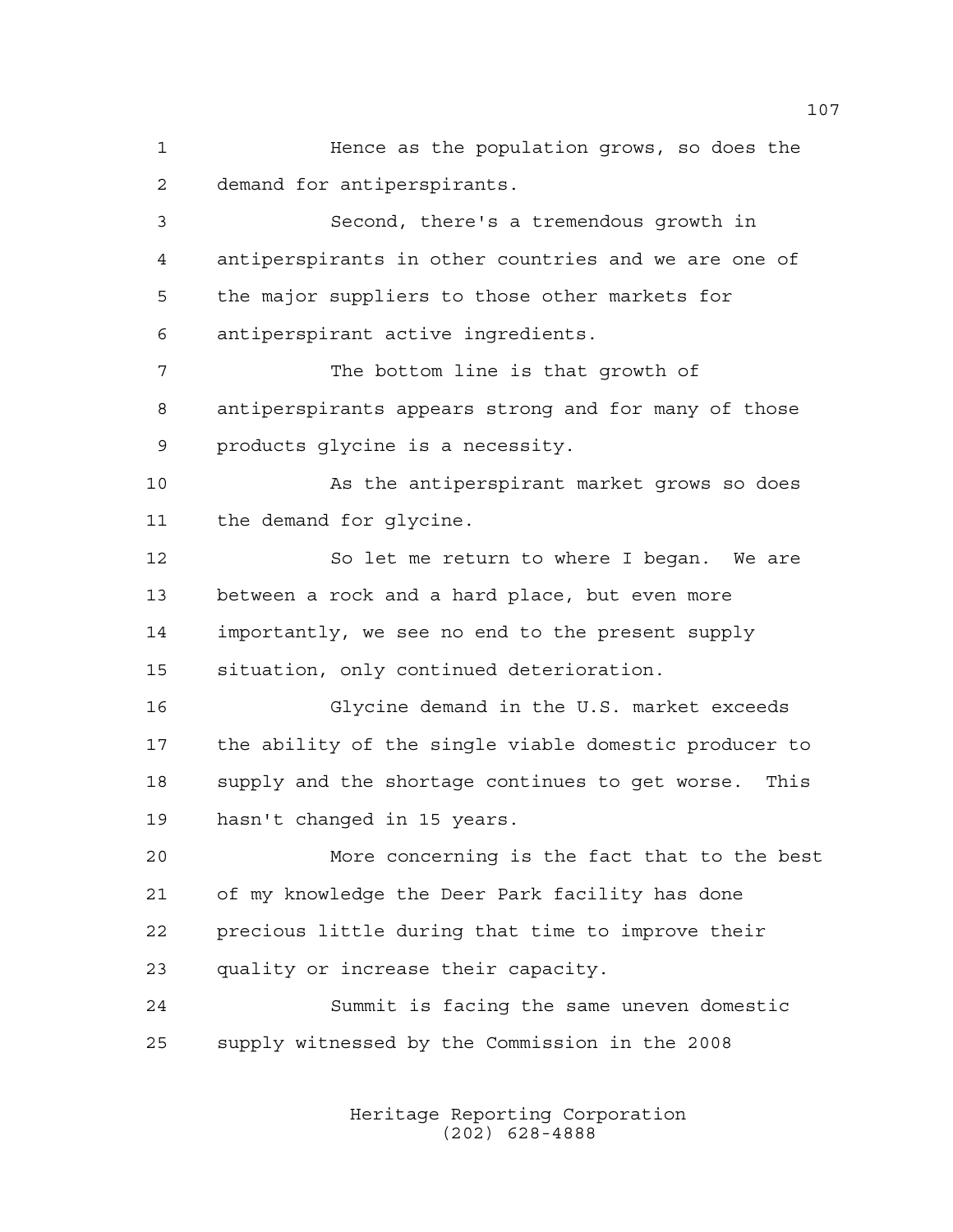investigation that sent consumers scrambling to diversify supply bases. Despite promises to better serve this market including plans to expand production, GEO has yet to follow through on that. MR. SCHWARTZ: Ms. Kozak, your red light has come on. Ms. KOZAK: I'm on the last two sentences. We feel they're still operating in the same manner as they were in '95. Please, we don't think

 this is fair. It's not fair for a single U.S. company to maintain a virtual monopoly position without doing anything to address the needs of its customers.

 That concludes my testimony, and I'd be happy to answer questions.

 CHAIRMAN OKUN: Thank you. Before we begin our questions, I want to thank this opportunity to thank you for your appearance and for providing a questionnaire to the Commission, as we prepare our record. And we will begin our questions with Commissioner Aranoff.

 COMMISSIONER ARANOFF: Thank you, Madam Chairman. Thank you for coming in to testify today. When you consider an oversea supplier of glycine, what kind of due diligence does your company do, in terms of -- do you just test the product that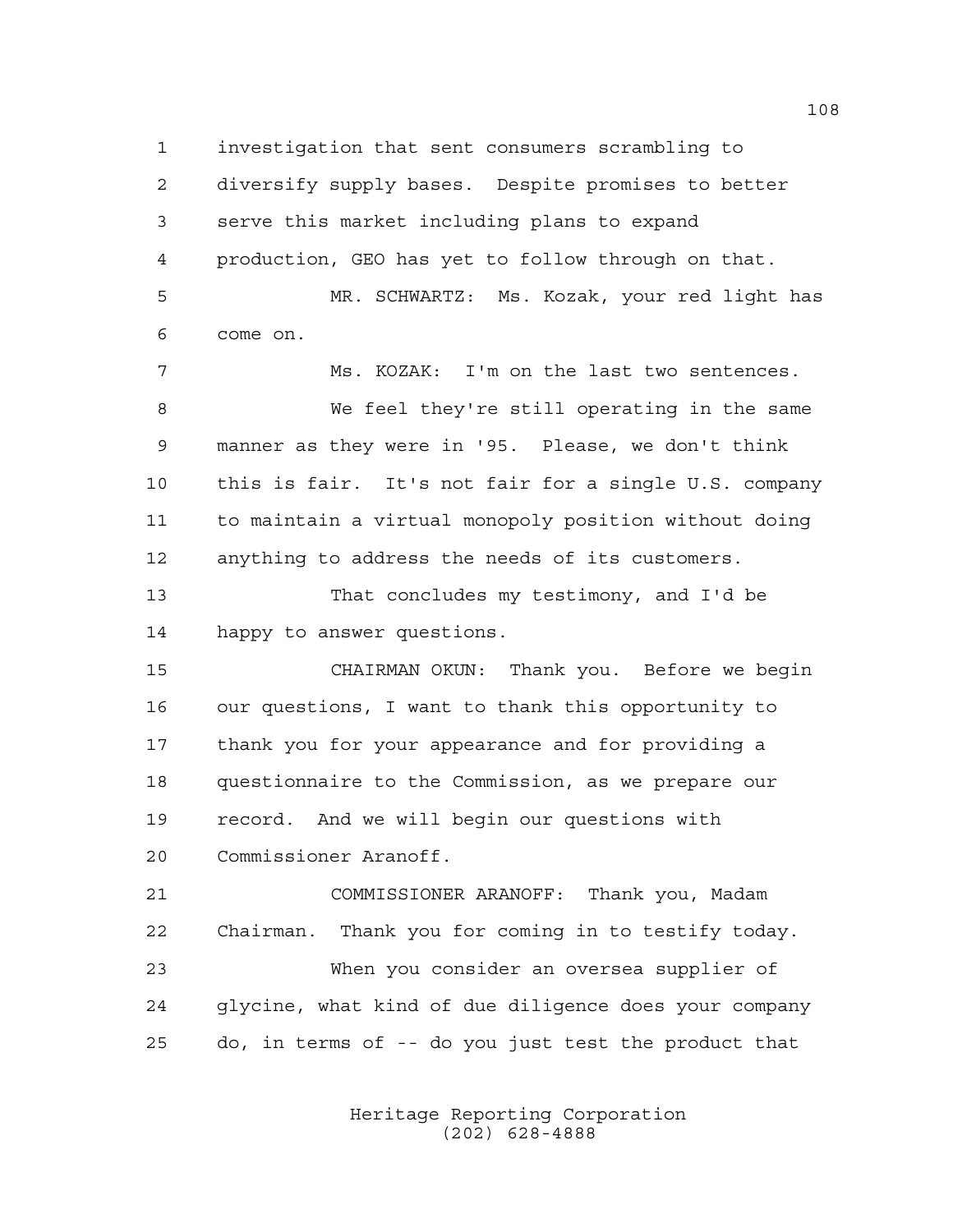they send you for testing? Do you go visit the plant? What do you do?

 MS. KOZAK: We have done both and we do this with glycine, as we do with any raw materials, since we import other materials, as well. We have a standard procedure for approving new suppliers of raw materials. Since what we manufacture is considered an over-the-counter drug, we're regulated by FDA and because of that, we must operate within good manufacturing practices, which include a formal procedure for approval of new sources of raws.

 The initial thing we would typically do is we see samples. Once we know they're there, we either approach them, they approach us. We look at samples form multiple lots, get a feel for whether it's the material we're looking for, also some discussions on price to make sure it's attractive or it's worth looking into.

 Following a time of simply back and forth with our quality folks, the first procedure we would take would be to bring in what we would consider a pilot quantity, enough to run a very small production batch on our equipment. We look at the product it makes carefully. We do some accelerated stability work, to make sure we're not seeing anything different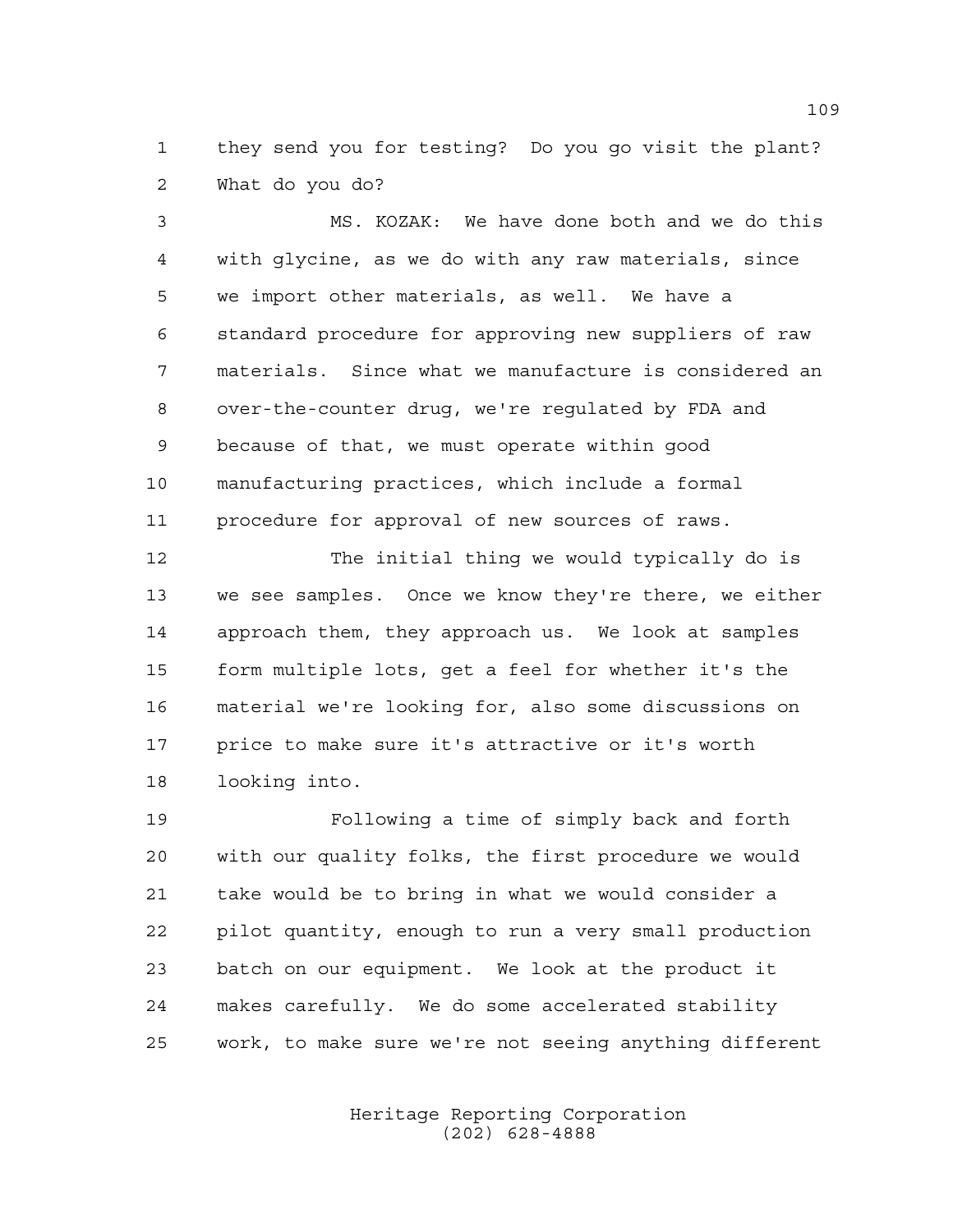than we do with our existing sources. We fully test any batches we made. It, also, gives us really the first opportunity to see a decent size quantity of material beyond a one-pound sample, which doesn't tell you the world.

 Once we've felt that on a pilot basis, the material is suitable, we would then bring in a next production size batch, something to make close to a standard sized batch and do the same thing again, do some expedited stability work on the finished product; carefully examine our finished product, using that material to make sure there is nothing different than the material we make with our standard. And at that point, if everything works out well, we would consider that vendor to be an approved supplier.

 COMMISSIONER ARANOFF: So at any point during that extended testing process, have you visited the plant?

19 MS. KOZAK: yes.

COMMISSIONER ARANOFF: Okay.

 MS. KOZAK: We purchase other materials from China and a representative from our company has visited every plant our material comes from. We have purchased raw materials from India and a member of our facility has visited those facilities, as well. We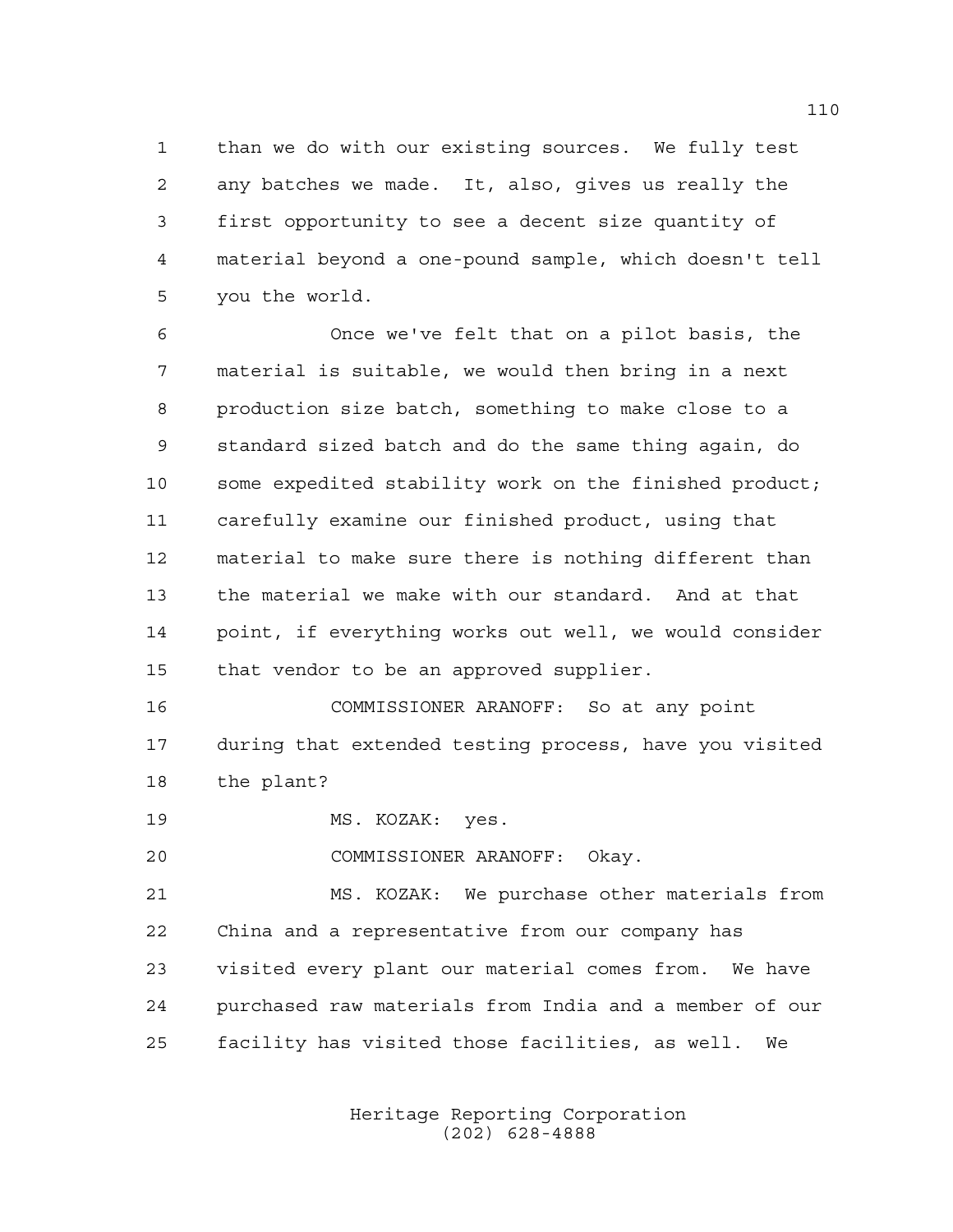know they're there; we know they're making product.

 COMMISSIONER ARANOFF: So, you would know if a facility that product was coming from was not, in fact, capable of producing the product?

 MS. KOZAK: If they weren't capable of producing it, you would know.

 COMMISSIONER ARANOFF: Would you know if -- assuming they had capacity in place to produce something you could see, would you know for a given batch whether they actually produced it or bought it from somebody else?

 MS. KOZAK: At one facility, we actually made the request when we were there to see their production records for the batch, as well as their raw material purchasing records, and they were able to show us that documentation. I don't know that we would get that from every vendor. I don't know that every vendor would be quite that open. Frankly, I wouldn't be quite that open with my customers because I don't like sharing all my costs with my customers. But, they were open with us and we felt comfortable. MS. KOZAK: What are the risks to your company if you import supplies for which you really couldn't be sure of the country of origin?

MS. KOZAK: Risks as far as is this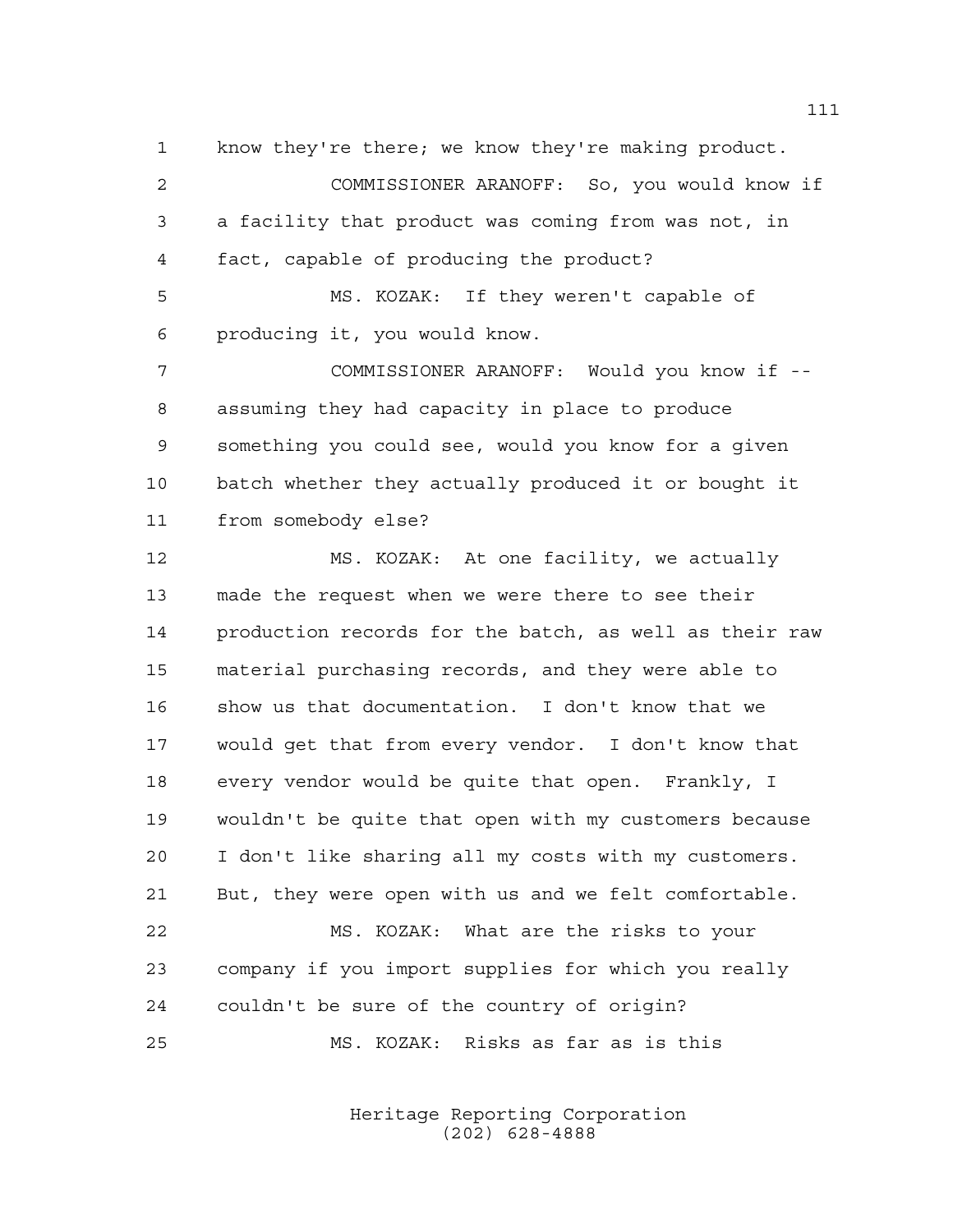circumvented material or risks as far as do I think this product is safe or both?

 MS. KOZAK: Both. If you think it's circumvented, I assume that, if I don't know who the importer of record is.

 MS. KOZAK: The explanation I just gave on this one particular supplier that we've done, that was in India and we felt there was not a risk that material was being circumvented since we were able to clearly -- what was very clear to us from what we saw, that they were producing that product there.

 From a safety standpoint, before we start buying on a production basis, we have seen multiple lots. We have seen larger quantities where -- I mean, anybody can give you a good one-pound sample, but can you give you me a good 2,000 pound super sack or a good 10,000 pounds of product. Those are the things we're looking at, as we scale up. We have never seen anything to indicate from our foreign suppliers that there was a concern, a safety concern tied to something being in there that shouldn't be.

 COMMISSIONER ARANOFF: Okay, okay. And are you the importer of record for the product that you bring in or is someone else?

MS. KOZAK: Are you talking glycine or --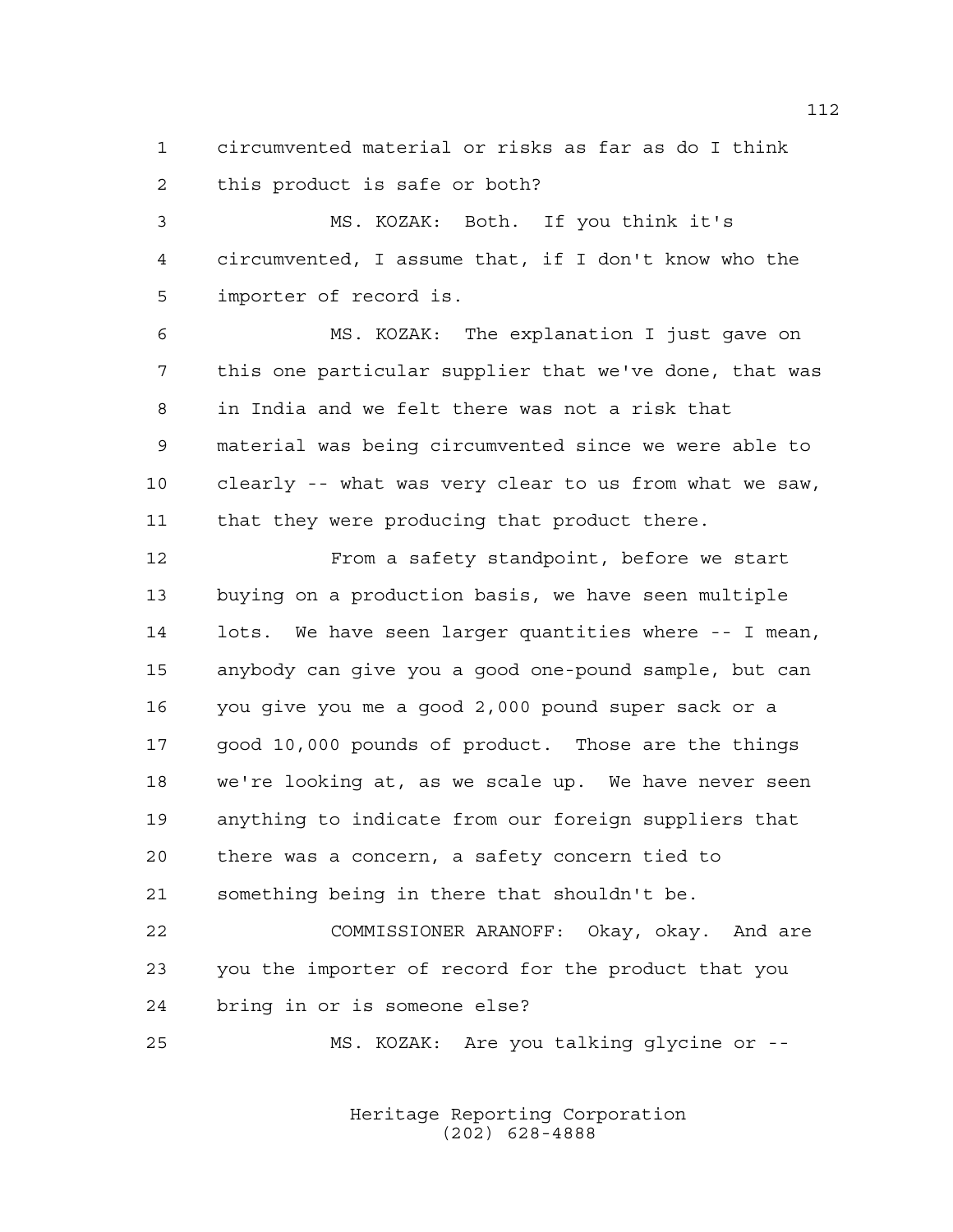COMMISSIONER ARANOFF: Glycine.

 MS. KOZAK: -- or some other things? COMMISSIONER ARANOFF: No, just glycine. MS. KOZAK: We are not the importer of record. COMMISSIONER ARANOFF: Is the foreign supplier the importer of record or are you using an -- MS. KOZAK: We're going through an agent. COMMISSIONER ARANOFF: Okay. MS. KOZAK: Currently, we're going through an agent. COMMISSIONER ARANOFF: Okay. MR. PORTER: Commissioner Aranoff, I know if they were the importer of record, this would be a much different presentation. I would then have APO access. COMMISSIONER ARANOFF: True. You've talked about some of the periods of time when you've had trouble getting supply that you've needed from GEO. With respect to foreign suppliers that you have relied on in the past in Japan or India, have you had comparable experiences? Do they experience maintenance shutdowns and times when they face unexpected demand from other customers and seem to be sold out? MS. KOZAK: In the past, we have experienced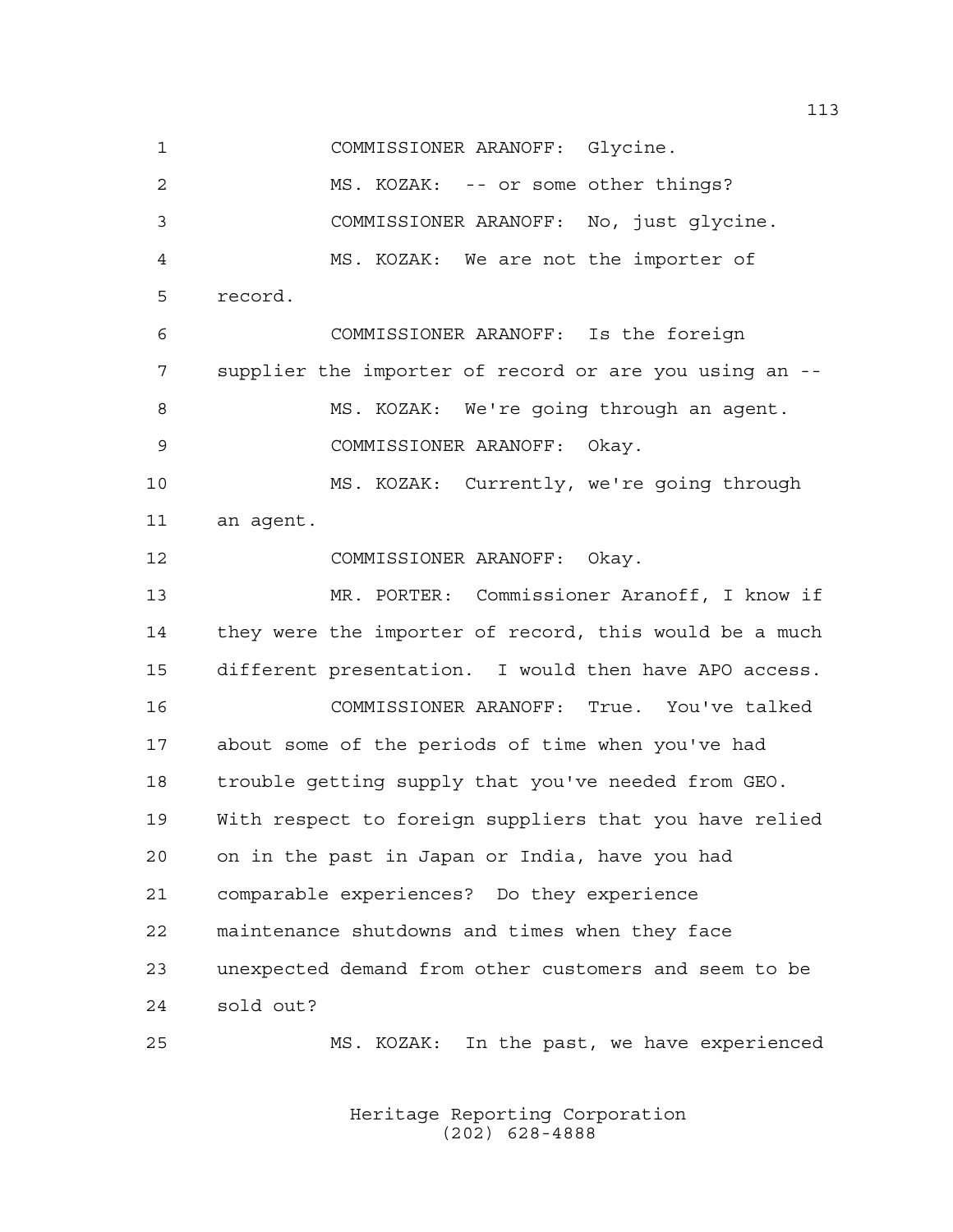vendors who have told us we're going to have a production shutdown. They were clear about how long a period of time that was intended to be. And what we had tended to do was to book early and beef up our inventory, because we knew there would be a period of time when they would be shut down, not producing. So, we always made attempts to ensure we had substantial inventory to carry us through that period.

 And our typical way of purchasing raw materials is not to have only one approved supplier. So, we have typically had someone else, even if they were a minority share supplier and we would probably have fallen back on them to help cover us through that period.

 COMMISSIONER ARANOFF: Okay. In the investigation that the Commission did back in 2007, where the Commission reached a negative determination, one of the things that we said was that we felt that the subject supply had been pulled into the U.S. market by shortages, so that there hadn't been -- it hadn't come into the market to aggressive pricing. In contrast to that, in this case, we do have a fairly large of responding importers and purchasers to our questionnaire, who've said that they think with opening the order on China would permit Chinese

> Heritage Reporting Corporation (202) 628-4888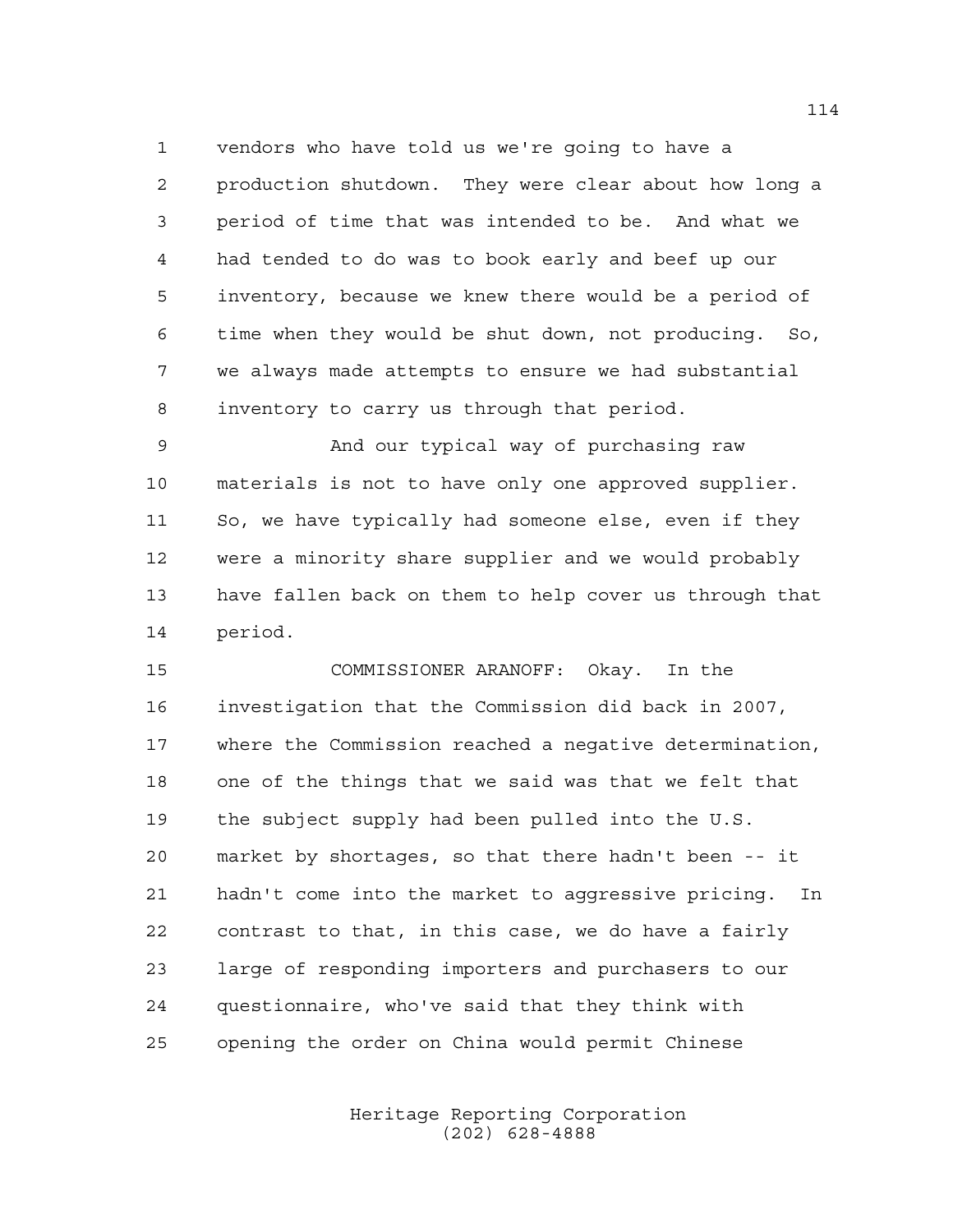imports to drive down domestic prices. Do you disagree with that assessment?

 MS. KOZAK: I guess I would expect it might drive the price down somewhat. We don't buy a great deal, we buy -- a share of our business this year comes from China through an agent. Would the price drop? I guess it could. MR. PORTER: Commissioner Aranoff? MS. KOZAK: I mean -- yeah. MR. PORTER: Can I make a comment, if I may? COMMISSIONER ARANOFF: Mm-hmm. MR. PORTER: I like to go back and sort of review all the testimony -- in fact, you heard quite a bit of testimony this morning about all of the supposed Chinese merchandise that has entered the country over the past few years; in particular, the last three years, in which according to staff report, domestic industry made profits and according to Commissioner Pearson, good profits. And so, I would submit that that's evidence that there may not be as much of a dramatic effect. That's hard evidence because it's actual experience; that if it is, in fact, Chinese, as they say it is, and they're still making profits, then shouldn't that suggest that in the future, when this comes from China, rather than

> Heritage Reporting Corporation (202) 628-4888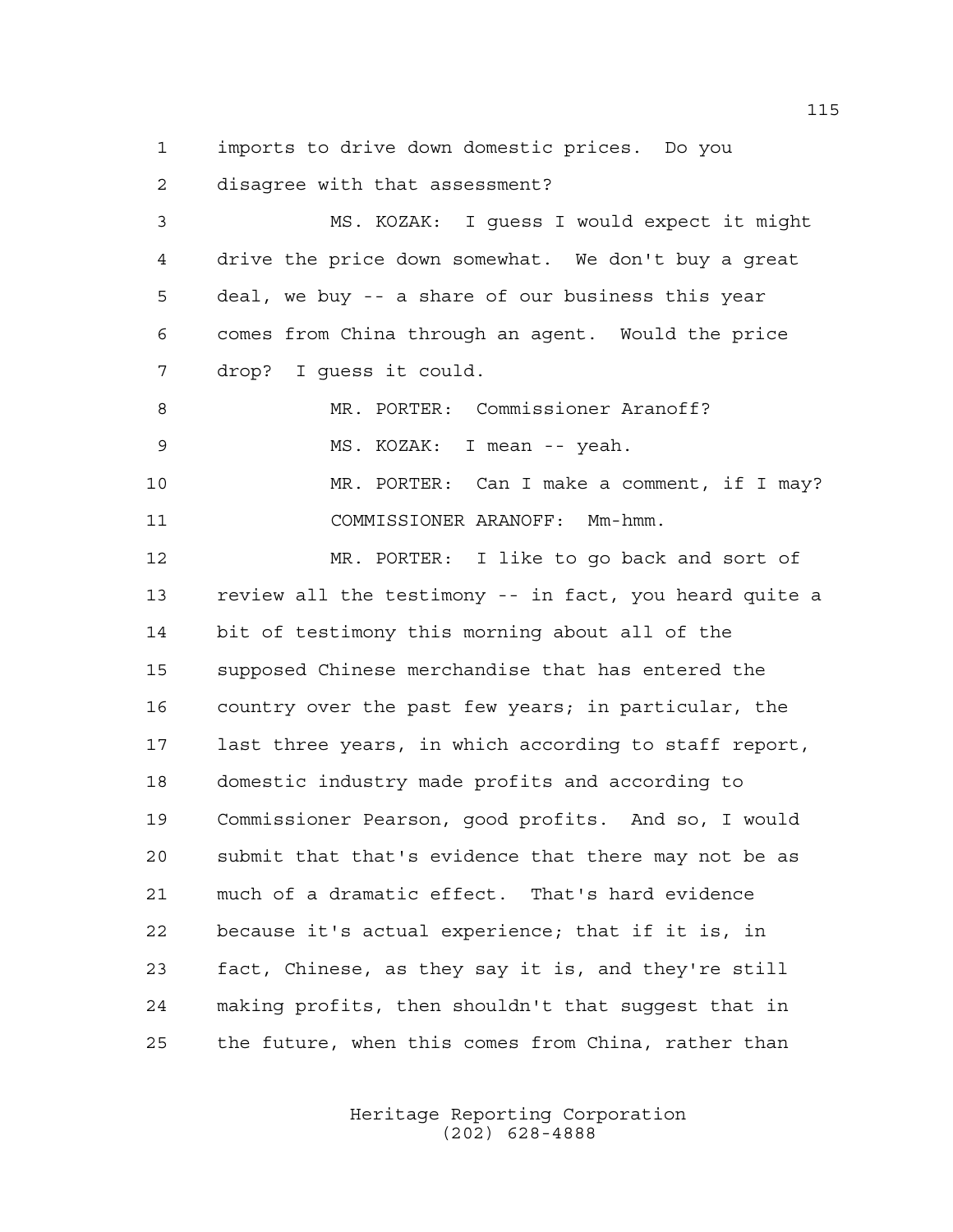China via India, it can also make profits with the Chinese in the market?

 And so, I would suggest all of this -- I mean, they attempt to say the transshipment is evidence that the U.S. is a attractive market. That's a given. The U.S. is a very large market. It's an attractive market. My point is that if they've been making good money with Chinese in the market as history, why isn't that also going to happen in the future? And they have actually not answered that question.

 COMMISSIONER ARANOFF: Okay. Well, I appreciate those answers. And my time is up, so thank you, Madam Chairman.

 CHAIRMAN OKUN: Commissioner Pinkert? COMMISSIONER PINKERT: Thank you, Madam Chairman. I just have a few questions for Ms. Kozak. I understand your testimony about the product that you've purchased and your belief that it was not a circumvented or transshipped product that originated in China. But, I'd like you to, if you would, just comment more generally about whether you think there is product that's entering the U.S. market that is of Chinese origin, but it's being transshipped through other countries.

> Heritage Reporting Corporation (202) 628-4888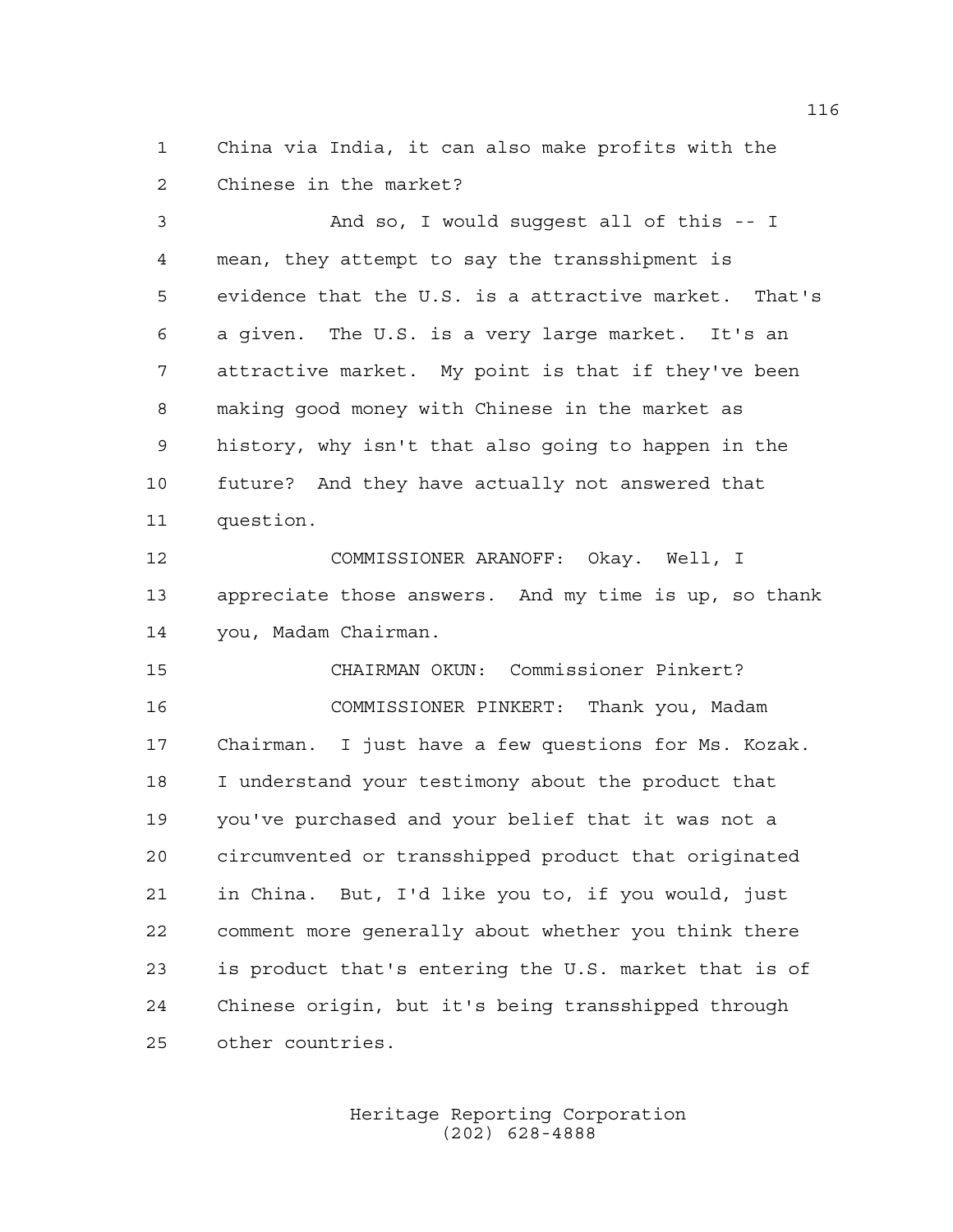MS. KOZAK: I couldn't say that from my own experience, because if we had an indication at the time we were buying that there was transshipment going on with that particular supplier, we would not have continued to utilize them. I really did not have -- we didn't have a great deal of experience utilizing particularly Indian suppliers. Do I think it's going on? Probably, but that's just -- I couldn't prove anything to you. That's just my thought.

 COMMISSIONER PINKERT: So to flip the question around then, you're not testifying that the transshipment allegations made by the domestic industry are false; you just don't have any personal experience with that?

 MS. KOZAK: No, we're not talking about that at all. I don't have that experience.

 COMMISSIONER PINKERT: Okay. And one other question and, again, if you can answer it based on your personal experience, great; if you can answer it based on what you've heard in the marketplace, that's also of use. So, do you have any comparison that you could make between the pricing from India currently and the pricing from China with respect to the glycine that's subject to this investigation?

MS. KOZAK: Yes, but not something I want to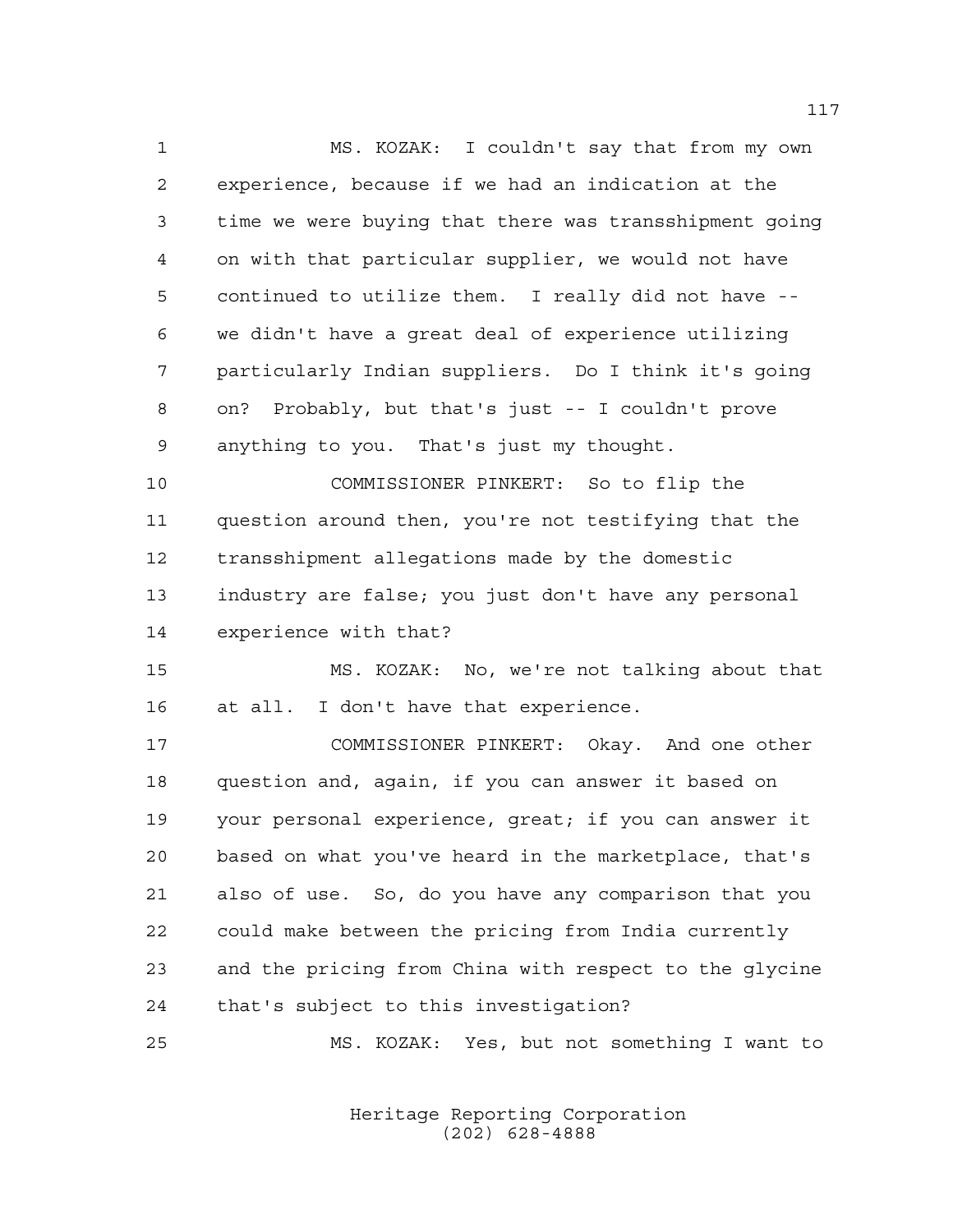make public knowledge. It's --

 MR. PORTER: Commissioner Pinkert, I believe that information is contained in Ms. Kozak's questionnaire response and we'll go back and check. And if there's any sort of unclear, we will make sure in the following-up to give you exact pricing, so you can look at it directly. COMMISSIONER PINKERT: That would be very helpful for the post-hearing. And, also, if you have any other market intelligence that you can give us that's relevant to this comparison that I'm asking about, that would be useful, too. MR. PORTER: Will do. COMMISSIONER PINKERT: Thank you. I have no further questions. I thank you for testifying today and I look forward to that post-hearing information. Thank you, Madam Chairman. CHAIRMAN OKUN: Thank you. Ms. Kozak, you had testified from your experience in sourcing from Deer Park, including the change in ownership that occurred in 2005. In the testimony this morning, Mr. Mahoney talked about some of the changes that they have made or testified that the Chinese had made to GEO to increase customer responsiveness. And I know that's not your experience based on your testimony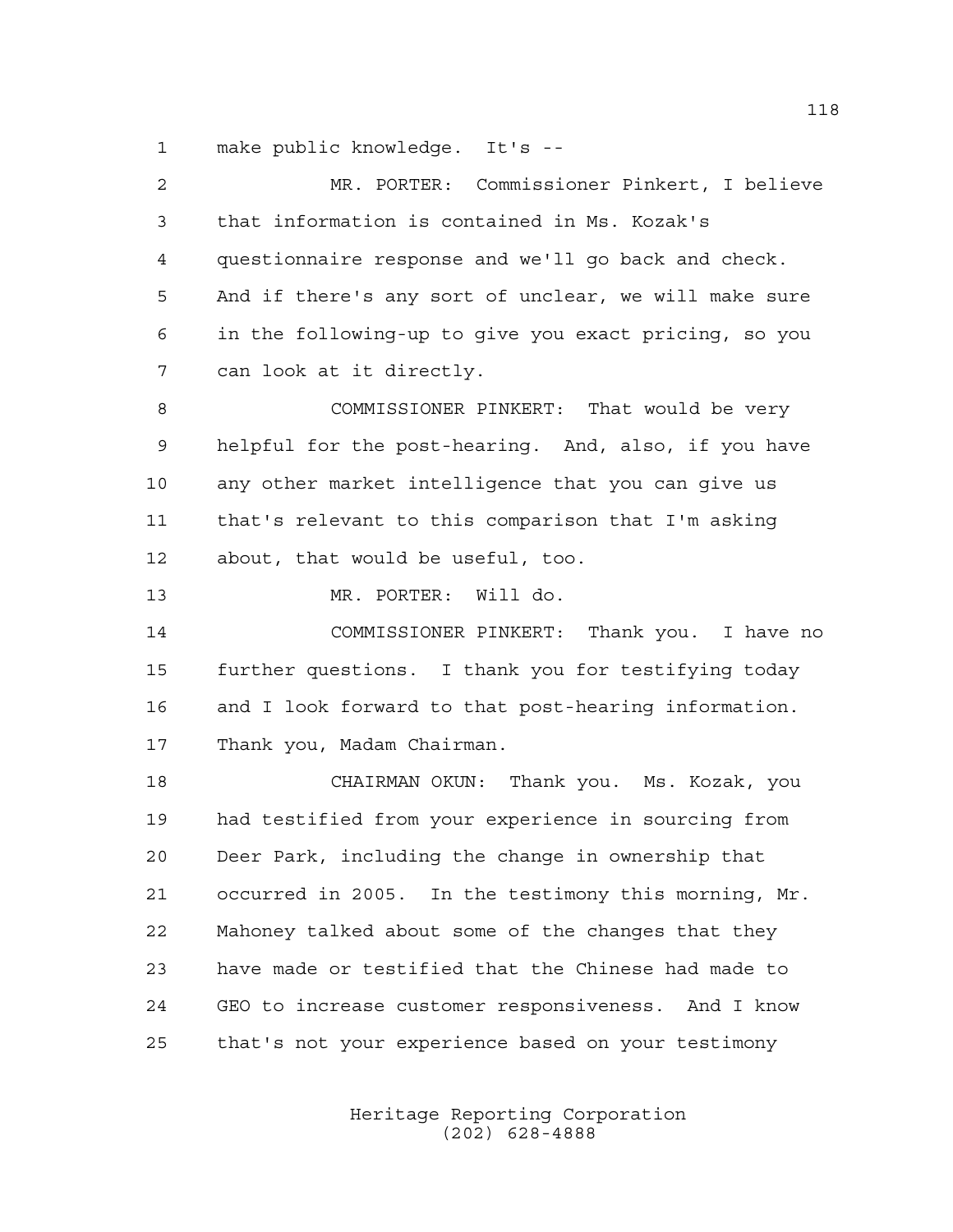today, relatively small number of purchasers in the market. Is there -- could it be that both stories consistent, that they have focused on other customers that were long standing and that might be better relationship, versus --

 MS. KOZAK: Well, we -- when you say, customer that's long standing, although we don't currently have a contract with GEO, we've been buying from GEO, Dow, Hampshire Chemical, W.R. Grace, all the names who used to own that facility and even before that when they used to manufacture glycine in New Hampshire. So, we certainly have a long standing history and typically has been a good history with the facility.

 Is it possible they are giving really good service to other people? I can't comment on that. 17 And we don't have a lot of history this year; although I will say with the very few orders we've had accepted this year, typically, once the order is placed and the date is set on the purchase order, in more than one case, we have heard back from GEO, oh, I'm sorry, I can't ship it on that date, but here's when we can have it.

 And as an example, in my -- one of the things that was offered to us by GEO very early, I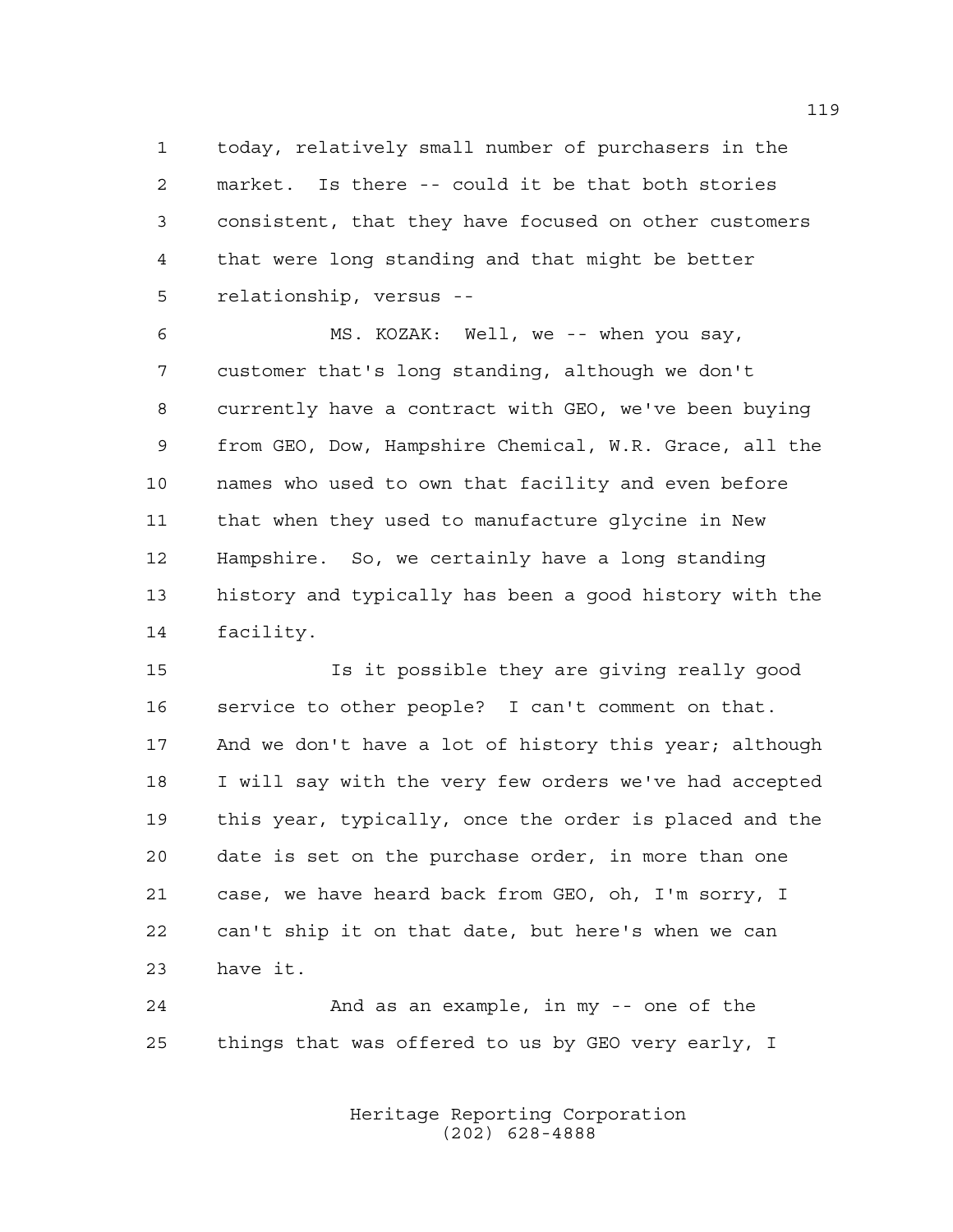think it was actually offered at the end of December, is we were offered about a truckload and three- quarters of glycine that was USB material, but it was hard as a brick. And you heard the manufacturers state that, you know, it doesn't do well with moisture; it turns hard. Well, in fact, this turned hard at GEO. We have seen that kind of material from them occasionally in the past. We've been able to use it. And since we were talking to them about wanting to get supply from them, we said, yes, we can take it. They did offer it to us. Interestingly enough, you know, they wanted to get it off their hands. They didn't -- I'm assuming they don't have a whole lot of customers that are interested in taking what's roughly a 2,000 pound super sock that you could whack with a baseball bat and doesn't want to break apart. The thing is really hard.

 We have a process, however, where our glycine is dissolved into a very acidic solution and I'm assuming other industries don't deal with their glycine that way. So, we can handle it. We did take it. We used it. It costs us more to do that because it takes a lot more handling to be able to get it into our equipment and into solution. But even that, where it was a material they had on hand, sitting in their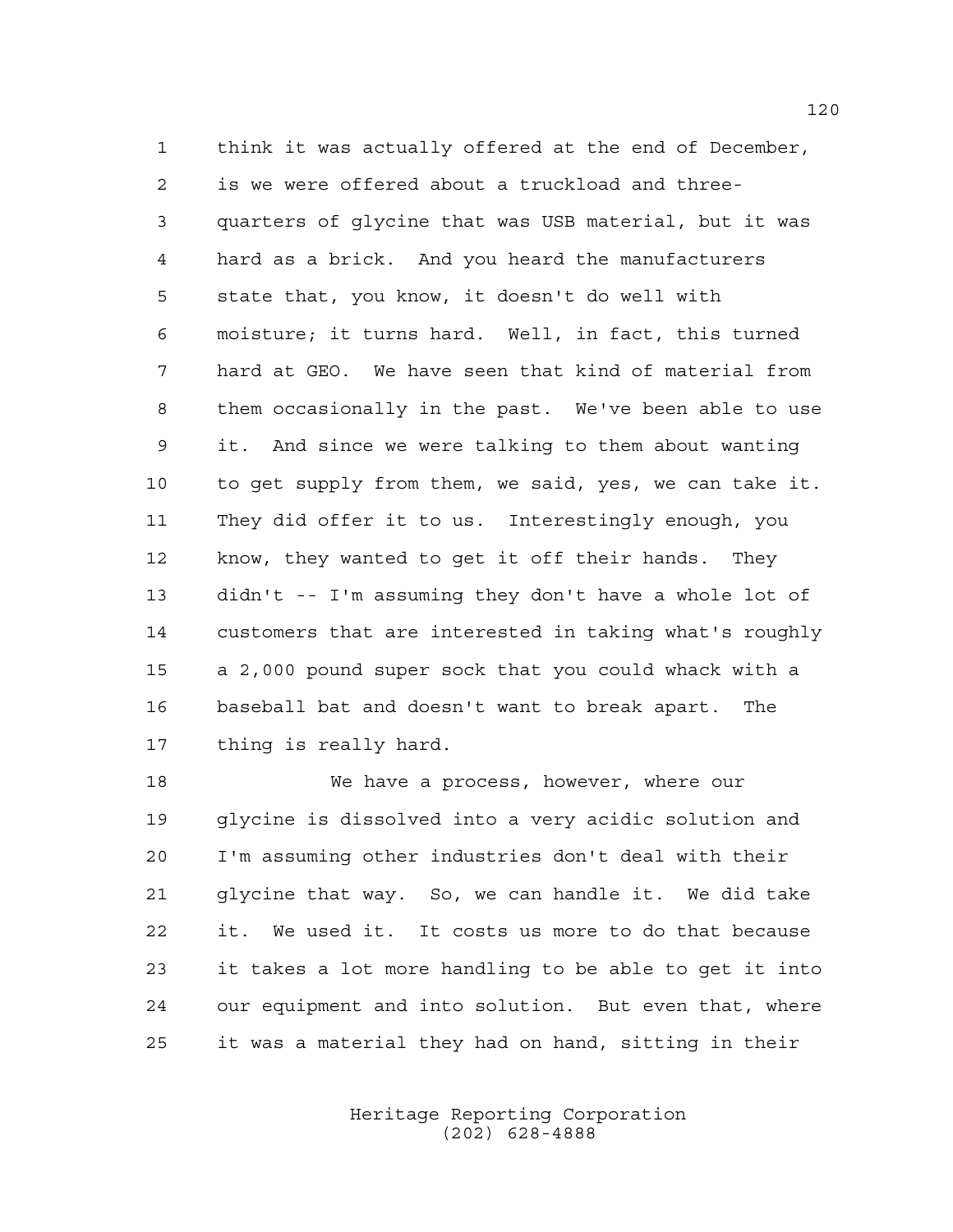warehouse, when we said that's fine, you know, can we have it this Friday, we'll take it. We heard, well, yeah, but, you know, we're short some people and we have a couple of other orders we have to ship first, so I'll probably have it for you the end of the first or second week in January. That's the service we've seen.

 CHAIRMAN OKUN: Okay. And then I think you may have hinted on this during your testimony, but if the order were revoked, how would you see the market in terms of who you would be looking to source? Would it change your sourcing from your current sourcing and then in what way? I know you don't want to discuss prices in our public session, but just tell me a little bit about what a market without this order would mean for you.

 MS. KOZAK: We are currently buying from Japan -- excuse me, we're currently buying from India from a source that is not included in the anti- circumvention case and they share the majority end of our business with buying from a facility in China. In both cases, we're buying through an agent; we're not buying direct. So, we're getting it on a delivery duty-paid basis. And we sought to obtain additional supply from GEO, because between those two sources, we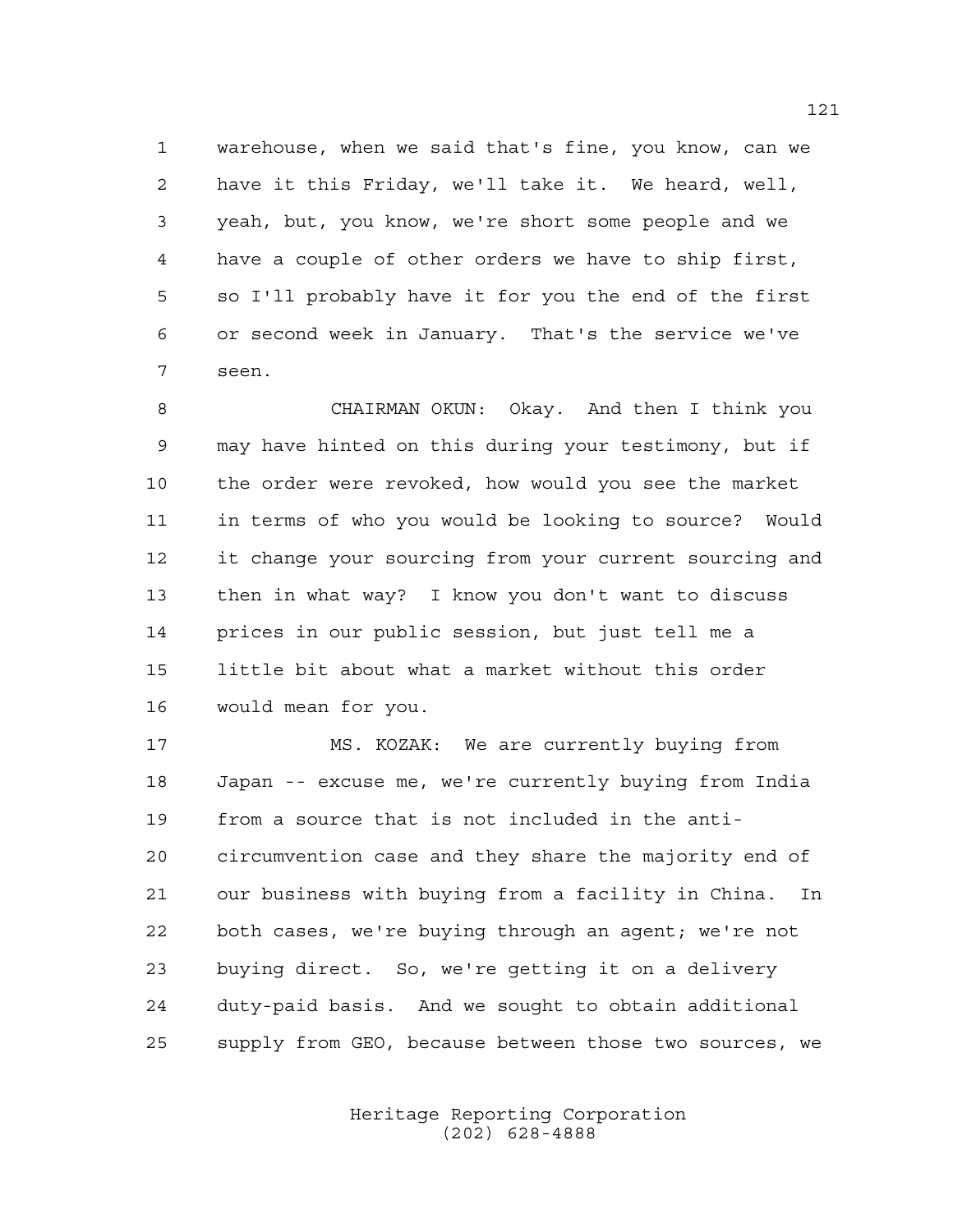weren't getting everything we wanted, as far as volume. And that was why we approached GEO and asked them what can you supply us in 2011.

 My guess is we would probably consider -- we would probably continue in the same fashion. It might be that additional material from China would open up for us. But, then, again, we're looking at material from an approved source. There may be -- I don't know how many suppliers of glycine there are in China; there's a lot. We certainly have not approved all of them as sources. We have one that I know of right now that's approved. I would have to look back through our records and see if we've approved any others. I don't think we would dramatically change how we're purchasing.

MR. PORTER: Commissioner?

 MS. KOZAK: We will continue to have more than one supplier.

 MR. PORTER: Commissioner Okun, I want to just make sure it's understood that what Linda is sort of contemplating is that there's no change in GEO's ability to supply them sort of adequate supply. And her earlier testimony is, all things being equal, if GEO is able to commit to adequate supply, she will buy from GEO, because on an overall cost basis, it's just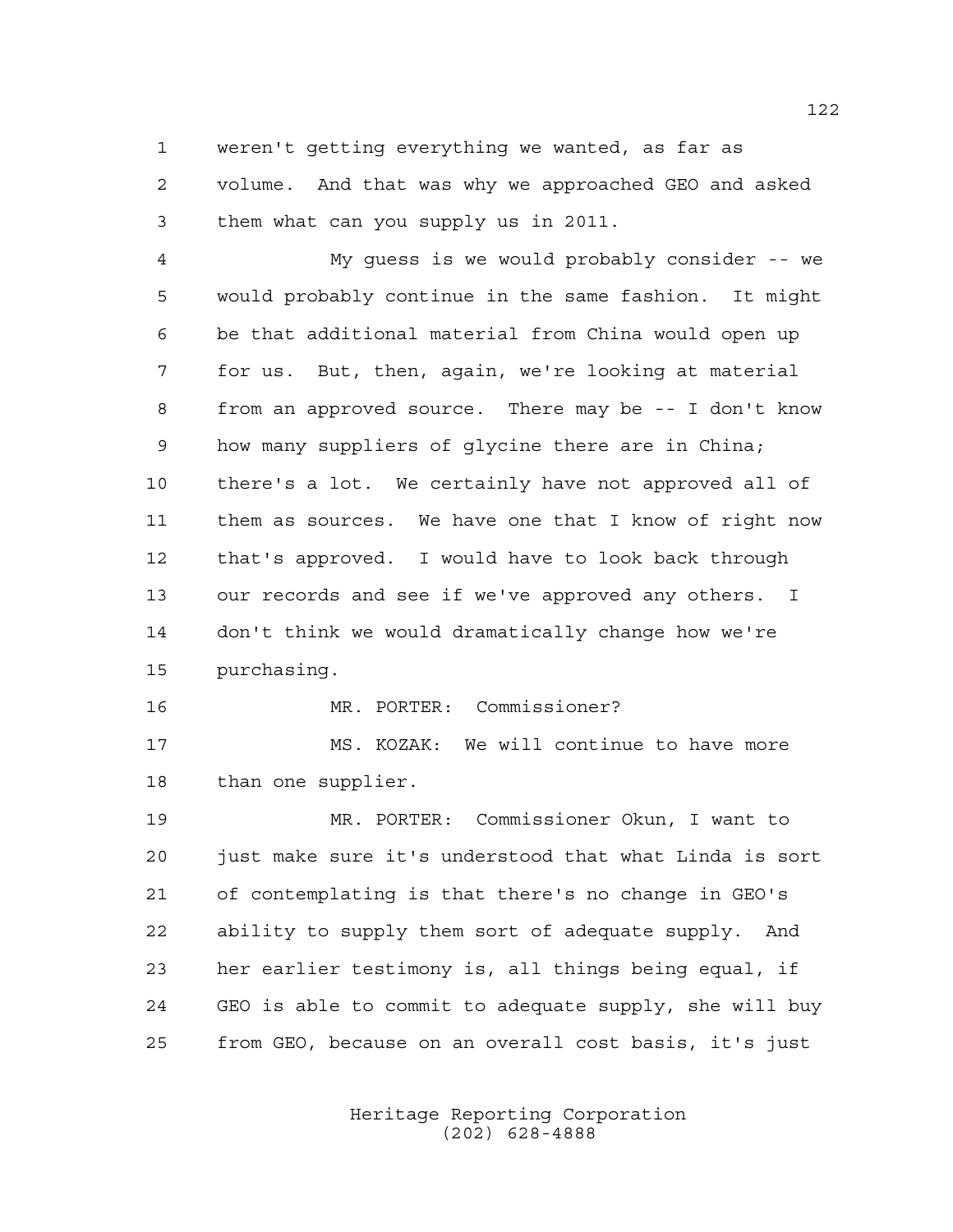-- it's cheaper for her. So, you know, she's sort of saying, okay, if you open up China and GEO is still not able to supply, this is how I think it may happen; but if GEO is able to supply her, she will first buy from GEO.

 CHAIRMAN OKUN: Right and I've understood that from just -- that it's not just the price, but just in time is helpful. But, mine was more given there are other sources in the U.S. market, what this market would look like in the event of revocation.

 MS. KOZAK: Do you mean other sources as far as U.S. manufacturers?

 CHAIRMAN OKUN: No, I'm sorry, other country sources in terms of competing with Chinese product that would no longer be subject to an order, what changes that might bring in the market.

17 And then I think -- I think I had one more question -- oh, just a final question. I'm not sure if you have knowledge of this, but some of the discussion this morning talked about what had happened with the European producer when China entered the EU market. I don't know if you --

```
23 MS. KOZAK: We never bought from them.
24 CHAIRMAN OKUN: Okay.
```
MS. KOZAK: Our understanding was they were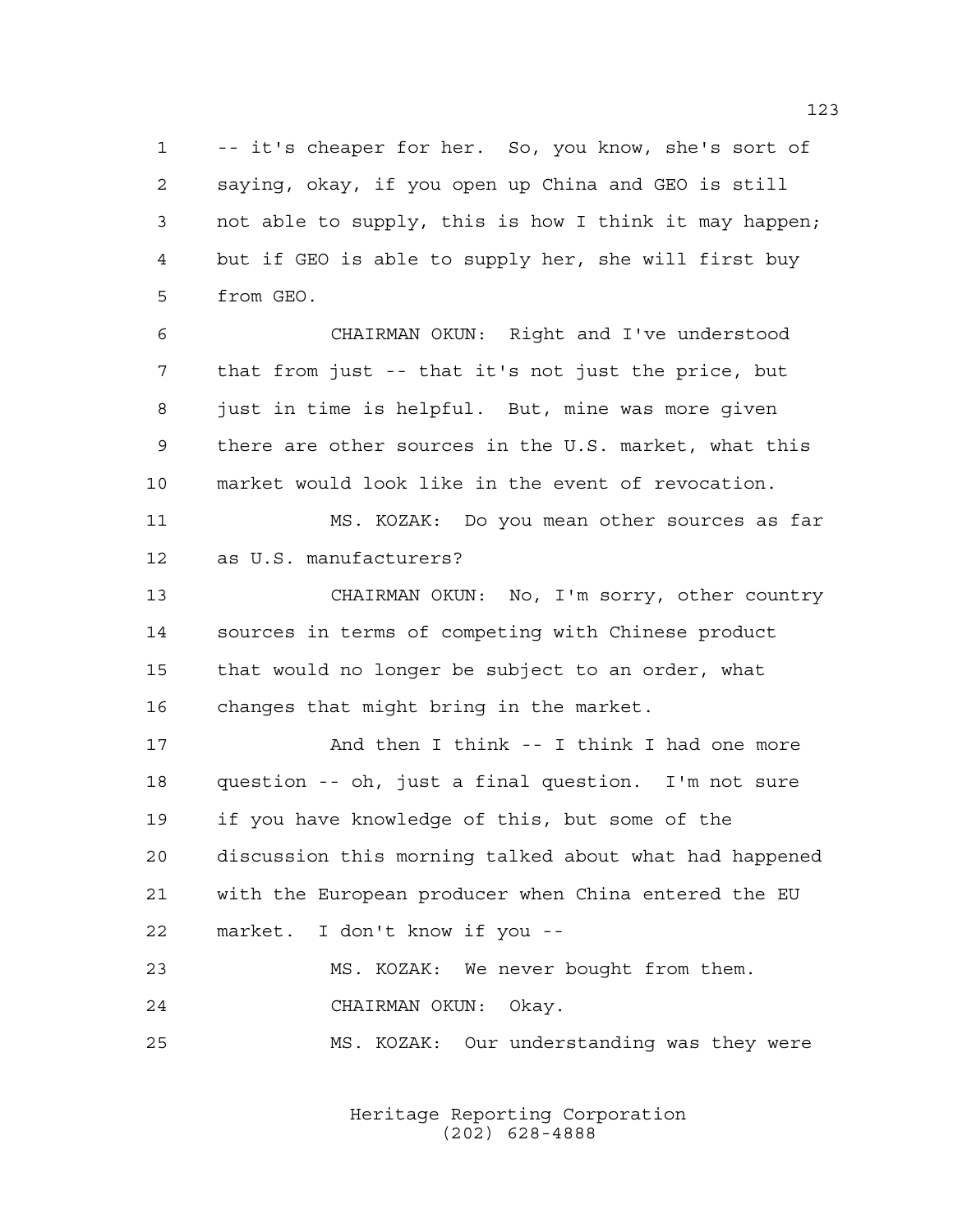a very small manufacturing facility, basically just making enough for whatever part of the European market they handled. So, we never approached them and dealt with them.

 CHAIRMAN OKUN: Okay. I appreciate all those answers. Commissioner Williamson? COMMISSIONER WILLIAMSON: Thank you, Ms. Kozak, appreciation for coming. Thank you, Madam Chairman. Thank you, Ms. Kozak for coming today. I was wondering, in light of what we heard this morning, and you can answer this post-hearing, you haven't mentioned Chattem at all. So, I was wondering why you haven't considered them as a source. MS. KOZAK: We've bought from Chattem in the past, years back. Their material was qualified. Quite frankly, particularly back when GEO was our only source of glycine, we bought Chattem only if we couldn't GEO material and the reason was their price was always substantially higher.

 MS. KOZAK: I will also say that more currently, when I've had conversations with Chattem, Chattem, also, represents Showa Denko, a Japanese supplier, and we have had discussions on sourcing Showa Denko material. We've used -- it's a qualified

COMMISSIONER WILLIAMSON: Okay.

Heritage Reporting Corporation (202) 628-4888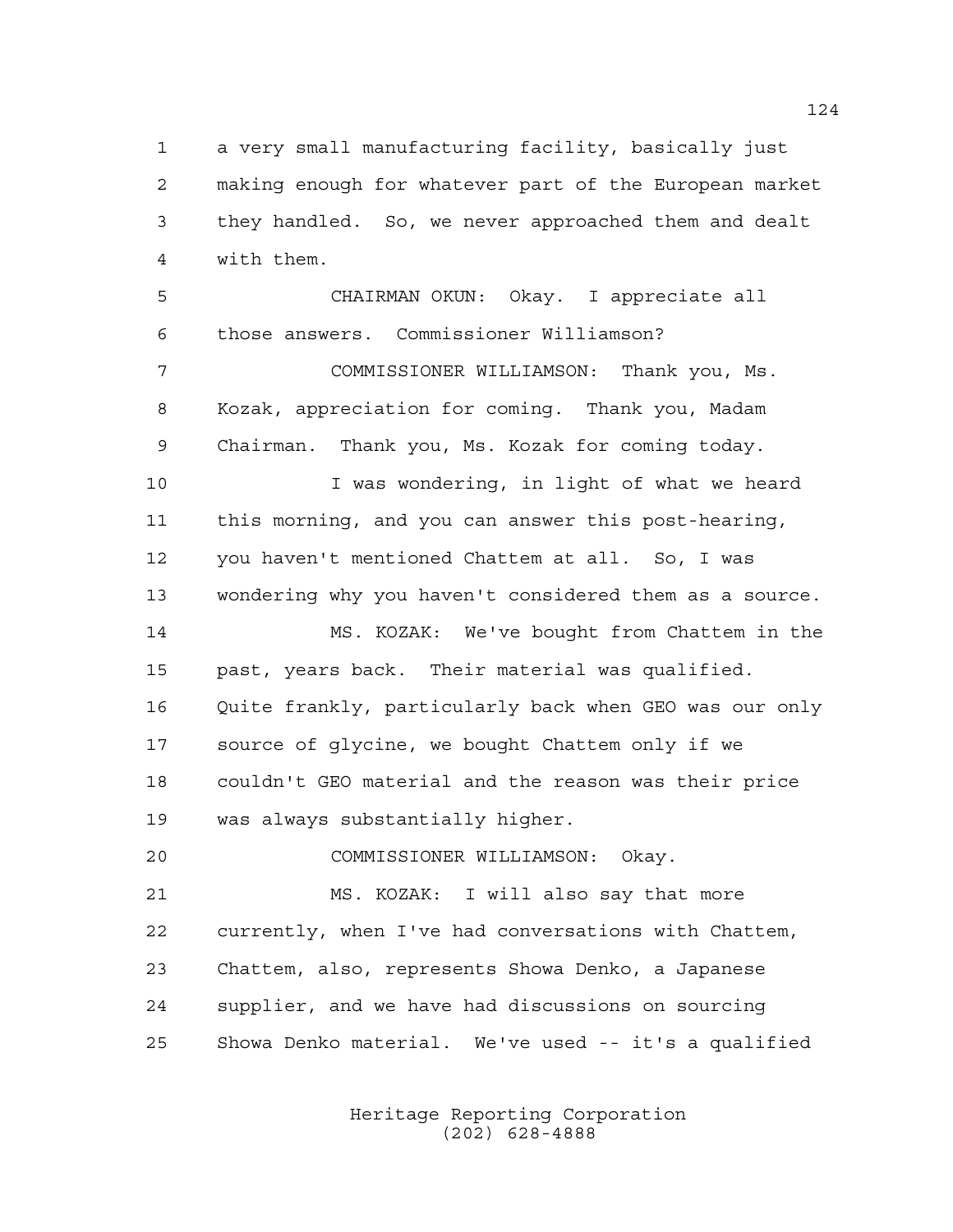source. We've used it in the past. So, I haven't had a conversation about buying technically Chattem material in a long time. More recently, our discussions when we've had them have been regarding Japanese material.

 COMMISSIONER WILLIAMSON: Okay, thank you. If Mr. Kedrowski wants to say anything post-hearing, I would be interested in hearing. But talking about Japanese material, are there any estimates about when the Japan would be sufficiently recovered to come back in the market?

 MS. KOZAK: Not yet. I will say -- we used to buy from Showa Denko. They supplied a portion of our demand for over a two-year period. Good supplier, dependable, quality material. Whether there was ever an issue truly with their material or not, I'm not sure. What our customers who were putting these requests into us were telling us, is certify -- number one, that you don't manufacture my product in Japan. Well, we don't. Okay, now certify that are you buying any raw materials for your product, not just glycine, but are you buying any raw materials that are manufactured in Japan and if you do, I need a certification that states they're not radioactive and with that certification, here's the two-page list of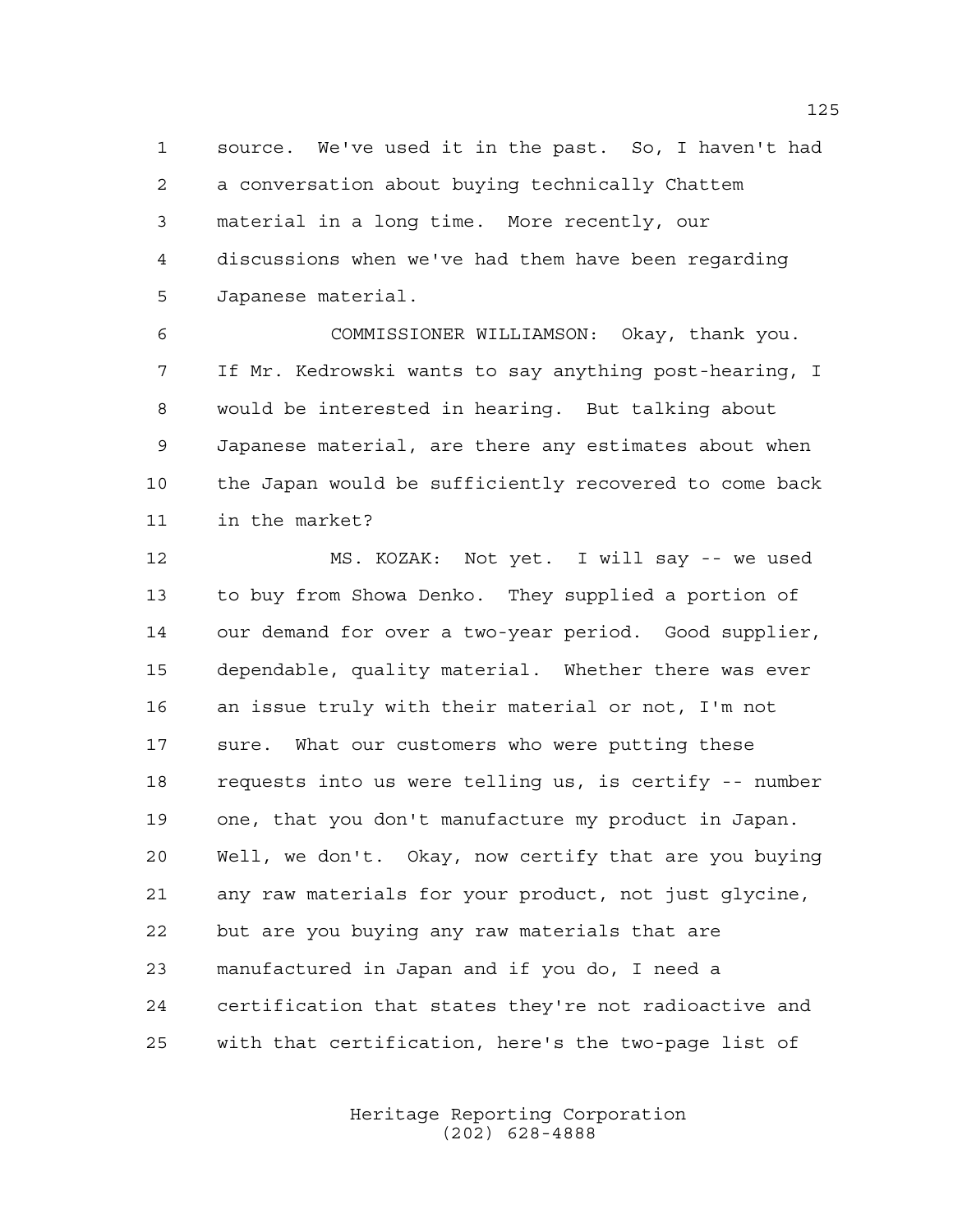testing I want to have done on every batch you bring in and put in product you ship to me. If you're going to certify, you need to prove all this testing has been done.

 It just didn't make sense to us and, at this point, we're not ready to go back, especially since the -- number one, the issue in Japan is not 100 percent settled yet, as far as their nuclear issues. How long that's going to take -- how long is it going to take for Japan to solve their problem with nuclear plants? I don't know. How long will it be until my customers feel comfortable that they would not require that certification? I'm not sure about that either. It's hard to predict.

 MR. PORTER: And Commissioner Williamson, I'm sure you can understand we're dealing with fear that maybe even called irrational fear, but it's a very real fear of the customers and more importantly, her customers are putting demands on her that simply make purchasing from Japan not feasible.

 COMMISSIONER WILLIAMSON: Okay. Thank you. No, I understand that and I understand her rational fears.

 Your Indian, I guess you probably have -- do you have several Indian suppliers?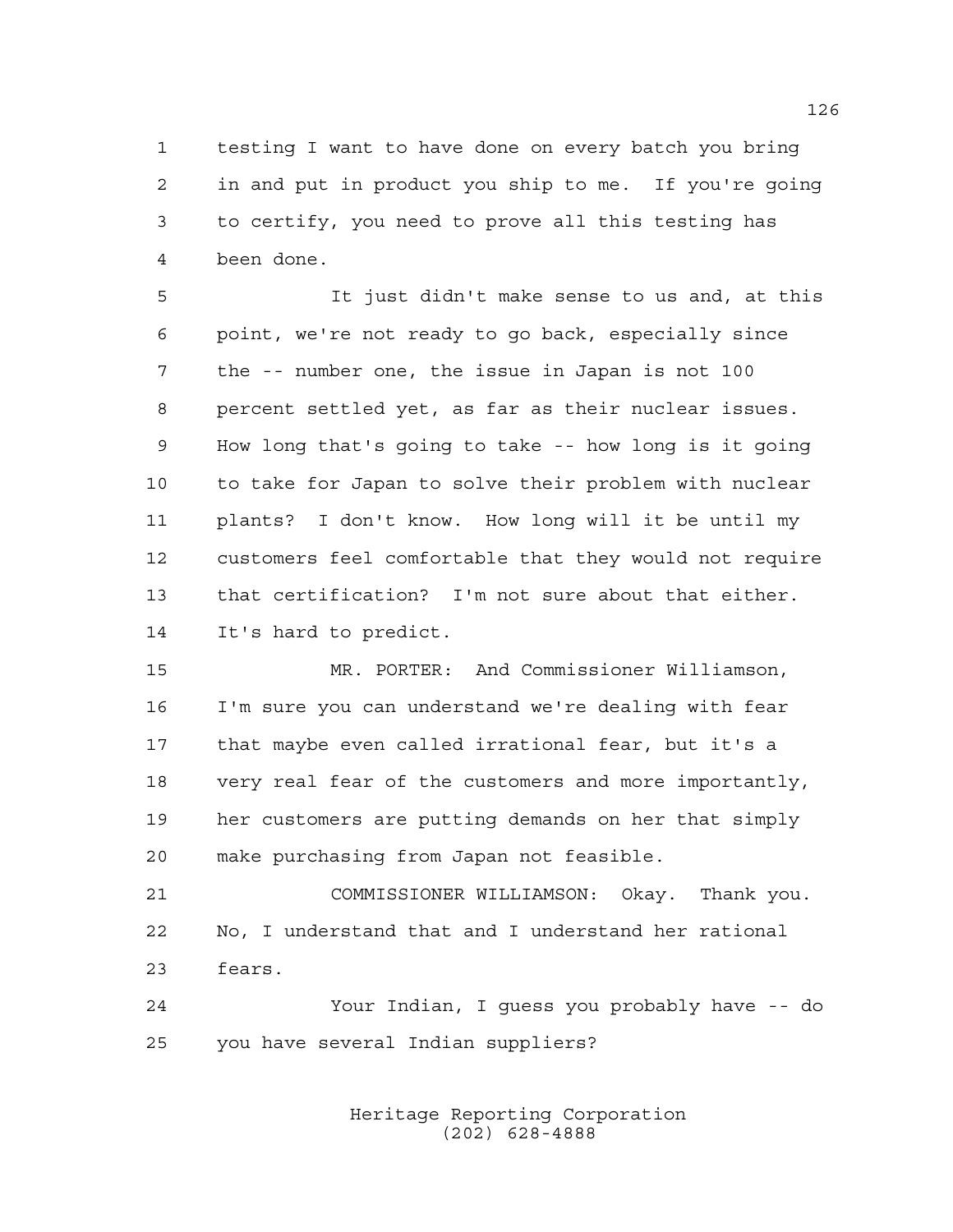MS. KOZAK: We have bought from more than one Indian supplier over the years. COMMISSIONER WILLIAMSON: Okay. Because, I was going to ask you if your Indian supplier, any one of them is being investigated by Congress? MS. KOZAK: Our currently Indian supplier is not being investigated. COMMISSIONER WILLIAMSON: Okay. Oh, but, then -- MS. KOZAK: They're not included -- they're not one of the named -- COMMISSIONER WILLIAMSON: Okay. MS. KOZAK: -- facilities that are named in that anti-circumvention case. COMMISSIONER WILLIAMSON: And I don't know, can you say whether -- do you know whether they, also, handle Chinese product, too? MS. KOZAK: I don't know if they handled Chinese product. COMMISSIONER WILLIAMSON: Okay. So what is it, it's just there are limited number of other Indian suppliers that you can turn to? MS. KOZAK: If I wanted to -- if I wanted to buy from an Indian supplier, who is not named in the case, there are several.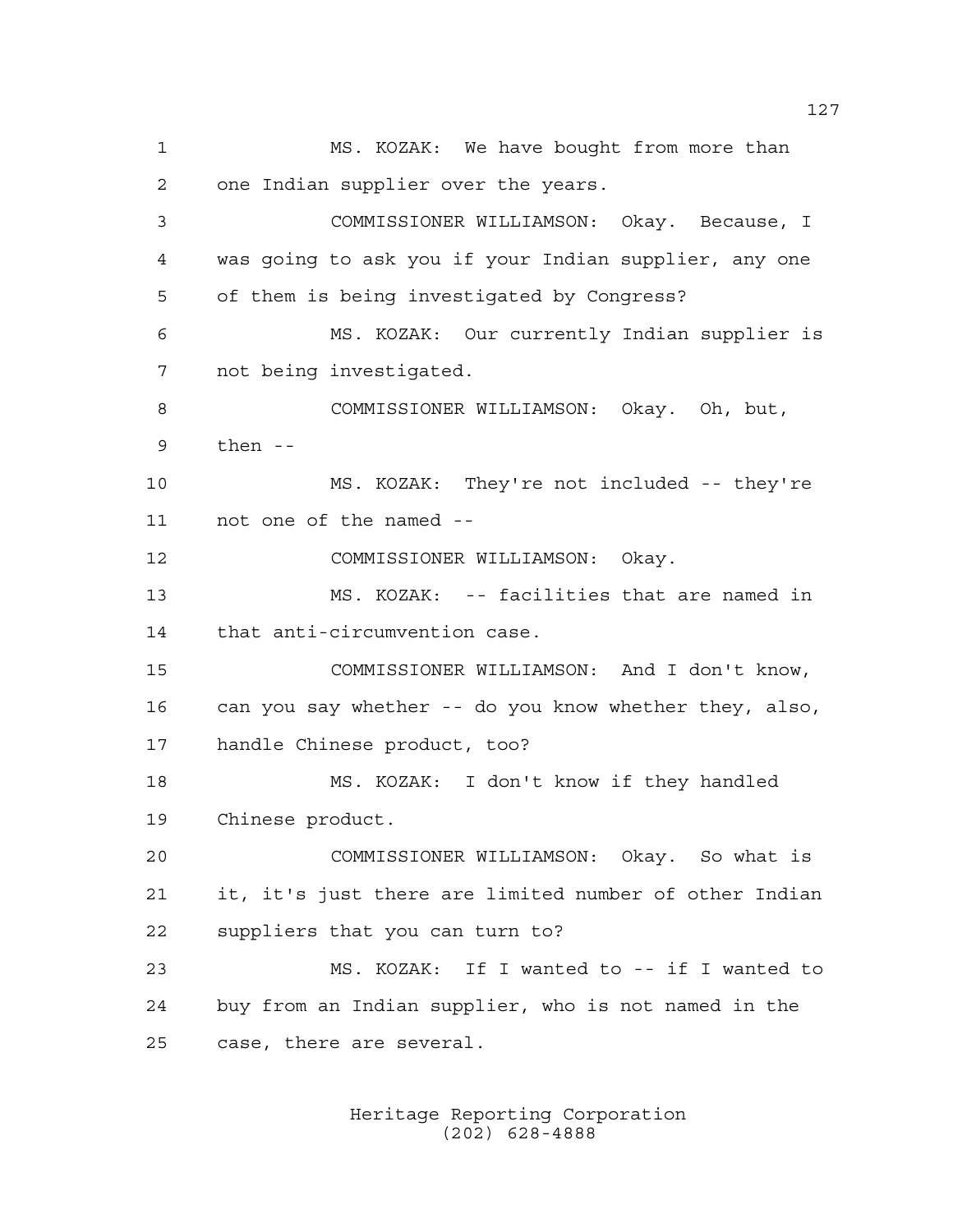COMMISSIONER WILLIAMSON: Okay.

MS. KOZAK: We chose one.

 COMMISSIONER WILLIAMSON: Okay. Well, thank you for the answers to your questions. I have no further questions.

 CHAIRMAN OKUN: Commissioner Lane? COMMISSIONER LANE: Thank you for coming here today. I just have a few questions. I'm really confused as to why you're testifying today, because at first I thought you were saying that you were concerned that the antidumping order, if it stayed on, was going to drive up the cost of the end-use product; but, now, I understand that you've been buying Chinese product all along. So, I'm really -- what difference is it going to make to your business whether or not these orders stay on -- or this order stays on?

 MS. KOZAK: We'd like a diversified supply. We don't truly want to buy just from one place. As an example, if I had been only -- if I had chosen in 2011 to put 100 percent of my glycine supply at Japan, I'd be in a world of trouble right now. There's a lot to be said for not getting it all from one place and a lot of it's available out of China.

 Would I like to see the antidumping duty portion of what I'm paying go away? Sure. What we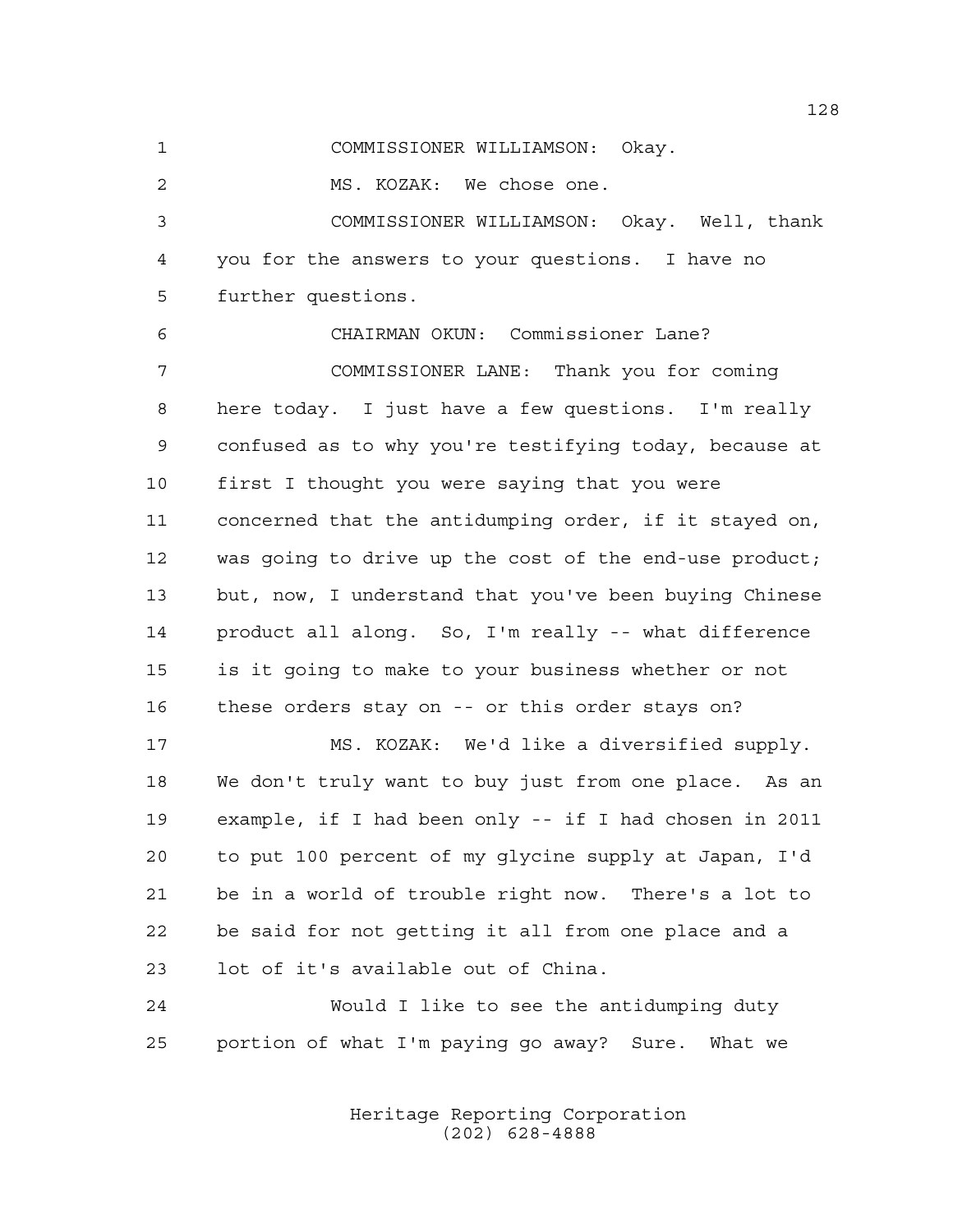feel -- where we feel we're hurt, we compete with manufacturers of the same materials we make. There are two major manufacturers who manufacture that product out side of the country. We run into them as a competitor all around the world. We, also, run into them as a competitor here in the States. They import some of the product. We feel they definitely have an advantage. If they're smart, they're buying Chinese glycine. They don't have antidumping penalties, so they're able to purchase it at a substantially lower cost than I am. One of them actually built a plant in China, so even more available to them. They've got an advantage I don't have. And we just think it's not fair that we're being held back by this antidumping ruling.

 MR. PORTER: Commissioner Lane, the advantage is they have more sources of supply than does Ms. Kozak. And I really want to sort of emphasize --

 COMMISSIONER LANE: Who is "they?" MR. PORTER: They are the foreign manufacturers of her finished product. MS. KOZAK: Right.

 MR. PORTER: So essentially foreign manufacturers of antiperspirant active ingredients.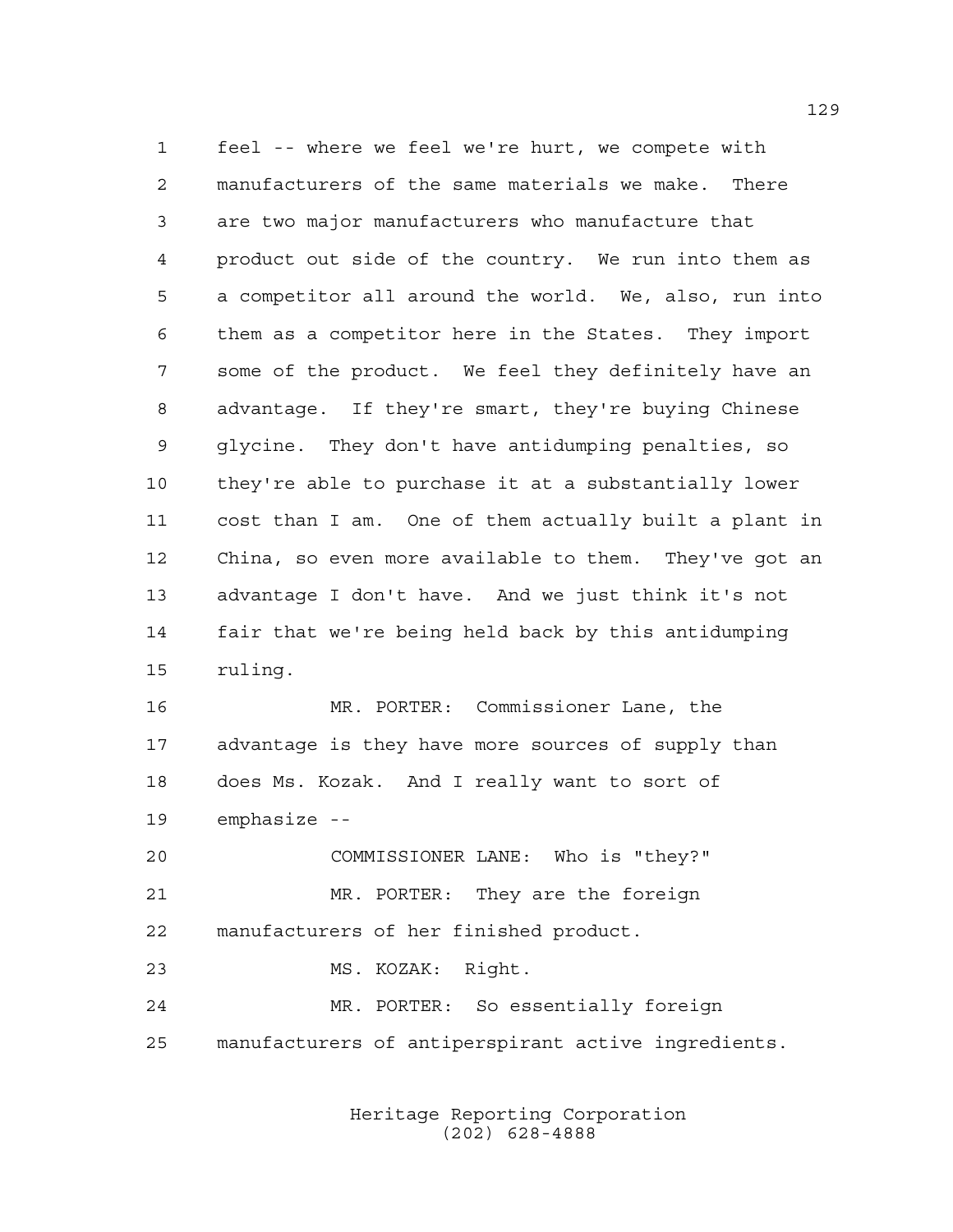And since they can -- they can source glycine sort of form a variety of places and not have these restrictions. And you asked why did she come here today. She came here today because of sort of what's happened to her recently and that is -- especially the experience in having a very solid Japanese supply completely taken out of the market, circumstances beyond anyone's control, and having the U.S. supply, the U.S. producer not be able to supply here and, yet, say, I'm not going to supply you and I'm not going to let you buy from others.

12 COMMISSIONER LANE: Okay.

 MR. PORTER: And that's why she is here today.

 COMMISSIONER LANE: Let me go back to Ms. Kozak. As I understand that for the past several years, you bought glycine from GEO and you bought some from Indian and you bought some from China and none of that is going to change whether or not this order stays on or is revoked; is that correct?

 MS. KOZAK: Well, we would certainly -- we would like to buy more from GEO. When we talked about total costing, it is a fact that my cost of imported glycine versus my cost, my delivered cost of GEO glycine, it's not substantially cheaper, especially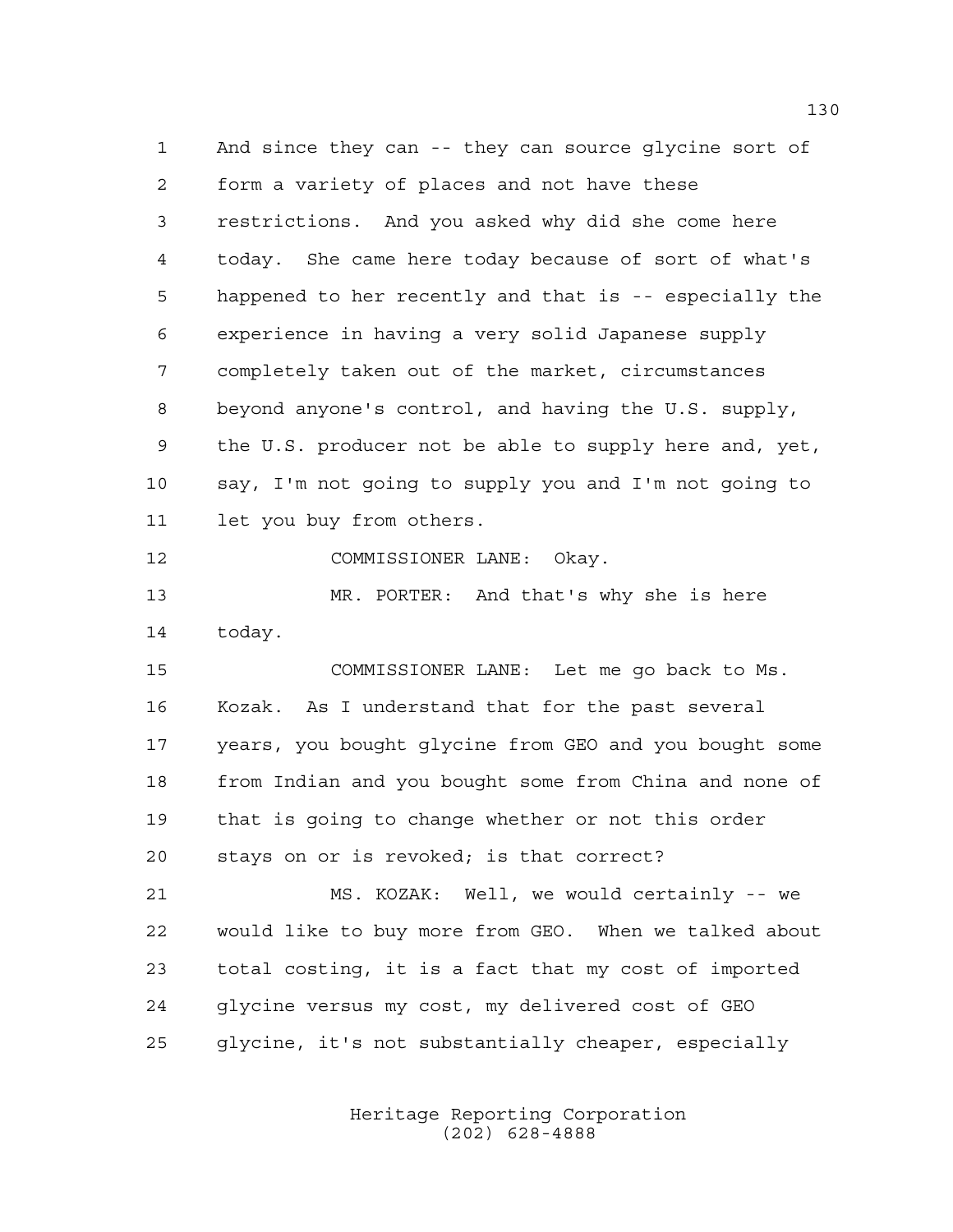when you consider when I'm buying from a place where the transit time is three weeks. There are always oddball disruptions that go on in China, things go on in India. They have monsoons and they stop shipping for a month-and-a-half. It forces us to carry typically two to three months worth of inventory and sometimes more. It's expensive. The product, itself, is expensive. Just our carrying costs is a cost variable that I have to deal with and the cost of money. I've had to pay for that product at the time it arrived; now, I'm sitting on it for another three months and, you know, there's a cost to that money that I've spent.

 COMMISSIONER LANE: Do you typically have contracts with GEO for the supply that you want? MS. KOZAK: We've had contracts occasionally in the past. For many years, we didn't. Now some of that was pre-GEO. But even at the beginning of GEO's time, I don't believe we had a contract every year. It is something they asked us to do in more recent years.

 This year, the understanding was that this 12 to 15 loads a year would be available to us on a contract basis. Our management wasn't willing to contract at that time. And I think things they took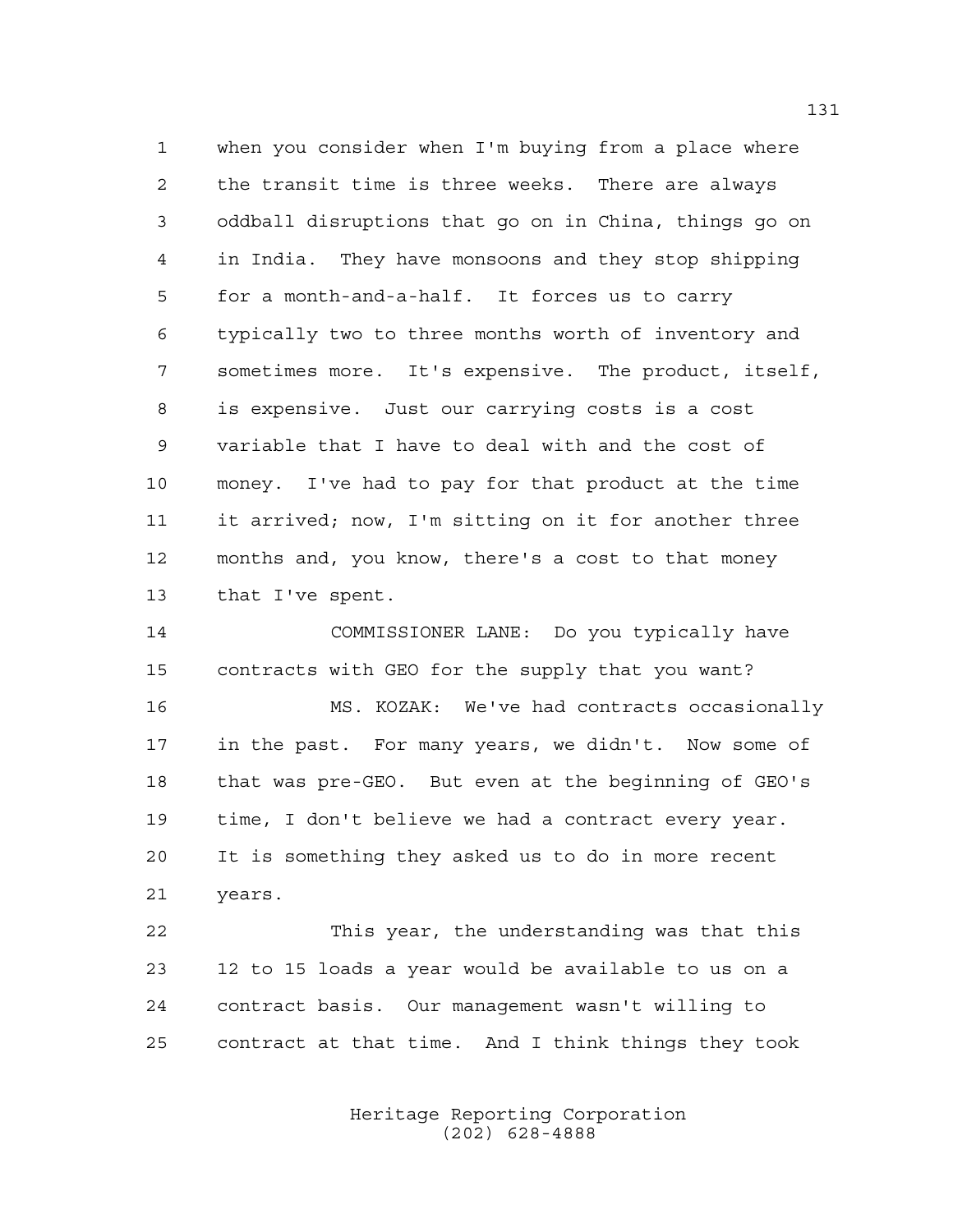into consideration when they considered should they have a contract or not were things like, we knew that this sunset review was underway, we knew that the anti-circumvention issue was still churning away. And without having a firm knowledge of where both of those would go, we didn't want to restrict ourselves should the results of those lead us to not want to buy from GEO for one reason or another.

 Now, in fact, we have given them some spot orders, orders with out a contract. Aside from the hard material that they offered us, we've placed orders, received two orders. I think we actually placed a third order and we're told the material wasn't going to be available after all.

 COMMISSIONER LANE: And when was the last time that you considered going to Chattem to buy product? And have you --

 MS. KOZAK: To buy product from Chattem manufactured in the States?

COMMISSIONER LANE: Yes.

 MS. KOZAK: I'd have to look at my records, not recently.

 COMMISSIONER LANE: And so have you -- so, you haven't taken a look at the relative costs of buying from Chattem, as opposed to buying from a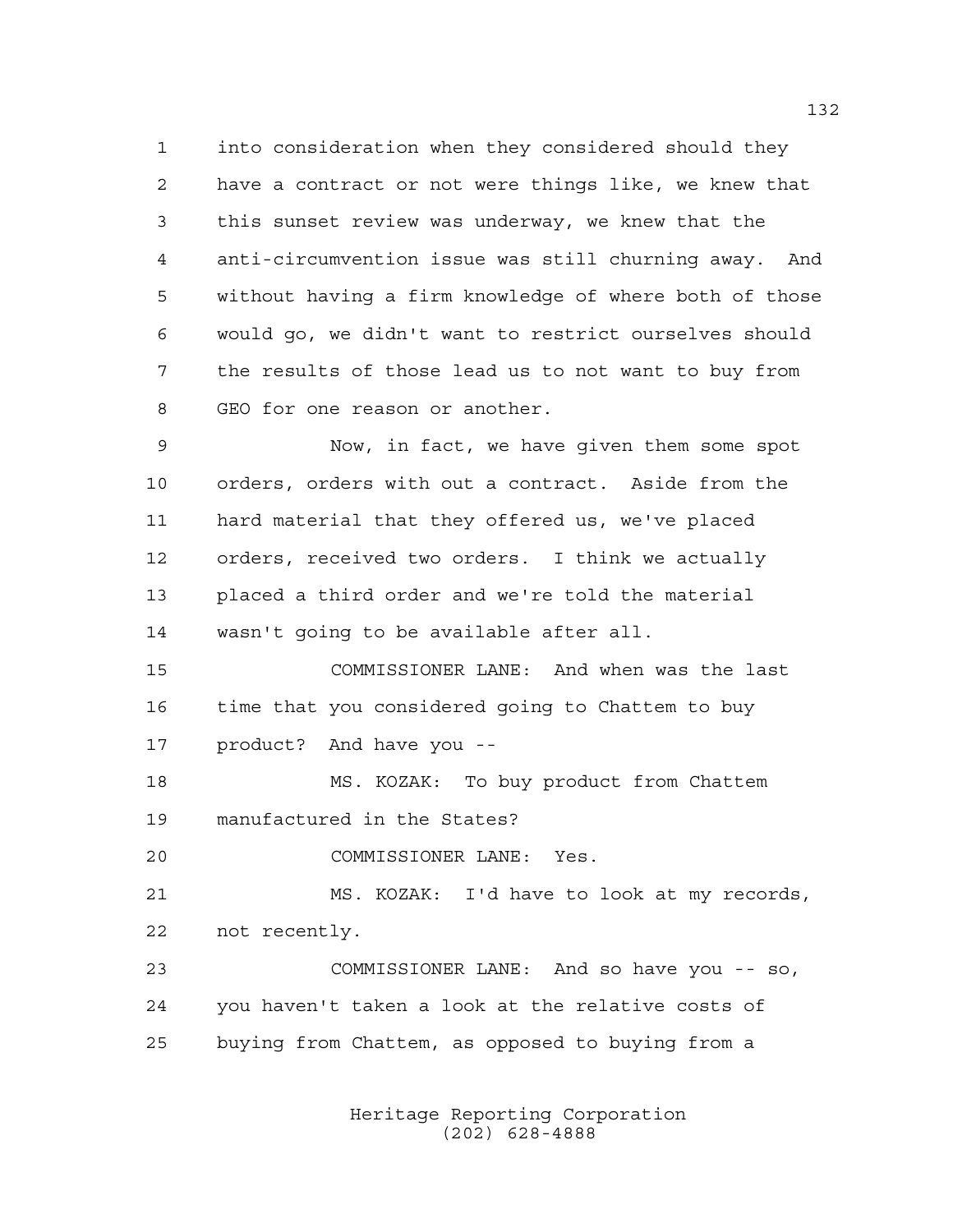foreign source?

| 2  | MS. KOZAK: No. And I would also mention                |
|----|--------------------------------------------------------|
| 3  | that Chattem has not approached us and say, you know,  |
| 4  | we'd like to sell you our material. The conversations  |
| 5  | we have had in recent years have been, hey, the        |
| 6  | Japanese would really like a chance of getting back in |
| 7  | there.                                                 |
| 8  | COMMISSIONER LANE: Okay, thank you. I                  |
| 9  | don't have any further questions, Madam Chair.         |
| 10 | CHAIRMAN OKUN: Commissioner Pearson?                   |
| 11 | COMMISSIONER PEARSON: Thank you, Madam                 |
| 12 | Chairman. Welcome, the three of you. I do use your     |
| 13 | product sometimes, especially in Washington in the     |
| 14 | summer. So, I'm sensitive to your supply needs here.   |
| 15 | MS. KOZAK: The stuff called 24 and 7 is the            |
| 16 | best stuff on the market.                              |
| 17 | COMMISSIONER PEARSON: Thanks.                          |
| 18 | MS. KOZAK: Just a hint.                                |
| 19 | COMMISSIONER PEARSON: Just to clarify, is              |
| 20 | there a different price point between material that    |
| 21 | Chattem produces in the United States and material     |
| 22 | that they have been able to supply from Showa Denko?   |
| 23 | MS. KOZAK: I haven't seen a price from                 |
| 24 | Chattem's material produced in the United States in a  |
| 25 | long time.                                             |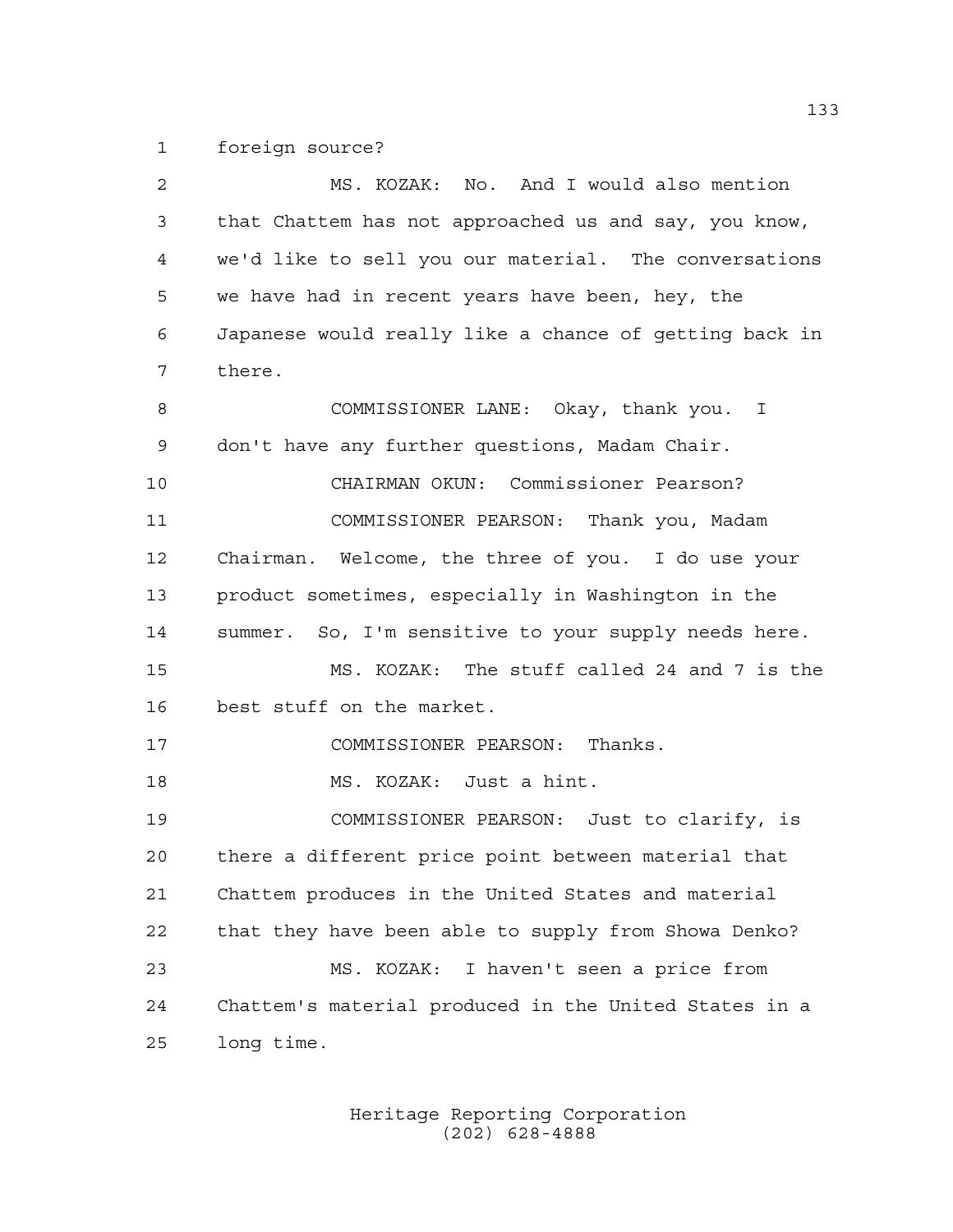COMMISSIONER PEARSON: Okay. MS. KOZAK: So, I couldn't comment. COMMISSIONER PEARSON: Okay. But going back historically, were they -- MS. KOZAK: Well, it was a different -- COMMISSIONER PEARSON: -- did they have a higher price than -- MS. KOZAK: They had a higher price than GEO back when we had those conversations; but once we were talking about Japan, by then, you know -- since I had conversations with them about Japan, I don't know that I've ever seen a price from Chattem, themselves. COMMISSIONER PEARSON: Okay. And do you know, is there a different production process used for the material that comes from Showa Denko and from the material that Chattem would produce in its own facility? MS. KOZAK: I'd have to look at our records. I know there are two major processes. GEO makes it one way; Chattem makes it the other. Without looking at my documentation, I couldn't comment on which one Showa Denko uses. COMMISSIONER PEARSON: Okay. But in terms of your -- the product that you need for your processing --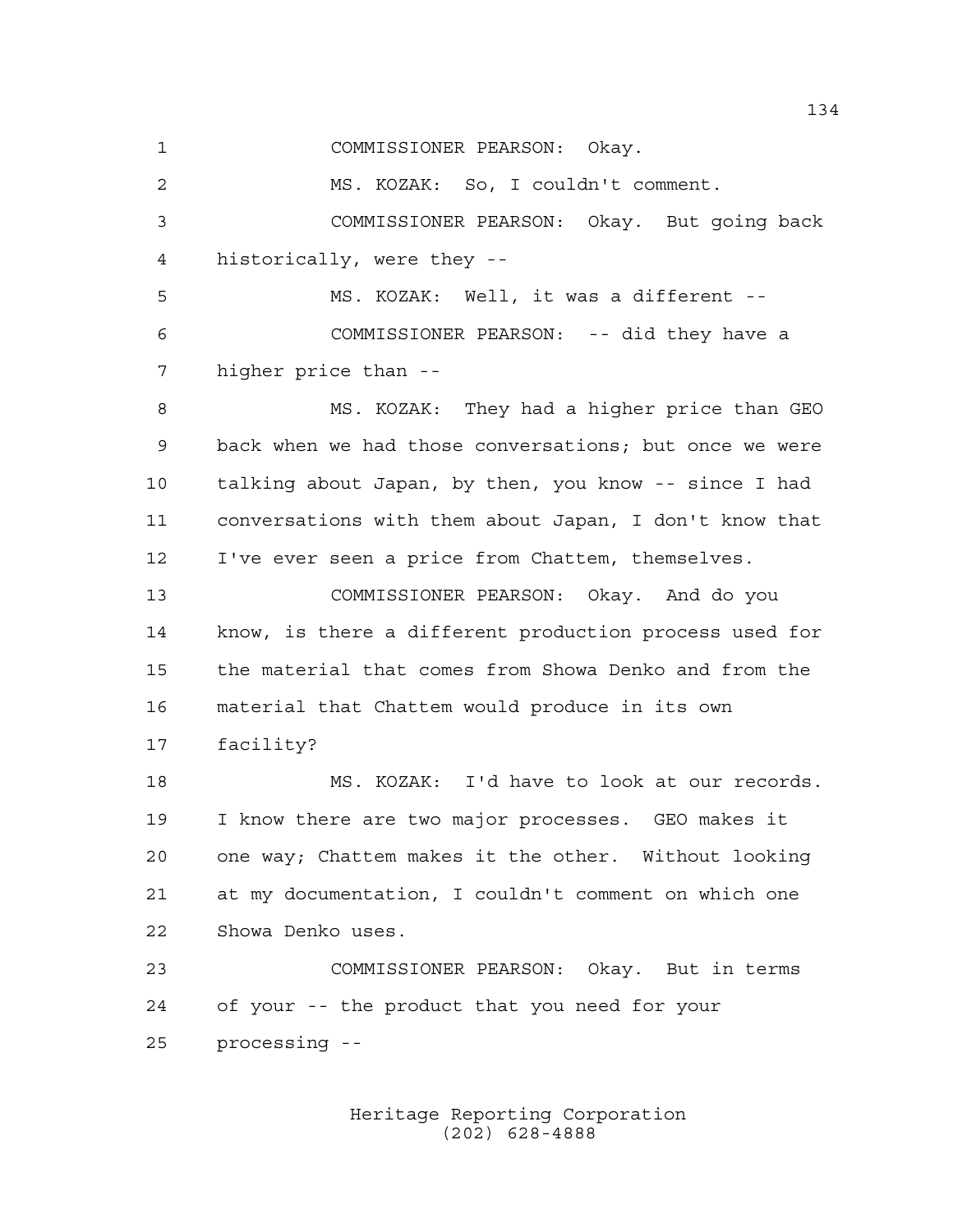MS. KOZAK: Either one.

 COMMISSIONER PEARSON: -- either one -- MS. KOZAK: Either one works well for us. COMMISSIONER PEARSON: Okay, thanks. Another question for clarification regarding the Japanese product. Does the unavailability of that product to you, at this time, relate in any way to physical damage to production facilities in Japan, or does it relate entirely to concern by your customers about radiation? MS. KOZAK: It's concern from our customers that safety of the product they're buying from me. They've just got this thought, oh, my God, I don't want to buy anything from Japan right now because it might be radioactive. COMMISSIONER PEARSON: Okay. But -- MS. KOZAK: Kind of like what you heard from people when you heard about toothpaste with contamination from China, don't buy anything Chinese. COMMISSIONER PEARSON: Okay. So, if the radiation concerns ever would diminish, then the -- MS. KOZAK: I'm sure, yeah, I'm sure customers would feel relieved and that would become a viable source for us again. COMMISSIONER PEARSON: Okay. You mentioned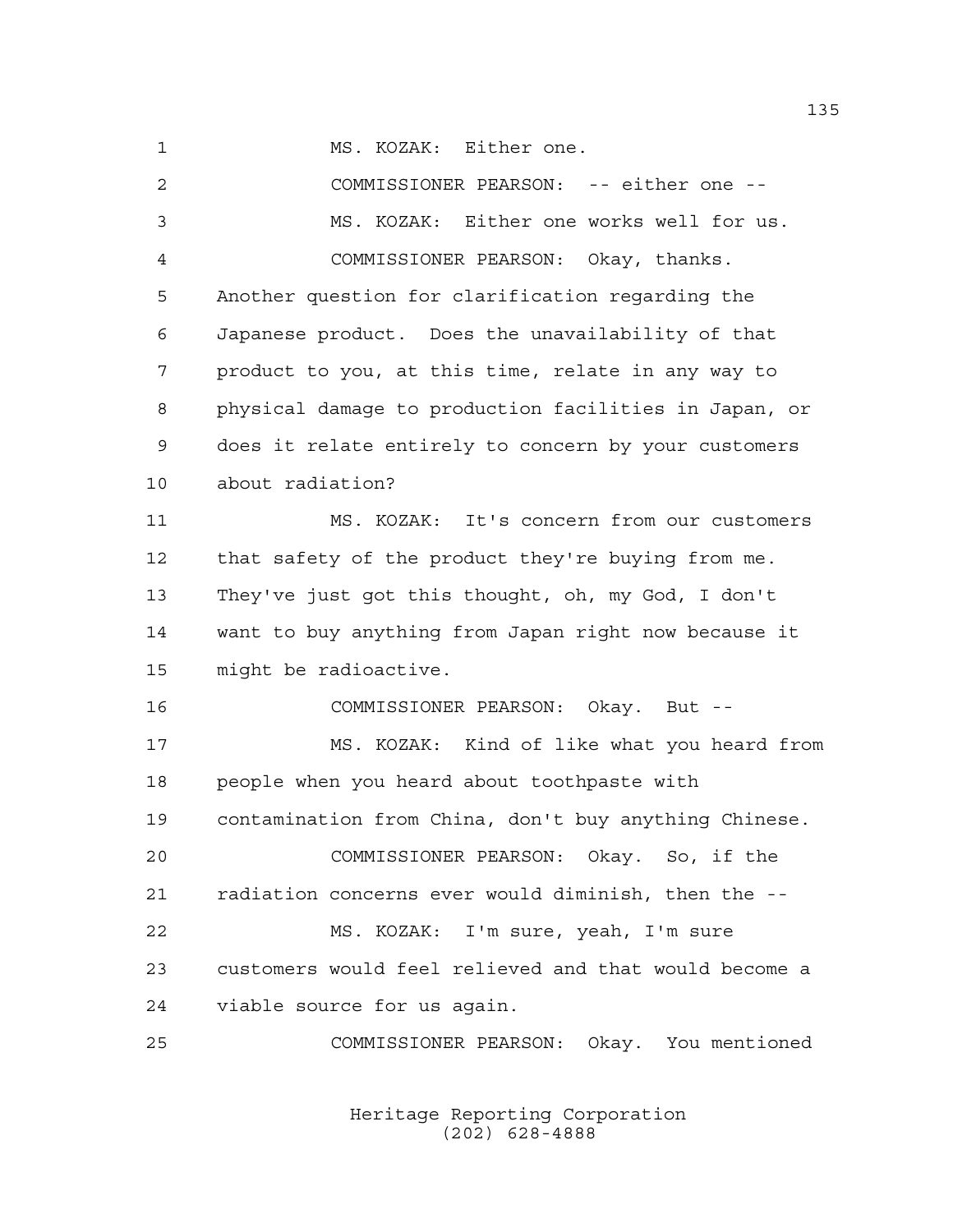the caking problem that you experienced with the relatively recent shipment from GEO. Have you had any caking problems or other quality out-of-condition problems with product that's been imported?

 MS. KOZAK: Many years ago, and by "many," I'm talking eight or nine, we were dealing with a supplier from India and I believe we got one load with a couple of the large sacks, but had caked in the same way. We know it comes from moisture. We were able to deal with it, just like -- we are able to deal with it. It comes at a little bit of a higher handling cost, but he put some changes in his process and that was the last time we got it that way. It is something we have seen very occasionally over the years from the Deer Park facility. You know, every once in a while, material would come in and it was hard. We used to hear that they were putting dryers or some sort of equipment on their production line to try -- to continue to pull moisture out of the process.

 I was never offered hard material. We'd like to ship you this hard stuff, will you take it. That was the first time we've ever had it approached that way. But, it does speak to the fact that it doesn't only harden over time. It may, if it picks up moisture and it's not in a package that will keep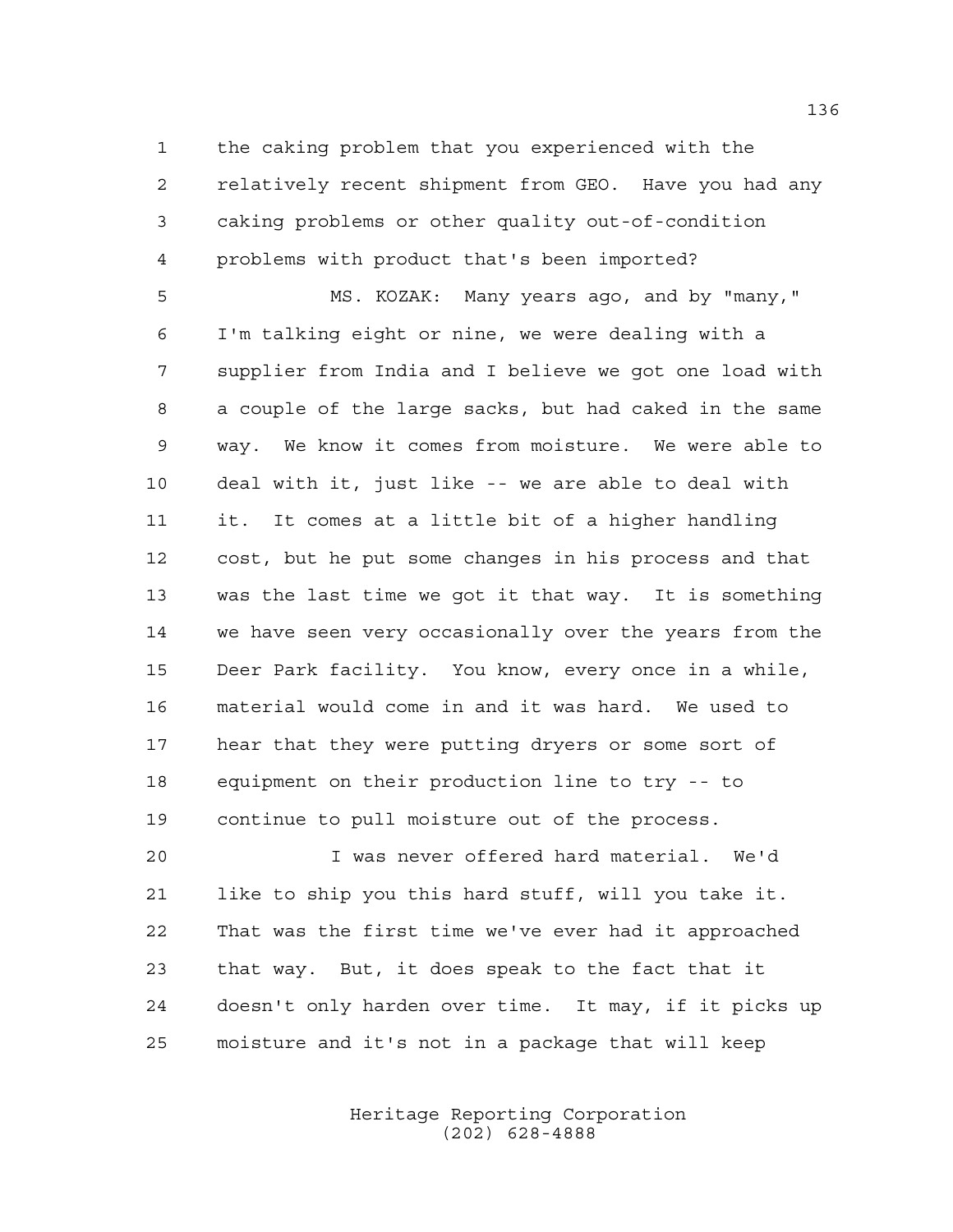moisture out, but apparently, you know, I know it can happen in a process, if --

 COMMISSIONER PEARSON: It can happen fairly quickly under the right conditions is what you're saying.

MS. KOZAK: I'd say that's correct.

 COMMISSIONER PEARSON: Okay. And I would be correct to understand that the technology involved in shipping product from Asia to the United States, putting it into I assume the 2,000 pound jumbo stacks and --

 MS. KOZAK: We have bought it from overseas either in 2000 pound sacks or metric ton sacks. They come in a plastic liner, as does GEO's material. And we've also received it in 25 kilo bags.

 COMMISSIONER PEARSON: Okay. But -- MS. KOZAK: So, they can both keep moisture out.

COMMISSIONER PEARSON: Okay.

 MS. KOZAK: And, you know, it's protected. COMMISSIONER PEARSON: Okay. So, they put it in a container. It gets over here and it's okay unless there's been some extraordinary circumstance? MS. KOZAK: Right, typically.

COMMISSIONER PEARSON: Okay, thanks. Mr.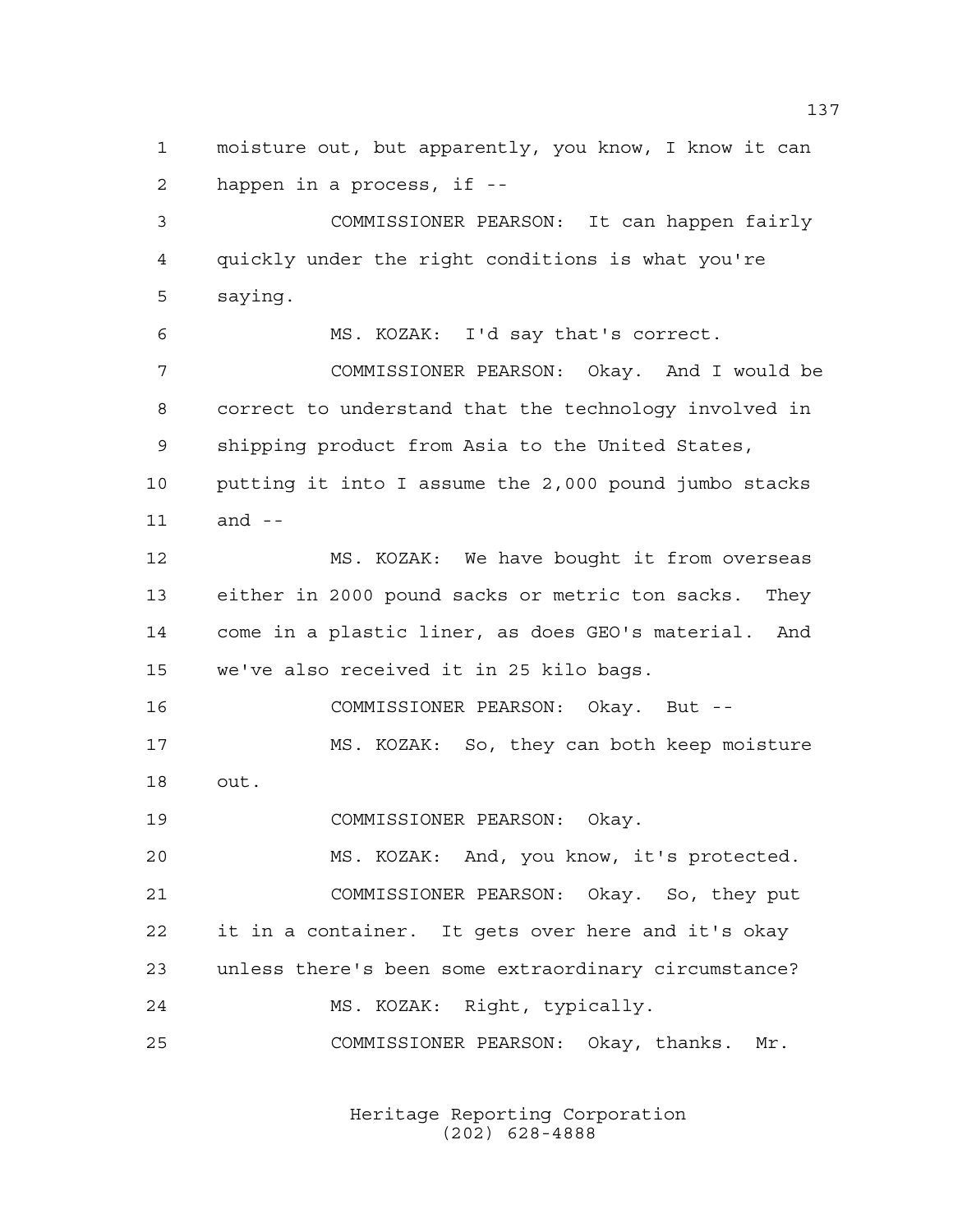Porter, more commonly, you would be, at this point, in a position to argue based -- you know, argue volume, price, and impact, and perhaps encourage us to revoke the order. Let me just clarify, are you arguing now that we should revoke and, if so, can you give us whatever reasons that you can for that recommendation?

MR. PORTER: Thank you, Commissioner

 Pearson. Yes, as I represent Summit Research Labs and as Ms. Kozak has testified, she would like to see the order revoked, so as to have increased availability of supply. And we intend to submit on her behalf a sort of post-hearing submission that will go through the legal criteria and do the best we can with the public versions of the information, to show that the full evidentiary record before the Commission doesn't support continuation of the order.

 I alluded to sort of the rationale I believe in my earlier or discussion with Commissioner Aranoff. And since you've asked and since you've allowed me to give a 30-second preview, I'll do so. It's very simple. Petitioners came up here and said, you know, just look at what happened with the investigation and look at when you conducted the expedited reviews in 2000 and 2005 and that's all I need to look at. Essentially, our point is very simple. You, the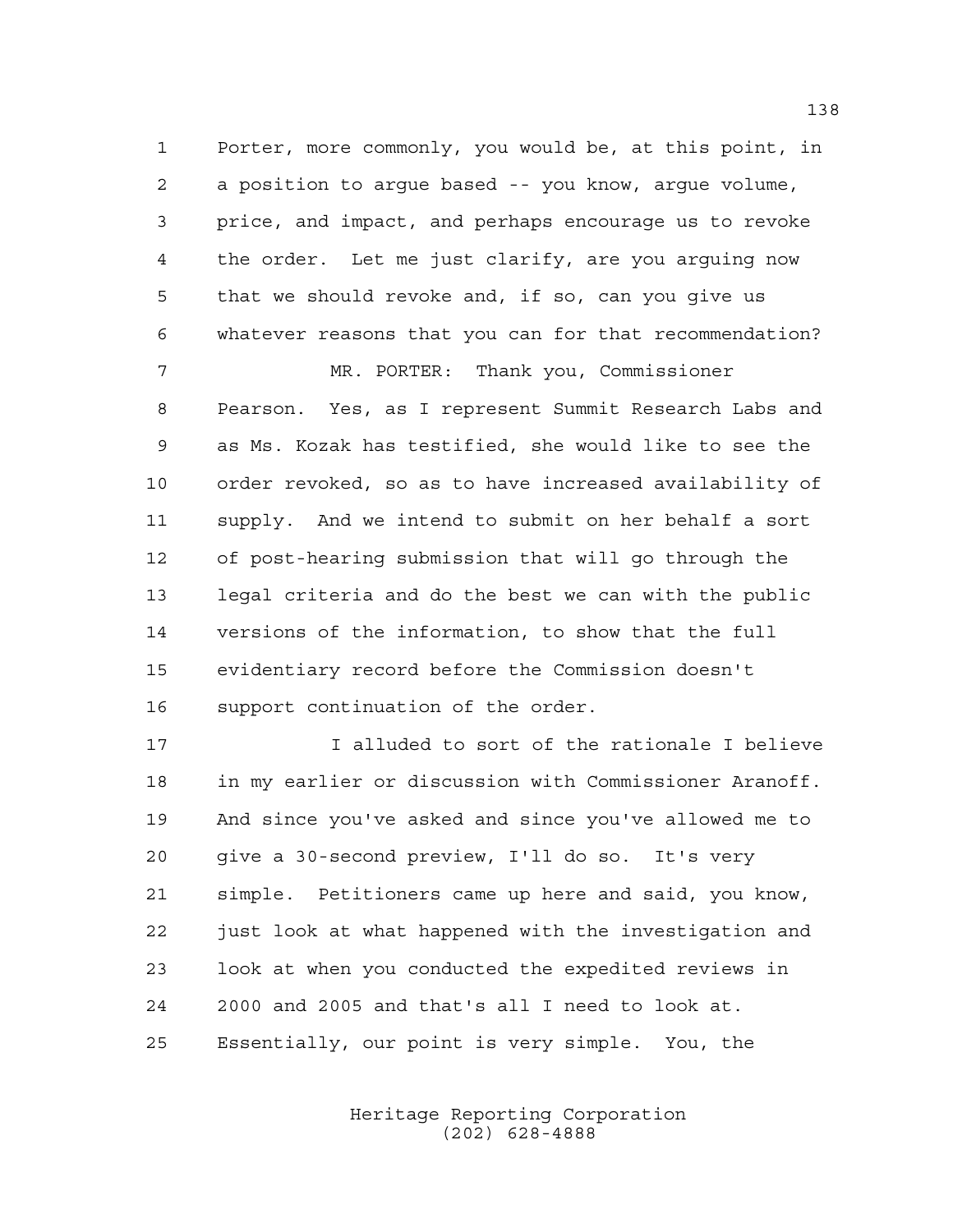Commission, the undertook a comprehensive examination of all the competitive dynamics in 2007, 2008. And what you found was not just that over time, the subject imports weren't causing injury, you found no threat. You found that there would not be a threat in the future for -- if we had no order and these subject imports came in.

 But there's even more, Commissioner Pearson. So let's look about what was the basis -- not the basis, what the circumstances were of that decision. Fact number one: the producers didn't show up. They really didn't defend their case.

 Fact number two: the Commerce Department had found high antidumping margins of close to or over 200 percent.

 Fact number three: the Commission found substantial excess capacity in the targeted countries. And fact number four: they said though even

 be, we -- the Commission's determination said, there will be increased shipments in the future.

 Notwithstanding all of that, you said, because of the domestic conditions, what's going on here in the United States, we don't think there's going to be future injury. And, Commissioner Pearson, I submit the same thing is applicable today and that's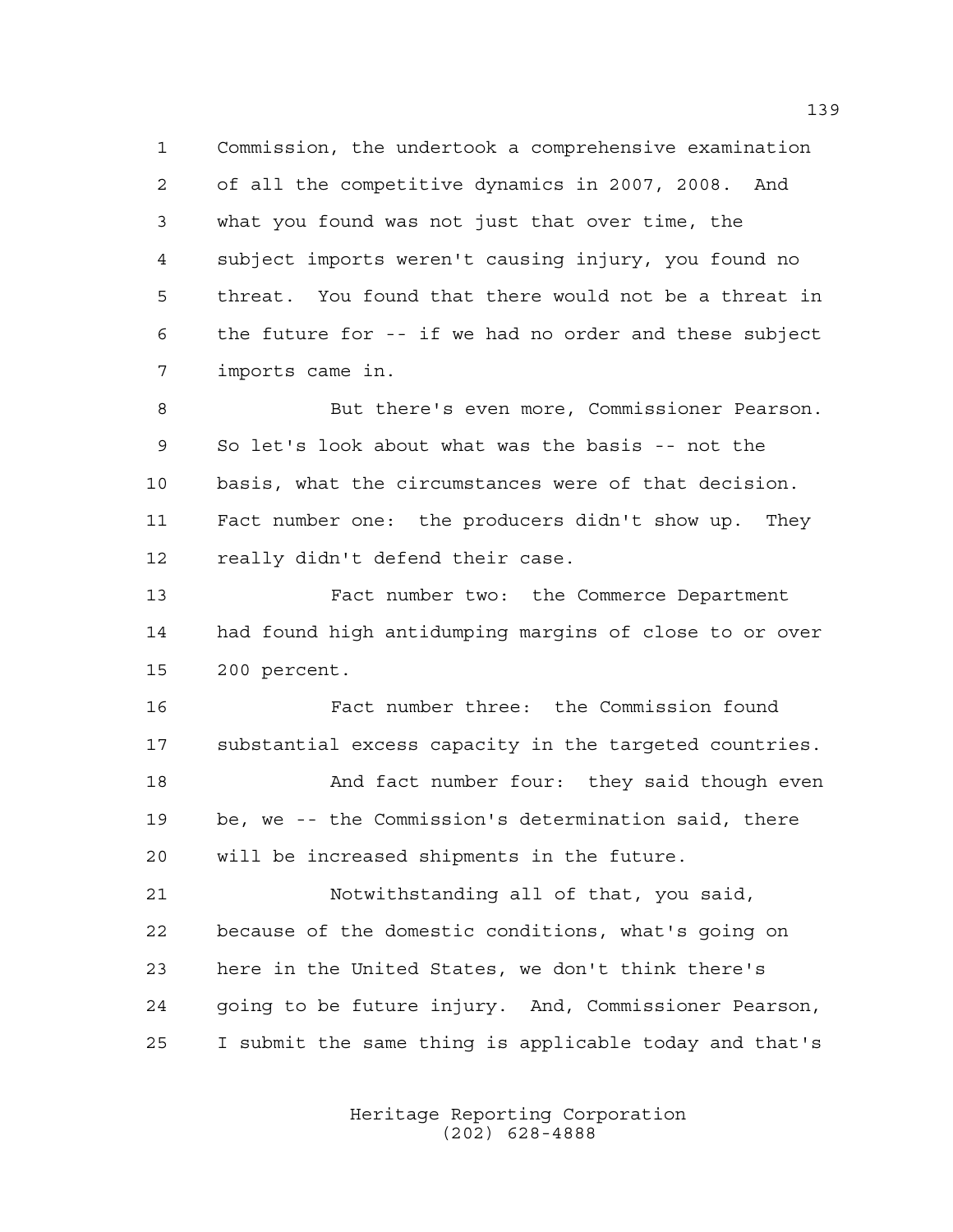essentially, the basis of our position. We will set forth that out, identifying evidence on the record to supply it.

 COMMISSIONER PEARSON: Okay, thank you. I appreciate that, because, of course, one of the issues we deal with in any review is what's going to actually happen in the marketplace if an order is revoked. It's a little hard for us to get to that here, given the constraints that you are under in regard to the IPO record.

 MR. PORTER: Thank you. I recognize my constraints, but we're going to do the best we can even under those constraints.

 COMMISSIONER PEARSON: Okay. Thank you all, very much. With that, I believe I had no further questions.

 CHAIRMAN OKUN: Commissioner Aranoff? COMMISSIONER ARANOFF: In the original investigation and both of the expedited reviews, the Commission concluded that this is a market characterized by large purchasers with substantial pricing power. Is that consistent with your experience in the market, Ms. Kozak? MS. KOZAK: Summit is the -- used to be one of three reasonably even-sized companies in the U.S.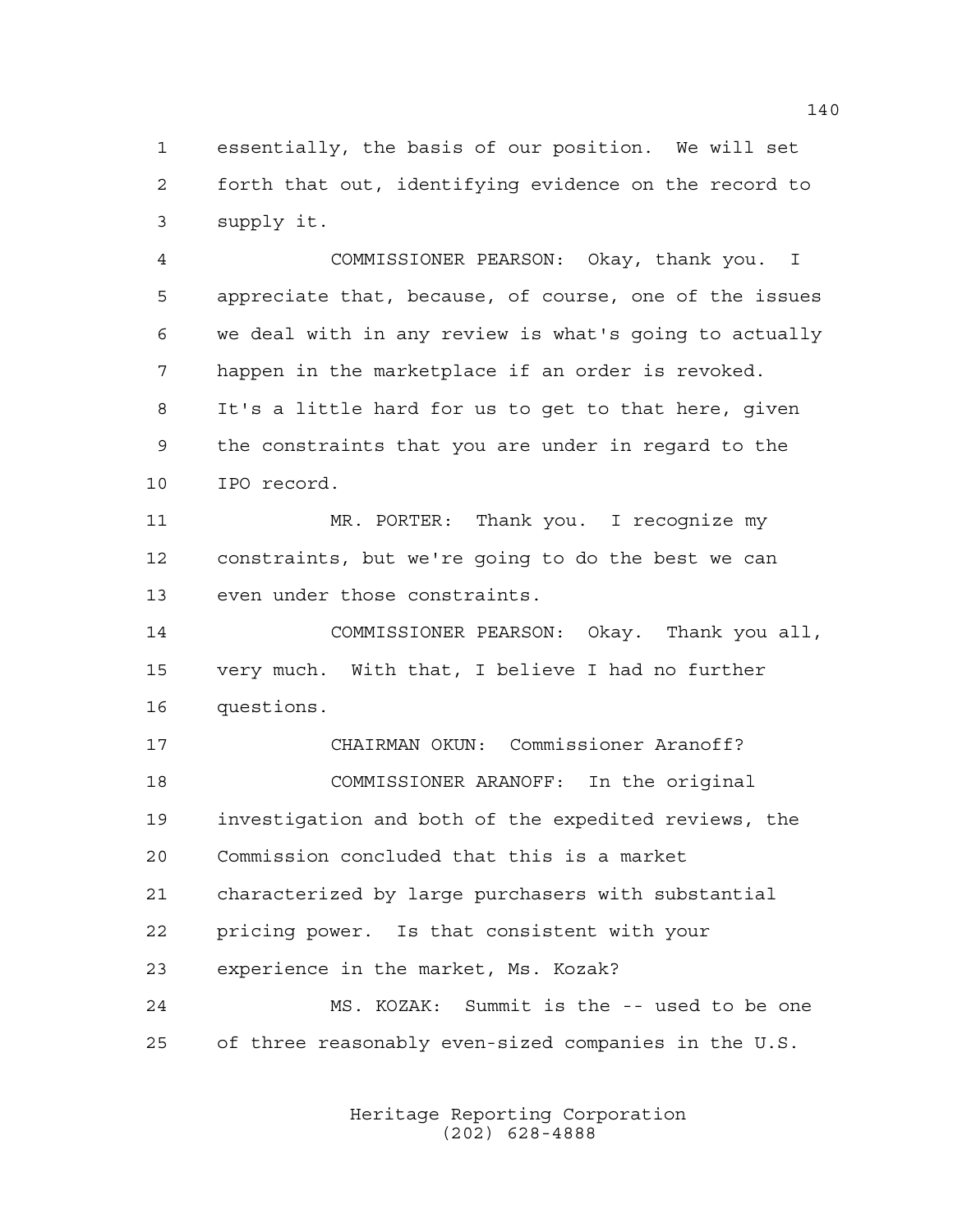that manufactured active pharmaceutical ingredients. One exited the industry because they went bankrupt and we bought -- or we gained a lot of that business and took it onto ourselves to take it. The other was put up for sale by their ownership and offered to Summit to purchase that facility and we acquired that company, as well. So, we are currently the largest manufacturer of antiperspirant active ingredients in the world, certainly just about the only one of any size in the United States and, therefore, we feel we are a large user of glycine and we feel we should have -- that should hold sleigh with GEO; but, it doesn't. It doesn't.

 MR. PORTER: I think the -- Commissioner Aranoff, if I may, it's the fact that it doesn't is the response to your question. And you would seem to suggest that the circumstances that she is saying, that she should have more market power, more leverage, but she doesn't, and I think that's more the important evidentiary point. And if she did, she would be buying from GEO at an attractive price and we wouldn't be here. The fact is that GEO doesn't have the time of day for Summit and so she has to scramble to find supply elsewhere.

COMMISSIONER ARANOFF: Okay. Now,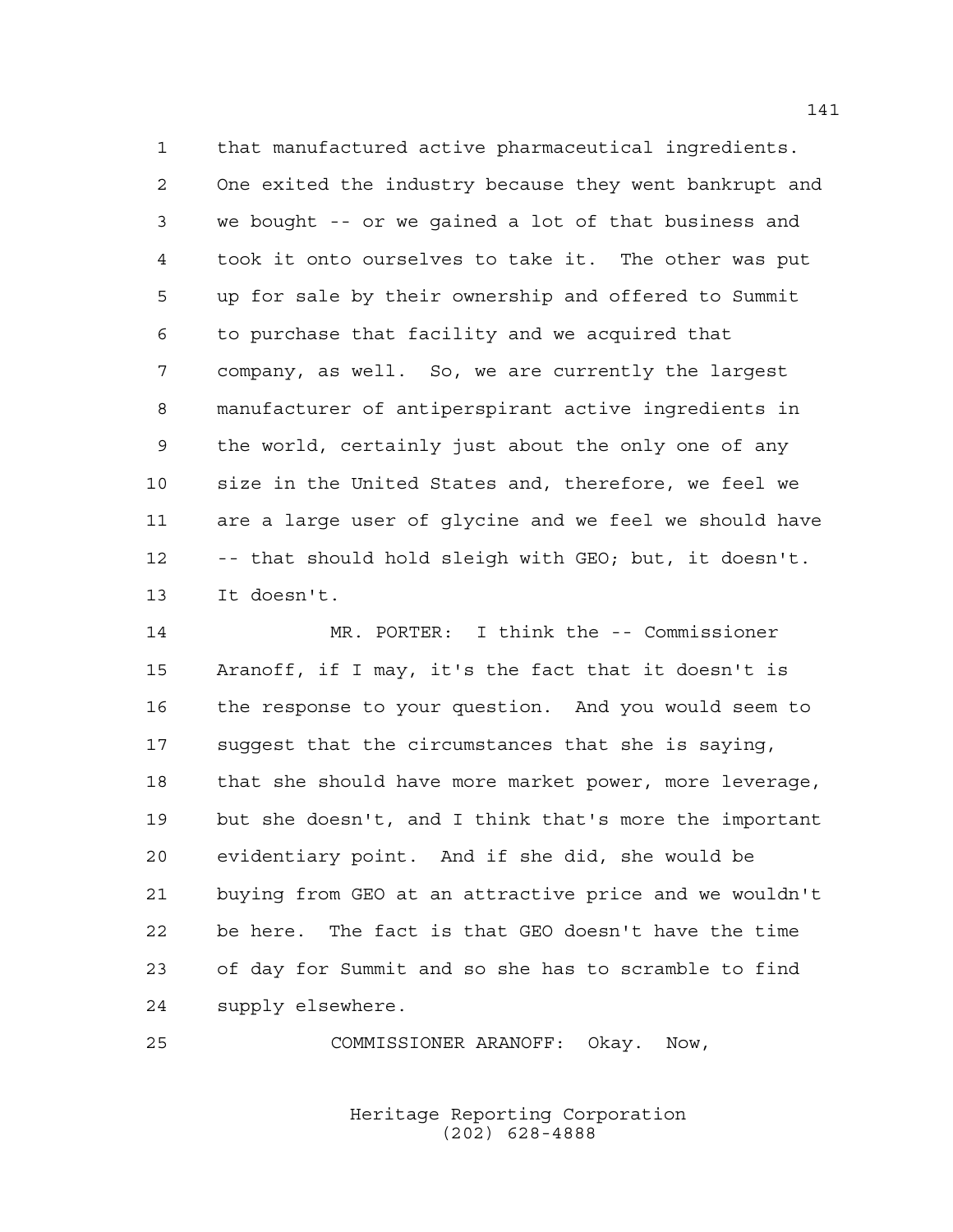representatives of GEO testified this morning that their goal was to sell out their plant and that the easiest way for them, the best way for them to do that is to contract with various larger purchasers, so that they can plan their production, so that everybody gets exactly what they asked for. And Ms. Kozak just testified that your management doesn't want to enter into a contract, which by GEO's approach, you, I guess, go kind of to the end of the line. It sounds kind of self-inflicted.

 MS. KOZAK: Well, we've had contracts with GEO in the past and regardless of whether we had a contract or not, shipments were late. We received partials, which doesn't tell me they treat a contracted customer any better than they did one that was not contracted. Now, if they have changed that, I'd say cheers. I hope they have. And it might be that after this year, when we approach GEO and say, you know, how much can we get from you, what's your price, you know, here's what we'd like, I would hope that number is larger and I would hope that by that time, this case is settled. The anti-circumvention case is settled. We know a little bit better where the whole market is going. And we might be in a better position at that time to say, yes, we're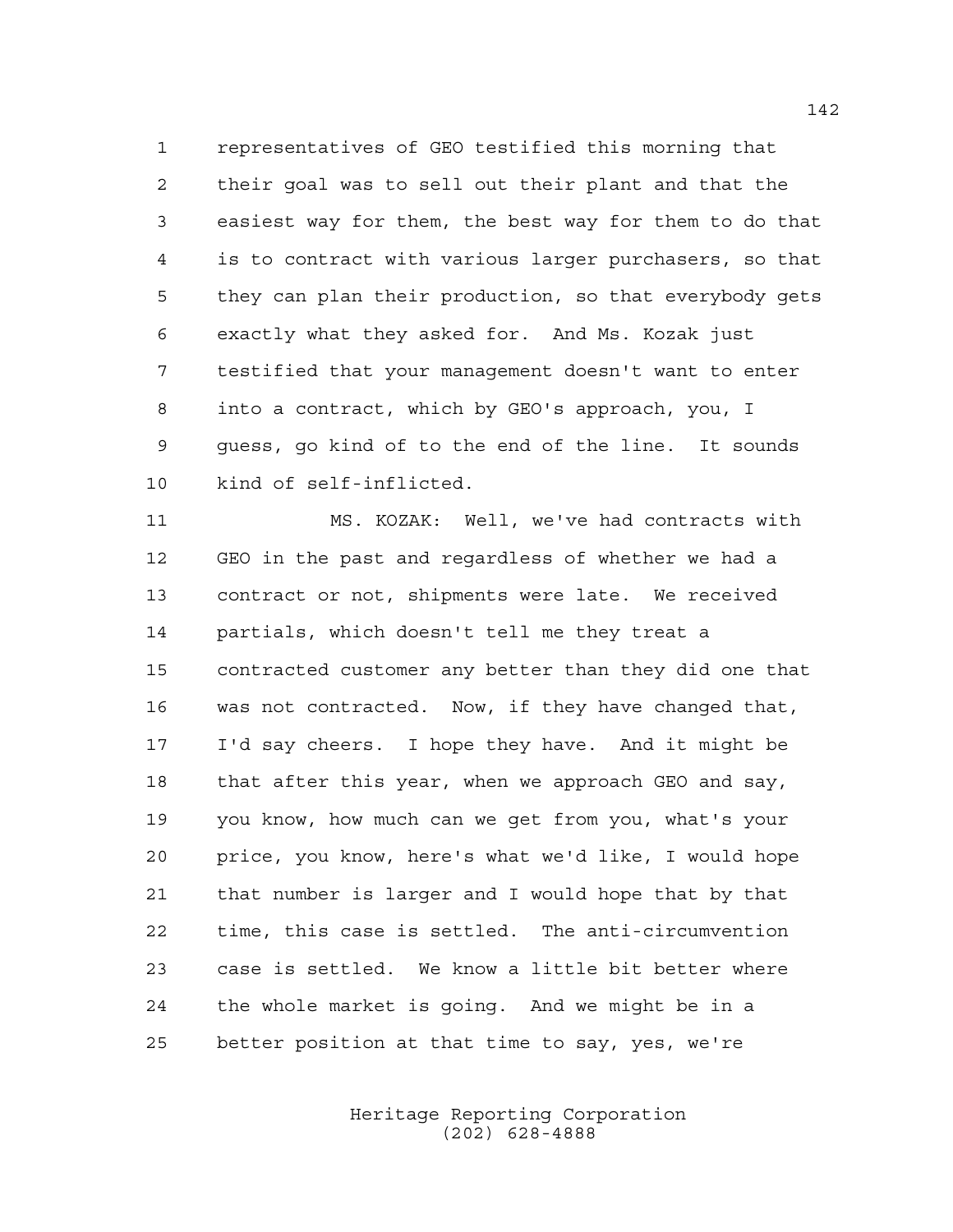interested and we will contract.

| 2  | MR. PORTER: Commissioner Aranoff, can I               |
|----|-------------------------------------------------------|
| 3  | make a point? With all due respect, Summit Research   |
| 4  | is not on trial here and so the fact that their       |
| 5  | management wisely or unwisely did or did not enter    |
| 6  | into contracts, with all due respect, I think is less |
| 7  | relevant. What is more relevant is the testimony you  |
| 8  | heard this morning that they are -- they sell out     |
| 9  | their plant all the time. That's relevant; that's     |
| 10 | relevant. It speaks to vulnerability, okay. It        |
| 11 | speaks to the conditions in the domestic market.      |
| 12 | MS. KOZAK: As a manufacturer --                       |
| 13 | MR. PORTER: Okay. And we're talking about             |
| 14 | after 15 years, should they have the ability to put   |
| 15 | her wise or unwise management into a position of      |
| 16 | having to scramble for supply, when they sell out     |
| 17 | their production and they cannot supply her.          |
| 18 | COMMISSIONER ARANOFF: Well, okay.                     |
| 19 | MR. PORTER: I think that's kind of                    |
| 20 | relevant.                                             |
| 21 | COMMISSIONER ARANOFF: I don't think their             |
| 22 | testimony was that they do sell out. I think it was   |
| 23 | that that's what they'd like to do. I don't think     |
| 24 | that the record evidence suggests that they always    |
| 25 | succeed.                                              |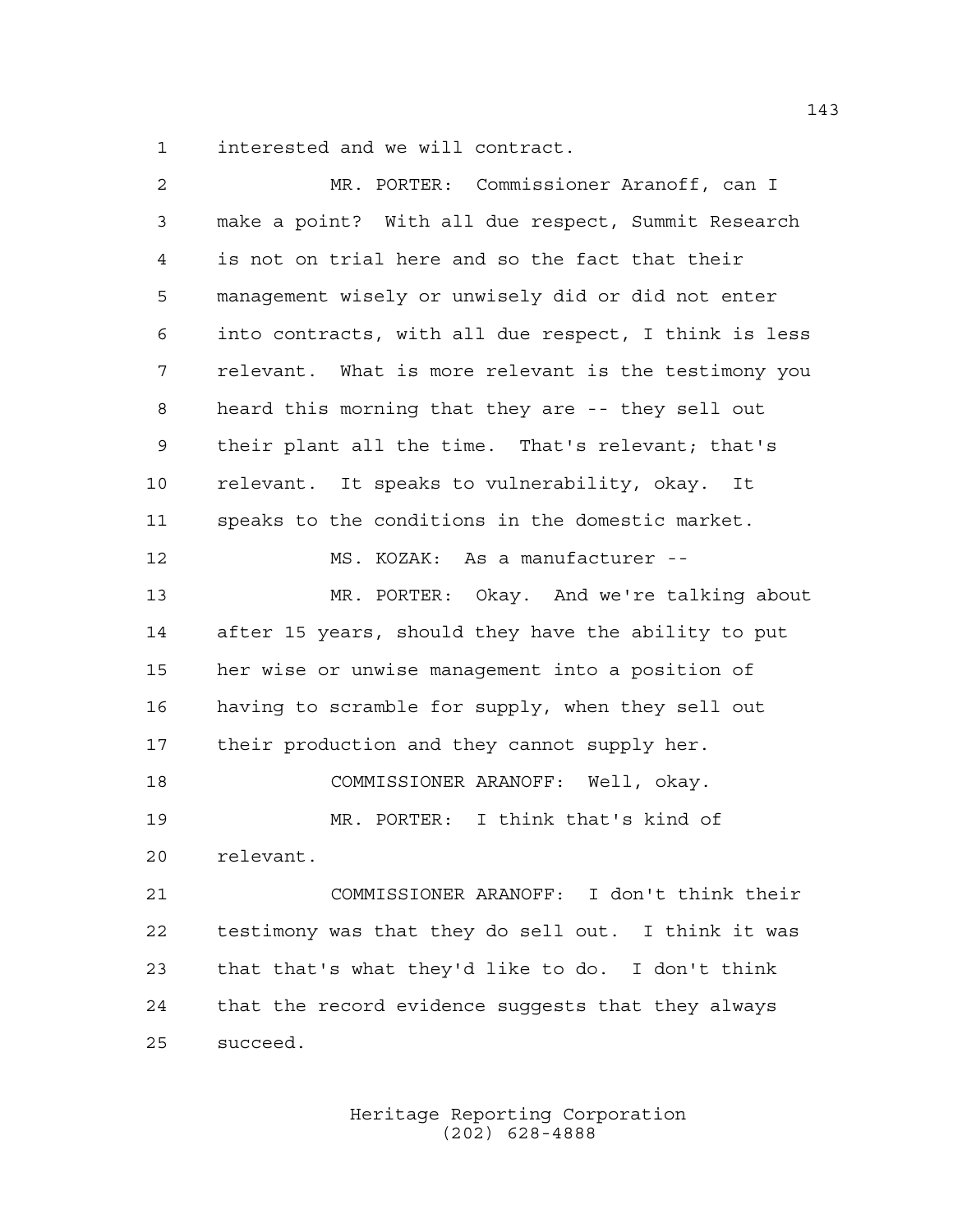MR. PORTER: Well, if you allow me to, we have correspondence here that says, they have sold out for 2011, okay. It doesn't say sell out there, but you read the correspondence, talking about tight supply and that we cannot supply you. And, again, it may be just to Summit, but they have sold out with respect to supplying Summit, which is the only thing that Summit can offer. COMMISSIONER ARANOFF: Okay. With that, I don't have any further questions. Thank you, Madam Chairman. CHAIRMAN OKUN: Oh, yes, Commissioner Lane? COMMISSIONER LANE: Ms. Kozak, would you, in the post-hearing brief, put into the record the last date or the date of the last written contract you had for supply with GEO? 17 MS. KOZAK: Yes. COMMISSIONER LANE: Okay, thank you. CHAIRMAN OKUN: Any further questions from my colleagues? (No further questions.) CHAIRMAN OKUN: Does staff have questions of this witness? MR. MCCLURE: Jim McClure, Office of Investigations. Madam Chairman, staff has no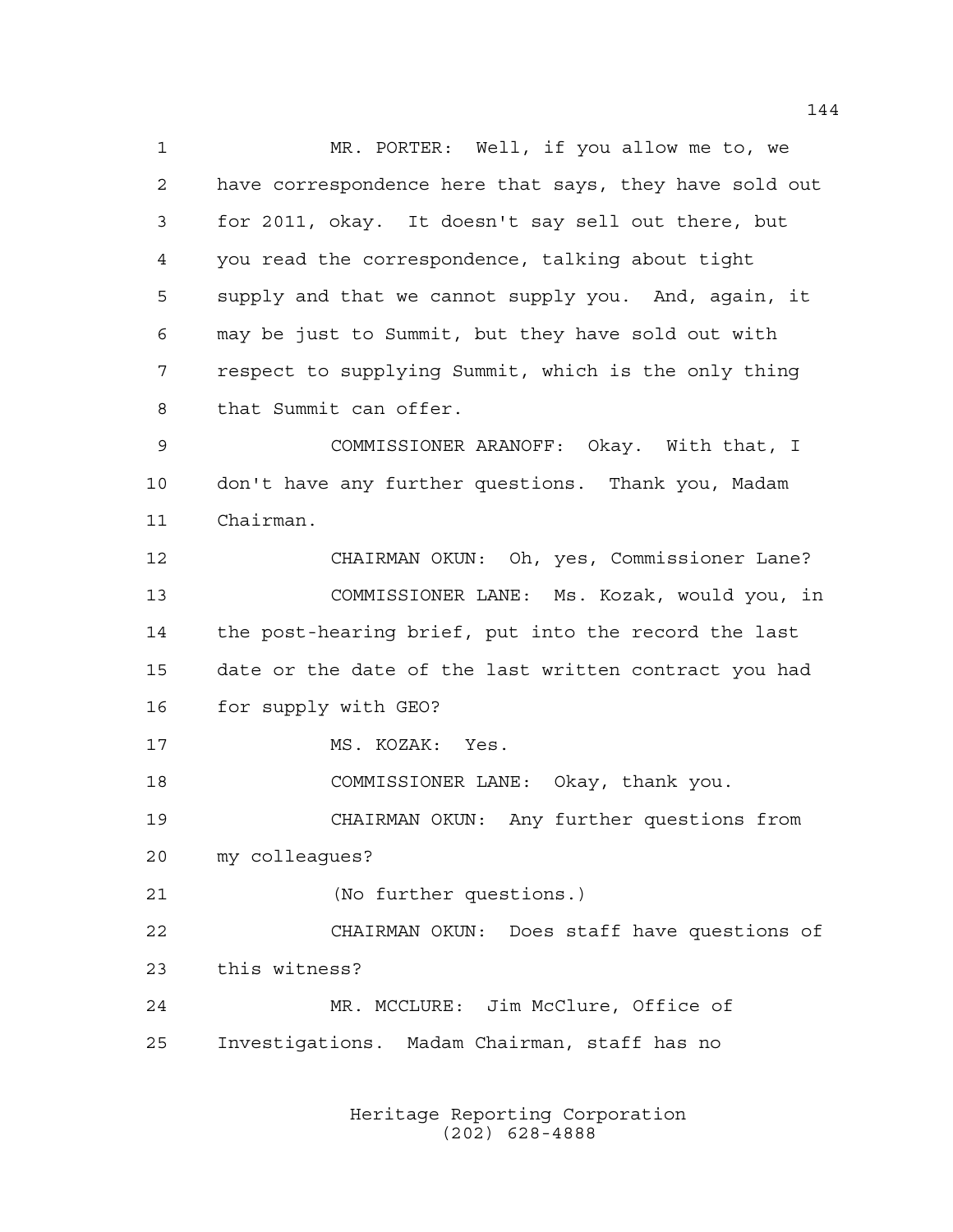questions.

 CHAIRMAN OKUN: Do those in support of continuation of the order have questions for this witness? MR. CHRISTY: No, we don't. Thank you. CHAIRMAN OKUN: Okay. With that, then, Ms. Kozak and Mr. Porter, we thank you, very much, for your appearance here today. I appreciate your participation and look forward to your post-hearing submissions. And now, let me just let these witnesses 11 qo back. I'll now go over the time remaining for those in support of continuation. You have a total of 25 minutes remaining, which includes five for closing. Understand -- do you want to come forward to this row to present your rebuttal and closing? MR. CHRISTY: Yes, we will, and also I think we plan to combine the rebuttal and the closing. CHAIRMAN OKUN: Okay. MR. CHRISTY: Trying to get us all -- CHAIRMAN OKUN: I appreciate that. MR. CHRISTY: -- out of here, as soon as possible. CHAIRMAN OKUN: All right. Then, we'll just give you a moment to come up and you can proceed.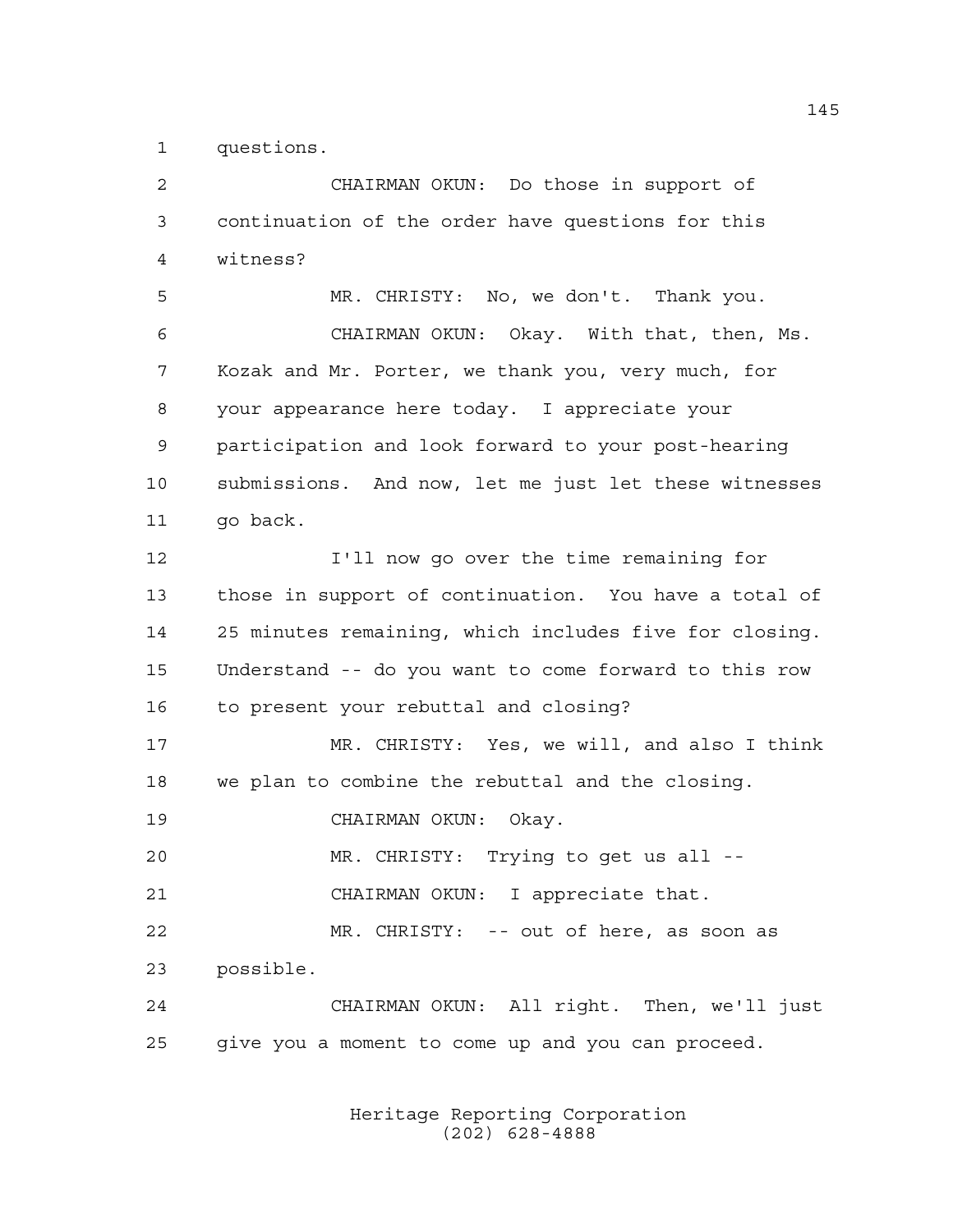(Pause.)

 CHAIRMAN OKUN: All right, you may proceed. MR. CHRISTY: Thank you, very much. Summit's stated goal is diversity of supply, but the

 facts say otherwise. We've heard the complaints not of the purchaser, but of one potential customer today, Summit. We have yet to hear the whole story.

 Summit is the customer that GEO and Chattem wish they had. Summit is the biggest U.S. purchaser not under contact with the U.S. producers. The last contract GEO had with Summit was signed November 17, 2008. Since then, GEO and Chattem have vigorously pursued Summit for the past few years. They've attempted numerous times to conclude contracts with Summit. Each time, they have been rebuffed. I'll let Bill Mahoney elaborate and we'll supply specifics in our post-hearing brief.

 MR. MAHONEY: I'm always reluctant to say anything bad about a customer, but let me clarify the record concerning our relationship with Summit. We value Summit as we do any other customer. Summit is a desirable customer. We continue to seek contracts with them. In 2009, we had a contract with Summit to provide a substantial volume of glycine. I have the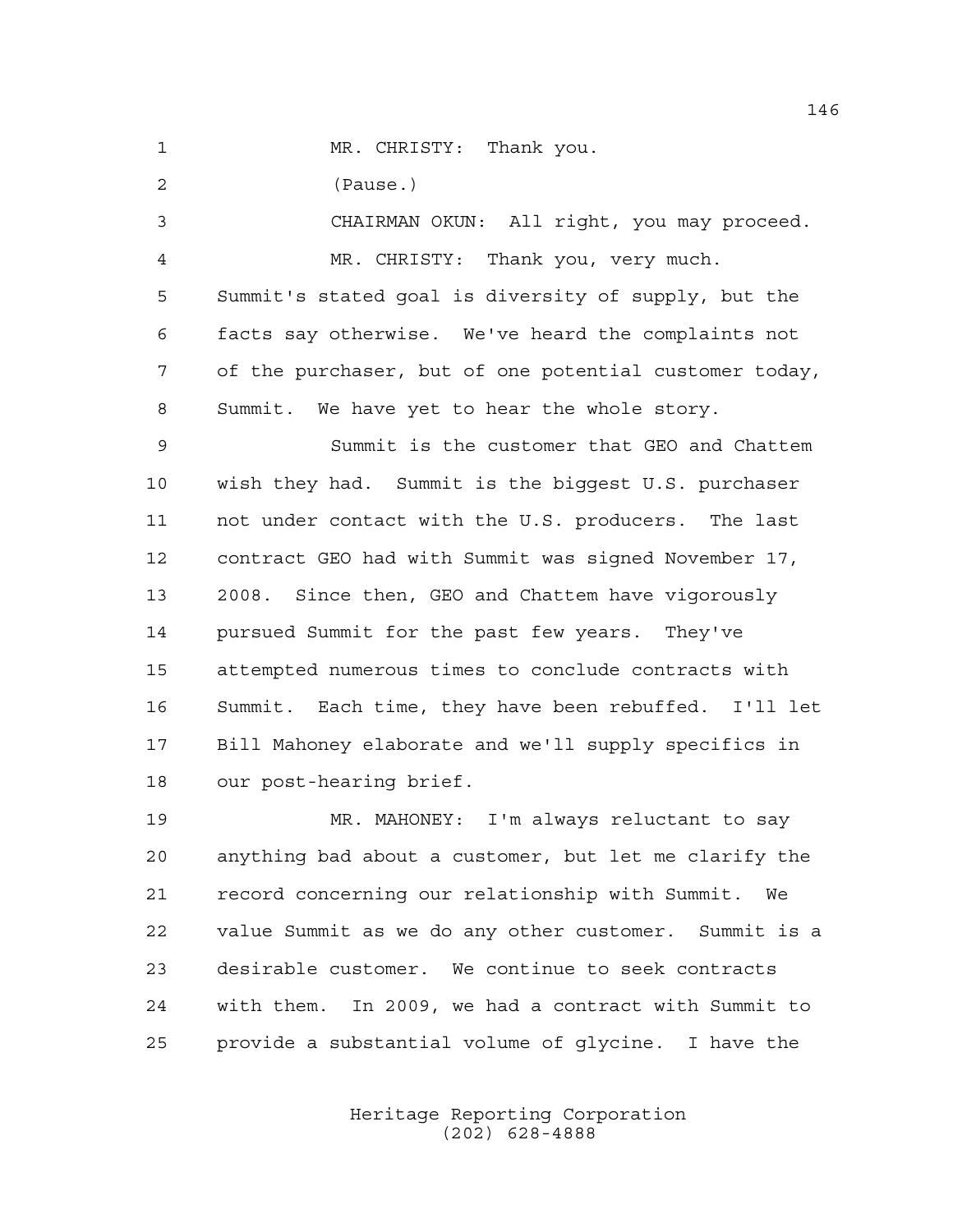contract here with me, signed by Linda. However, Summit refused to take the contract at volume and would only take less than half of the contracted amount. Despite repeated attempts to increase our supply to Summit, we were unable to supply more than half of the volume to them in 2009 under that contract.

 For 2010 and for 2011, we, again, sought to contract with them. We negotiated in good faith. They did not choose to contract with us.

 We outreached to them many times, so in 2009, I outreached in October, sent them a contract the day after they said that they would be interested in material. It was -- despite repeated attempts to conclude the contract, it was months later that Linda informed that there would be no material for 2010.

 For 2011, we requested meetings with them in August and September and October. It was not until Linda's management finally requested a meeting in late November that we were able to meet with them, of 2010, that we met with their management. Days later, we sent the offer for a contract for 2011 to Summit. Again, they did not accept our offer. So, subsequently, we supplied them product in the same manner that we supply our non-contract customers. And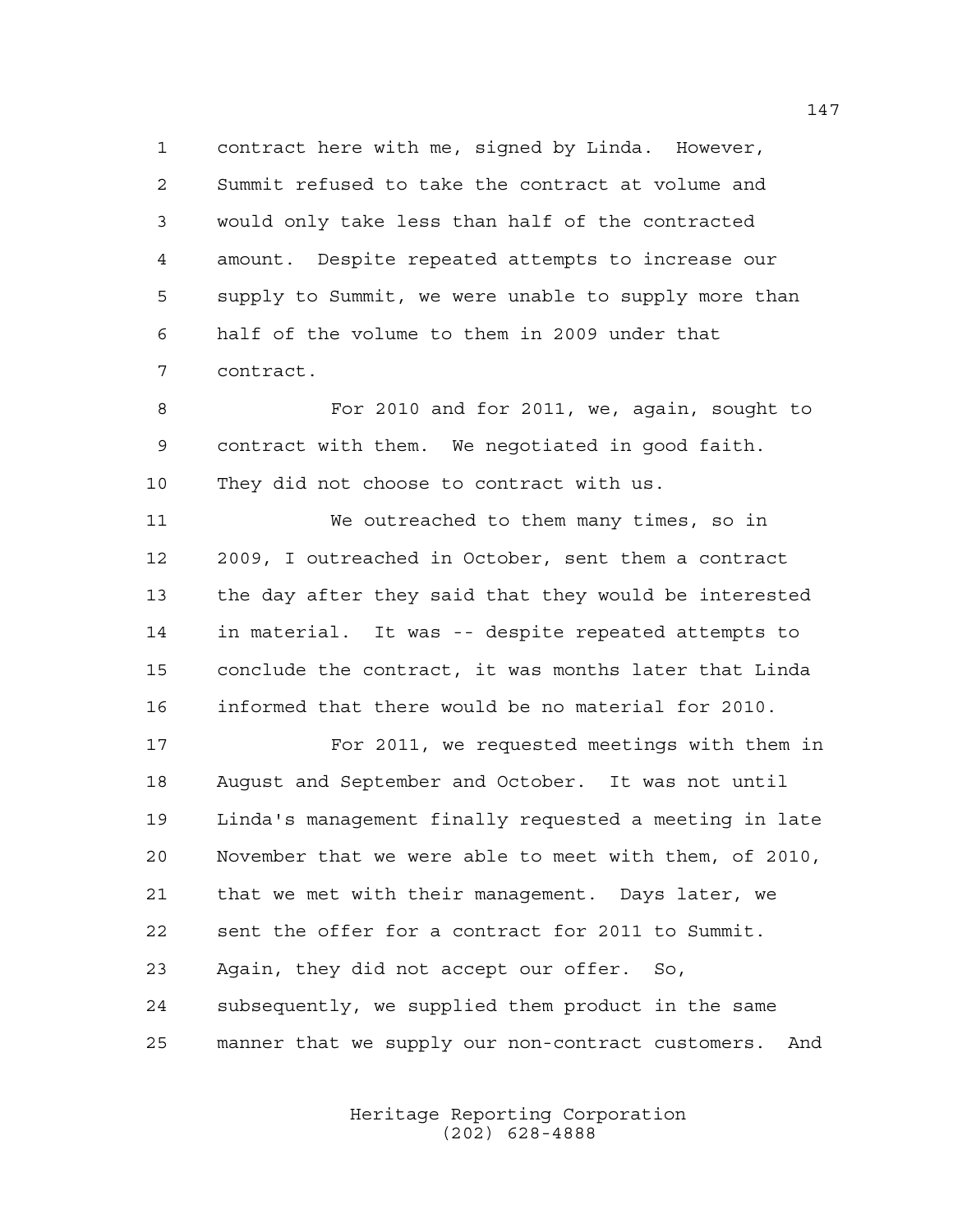we have outreached to them several times this calendar year. Concerning the specifics, I'm happy to include those in the post-hearing brief.

 On the hard material that Linda mentioned, we were clear up front that it was USB in all regards, other than the free-flowing nature of it. As you Commissioners had asked, it was -- happened in our situation and we outreached to them and gave them an incentive to use the material for us. Both parties were very clear that that was the case. That occurred right at the end of the year, over the New Year's Eve kind of time frame that they indicated interest in material and that led to some difficulties getting the shipments out. But, we did ship material to them over that holiday period.

 MR. CHRISTY: Summit testified earlier that the fact that they're large should "hold sleigh" with GEO. Summit expects to be able to operate as a monopsonist in this market. They said that GEO doesn't have the time of day for Summit. Well, the facts speak otherwise and we'll provide a detailed account of the relationship in our post-hearing brief.

 A second point raised by Summit was their struggle to compete in their downstream market. Now, we don't have data regarding Summit's efforts in that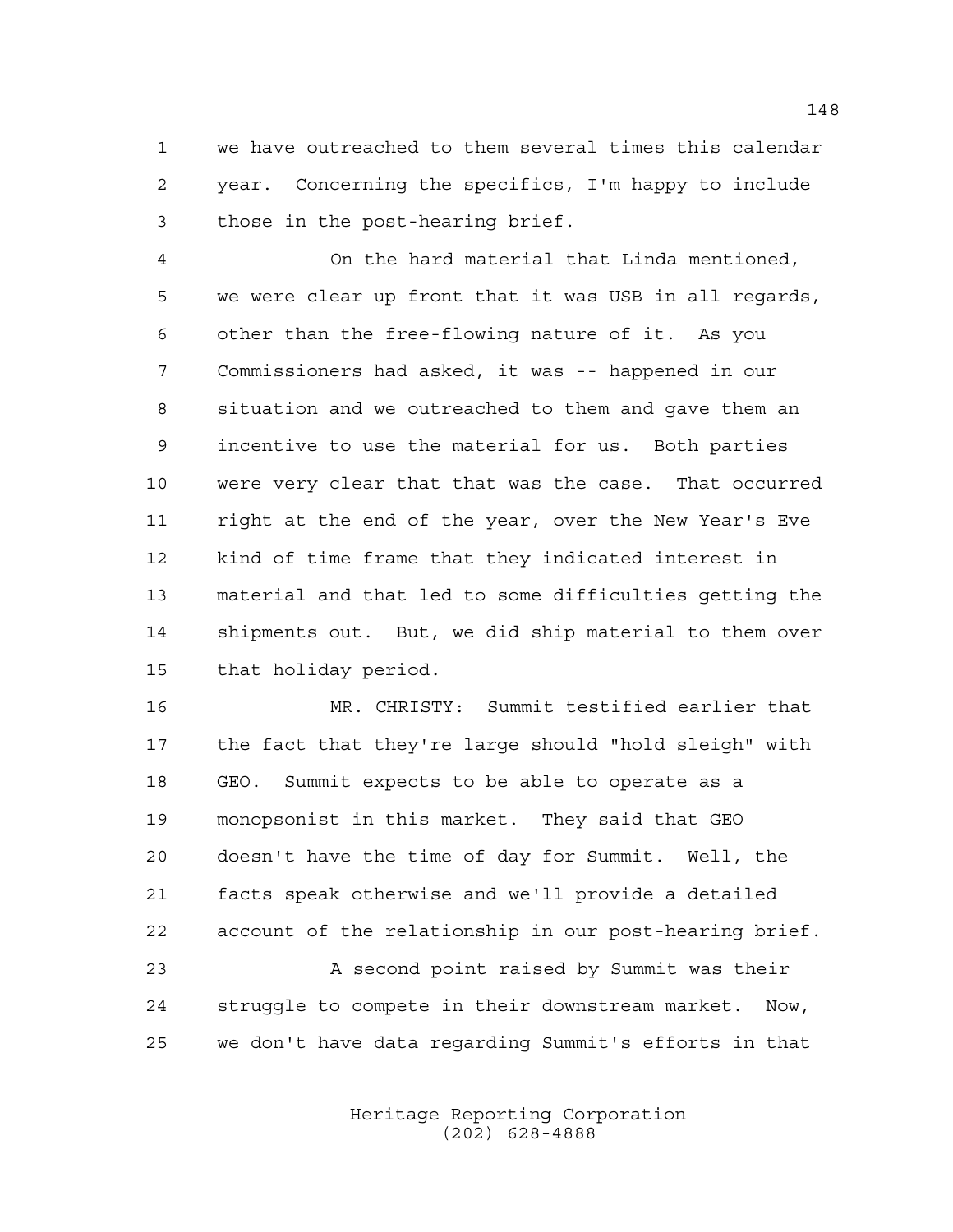regard, but other purchasers aren't here with the same complaints. Accepting Summit's account as accurate, the account would tend to confirm our position. Summit's foreign competitors, according to Summit, out compete Summit because they have access to low-priced glycine abroad. This low-cost glycine is -- the price of this glycine is low because Chinese glycine competes freely in those markets, driving the price down. So, again, accepting Summit's account as accurate, they confirm the necessity of the order in this case. Because if the order is removed, Chinese glycine will pour into our market, depressing, suppressing glycine prices here and driving the U.S. producers out of the business.

 But in any case, we, respectfully, submit that this issue is tangential to the core statutory issue in this case, which put simply is, what will happen to the domestic glycine-producing industry, if the order is revoked.

 Today, we ask the Commission to vote to continue the order. The data collected by the staff established that revocation of the order would cause injury to the industry and, in fact, would result in its demise. We don't want to insulate the domestic market from competition, that's not the goal here, but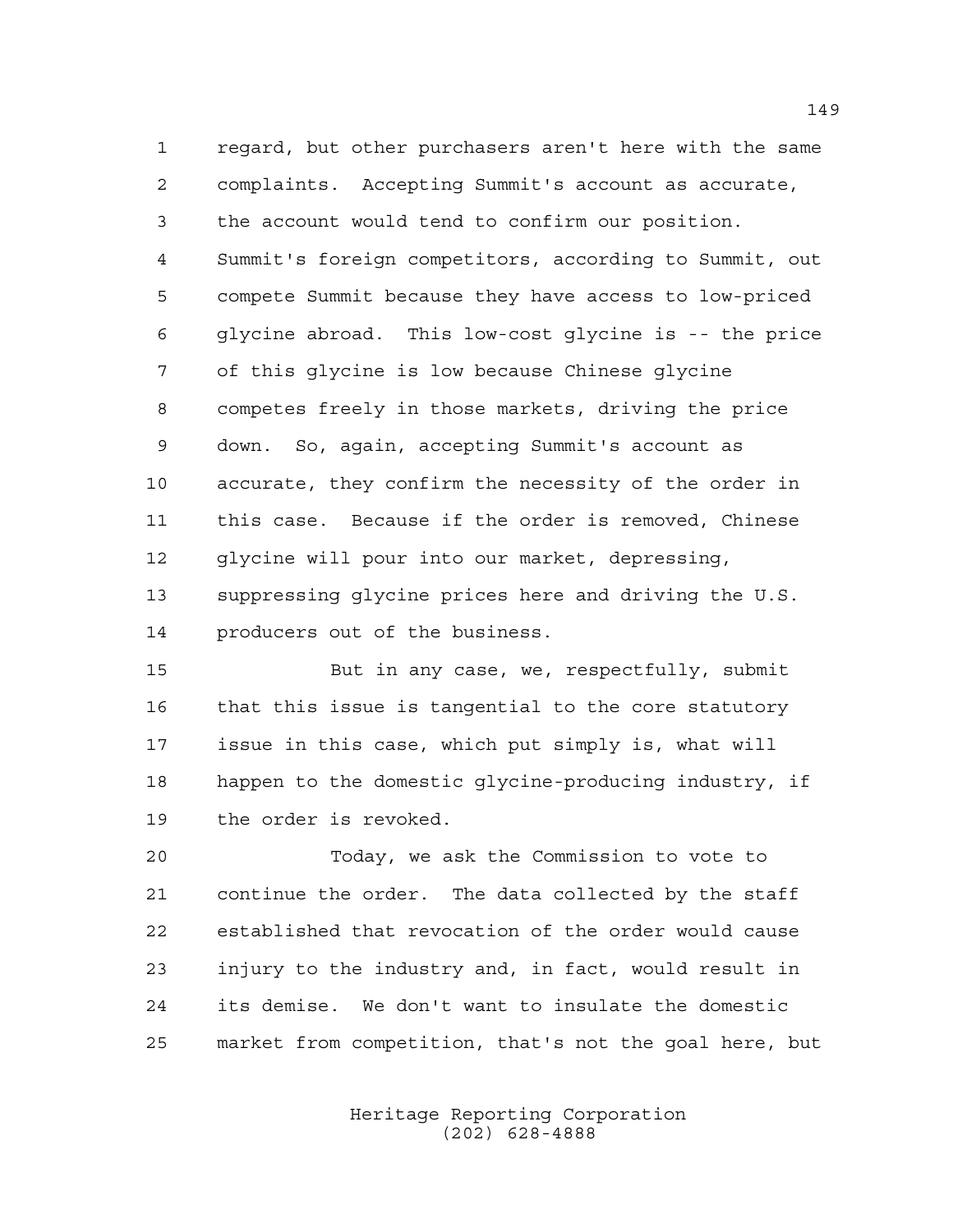only to ensure that competition is fair and not injurious. The order has helped the U.S. industry during the period of review. It's reduced Chinese imports and void domestic prices, thereby allowing the domestic industry to continue to improve its facilities and its service.

 The continuation of the order is critical to the survival of the industry. The data show that without the order, there would be a flood of very low- priced Chinese glycine. And, indeed, this is precisely what Summit thinks. As we heard earlier, Summit's stated goal is to revoke the order, so that Summit can have lower cost glycine with which to produce its products. Now, we understand that from a competitive perspective; but, it's inconsistent both with the statute and obviously our position here.

17 The domestic industry cannot supply all domestic demand. We've never claimed that we can. That is not the issue here. Non-subject imports and imports of Chinese glycine that are subject to the discipline of the order play a necessary role in the market. Maintaining the order will not hurt U.S. purchaser and will, in fact, help them by preserving the domestic industry as an important source of supply. Summit seeks alternative sources of supply.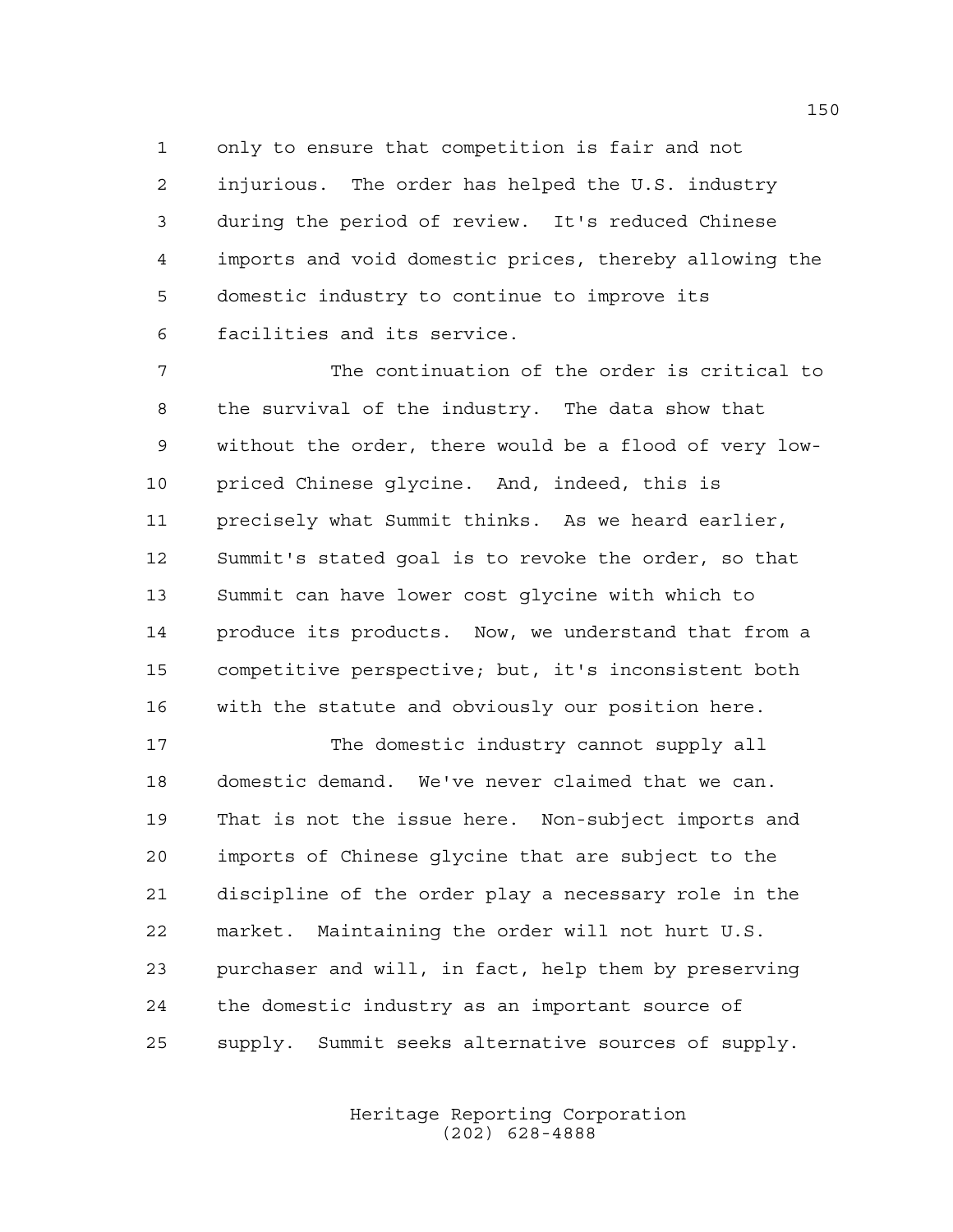Well, I have two right here, one on either side of me, and Summit hasn't contracted with either of them, although both companies have tried to contract with Summit.

 In contrast, revoking the order will hurt U.S. purchaser by eliminating an important source of supply and by permitting low-priced Chinese glycine to force other non-subject imports out of the market.

 A vote in favor of the order won't bar imported glycine, even Chinese glycine from the market. The order simply supplies discipline for subject imports from China. This means that non- subject imports produced in Japan, Korea, and India, which according to Summit has several viable suppliers of supply -- of glycine that aren't subject to our anti-circumvention inquiry, sources from those countries can continue. And even with the order in place, subject imports from China have a significant presence in the domestic market.

 In short, the order works. The domestic industry is still in business, even though because of transshipments, it hasn't had the full benefit of the order. In any case, the U.S. industry won't be in business long if the order I revoked and it's forced to compete with China's massive overcapacity and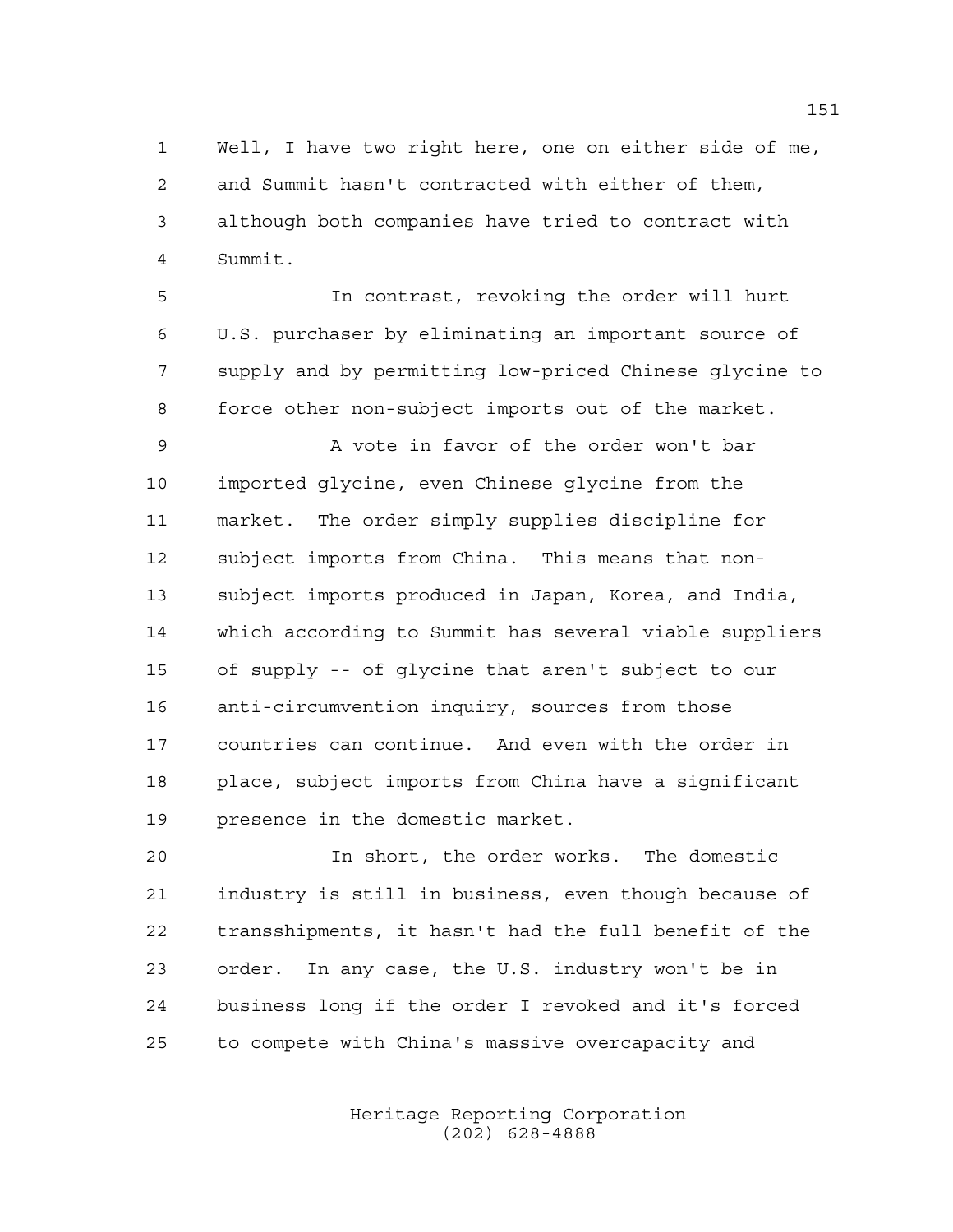willing to sell glycine in the United States at very low prices. The order is essential to the existence of the domestic glycine industry.

 And thank you, very much, for taking the time today to hear from all of us. Appreciate it. CHAIRMAN OKUN: Thank you. Post-hearing briefs, statements responsive to questions, and requests of the Commission, corrections to the transcript must be filed by July 11, 2011. The closing of the record and final release of data to parties is August 4, 2011, and final comments are due August 8, 2011. With no other business to come before the Commission, this hearing is adjourned.

 (Whereupon, at 12:56 p.m., the hearing was adjourned.)

- //
- $17 /$
- //
- //
- $20 /$
- $21 /$
- $22 / /$
- //
- //
- //